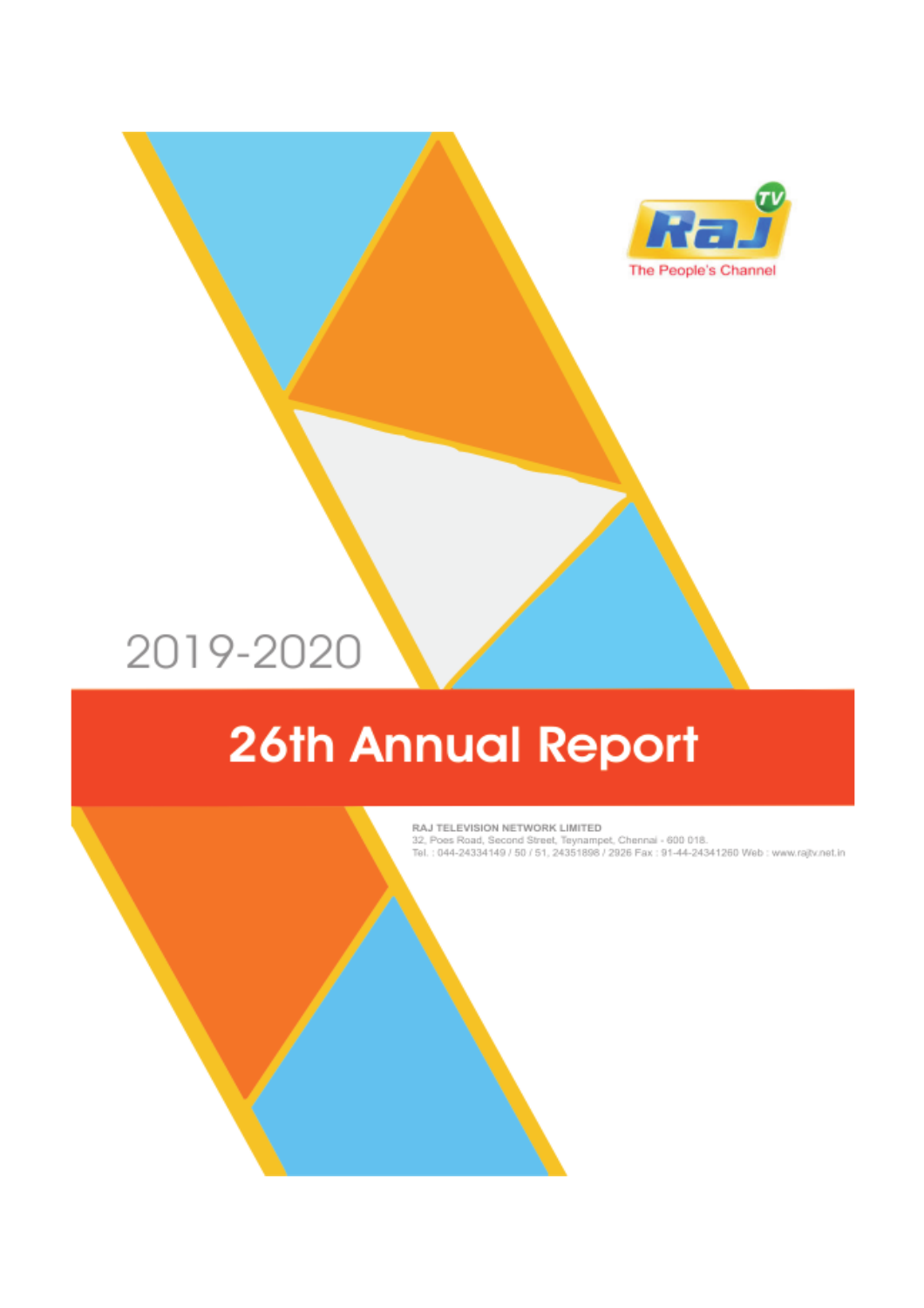

## **Forward-looking Statement**

In this Annual Report, we have disclosed forward looking information to enable investors to comprehend our prospects and take investment decisions. This report and other statements - written and oral that we periodically make contain forward looking statements that set out anticipated results based on the management's plans and assumptions. We have tried, wherever possible, to identify such statements by using words such as 'anticipate', 'estimate', 'expects', 'projects', 'intends', 'plans', 'believes', and words of similar substance in connection with any discussion of future performance. We cannot guarantee that these forward looking statements will be realised, although we believe we have been prudent in our assumptions. The achievements of results are subject to risks, uncertainties and even inaccurate assumptions. Should known or unknown risks or uncertainties materialise, or should underlying assumptions prove inaccurate, actual results could vary materially from those anticipated, estimated or projected. Readers should keep this in mind. We undertake no obligation to publicly update any forward looking statement, whether as a result of new information, future events or otherwise.

#### Statutory Reports

|    | 1. Chairman's Message                     | 04-04 |
|----|-------------------------------------------|-------|
| 2. | Notice                                    | 05-14 |
| 3. | Directors' Report                         | 15-24 |
| 4. | Directors' Report Annexures               | 25-42 |
| 5. | Management Discussion and Analysis 43-47  |       |
| 7. | Report on Corporate Governance            | 48-68 |
| 8. | Certificate on Financial Statements       | 69-69 |
| 9. | <b>Business Responsibility Report</b>     | 72-76 |
|    | 10. Independent Auditor's Report          | 77-84 |
|    |                                           |       |
|    | <b>Financial Statements - Stand Alone</b> |       |
|    | 11. Balance Sheet                         | 85-85 |

| 12. Statement of Profit & Loss | 86-86 |
|--------------------------------|-------|
| 13. Cash Flow Statement        | 87-87 |
| 14. Notes Forming Part of the  |       |
| <b>Financial Statements</b>    | 88-99 |

| 15. Notes on Accounts | 100-106 |
|-----------------------|---------|
|                       |         |

16. Ten Years Financial Highlights 107

**ANNUAL REPORT 2019 - 2020**

 $\sqrt{2}$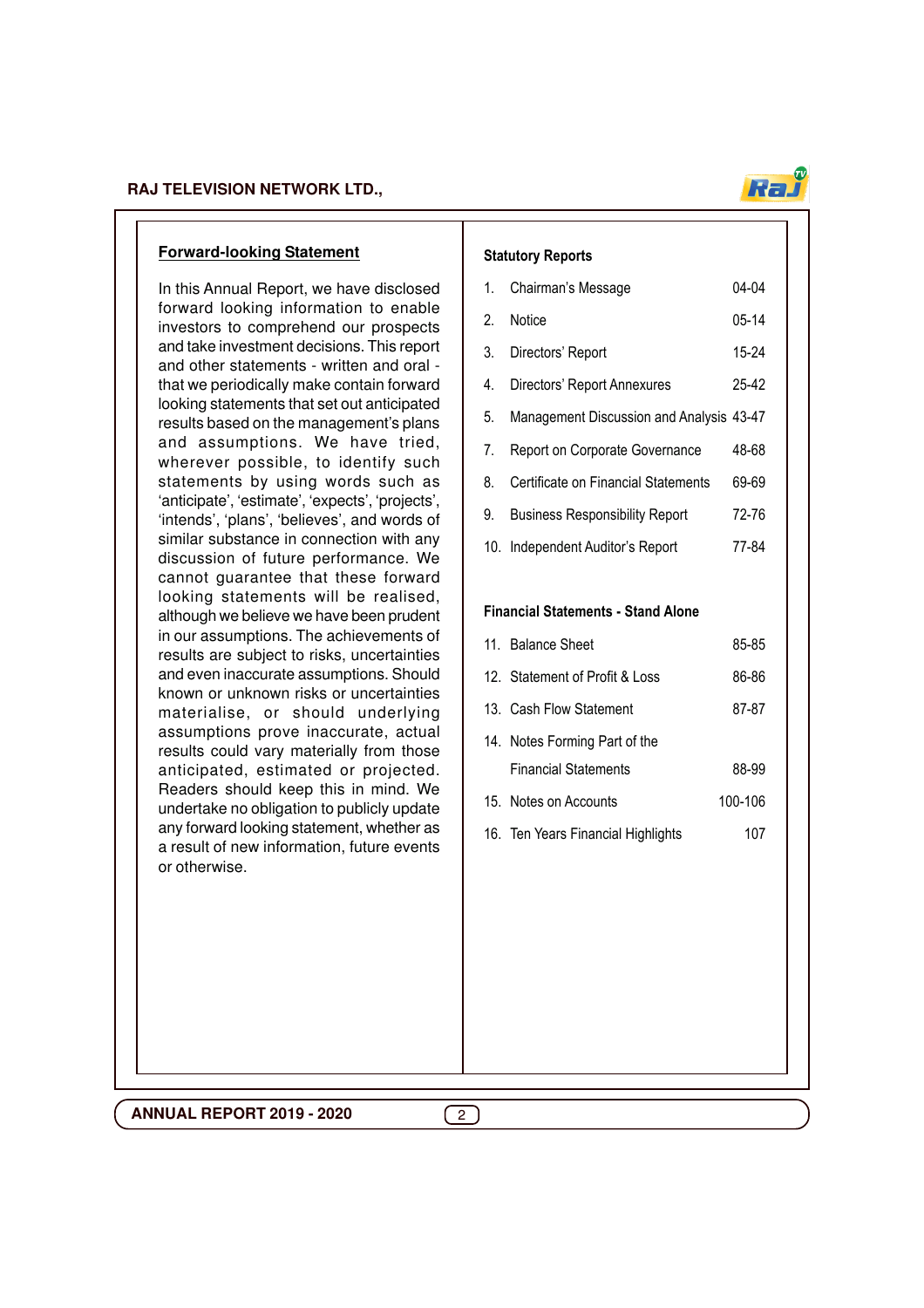

|                                                                                                                                                                                                                                                                                                                                                              | <b>CORPORTE DETAILS</b>                                                                                                                                                                                                             |                                                                                                                                                                                                                          |
|--------------------------------------------------------------------------------------------------------------------------------------------------------------------------------------------------------------------------------------------------------------------------------------------------------------------------------------------------------------|-------------------------------------------------------------------------------------------------------------------------------------------------------------------------------------------------------------------------------------|--------------------------------------------------------------------------------------------------------------------------------------------------------------------------------------------------------------------------|
| <b>BOARD OF DIRECTORS:</b><br>Shri. M. Raajhendhran<br>Shri. M. Rajrathinam<br>Shri, M. Ravindran<br>Shri. M. Regunathan<br>Shri. R. Rajagopalan<br>Shri. A. Arjuna Pai<br>Shri. Mohan Kameswaran<br>Shri. A Kaliyamurthy<br>Shri. S. Venkateswaran<br>Smt. Vijayalakshmi Ravindran: Woman Director<br><b>Chief Financial Officer.</b><br>Shri. S.Jeyaseelan | : Managing Director<br>: Director- Distribution<br>: Director- Operations<br>: Director-Marketing<br>: Independent Director<br>: Independent Director<br>: Independent Director<br>: Independent Director<br>: Independent Director | <b>Registered offic</b><br>RAJ TELEVISIO<br>32, POES ROAD<br>TEYNAMPET, C<br>TEL: +91-44-24<br>FAX: +91-44 - 2<br>EMAIL:administ<br>WEBSITE: www.<br><b>Regional Office</b><br>DELHI:<br>1407-08, ANSAL<br>38, NEHURU PL |
| <b>Company Secretary &amp; Compliance Officer</b><br>Shri. Joseph Cheriyan: (FCS)<br><b>Audit Committee:</b><br>Shri. A. Arjuna Pai (Chairman)<br>Shri. R. Rajagopalan                                                                                                                                                                                       |                                                                                                                                                                                                                                     | <b>HYDERBAD:</b><br>FLAT NO. 8-2-29<br>JUBILEE HILL, H<br>Phone: 040 - 298                                                                                                                                               |
| Shri. M. Rajarathinam<br><b>Nomination and Remuneration Committee</b><br>Shri. R. Rajagopalan (Chairman)<br>Shri. A. Arjuna Pai<br>Shri. S. Venkateswaran                                                                                                                                                                                                    |                                                                                                                                                                                                                                     | <b>MUMBAI:</b><br>No. 105, Swapna<br>1 <sup>st</sup> Floor, S.K. BH<br>Mumbai-400028                                                                                                                                     |
| <b>Stakeholders Relationship committee:</b><br>Shri. A Kaliyamurthy (Chairman)<br>Shri. M. Raajhendhran<br>Shri, M. Ravindran                                                                                                                                                                                                                                |                                                                                                                                                                                                                                     | <b>BANGALORE:</b><br>K.K.M.P building<br>No.16/1, Miller Ta                                                                                                                                                              |
| <b>Corporate Social Responsibility Committee</b><br>Shri. S. Venkateswaran (Chairman)<br>Shri. R Rajagopalan<br>Shri. M Regunathan<br><b>Statutory Auditors:</b><br>M/s. N.Naresh & Co., Chartered accountants,                                                                                                                                              |                                                                                                                                                                                                                                     | <b>REGISTRAR AN</b><br>Cameo corporate<br>Subramanian Bu<br>Chennai - 600 00<br>Fax no. 2846012<br>email: cameosys                                                                                                       |
| <b>Secretarial Auditors:</b><br>M/s. V. Nagarajan & Co., (Proprietor)<br><b>Practising Company Secretary</b><br>New No. 29, Kavarai Street,<br>West Mambalam, Chennai 600 033.                                                                                                                                                                               |                                                                                                                                                                                                                                     | <b>STOCK EXCHAI</b><br><b>National Stock</b><br><b>BSE Limited (53</b>                                                                                                                                                   |
| <b>Cost Auditors:</b><br>M/s. S.Subashini & Co, Cost Accountants<br><b>Legal Advisors:</b><br>HSB Partners, Chennai.<br>No 554/555, Capital Building<br>9th Floor, Anna Salai, Teynampet, Chennai - 600018,                                                                                                                                                  |                                                                                                                                                                                                                                     | <b>BANKERS:</b><br>CANARA BANK<br>STATE BANK OI<br><b>INDIAN BANK</b><br><b>HDFC BANK</b>                                                                                                                                |
|                                                                                                                                                                                                                                                                                                                                                              |                                                                                                                                                                                                                                     |                                                                                                                                                                                                                          |

ce:

**N NETWORK LIMITED** D, SECOND STREET, **HENNAI - 600 018**  $1334149 - 51,$  $.4341260$ rator@rajtvnet.in, .rajtvnet.in

#### es:

. TOWERS, 14TH FLOOR, ACE, NEW DELHI -110 019

93/82/A/656/1, ROAD NO. 32, HYDERABAD - 500033. 800105, 106, 107

a Co-Op HSG society, IOLE MARG, DADAR WEST,

, Second Floor, .<br>Fank Nagar, Bangalore-560052.,

#### **ID SHARE TRANSFER AGENT:**

e services limited, iilding, No.1, Club House Road, 02, Phone no. 044-28460390-94,  $29.$ emaindia.com

**NGE(S) & STOCK CODE(S)** Exchange of India Limited (RAJTV) 32826)

**F INDIA** 

**ANNUAL REPORT 2019 - 2020**

 $\sqrt{3}$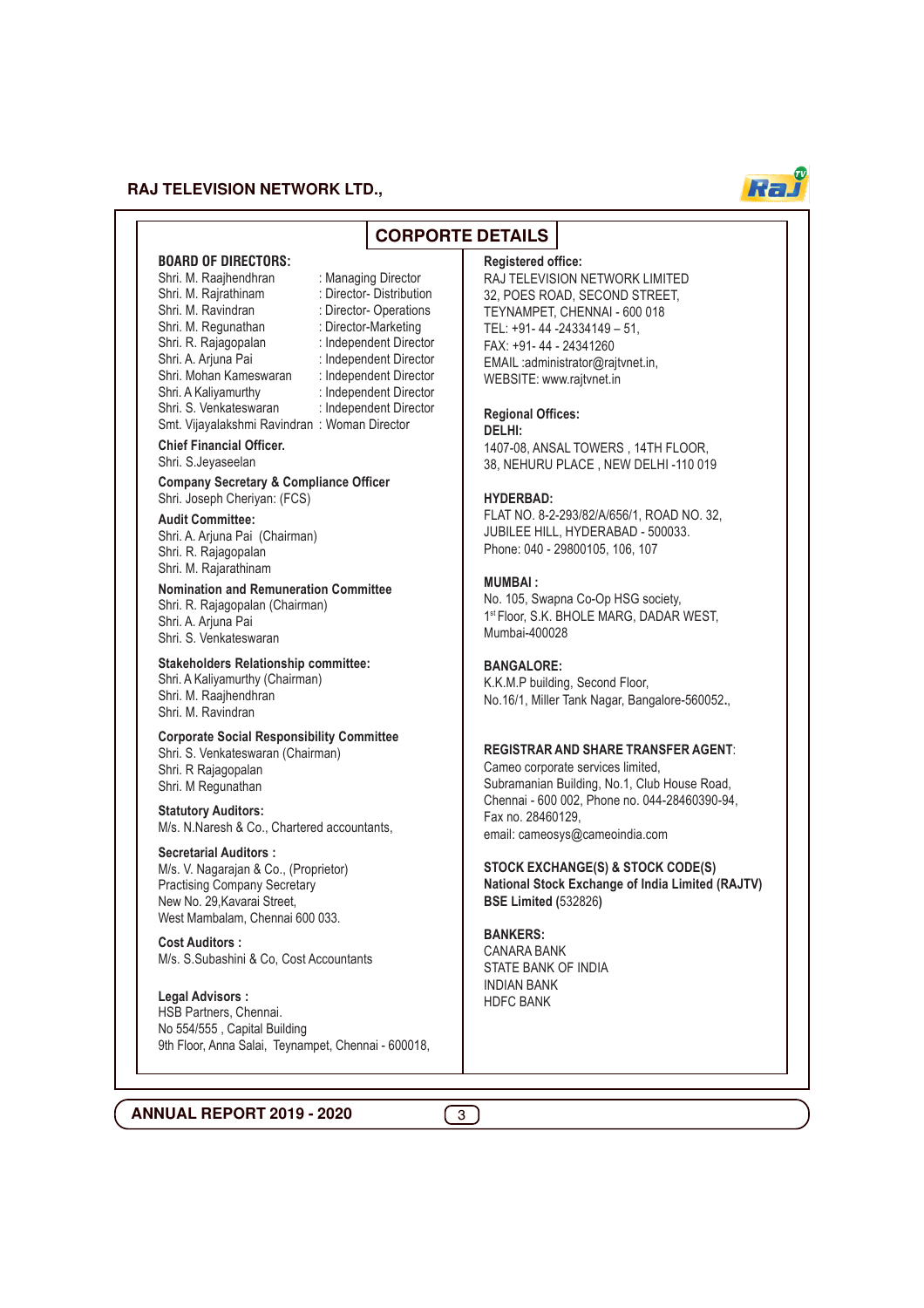

From the desk of the Managing Director Chairman's Message . . . . . .

Dear Shareholders,

It's my pleasure to extend a Warm Greetings to you all!

I take the pleasant privilege of addressing you on the occasion of the 26<sup>th</sup> Annual General meeting of our company.

The year 2019-20 witnessed a year of highs and lows for our business. Businesses across the globe have suffered unprecedented losses and some are going through extremely difficult situations. The macro-economic slowdown experienced last year, coupled with the fall in consumer demand led to a decline in advertising. At Raj Television Network limited, F.Y. 2019-20, we reported a decline in our advertising revenue, despite a decline in advertisement revenues, the topline of the Company strengthen by domestic subscription led growth is a reflection of the increasing balance of our revenue portfolio.

Company reported revenue of Rs.59.44crores with EBITDA of Rs.11.67 Crores and PBT is Rs .34 crores. Despite pricing challenges, and increasing costs, we were able to maintain the performance level. We are confident that we will be able to continue the path of augmenting shareholder value.

Our fight against COVID-19 The pandemic left many vulnerable to its harsh impact, and in such times, we focused on the need to come together and support each other. As a responsible player in the media & entertainment sector, we also ensured that the lives and livelihoods of the daily wage earners in our content production ecosystem were least impacted, by supporting them financially during the lockdown. The Company also used the massive reach of its network to increase awareness about the pandemic.

I take this opportunity to thank all our valued customers, business associates and vendors for their kind support. I place on record the appreciation of the contribution made by employees of the Company at all levels that has contributed to your Company's success and remain in the forefront of media and entertainment business. I thank and express my gratitude for the support and co-operation received from the Central and State Governments / regulatory authorities viz. the Ministry of Information & Broadcasting, the Department of Telecommunication, Ministry of Corporate Affairs, Reserve Bank of India, Securities and Exchange Board of India, Foreign Investment Promotion Board, the Stock Exchanges and Depositories and other stakeholders including viewers, producers, vendors, financial institutions, banks, investors , Service providers and all our stakeholders. I also place on record their appreciation of the tireless efforts of Team RAJTV, a dedicated and loyal band of people who have displayed unswerving commitment to their work in these challenging times and helped the Company deliver good results.

I thank our Board of Directors for their support and exemplary guidance. I also take this opportunity to express my gratitude to all our stakeholders, who continue to repose faith and trust in us over the years. Further with my whole heart I sincerely thank all our shareholders who continued their support over these years, without which our company would not have grown to this size.

Warm Regards (Raajhendhran. M) Chairman RAJ TELEVISION NETWORK LIMITED (CIN: L92490TN1994PLC027709) Regd. Office: No.32, Poes road, Second Street, Teynampet Chennai- 600 018, Tel: 044-24334149/50 Email: redressal@rajtvnet.in, Website: www.rajtvnet.in

**ANNUAL REPORT 2019 - 2020**

 $\sqrt{4}$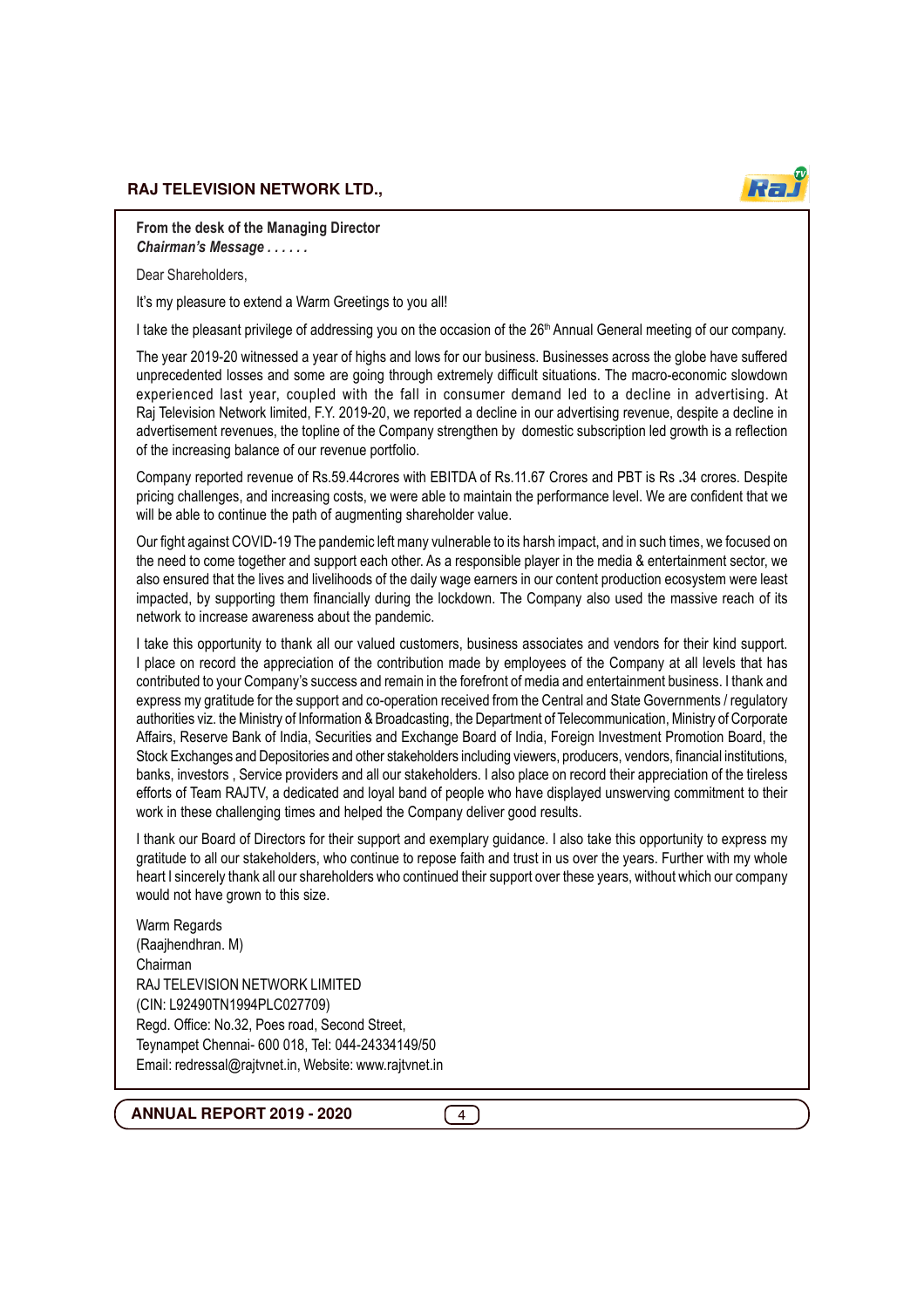

#### **NOTICE**

Notice is hereby given that the Twenty Sixth (26) Annual General Meeting of the Equity Shareholders of Raj Television Network Limited ("the Company") will be held on Wednesday , September 30, 2020, at 10:00 a.m. IST through Video Conferencing ("VC") / Other Audio Visual Means ("OAVM") to transact the following businesses:

### ORDINARY BUSINESS:

- 1. To receive, consider and adopt the Financial Statements of the Company prepared under Indian Accounting Standards (Ind-AS) as on a standalone basis, for the year ended 31<sup>st</sup> March, 2020 including Audited Balance Sheet as at 31<sup>st</sup> March, 2020 and the Statement of Profit and Loss for the year ended on that date and the Reports of the Board of Directors and Auditors thereon.
- 2. To appoint a Director in place of Mr. M. Ravindran, (Holding DIN: 00662769), who retires by rotation and being eligible, offers himself for re-appointment.

## SPECIAL BUSINESS

# 3. Ratification of Remuneration of Cost Auditor:

To consider and if thought fit, to pass, with or without modification(s), the following resolution as an Ordinary Resolution:

"RESOLVED THAT pursuant to the provisions of Section 148 and other applicable provisions, if any of the Companies Act,2013 read with the Companies (Audit & Auditors) Rules, 2014 (including any statutory modification(s) or re-enactment thereof, for the time being in force), the company hereby approves and ratifies the remuneration of Rs. 75000/- (Rupees Seventy Five Thousand Only) per year plus applicable taxes and out of pocket expenses payable to M/s. S. Subhashini, Cost Accountant , having Firm Registration Number:100482 and membership, number 22904, and having office at New no.5, First Floor, Alwarpet Street, Alwarpet, Chennai -18 ,for conducting the audit of cost records of the company for the financial years ending March 31, 2020 and March 31, 2021, as recommended by the Audit Committee and approved by the Board of Directors of the Company, be and is hereby ratified and confirmed."

32, Poes Road, IInd St, Teynampet, Chennai-600 018 Joseph Cheriyan

Regd. Office: The Board of Directors and Directors of the Board of Directors and Directors of the Board of Directors

Company Secretary and Compliance Officer

Place : Chennai Date: 30<sup>th</sup> July 2020

**ANNUAL REPORT 2019 - 2020**

 $\sqrt{5}$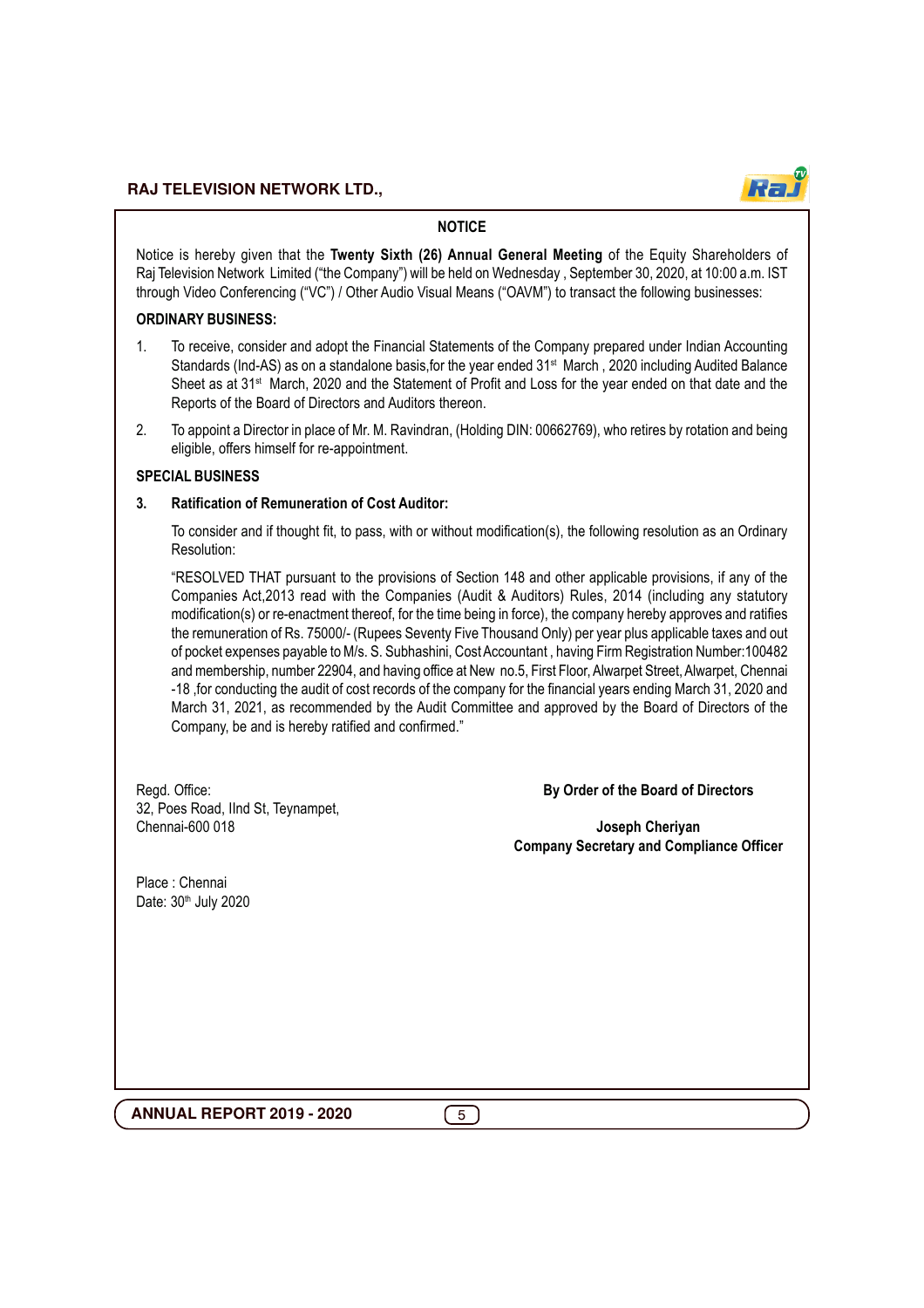

## Notes:

- 1. In view of the continuing COVID-19 pandemic, the Ministry of Corporate Affairs ("MCA") vide its General Circular No. 20/2020 dated May 5, 2020 read with General Circular Nos. 14/2020 & 17/2020 dated April 8, 2020 and April 13, 2020 respectively, (collectively referred to as "MCA Circulars") and Securities and Exchange Board of India ("SEBI") vide its Circular No. SEBI/HO/CFD/CMD1/CIR/P/2020/79 dated May 12, 2020 ("SEBI Circular") have permitted the holding of the Annual General Meeting by companies through VC / OAVM during the calendar year 2020, without the physical presence of the Members. Accordingly, in compliance with the provisions of the Companies Act, 2013 ("Act"), Securities and Exchange Board of India (Listing Obligations and Disclosure Requirements) Regulations, 2015 ("Listing Regulations"), MCA Circulars and SEBI Circular, the Twenty-Sixth Annual General Meeting of the Equity Shareholders of the Company ("AGM") shall be held through VC / OAVM only.
- 2. Central Depository Services (India) Limited (CDSL) shall be providing facility for voting through remote evoting, for participation in the AGM thorough VC/ OAVM facility and e-voting during the AGM. The procedure for participating in the meeting through VC/OAVM is explained at note no. 22.
- 3. In view of the massive outbreak of the COVID-19 pandemic, social distancing has to be a pre-requisite. Pursuant to the above-mentioned MCA Circulars, physical attendance of the Members is not required at the AGM, and attendance of the Members through VC/OAVM will be counted for the purpose of reckoning the quorum under Section 103 of the Act.
- 4. The relevant details, pursuant to Regulations 26(4) and 36(3) of the Listing Regulations and Secretarial Standards on General Meetings (SS-2) issued by the Institute of Company Secretaries of India ("ICSI") which has mandatory application, in respect of business to be transacted at the AGM, as set out annexed thereto.
- 5. Pursuant to the provisions of the Act, a Member entitled to attend and vote at the AGM is entitled to appoint a proxy to attend and vote on his/ her behalf and the proxy need not be a Member of the Company. Since this AGM is being held pursuant to the MCA and SEBI Circulars through VC / OAVM, the requirement of physical attendance of Members has been dispensed with. Accordingly, the facility for appointment of proxies by the Members shall not be available for AGM or any adjournment thereof, if any and hence the Proxy Form and Attendance Slip are not annexed to this Notice.
- 6. Institutional / Corporate Shareholders (i.e. other than individuals / HUF, NRI, etc.) are required to send a scanned copy (PDF/JPG Format) of its Board or governing body Resolution/Authorization etc., authorizing their representative to attend the AGM through VC / OAVM on its behalf and to vote through remote evoting. The said Resolution/Authorization shall be sent to the Scrutinizer by email through its registered email address to csnaga2@gmail.com with a copy marked to helpdesk.evoting@cdslindia.com
- 7. In terms of Regulation 44 of SEBI (Listing Obligations and Disclosure Requirements) Regulations, 2015, the Company is pleased to provide the facility to Members to exercise their right to vote by electronic means. A person, whose name is recorded in the register of members or in the register of beneficial owners maintained by the depositories as on the cut-off date i.e. September 22, 2020 only shall be entitled to avail the facility of remote e-voting. The e-voting period will commence from Sunday, September 27, 2020 at 9.00 a.m and will end on Tuesday, September 29, 2020 at 5.00 p.m. The e-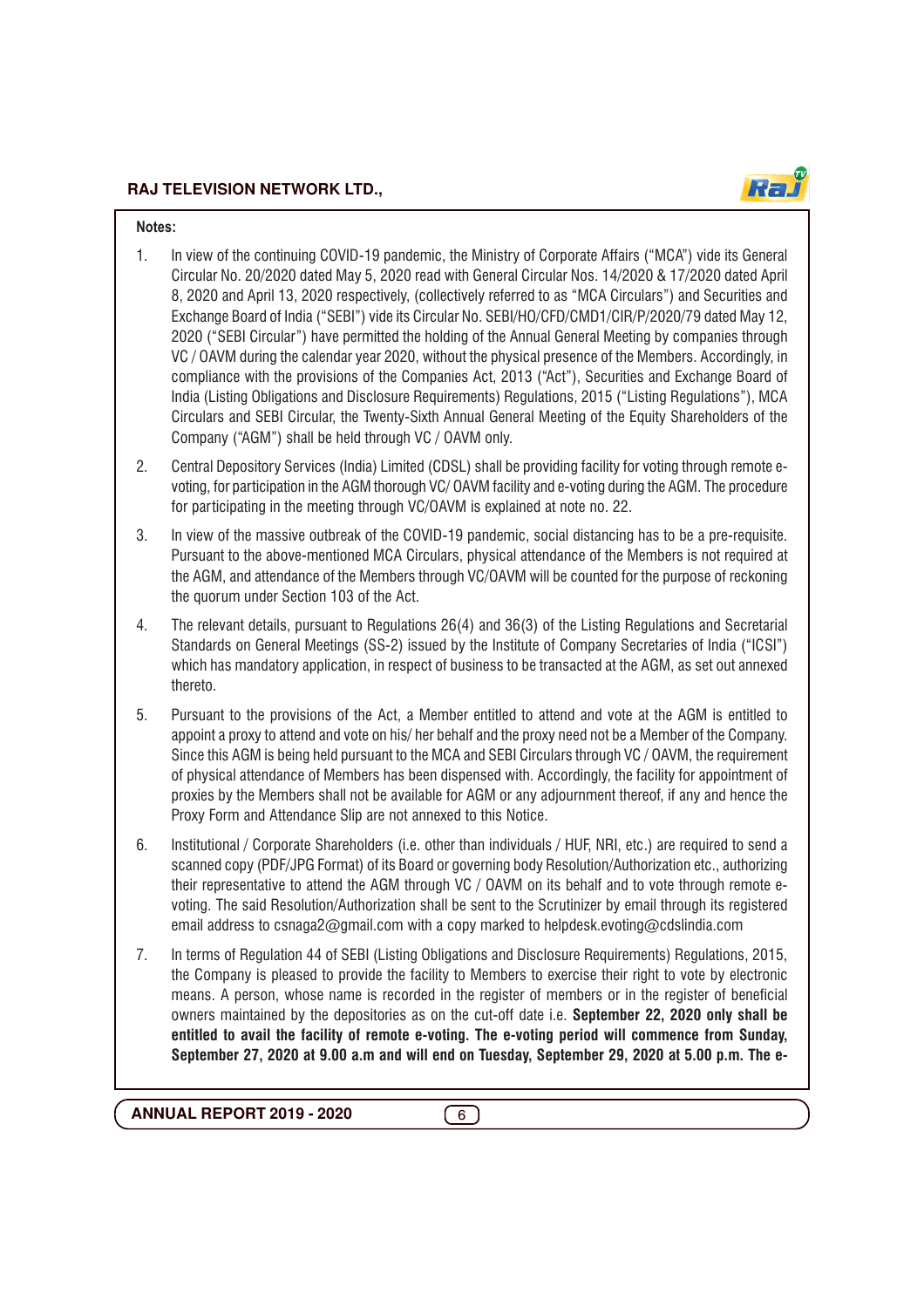

voting module will be disabled on September 29, 2020 at 5.00 p.m. The voting rights shall be reckoned on the paid up value of shares registered in the name of the member / beneficial owner (in the case of electronic shareholding) as on the cut-off date i.e. September 22, 2020.

- 8. As per Regulation 40 of Listing Regulations, as amended, securities of listed companies can be transferred only in dematerialized form with effect from April 1, 2019, except in case of request received for transmission or transposition of securities. In view of this and to eliminate all risks associated with physical shares and for ease of portfolio management, Members holding shares in physical form are requested to consider converting their physical holdings of securities to dematerialized form.
- 9. To support the 'Green Initiative', the Members who have not yet registered their email addresses are requested to register the same with their DPs in case the shares are held in electronic form and with Link Intime in case the shares are held in physical form.
- 10. Members are requested to intimate changes, if any, pertaining to their name, postal address, email address, telephone/ mobile numbers, Permanent Account Number (PAN), mandates, nominations, power of attorney, bank details such as, name of the bank and branch details, bank account number, MICR code, IFSC code, etc., to their DPs in case the shares are held in electronic form and to Link Intime in case the shares are held in physical form.
- 11. As per the provisions of Section 72 of the Act, the facility for making nomination is available for the Members in respect of the shares held by them. Members who have not yet registered their nomination are requested to register the same by submitting Form No. SH-13. The said form can be downloaded from the Company's website www.rajtvnet.in. Members are requested to submit the said details to their DPs in case the shares are held by them in electronic form and to Link Intime in case the shares are held in physical form
- 12. In case of joint holders, the Member whose name appears as the first holder in the order of names as per the Register of Members of the Company will be entitled to vote at the AGM provided the votes are not already cast through remote e-voting.
- 13. Members who wish to obtain information on the Financial Statements for the year ended March 31, 2020, may send their queries at least seven days before the AGM to the Chief Compliance Officer & Company Secretary at the Registered Office of the Company or by e-mail to comp\_secr@rajtvnet.in. The same will be replied by the Company suitably.
- 14. Equity Dividend for the Financial Year ended March 31, 2013, which remains unpaid and unclaimed, will be due for transfer to the Investor Education and Protection Fund (IEPF) of the Central Government in October 2020. Members who have not encashed their dividend warrant(s) for Dividend issued by the Company for the financial year ended March 31, 2013 or any subsequent financial years, are requested to lodge their claims immediately with Link Intime.

Members may further note that, pursuant to Section 124 of the Act, read with the IEPF Authority (Accounting, Audit, Transfer and Refund) Rules, 2016 (as amended), all shares on which dividend remains unclaimed for 7 (seven) consecutive years or more have been, and shall be liable to be transferred to IEPF Authority. Members are further advised that in terms of applicable provisions of the Act and IEPF Rules, Unclaimed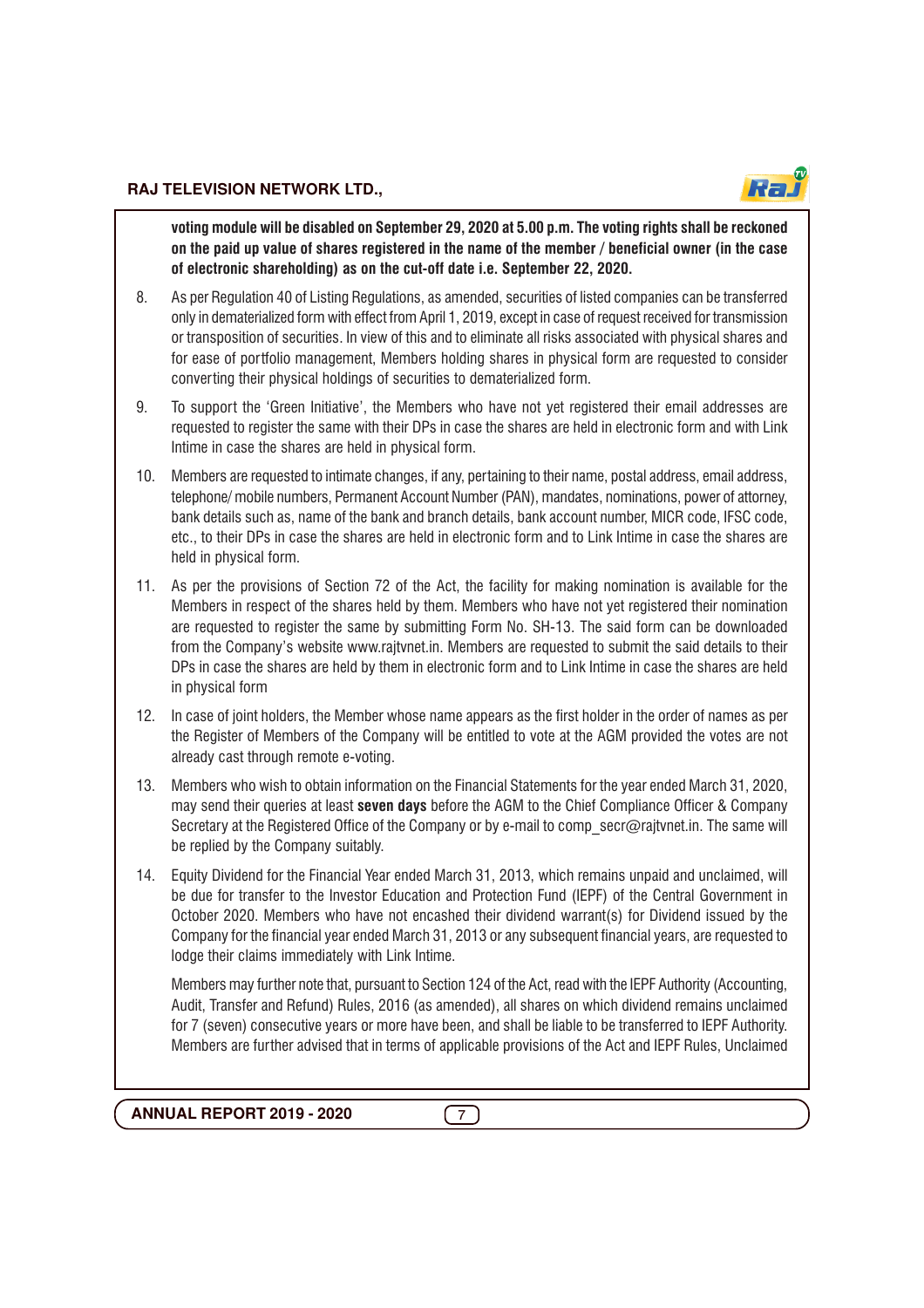



Dividends and shares transferred to IEPF Authority can be claimed from the IEPF Authority after following the process prescribed in the said Rules.

- 15. In compliance with the MCA Circulars and SEBI Circular, Notice of the AGM included in the Annual Report 2019-20 is being sent only through electronic mode to those Members whose email addresses are registered with the Company/ Depositories. Members may note that the Annual Report 2019- 20 will also be available on the Company's website www.rajtvnet.in websites of the Stock Exchanges i.e. BSE Limited and National Stock Exchange of India Limited at www.bseindia.com and www.nseindia.com respectively, and on the website of CDSL www.evotingindia.com.
- 16. At the 26th AGM held on 30-9-2017, appointing M/s N. Naresh & Co., Chartered Accountants, (Firm Registration No. 011293S), as Statutory Auditors of the Company for a term five years and to hold office till conclusion of the Annual General Meeting to be held in the year 2022, subject to Annual rectification, be and is hereby ratified to the extent it is required / applicable under the provisions of the Companies Act 2013".The requirement to place the matter relating to appointment of auditors for ratification by Members at every AGM has been done away by the Companies (Amendment) Act, 2017 with effect from May 7, 2019. Accordingly, no resolution is being proposed for ratification of appointment of Statutory Auditors at the AGM.
- 17. All documents referred to in this Notice and other statutory registers are open for inspection by the Members online during the AGM through video conference.
- 18. Dispatch of annual report through electronic mode:
	- I. In compliance with the MCA Circulars and SEBI Circular dated May 12, 2020, Notice of the AGM along with the Annual Report 2019-20 is being sent only through electronic mode to those Members whose email addresses are registered with the Company / Depositories. Members may note that the Notice and Annual Report 2019-20 will also be available on the Company's website www.rajtvnet.in, websites of the Stock Exchanges, i.e., BSE Limited and National Stock Exchange of India Limited at www.bseindia.com and www.nseindia.com respectively.
	- II. For receiving all communication (including Annual Report) from the Company electronically:
	- a) Members holding shares in physical mode and who have not registered / updated their email address with the Company are requested to register / update the same by writing to the Company's Registrar and Share Transfer Agent, Cameo corporate services limited,Subramanian Building, No.1, Club House Road, Chennai - 600 002, Phone no. 044-28460390-94,Fax no. 28460129,or by sending an email request to them at their email ID cameosys@cameoindia.com, along with signed scanned copy of the request letter providing the email address, mobile number, self-attested copy of PAN Card and share certificate.
	- b) Members holding shares in dematerialised mode are requested to register / update their email addresses with the relevant Depository Participant.
	- c) Cameo corporate services limited, Subramanian Building, No.1, Club House Road, Chennai 600 002, Phone no. 044-28460390-94, Fax no. 28460129, email: cameosys@cameoindia.com
	- d) The Company is sending through email, the AGM Notice, and the Annual Report to the Members whose name is recorded as on Friday, September 4, 2020 in the Register of Members or in the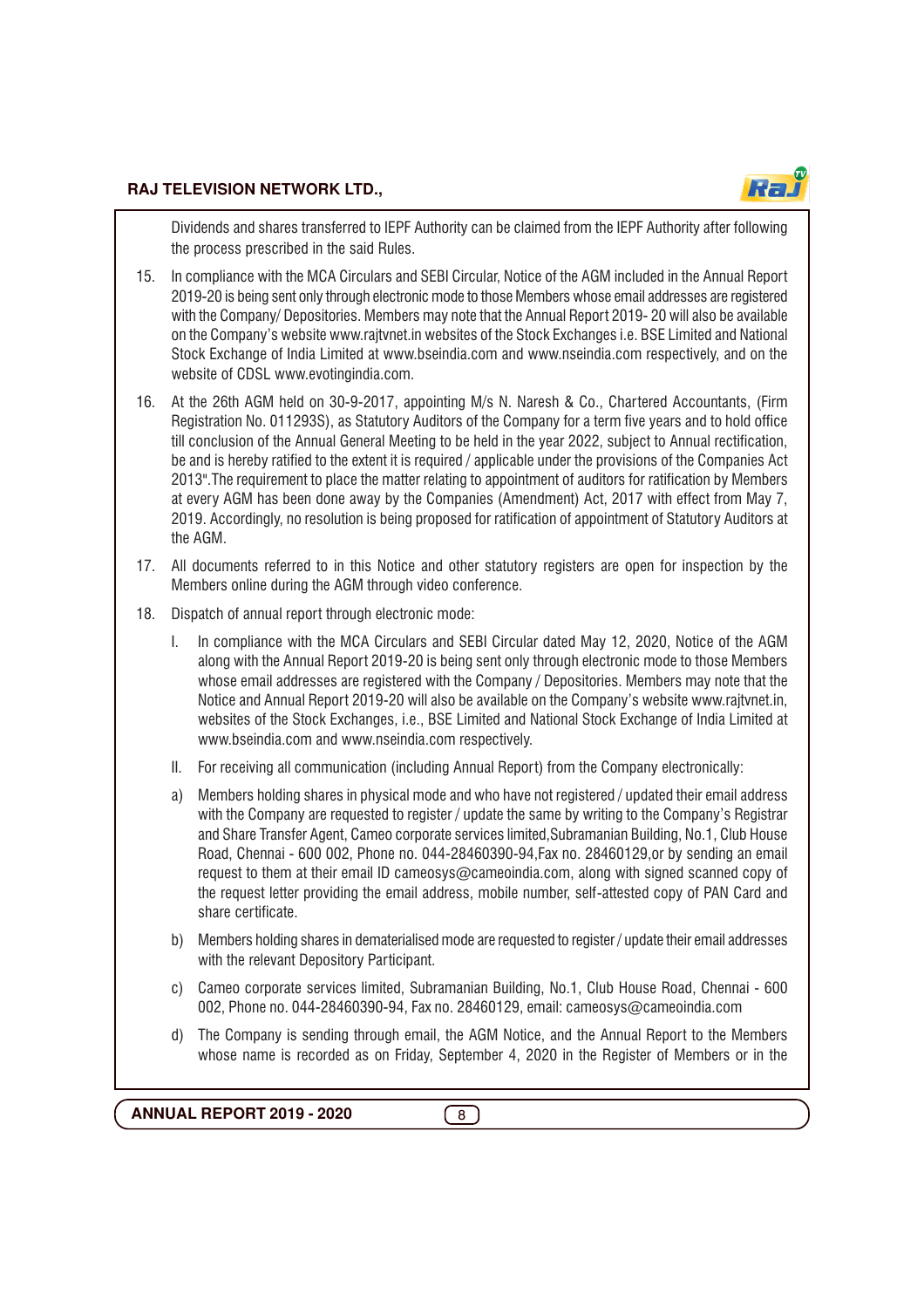

Register of Beneficial Owners maintained by the depositories. Any person who acquires shares of the Company and becomes a Member of the Company after September 4, 2020 being the date reckoned for the dispatch of the AGM Notice and Annual Report and who holds shares as on the cut-off date i.e. September 22, 2020 or has registered his / her / its email address after the dispatch of the AGM Notice, he / she / it may obtain the User ID and Password in any of the manner as mentioned below:

- e) If email address or mobile number of the Member is registered against Folio No. / DP ID Client ID, then on the home page of www.evotingindia.com, the Member may click "Forgot Password" and enter Folio No. or DPID Client ID and PAN to generate a password.
- f) Member may call for any assistance/ any queries or issues regarding attending AGM & e-Voting from the e-Voting System, you may refer the Frequently Asked Questions ("FAQs") and e-voting manual available at www.evotingindia.com, under help section or write an email to helpdesk.evoting@cdslindia.com or contact Mr. Nitin Kunder (022-23058738 ) or Mr. Mehboob Lakhani (022-23058543) or Mr. Rakesh Dalvi (022-23058542).

19. Instructions for e-voting and joining the AGM through VC / OAVM are as follows:

# CDSL e-Voting System – For Remote e-voting and e-voting during AGM/EGM

- 1. As you are aware, in view of the situation arising due to COVID-19 global pandemic, the general meetings of the companies shall be conducted as per the guidelines issued by the Ministry of Corporate Affairs (MCA) vide Circular No. 14/2020 dated April 8, 2020, Circular No.17/2020 dated April 13, 2020 and Circular No. 20/2020 dated May 05, 2020. The forthcoming AGM/EGM will thus be held through video conferencing (VC) or other audio visual means (OAVM). Hence, Members can attend and participate in the ensuing AGM/EGM through VC/OAVM.
- 2. Pursuant to the provisions of Section 108 of the Companies Act, 2013 read with Rule 20 of the Companies (Management and Administration) Rules, 2014 (as amended) and Regulation 44 of SEBI (Listing Obligations & Disclosure Requirements) Regulations 2015 (as amended), and MCA Circulars dated April 08, 2020, April 13, 2020 and May 05, 2020 the Company is providing facility of remote e-voting to its Members in respect of the business to be transacted at the AGM/EGM. For this purpose, the Company has entered into an agreement with Central Depository Services (India) Limited (CDSL) for facilitating voting through electronic means, as the authorized e-Voting's agency. The facility of casting votes by a member using remote evoting as well as the e-voting system on the date of the EGM/AGM will be provided by CDSL.
- 3. The Members can join the EGM/AGM in the VC/OAVM mode 15 minutes before and after the scheduled time of the commencement of the Meeting by following the procedure mentioned in the Notice. The facility of participation at the EGM/AGM through VC/OAVM will be made available to atleast 1000 members on first come first served basis. This will not include large Shareholders (Shareholders holding 2% or more shareholding), Promoters, Institutional Investors, Directors, Key Managerial Personnel, the Chairpersons of the Audit Committee, Nomination and Remuneration Committee and Stakeholders Relationship Committee, Auditors etc. who are allowed to attend the EGM/AGM without restriction on account of first come first served basis.
- 4. The attendance of the Members attending the AGM/EGM through VC/OAVM will be counted for the purpose of ascertaining the quorum under Section 103 of the Companies Act, 2013.
- 5. Pursuant to MCA Circular No. 14/2020 dated April 08, 2020, , the facility to appoint proxy to attend and cast vote for the members is not available for this AGM/EGM. However, in pursuance of Section 112 and Section 113 of the Companies Act, 2013, representatives of the members such as the President of India or the Governor of a State or body corporate can attend the AGM/EGM through VC/OAVM and cast their votes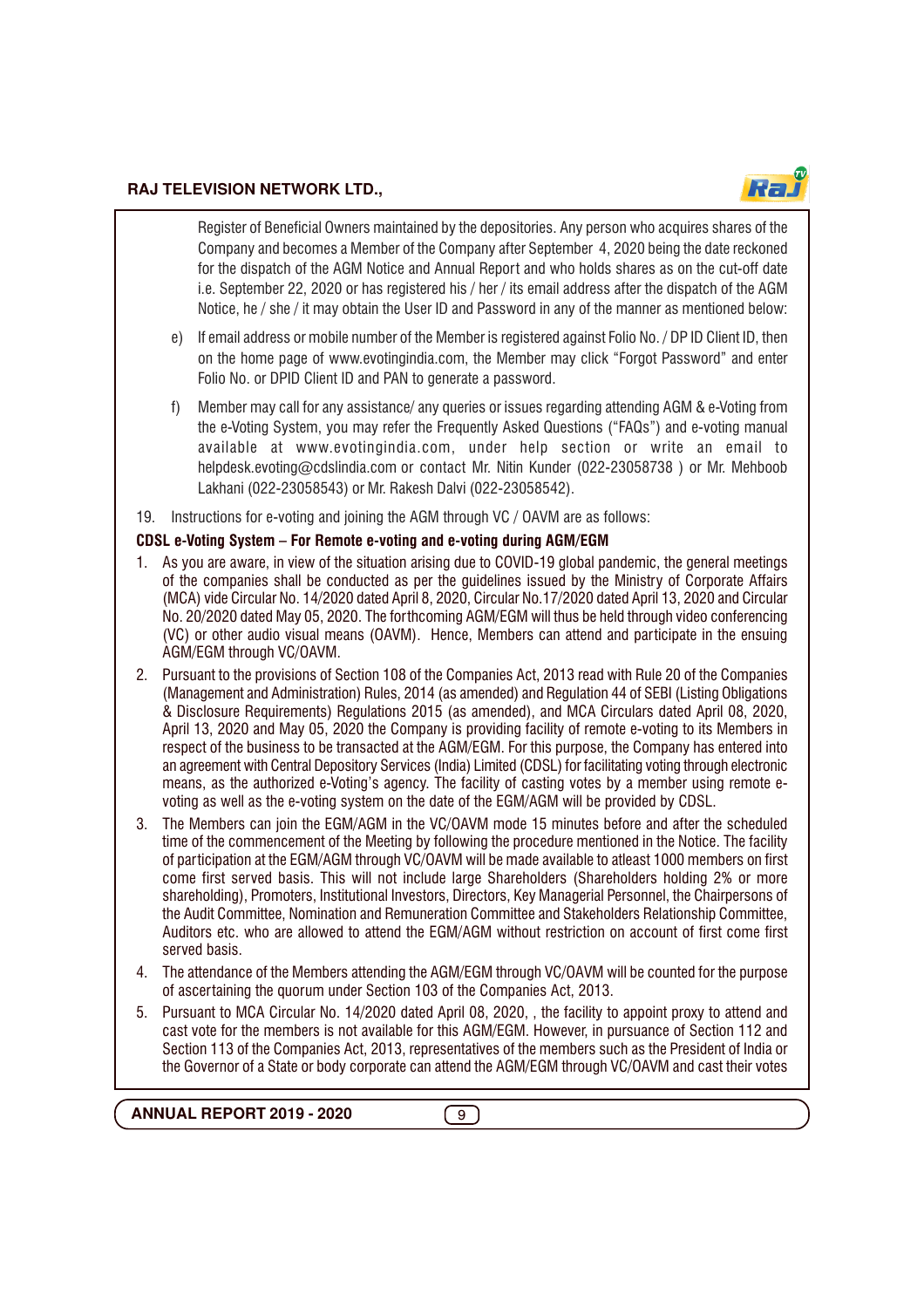

through e-voting.

- 6. In line with the Ministry of Corporate Affairs (MCA) Circular No. 17/2020 dated April 13, 2020, the Notice calling the AGM has been uploaded on the website of the Company at www.rajtvnet.in. The Notice can also be accessed from the websites of the Stock Exchanges i.e. BSE Limited and National Stock Exchange of India Limited at www.bseindia.com and www.nseindia.com respectively. The AGM/EGM Notice is also disseminated on the website of CDSL (agency for providing the Remote e-Voting facility and e-voting system during the AGM/EGM) i.e. www.evotingindia.com.
- 7. The AGM/EGM has been convened through VC/OAVM in compliance with applicable provisions of the Companies Act, 2013 read with MCA Circular No. 14/2020 dated April 8, 2020 and MCA Circular No. 17/ 2020 dated April 13, 2020 and MCA Circular No. 20/2020 dated May 05, 2020.

# THE INTRUCTIONS FOR SHAREHOLDRES FOR REMOTE E-VOTING ARE AS UNDER:

- (i) The voting period begins on 27th September 2020 at 9.00 AM and ends on 29th September, 2020 at 5.00 PM. During this period shareholders' of the Company, holding shares either in physical form or in dematerialized form, as on the cut-off date (record date) of 22nd September, 2020 may cast their vote electronically. The e-voting module shall be disabled by CDSL for voting thereafter.
- (ii) Shareholders who have already voted prior to the meeting date would not be entitled to vote at the meeting venue.
- (iii) The shareholders should log on to the e-voting website www.evotingindia.com.
- (iv) Click on "Shareholders" module.
- (v) Now enter your User ID
	- a. For CDSL: 16 digits beneficiary ID,
	- b. For NSDL: 8 Character DP ID followed by 8 Digits Client ID,
	- c. Shareholders holding shares in Physical Form should enter Folio Number registered with the Company.
- (vi) Next enter the Image Verification as displayed and Click on Login.
- (vii) If you are holding shares in demat form and had logged on to www.evotingindia.com and voted on an earlier e-voting of any company, then your existing password is to be used.
- (viii) If you are a first time user follow the steps given below:

|                                                                                                                                                                                                                                                                                                                                                                                                                                                                          | For Shareholders holding shares in Demat Form and Physical Form                                                                                     |
|--------------------------------------------------------------------------------------------------------------------------------------------------------------------------------------------------------------------------------------------------------------------------------------------------------------------------------------------------------------------------------------------------------------------------------------------------------------------------|-----------------------------------------------------------------------------------------------------------------------------------------------------|
| PAN <sup>*</sup>                                                                                                                                                                                                                                                                                                                                                                                                                                                         | Enter your 10 digit alpha-numeric *PAN issued by Income Tax Department (Applicable for both<br>demat shareholders as well as physical shareholders) |
| • Shareholders who have not updated their PAN with the Company/Depository Participant<br>are requested to use the sequence number which is printed on Postal Ballot / Attendance<br>Slip indicated in the PAN field.<br><b>Dividend</b><br><b>Bank</b><br>demat account or in the company records in order to login.<br>Details <b>OR</b><br>Date of Birth<br>Shareholders holding shares in physical form will then directly reach the Company selection screen.<br>(x) |                                                                                                                                                     |
|                                                                                                                                                                                                                                                                                                                                                                                                                                                                          | Enter the Dividend Bank Details or Date of Birth (in dd/mm/yyyy format) as recorded in your                                                         |
|                                                                                                                                                                                                                                                                                                                                                                                                                                                                          | • If both the details are not recorded with the depository or company please enter the member                                                       |
|                                                                                                                                                                                                                                                                                                                                                                                                                                                                          |                                                                                                                                                     |
|                                                                                                                                                                                                                                                                                                                                                                                                                                                                          | <b>ANNUAL REPORT 2019 - 2020</b><br>10                                                                                                              |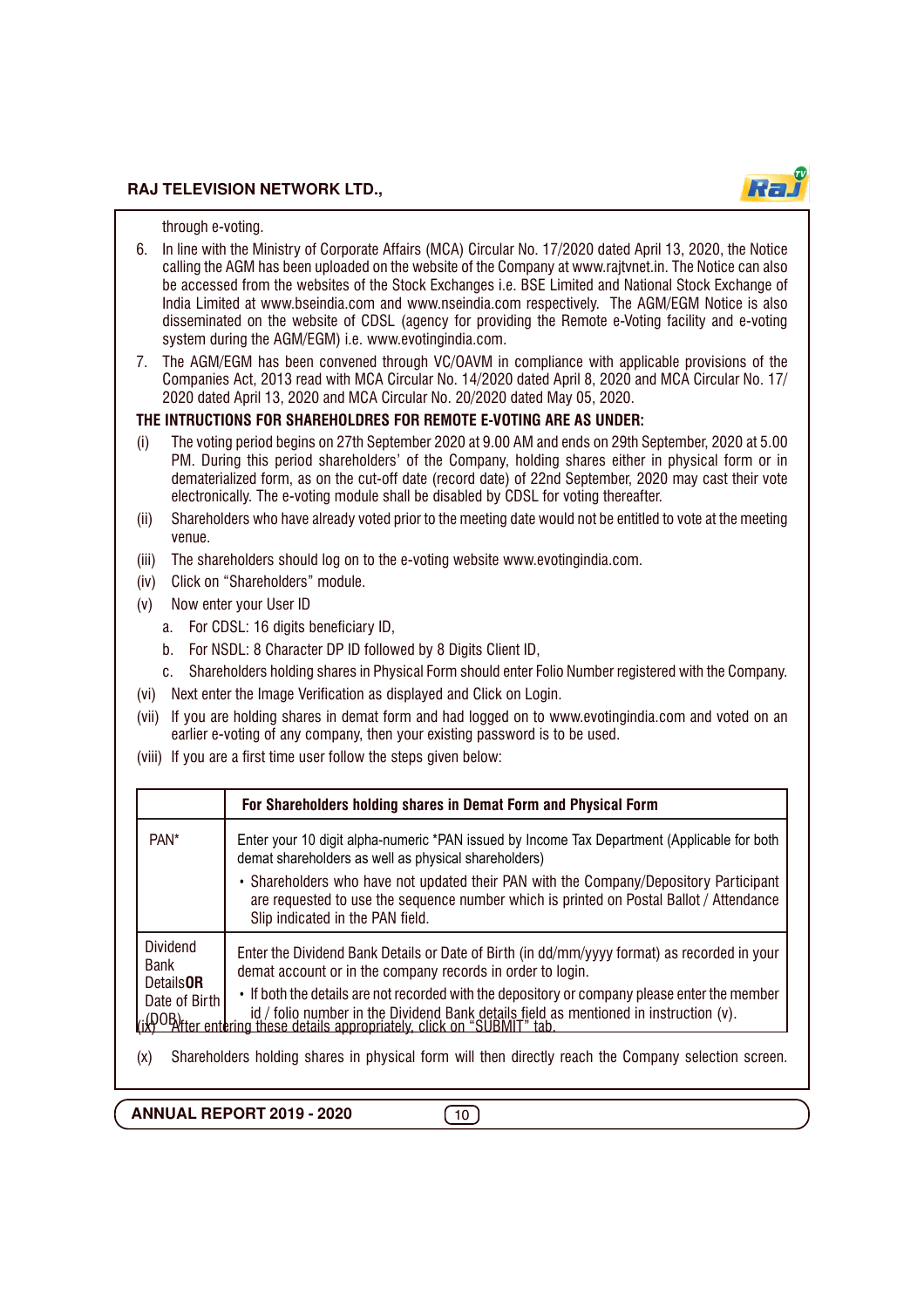

However, shareholders holding shares in demat form will now reach 'Password Creation' menu wherein they are required to mandatorily enter their login password in the new password field. Kindly note that this password is to be also used by the demat holders for voting for resolutions of any other company on which they are eligible to vote, provided that company opts for e-voting through CDSL platform. It is strongly recommended not to share your password with any other person and take utmost care to keep your password confidential.

- (xi) For shareholders holding shares in physical form, the details can be used only for e-voting on the resolutions contained in this Notice.
- (xii) Click on the EVSN for the relevant Raj television Network Limited on which you choose to vote.
- (xiii) On the voting page, you will see "RESOLUTION DESCRIPTION" and against the same the option "YES/NO" for voting. Select the option YES or NO as desired. The option YES implies that you assent to the Resolution and option NO implies that you dissent to the Resolution.
- (xiv) Click on the "RESOLUTIONS FILE LINK" if you wish to view the entire Resolution details.
- (xv) After selecting the resolution you have decided to vote on, click on "SUBMIT". A confirmation box will be displayed. If you wish to confirm your vote, click on "OK", else to change your vote, click on "CANCEL" and accordingly modify your vote.
- (xvi) Once you "CONFIRM" your vote on the resolution, you will not be allowed to modify your vote.
- (xvii) You can also take a print of the votes cast by clicking on "Click here to print" option on the Voting page.
- (xviii) If a demat account holder has forgotten the login password then Enter the User ID and the image verification code and click on Forgot Password & enter the details as prompted by the system.
- (xix) Shareholders can also cast their vote using CDSL's mobile app "**m-Voting**". The m-Voting app can be downloaded from respective Store. Please follow the instructions as prompted by the mobile app while Remote Voting on your mobile.

# PROCESS FOR THOSE SHAREHOLDERS WHOSE EMAIL ADDRESSES ARE NOT REGISTERED WITH THE DEPOSITORIES FOR OBTAINING LOGIN CREDENTIALS FOR E-VOTING FOR THE RESOLUTIONS PROPOSED IN THIS NOTICE:

- 1. For Physical shareholders- please provide necessary details like Folio No., Name of shareholder, scanned copy of the share certificate (front and back), PAN (self attested scanned copy of PAN card), AADHAR (self attested scanned copy of Aadhar Card) by email to Company/RTA email id.
- 2. For Demat shareholders -, please provide Demat account detials (CDSL-16 digit beneficiary ID or NSDL-16 digit DPID + CLID), Name, client master or copy of Consolidated Account statement, PAN (self attested scanned copy of PAN card), AADHAR (self attested scanned copy of Aadhar Card) to Company/RTA email id comp\_secr@rajtvnet.in.
- 3. The company/RTA shall co-ordinate with CDSL and provide the login credentials to the above mentioned shareholders.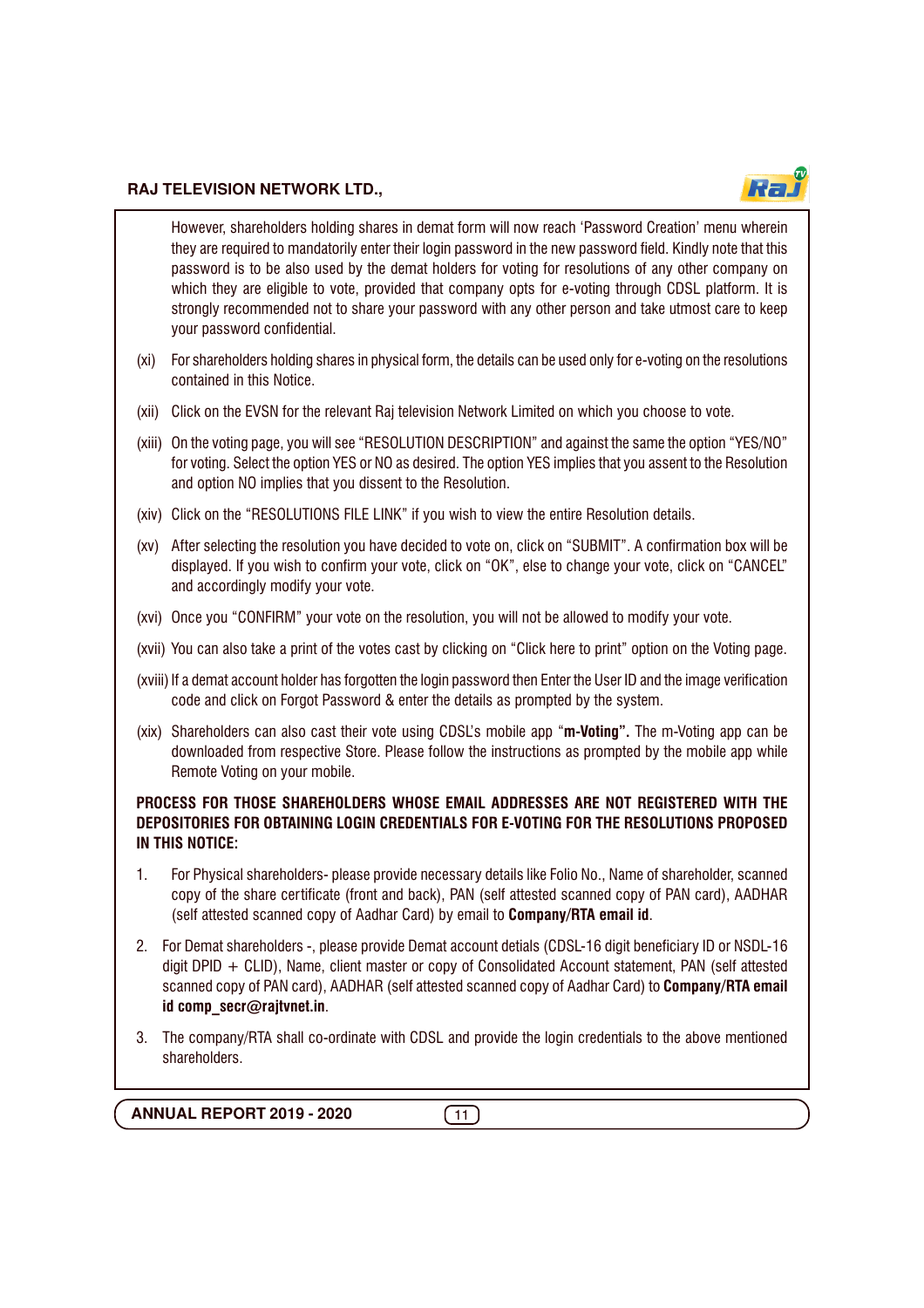

#### INSTRUCTIONS FOR SHAREHOLDERS ATTENDING THE EGM/AGM THROUGH VC/OAVM ARE AS UNDER:

- 1. Shareholder will be provided with a facility to attend the EGM/AGM through VC/OAVM through the CDSL e-Voting system. Shareholders may access the same at https://www.evotingindia.com under shareholders/ members login by using the remote e-voting credentials. The link for VC/OAVM will be available in shareholder/ members login where the EVSN of Company will be displayed.
- 2. Shareholders are encouraged to join the Meeting through Laptops / IPads for better experience.
- 3. Further shareholders will be required to allow Camera and use Internet with a good speed to avoid any disturbance during the meeting.
- 4. Please note that Participants Connecting from Mobile Devices or Tablets or through Laptop connecting via Mobile Hotspot may experience Audio/Video loss due to Fluctuation in their respective network. It is therefore recommended to use Stable Wi-Fi or LAN Connection to mitigate any kind of aforesaid glitches.
- 5. Shareholders who would like to express their views/ask questions during the meeting may register themselves as a speaker by sending their request in advance atleast 7 days prior to meeting mentioning their name, demat account number/folio number, email id, mobile number at (company email id). The shareholders who do not wish to speak during the AGM but have queries may send their queries in advance **7 days prior** to meeting mentioning their name, demat account number/folio number, email id, mobile number at (company email id). These queries will be replied to by the company suitably by email.
- 6. Those shareholders who have registered themselves as a speaker will only be allowed to express their views/ask questions during the meeting.

# INSTRUCTIONS FOR SHAREHOLDERS FOR E-VOTING DURING THE AGM/EGM ARE AS UNDER:-

- 1. The procedure for e-Voting on the day of the EGM/AGM is same as the instructions mentioned above for Remote e-voting.
- 2. Only those shareholders, who are present in the EGM/AGM through VC/OAVM facility and have not casted their vote on the Resolutions through remote e-Voting and are otherwise not barred from doing so, shall be eligible to vote through e-Voting system available during the EGM/AGM.
- 3. If any Votes are cast by the shareholders through the e-voting available during the EGM/AGM and if the same shareholders have not participated in the meeting through VC/OAVM facility , then the votes cast by such shareholders shall be considered invalid as the facility of e-voting during the meeting is available only to the shareholders attending the meeting.
- 4. Shareholders who have voted through Remote e-Voting will be eligible to attend the EGM/AGM. However, they will not be eligible to vote at the EGM/AGM.

#### (xx) Note for Non – Individual Shareholders and Custodians

- Non-Individual shareholders (i.e. other than Individuals, HUF, NRI etc.) and Custodians are required to log on to www.evotingindia.com and register themselves in the "Corporates" module.
- A scanned copy of the Registration Form bearing the stamp and sign of the entity should be emailed to helpdesk.evoting@cdslindia.com.
- After receiving the login details a Compliance User should be created using the admin login and password.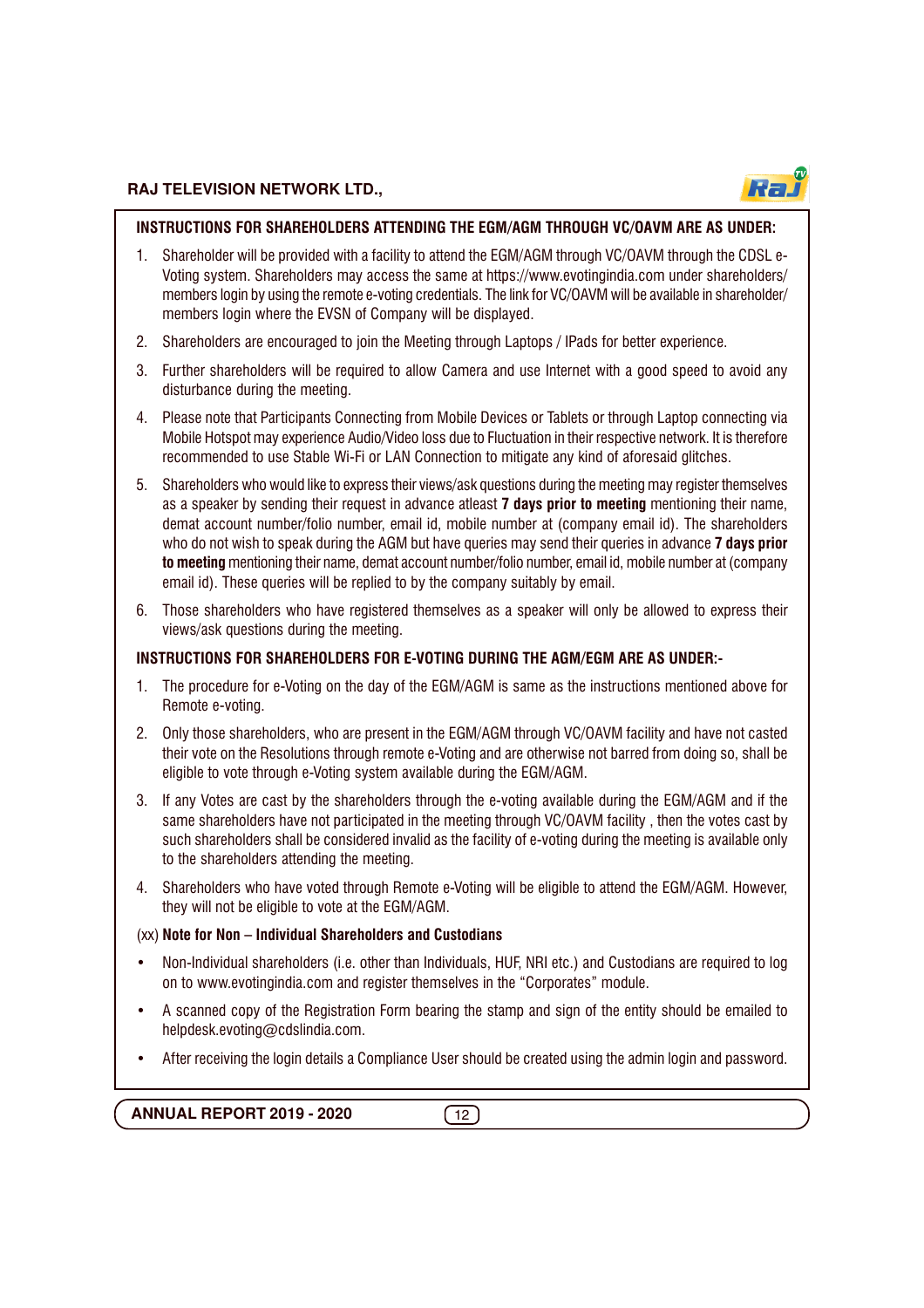

The Compliance User would be able to link the account(s) for which they wish to vote on.

- The list of accounts linked in the login should be mailed to helpdesk.evoting@cdslindia.com and on approval of the accounts they would be able to cast their vote.
- A scanned copy of the Board Resolution and Power of Attorney (POA) which they have issued in favour of the Custodian, if any, should be uploaded in PDF format in the system for the scrutinizer to verify the same.
- Alternatively Non Individual shareholders are required to send the relevant Board Resolution/ Authority letter etc. together with attested specimen signature of the duly authorized signatory who are authorized to vote, to the Scrutinizer and to the Company at the email address viz; csnaga2@gmail.com , if they have voted from individual tab & not uploaded same in the CDSL e-voting system for the scrutinizer to verify the same.

In case you have any queries or issues regarding e-voting, you may refer the Frequently Asked Questions ("FAQs") and e-voting manual available at www.evotingindia.com, under help section or write an email to helpdesk.evoting@cdslindia.com or call 1800225533.

All grievances connected with the facility for voting by electronic means may be addressed to Mr. Rakesh Dalvi, Manager, (CDSL, ) Central Depository Services (India) Limited, A Wing, 25th Floor, Marathon Futurex, Mafatlal Mill Compounds, N M Joshi Marg, Lower Parel (East), Mumbai - 400013 or send an email to helpdesk.evoting@cdslindia.com or call 1800225533.

# STATEMENT IN PURSUANCE OF SECTION 102(1) OF THE COMPANIES ACT, 2013:

Statement with respect to items under Special Business covered in the Notice of Meeting are given below:

# ITEM NO. 3

At the meeting held on 30th July 2020 your Board had, after reviewing confirmation received and based on the recommendations of the Audit Committee, approved the appointment of as Cost Auditors of the Company ("Cost Auditors") for FY 2019-20 at a remuneration of Rs. 75,000/- (Rupees Seventy five thousand only) plus taxes and reimbursement of out of pocket expenses at actuals. In accordance with the provisions of Section 148 of the Companies Act, 2013 read with Rule 14 of Companies (Audit and Auditors) Rules, 2014, ratification by the Shareholders is sought for the remuneration payable to the Cost Auditors for FY 2019-20. None of the Directors and/or Key Managerial Personnel of the Company or their relatives are in any way concerned or interested financially or otherwise in the resolution. The Board recommends the Ordinary Resolution as set out in Item No. 5 for approval by the Members.

| Regd. Office:                    | By Order of the Board of Directors              |
|----------------------------------|-------------------------------------------------|
| 32, Poes Road,                   |                                                 |
| lind St, Teynampet,              |                                                 |
| Chennai-600 018                  | Joseph Cheriyan                                 |
|                                  | <b>Company Secretary and Compliance Officer</b> |
| 30th July, 2020,                 |                                                 |
| Place: Chennai                   |                                                 |
|                                  |                                                 |
| <b>ANNUAL REPORT 2019 - 2020</b> | 13                                              |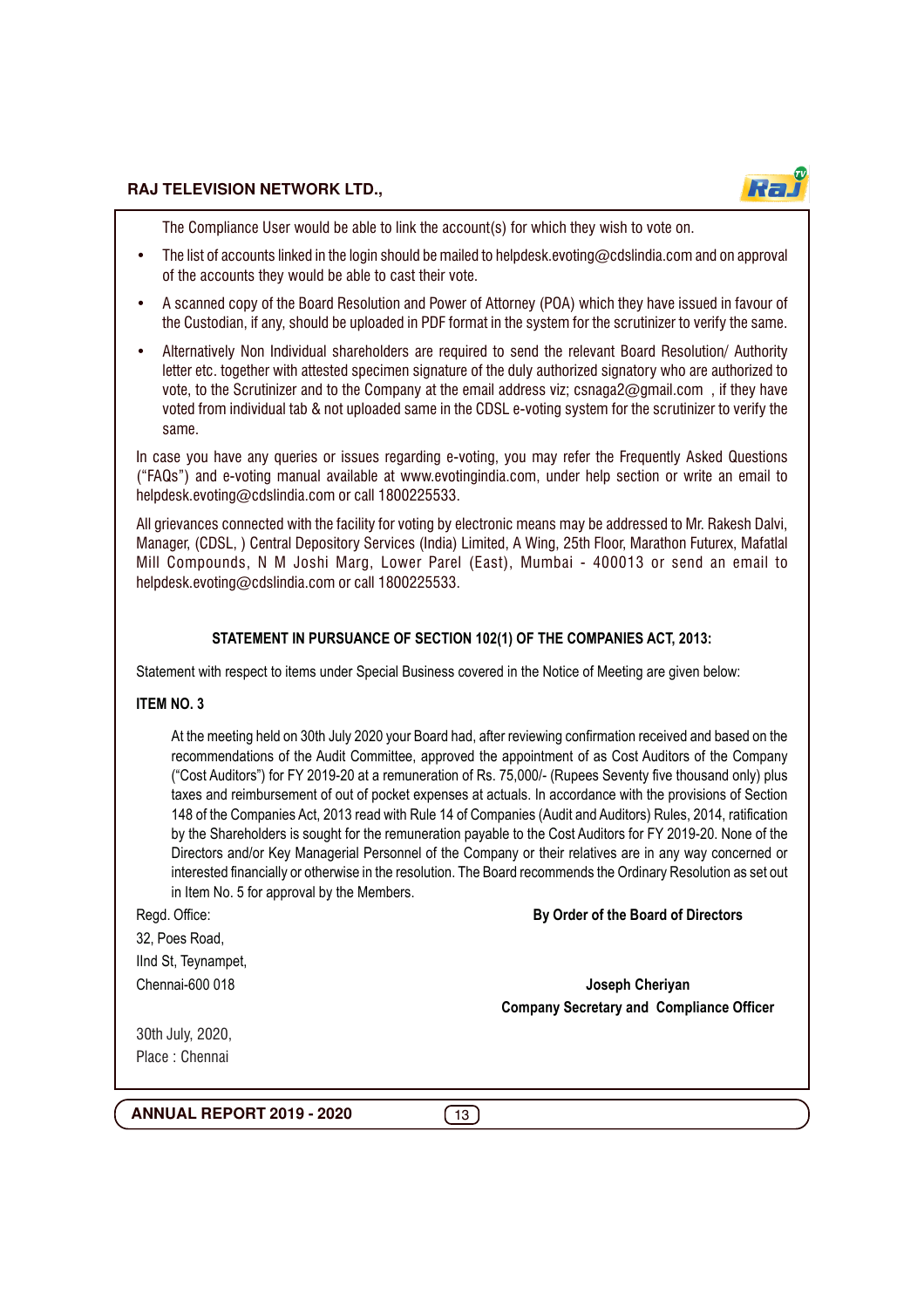

| Name of the Director                                                                               | M.RAVINDRAN WHOLE TIME DIRECTOR (DIN: 00662769)                                                                                                                                                                                                                                                                                                                                                                                                                                                                                                                                                                                                                                                                                                                                                                                                                                                                                                                                                                                                                                                                                                                                                                                                                                                                                                                                                                                                                                                                                                                                                                                                                                                                                                                                                                                                                                                                                                                                                                                                                                                                                                                                                                                                                                                                                                                                                                                                                                                                                                                                                                                  |
|----------------------------------------------------------------------------------------------------|----------------------------------------------------------------------------------------------------------------------------------------------------------------------------------------------------------------------------------------------------------------------------------------------------------------------------------------------------------------------------------------------------------------------------------------------------------------------------------------------------------------------------------------------------------------------------------------------------------------------------------------------------------------------------------------------------------------------------------------------------------------------------------------------------------------------------------------------------------------------------------------------------------------------------------------------------------------------------------------------------------------------------------------------------------------------------------------------------------------------------------------------------------------------------------------------------------------------------------------------------------------------------------------------------------------------------------------------------------------------------------------------------------------------------------------------------------------------------------------------------------------------------------------------------------------------------------------------------------------------------------------------------------------------------------------------------------------------------------------------------------------------------------------------------------------------------------------------------------------------------------------------------------------------------------------------------------------------------------------------------------------------------------------------------------------------------------------------------------------------------------------------------------------------------------------------------------------------------------------------------------------------------------------------------------------------------------------------------------------------------------------------------------------------------------------------------------------------------------------------------------------------------------------------------------------------------------------------------------------------------------|
| Date of Birth                                                                                      | 15.06.1959                                                                                                                                                                                                                                                                                                                                                                                                                                                                                                                                                                                                                                                                                                                                                                                                                                                                                                                                                                                                                                                                                                                                                                                                                                                                                                                                                                                                                                                                                                                                                                                                                                                                                                                                                                                                                                                                                                                                                                                                                                                                                                                                                                                                                                                                                                                                                                                                                                                                                                                                                                                                                       |
| Age                                                                                                | 61                                                                                                                                                                                                                                                                                                                                                                                                                                                                                                                                                                                                                                                                                                                                                                                                                                                                                                                                                                                                                                                                                                                                                                                                                                                                                                                                                                                                                                                                                                                                                                                                                                                                                                                                                                                                                                                                                                                                                                                                                                                                                                                                                                                                                                                                                                                                                                                                                                                                                                                                                                                                                               |
| Date of first Appointment<br>on the Board                                                          | 03.06.1994                                                                                                                                                                                                                                                                                                                                                                                                                                                                                                                                                                                                                                                                                                                                                                                                                                                                                                                                                                                                                                                                                                                                                                                                                                                                                                                                                                                                                                                                                                                                                                                                                                                                                                                                                                                                                                                                                                                                                                                                                                                                                                                                                                                                                                                                                                                                                                                                                                                                                                                                                                                                                       |
| Date of Appointment on the Board<br>current tenure                                                 | 01.04.2016                                                                                                                                                                                                                                                                                                                                                                                                                                                                                                                                                                                                                                                                                                                                                                                                                                                                                                                                                                                                                                                                                                                                                                                                                                                                                                                                                                                                                                                                                                                                                                                                                                                                                                                                                                                                                                                                                                                                                                                                                                                                                                                                                                                                                                                                                                                                                                                                                                                                                                                                                                                                                       |
| Qualification                                                                                      | Entrepreneur                                                                                                                                                                                                                                                                                                                                                                                                                                                                                                                                                                                                                                                                                                                                                                                                                                                                                                                                                                                                                                                                                                                                                                                                                                                                                                                                                                                                                                                                                                                                                                                                                                                                                                                                                                                                                                                                                                                                                                                                                                                                                                                                                                                                                                                                                                                                                                                                                                                                                                                                                                                                                     |
| Brief resume including Experience                                                                  | The Whole time Directors oversees the operations of the company on various aspects under the supervision of the Managing<br>Director and Board of directors of the company. Mr. Ravindran, equipped with technical expertise in the entertainment field,<br>he looks after the technical aspects of the Company's operation                                                                                                                                                                                                                                                                                                                                                                                                                                                                                                                                                                                                                                                                                                                                                                                                                                                                                                                                                                                                                                                                                                                                                                                                                                                                                                                                                                                                                                                                                                                                                                                                                                                                                                                                                                                                                                                                                                                                                                                                                                                                                                                                                                                                                                                                                                      |
| <b>Expertise in specific functional</b><br>areas                                                   | The Whole time Directors oversees the operations of the company on various aspects under the<br>supervision of the Managing Director and Board of directors of the company. Mr. Ravindran, equipped with technical expertise<br>in the entertainment field, he looks after the technical aspects of the Company's operation                                                                                                                                                                                                                                                                                                                                                                                                                                                                                                                                                                                                                                                                                                                                                                                                                                                                                                                                                                                                                                                                                                                                                                                                                                                                                                                                                                                                                                                                                                                                                                                                                                                                                                                                                                                                                                                                                                                                                                                                                                                                                                                                                                                                                                                                                                      |
| Other Director ships as on the Board                                                               | VISSA TELEVISON NETWORK LIMITED at 30.06.2020                                                                                                                                                                                                                                                                                                                                                                                                                                                                                                                                                                                                                                                                                                                                                                                                                                                                                                                                                                                                                                                                                                                                                                                                                                                                                                                                                                                                                                                                                                                                                                                                                                                                                                                                                                                                                                                                                                                                                                                                                                                                                                                                                                                                                                                                                                                                                                                                                                                                                                                                                                                    |
| Chairmanship/Membership<br>Committees in Companies in<br>which position of Director is held        | Nil                                                                                                                                                                                                                                                                                                                                                                                                                                                                                                                                                                                                                                                                                                                                                                                                                                                                                                                                                                                                                                                                                                                                                                                                                                                                                                                                                                                                                                                                                                                                                                                                                                                                                                                                                                                                                                                                                                                                                                                                                                                                                                                                                                                                                                                                                                                                                                                                                                                                                                                                                                                                                              |
| Relationship with other Directors,<br>managers, and the Key managerial<br>Personnel of the Company | Mr. M. Ravindran is related to Mr Raajhendhran -Managing Director, Mr. M. Rajarathinam &<br>Mr.M. 2Raghunathan, Whole Time Directors of the company as they are his brothers and<br>Mrs Vijayalakshmi Raveendran - Woman Director of the company (as spouse).                                                                                                                                                                                                                                                                                                                                                                                                                                                                                                                                                                                                                                                                                                                                                                                                                                                                                                                                                                                                                                                                                                                                                                                                                                                                                                                                                                                                                                                                                                                                                                                                                                                                                                                                                                                                                                                                                                                                                                                                                                                                                                                                                                                                                                                                                                                                                                    |
| No. of board meeting attended<br>during the year                                                   | 4                                                                                                                                                                                                                                                                                                                                                                                                                                                                                                                                                                                                                                                                                                                                                                                                                                                                                                                                                                                                                                                                                                                                                                                                                                                                                                                                                                                                                                                                                                                                                                                                                                                                                                                                                                                                                                                                                                                                                                                                                                                                                                                                                                                                                                                                                                                                                                                                                                                                                                                                                                                                                                |
| Terms and conditions of<br>appointment or reappointment<br>including remuneration                  | pursuant to the provisions of Sections 196, 197, 198 and 203 read with Schedule V and other applicable provisions, if any,<br>of the Companies Act, 2013 (hereinafter referred to as the "Act") and the Rules framed thereunder, (including any statutory<br>modifications or re-enactment thereof, for the time being in force) and the Articles of Association of the Company and subject<br>to such o ther approvals as may be necessary, the approval of the Members be and hereby accorded for the payment of the<br>remuneration to being paid/payable to Shri M. Ravindran- Whole-time Director, (holding DIN 00662830), of the company<br>as enumerated here in below for the remaining period of two years viz., from April 1, 2019 to March, 31, 2021: Salary: Rs<br>1,20,00,000/- (Rupees One Crore and Twenty lacs only) per annum, along with one month salary as performance incentive<br>— with effect from 01st day of April 2019, with a provision for increase in salary of not exceeding 12% per annum over the<br>previous year. The exact percentage of increment to be given in each year shall be decided by the Board based on the<br>performance of the Company. Resolved further that the aggregate of the remuneration payable to whole time director / MD<br>as detailed in above shall be subject to overall ceilings laid down under Schedule V of the Companies Act, 2013 .Resolved<br>further that the above said remuneration and perquisites shall be fixed for a period of two years, considering his tenure of<br>original appointment, as permitted by Schedule V of the Companies Act, 2013 and shall be revised by the Board of Directors<br>within the limits as mentioned in Part II of Schedule V of the Companies Act, 2013.Resolved further that notwithstanding<br>anything contained herein above, where, in any financial year during the tenure of his reappointment, the Company has no<br>profits or its profits are inadequate, the remuneration payable to Managing Director shall be governed by and be subject to<br>the ceilings provided under Part II of Schedule V to the Companies Act, 2013 or such other limits as may be prescribed by the<br>Central Government from time to time as minimum remuneration. Resolved further that save and except as aforesaid, the<br>Special Resolution approved and passed by the Members at their Twenty First Annual General Meeting of the Company held on<br>Wednesday , 30th September, 2015, approved the re-appointment Shri M. Ravindran- Whole-time Director shall continue to<br>remain in full force and effect; and |
| No. of equity Shares held in the<br>company (As on 30 <sup>th</sup> June, 2020)                    | 5856000                                                                                                                                                                                                                                                                                                                                                                                                                                                                                                                                                                                                                                                                                                                                                                                                                                                                                                                                                                                                                                                                                                                                                                                                                                                                                                                                                                                                                                                                                                                                                                                                                                                                                                                                                                                                                                                                                                                                                                                                                                                                                                                                                                                                                                                                                                                                                                                                                                                                                                                                                                                                                          |

# Annexure to the Notice dated July 30, 2020

Details of Directors seeking appointment/re-appointment at the 26th AGM to be held on September 30, 2020 (pursuant

**ANNUAL REPORT 2019 - 2020**

 $\boxed{14}$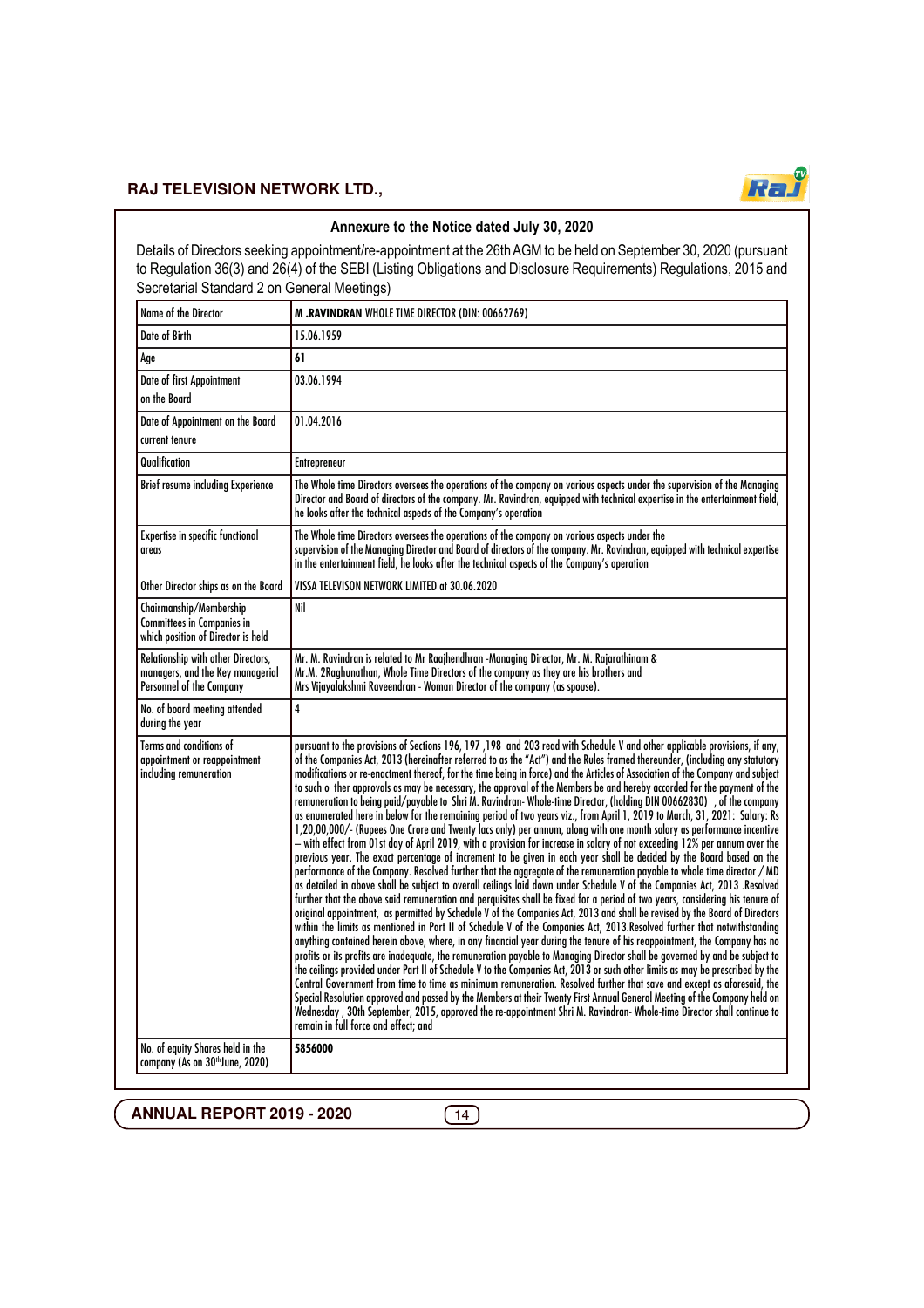

# **DIRECTOR'S REPORT**

Dear Members,

The Board of Directors hereby submits the report of the business and operations of your Company ('the company' or 'RAJTV) along with the audited statements, for the financial year ended March 31st , 2020.

As mandated by the Ministry of Corporate Affairs, your company has prepared the financial statement (standalone) for the year ended March 31, 2020 as per Indian Accounting Standard ('IND AS') notified under Sec 133 of the Companies Act, 2013 read with notification no. G.S.R. 111(E) dated 16.02.2015 as amended from time to time. The Standalone financial performance of the Company for the financial year ended March 31, 2020 is summarized below:

1. Financial Performance and State of Company's Affairs: (Rs in Lacs)

| <b>Particulars</b>                                                   | <b>Year ended</b> | <b>Year ended</b> |  |
|----------------------------------------------------------------------|-------------------|-------------------|--|
|                                                                      | 31st March, 2020  | 31st March, 2019  |  |
| Revenue from Operations                                              | 5915.51           | 6220.00           |  |
| Other Income                                                         | 29.10             | 133.83            |  |
| Total Revenue                                                        | 5944.61           | 6353.84           |  |
| <b>Less: Total Expenses</b>                                          | 5910.20           | 4866.13           |  |
| Profit / (Loss) before interest, Depreciation & Amortization and Tax | 1167.52           | 1487.70           |  |
| <b>Interest</b>                                                      | 447.94            | 500.30            |  |
| Profit / (Loss) before Depreciation and Tax (PBDT)                   | 719.58            | 987.40            |  |
| <b>Depreciation &amp; Amortization</b>                               | 685.17            | 627.12            |  |
| Profit / (Loss) Before Tax (PBT)                                     | 34.41             | 360.28            |  |
| <b>Provision for taxation</b>                                        | 33.22             | 179.21            |  |
| Profit / (Loss) After tax (PAT)                                      | 1.19              | 539.50            |  |
| <b>Balance brought forward</b>                                       | 2484.61           | 1945.11           |  |
| Adjustment of depreciation as per Transition provisions              | 62.58             | Nil               |  |
| Amount available for appropriations                                  | 2423.21           | 2484.61           |  |
| Final Dividend - on Equity Shares                                    |                   |                   |  |
| Tax on Dividend                                                      |                   |                   |  |
| General Reserve                                                      |                   |                   |  |
| <b>Surplus carried to Balance Sheet</b>                              | 2423.21           | 2484.61           |  |

### STANDALONE PERFORMANCE:

On standalone basis, your company reported the revenue from operation and other income :

- Your Company achieved revenue from operations Rs. 5915.51 lakhs as against Rs. 6353.84 lakhs in the P.Y. The Total Expenditure for the period is Rs.5910.23 lakhs as against is Rs.5993.55 lakhs in the Previous Year.
- The performance of the Company is marginally affected by downfall in advertisement income due to reduction in the viewership rating for the channels due to the change in the rating parameters by new rating agency.
- During the fiscal 2020, your Company achieved a Net Profit of Rs. 1.19 lakhs as compared Net Profit of previous year Rs. 539.50 Lakhs as compared.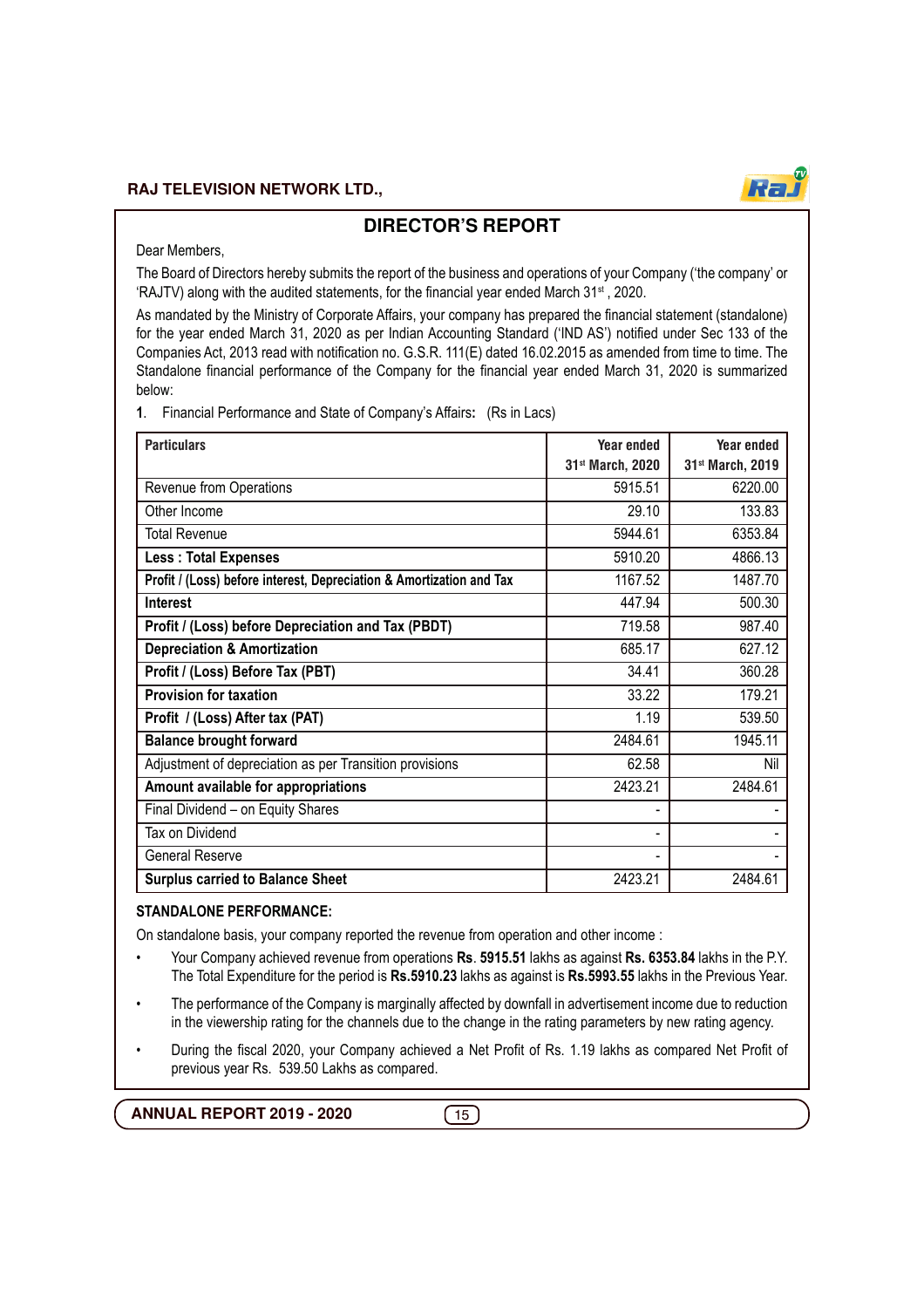

## CAPITAL EXPENDITURE

As on 31st March, 2020, the Fixed Assets stood at Rs. 1,64,63,01,379 and net fixed assets of Rs. 90,10,23,267 /- Additions during the year amount to Rs. 35,92,262/-. The other Intangible assets stood at Rs. 20,16,60,600 /-.

EVENTS SUBSEQUENT TO THE DATE OF FINANCIAL STATEMENTS: There have been no material changes and commitments that have occurred after close of the financial year till the date of this report, which affect the financial position of the Company. Based on internal financial control framework and compliance systems established in the Company, the work performed by statutory, internal and secretarial auditors and reviews performed by the management and/or relevant Audit and other Committees of the Board, your Board is of the opinion that the Company's internal financial controls were adequate and effective during the Financial Year 2019-20.

# 2. DIVIDEND, DIVIDEND DISTRIBUTION POLICY AND TRANSFER TO RESERVE

During the year under review, the Board of Directors has not recommended any dividend on the Equity Shares of the Company

# 3. COVID-19

The outbreak of Coronavirus (COVID-19) pandemic globally and in India is causing significant disturbance and slowdown of economic activity. In many countries, businesses are being forced to cease or limit their operations for long or indefinite periods of time. Measures taken to contain the spread of the virus, including travel bans, quarantines, social distancing and closures of non-essential services have triggered significant disruptions to businesses worldwide, resulting in an economic slowdown. The Company has assessed the impact of COVID-19 on its financial statements, based on the internal and external information available with us, to the extent known up to the date of approval of these financial statements and based on current estimates. The company expects no further adjustments to the carrying amounts as at 31st March, 2020 of the investments, Intangible assets and Receivables. This assessment and the outcome of the pandemic as regards the aforesaid matter is highly dependent on the circumstances/developments as they evolve in the subsequent periods.

#### 4. CREDIT RATING

During the year under review, Brickwork Ratings India Private Ltd had reaffirmed the rating assigned to the Company at 'BWR BBB-' for the company's Bank borrowings, which denotes that the instruments with this rating are considered as having safety regarding timely servicing of financial obligations.

# 5. CHANGE IN THE NATURE OF BUSINESS

During the year under review, there was no change in the nature of the business.

#### 6. LISTING

The Equity Shares of the Company continue to remain listed on BSE Limited and the National Stock Exchange of India Limited.

#### 7. Business Description

Your Company had undergone competitive business environment and changing customer preferences and with the new regulatory system of Channel Distribution through cable Operators. Further the company is also exploring various options for raising revenue generation with much focus on regional market consolidation and exploring various new platforms of revenue generation.

Your Company, today, is an established Television Company in the Tamil broadcasting industry in South India. The Network is presently runs 13 Channels and has 13 Channel licenses in various languages and genre and 3 more licenses are in the pipeline to launch 3 more channels. Your company has own uplinking station and Exclusive Transponder facility. Your company broadcasts the channels in whole of India, as well as parts of South East Asia, and the Middle East.

#### 8. Future Projects:

Your company undertakes several production projects with the right mix of self-produced and outsourced productions, to mitigate financial risk and obtain large revenues. With self-produced content, the company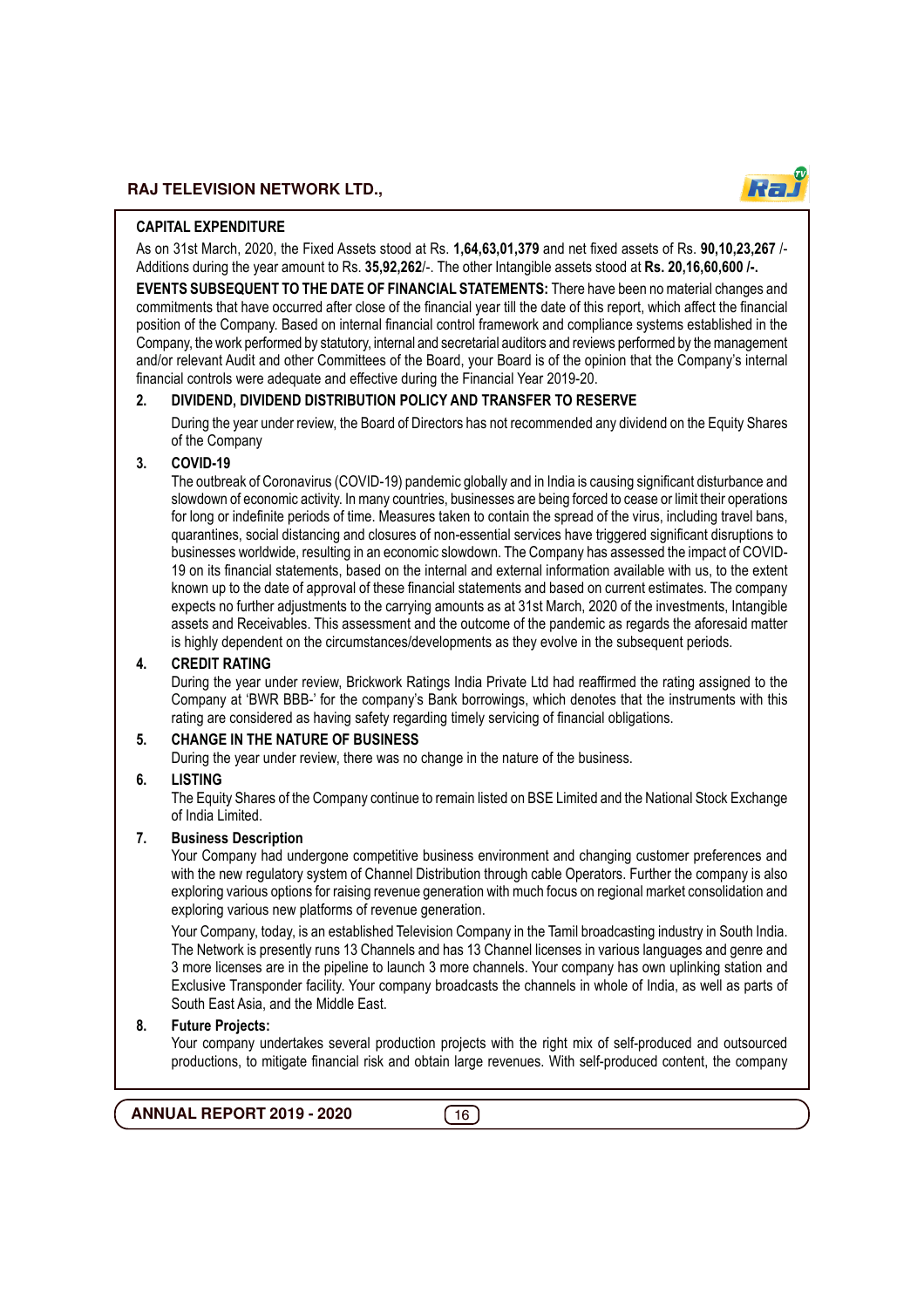

gets complete right over the content, and can build its own intellectual property base. The company plans to have more in house media contents in Tamil language in various genres.

Your company has an advantage of being a mass channel with its extensive line up of attractive programming to cater the entire family. The channels of the network reach a wide variety of audiences as It satisfies people of all ages, The Channel offers a right mix of movies, serials, debates, cultural, educational, cookery, handicrafts and religious programmes satisfying the needs of the entire community ranging from Urban to the rural audience.

There are no significant changes in nature of business during the Financial Year 2019-20.

#### 9. SHARE CAPITAL

The paid-up equity share capital as on 31st March 2020, was Rs.25,95,66,720 consisting of 5,19,13,344 equity shares of Rs.5/- each fully paid-up. The Company has not issued any shares or any other securities including ADR/GDR/FCCB/ WARRANTS/BONDS, ESOP during the year.

# 10. SECRETARIAL STANDARD

The Company complies with all applicable secretarial standards.

#### 11. SUBSIDIARIES, JOINT VENTURES AND ASSOCIATE COMPANIES

Company has no Subsidiary, Joint Ventures or Associate Companies and same status is maintained during the F.Y 2019-20.

## 12. PUBLIC DEPOSITS:

During the year, the Company has neither invited nor accepted any deposits from the public or its employees.

#### 13. BOARD COMMITTEES

In compliance with the requirements of Companies Act, 2013 and Listing Agreements / Listing Regulations, your Board had constituted various Board Committees including Audit Committee, Nomination & Remuneration Committee, Stakeholders Relationship Committee and Corporate Social Responsibility Committee. Details of the constitution of these Committees, which are in accordance with regulatory requirements, have been uploaded on the website of the Company viz. www.rajtvnet.in . Details of scope, constitution, terms of reference, number of meetings held during the year under review along with attendance of Committee Members therein form part of the Corporate Governance Report annexed to this report. A detailed report on Corporate Social Responsibility activities initiated by the Company during the year under review, in compliance with the requirements of Companies Act 2013, is annexed to this report.

## 14. CORPORATE GOVERNANCE AND POLICIES

The Company is committed to maintain the highest standards of corporate governance and adhere to the corporate governance requirements of Securities and Exchange Board of India (Listing Obligations and Disclosure Requirement) Regulations, 2015 ('Listing Regulations') and applicable provisions of Companies Act, 2013. A detailed report on corporate governance, together with a certificate from the Statutory Auditors, in compliance with SEBI (Listing Obligations and Disclosure Requirements) Regulations, 2015 of the Listing Agreement, is attached as part of this report vide Annexure I. Compliance reports in respect of all laws applicable to the Company have been reviewed by the Board of Directors.

# 15. CONTRACTS AND ARRANGEMENTS WITH RELATED PARTIES

All contracts / arrangements / transactions entered by the Company during the financial year with related parties were in the ordinary course of business and on an arm's length basis. During the year, the Company had not entered into any contract / arrangement / transaction with related parties which could be considered material in accordance with the policy of the Company on materiality of related party transactions.

#### 16. CORPORATE SOCIAL RESPONSIBILITY

The Corporate Social Responsibility and Governance Committee (CSR&G Committee) has formulated and recommended to the Board, a Corporate Social Responsibility Policy (CSR Policy) indicating the activities to be undertaken by the Company, which has been approved by the Board. The CSR Policy may be accessed on the Company's website at the link: www.rajtvnet.in.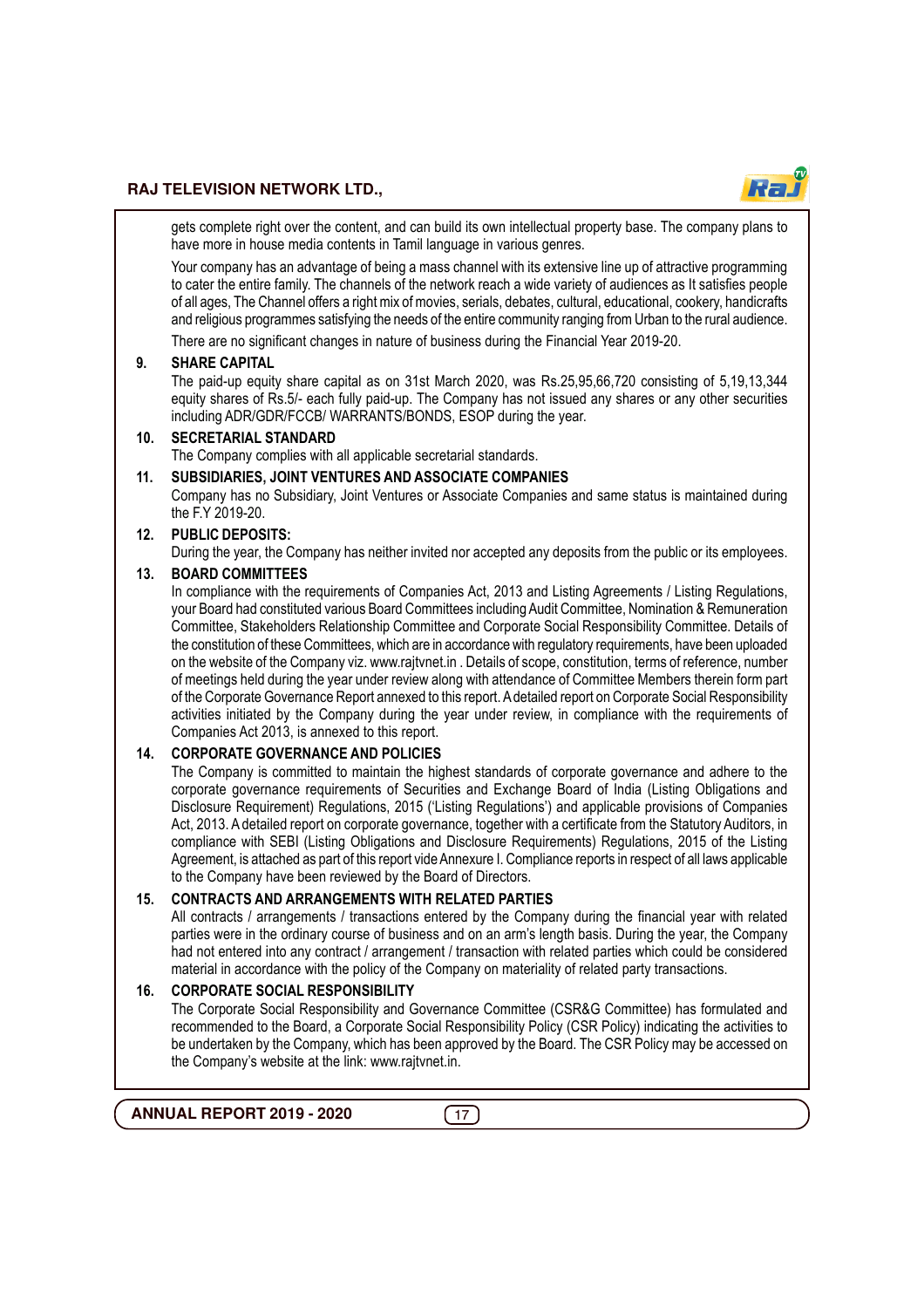

Your Company has always responded in a responsible manner to the growing needs of the society. A number of enriching and enlivening activities that contribute to the community in the areas of health, education, environment and preservation of the country's rich culture and heritage have been taken up. Annual Report on CSR Activities undertaken by the Company for the Financial Year 2019-20 is annexed with this report vide Annexure.

# 17. DIRECTORS AND KEY MANANGERIAL PERSONNEL:

The Company has a balanced Board with combination of Executive and Non- Executive Directors. The Board currently comprises of (10 ten) Directors including 1 (one) Non Executive Woman Director, 5 (five) Executive Directors and 5 (five) Independent Directors.During the year under review:

- 1) Shri D.R. Karthikeyan has retired as an Independent and Non-Executive Director of the company from the date of the 25<sup>th</sup> Annual General Meeting held on Friday, September 27, 2019.
- 2) Shri A. Kaliyamurthy, (holding DIN 0008264539) was appointed as an as an Independent Director of the company
- 3) Shri. S. Venkateswaran, (Din:06988766) was appointed as an as an Independent Director of the company

Appropriate prior approval from Ministry of Information and Broadcasting (MIB) have been made with respect to changes in Directors during the year. Your Board places on record its appreciation for contributions of Shri. D.R. Karthikeyan as Directors.

There is no change in the Board of Directors & Key Managerial Personnel of your company during the financial year 2019-20 except as mentioned above.

In accordance with the provisions of the Act and Articles of Association of the CompanyMr. M. Ravindran, (Holding DIN: 00662769), Whole time Director will be retire at the ensuing Annual General Meeting and beingeligible, seek reappointment. The Board of Directors recommends their re-appointment. Item seeking his re-appointmentalong with his detailed profile has been included in the notice convening the AGM. Your Directors recommend the resolutionfor your Approval.

All Independent Directors have given declaration that they meet the criteria of independence as laid down under Section149(6) of the Companies Act, 2013 and Reg 16(1)(b) of SEBI (Listing Obligations and Disclosure Requirements) Regulations2015 as amended from time to time.

#### 18. BOARD MEETINGS:

The Board of Directors met 4 times during this financial year. The Board meeting was on18-05-2019, 10.08.2019,10.11.2019 and 13.02.2020.

#### 19. BOARD EVALUATION & FAMILIARISATION PROGRAMME

Having a formalized Board evaluation give Board Members an opportunity of assessing their own performance and bringsout the importance of the contributions of individual directors. It is a mechanism by which Board members candidly reflect onhow well the Board is meeting its responsibilities.

The Board of Directors has carried out an annual evaluation of its own performance, Board Committees andindividualDirectors pursuant to the provisions of the Companies Act, 2013 and Reg 17 (10) of the SEBI (Listing Obligations andDisclosure Requirements) Regulations, 2015.

With the objective of evaluating the performance of Directors, Nomination and Remuneration Committee has formulated astructured questionnaire after taking into consideration the various aspects viz., composition of the Board and its committees,Board's function, its culture, quality and timely flow of information, frequency of meetings, execution and performance ofspecific duties, obligations and governance.

Board has carried out an annual performance evaluation of its own performance, the performance of various committees ofthe Board, Individual Directors and the Chairman based on adopted questionnaire. A note on the familiarizing programmeadopted by the Company for the orientation and training of the Directors and the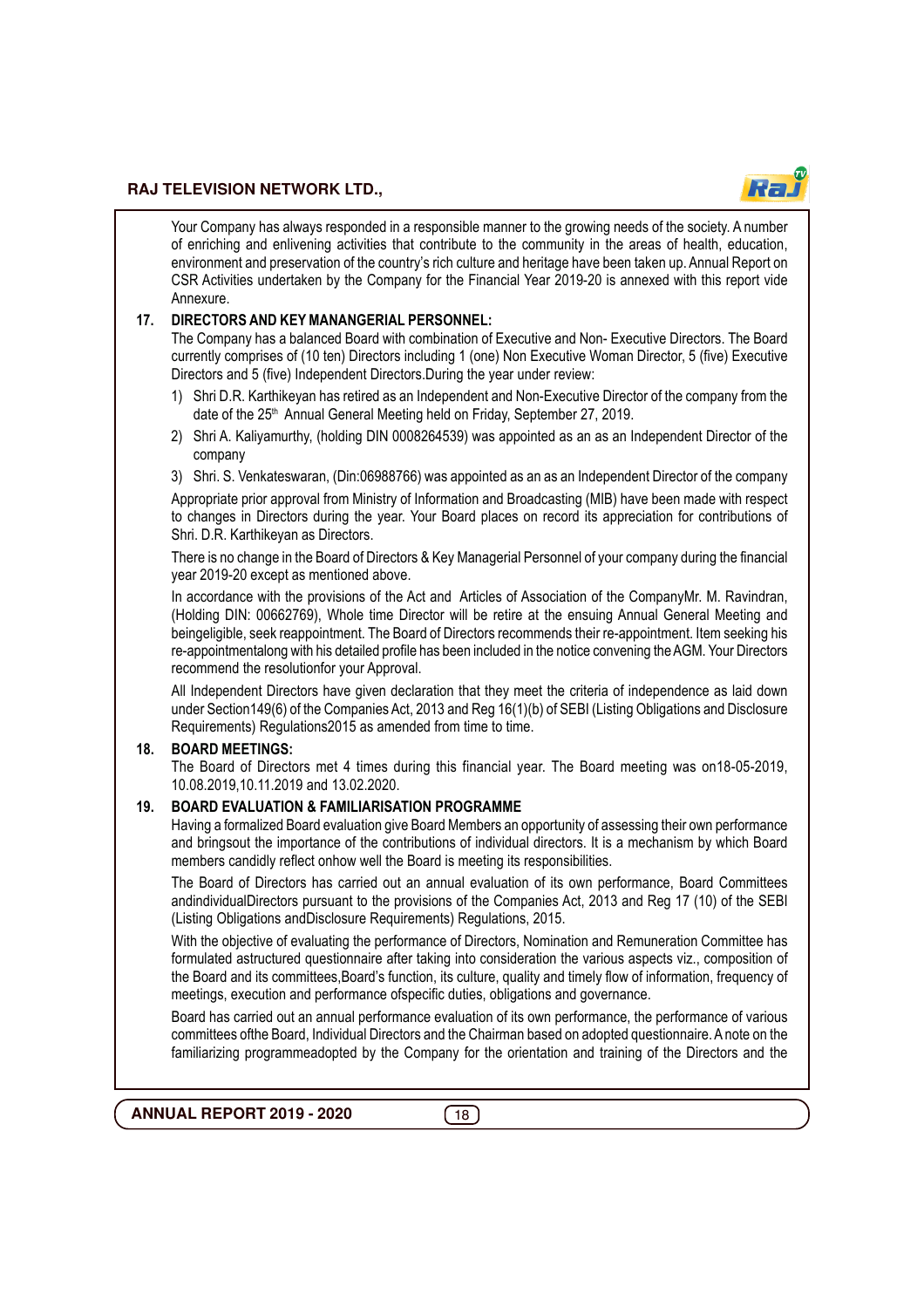

manner in which the Board evaluationprocess undertaken in compliance with the provisions of the Companies Act, 2013 and SEBI (Listing Obligations and DisclosureRequirements) Regulations, 2015 is provided in the Corporate Governance Report which forms part of this Report.

Further, the Independent Directors of the Company met on May, 18 , 2019 to review the performance of the Non-executive Directors, Chairman of the Company and the access the quality, quantity and timeliness of flow of informationbetween the Company management and the Board to effectively perform their duties. The details of familiarization programconducted for Independent Directors of your Company are available on your Company's website www.rajtvnet.in

The Independent Directors of your Company, in a separate meeting held 18tʰ May, 2019, without presence of other Directors and management evaluated performance of the Chairman, Managing Director and other Non-Independent Directors along with performance of the Board/Board Committees based on various criteria recommended by Nomination & Remuneration Committee. A report on such evaluation done by Independent Directors was taken on record by the Board and further your Board, in compliance with requirements of Companies Act, 2013, evaluated performance of all Independent Directors based on various parameters including attendance, contribution etc.

# 20. DECLARATION FROM INDEPENDENT DIRECTORS ON ANNUAL BASIS

The Company has received necessary declaration from each Independent Directors of the Company under Section 149(7) of the Companies Act, 2013 that the Independent Directors of the Company meet with the criteria of their Independence laid down in Section 149(6).

#### 21. BOARD& AUDIT COMMITTEE

The details regarding number of board meetings held during the financial year and composition of Audit Committee is furnished in the Corporate Governance Report.

# 22. AUDITORS AND AUDITORS' REPORT

#### I. Statutory Auditors

At the AGM held on 30-9-2017, appointing M/s N. Naresh & Co., Chartered Accountants, (Firm Registration No. 011293S), as Statutory Auditors of the Company for a term five years and to hold office till conclusion of the Annual General Meeting to be held in the year 2022, subject to Annual rectification, be and is hereby ratified to the extent it is required / applicable under the provisions of the Companies Act 2013".The requirement to place the matter relating to appointment of auditors for ratification by Members at every AGM has been done away by the Companies (Amendment) Act, 2017 with effect from May 7, 2019. Accordingly, no resolution is being proposed for ratification of appointment of Statutory Auditors at the AGM.

The Notes on financial statement referred to in the Auditors' Report are self-explanatory and do not call for any further comments. The Auditors' Report does not contain any qualification, reservation or adverse remark.

#### II. Secretarial Auditor

The Members has appointed M/s V. Nagarajan & Co., Practising Company Secretary, to conduct Secretarial Audit for the F.Y. 2019-20. The Secretarial Audit Report for the financial year ended March 31, 2020 is annexed herewith marked as Annexure V to this Report. The Secretarial Audit Report does not contain any qualification, reservation or adverse remark.

#### III. Cost Audit

In compliance with the requirements of Section 148 of the Companies Act, 2013 read with Companies (Cost Records and Audit) Rules, 2014, M/s S.Subashini& Co, Cost Accountants, (having Firm Registration Number:100482 and membership number 22904) was engaged to carry out Audit of Cost Records of the Company for Financial Year 2019-20. Requisite proposal seeking ratification of remuneration payable to the Cost Auditor for FY 2019-20 by the Members as per Rule 14 of Companies (Audit and Auditors) Rules, 2014, forms part of the Notice of ensuing Annual General Meeting.The Company has maintained cost accounts and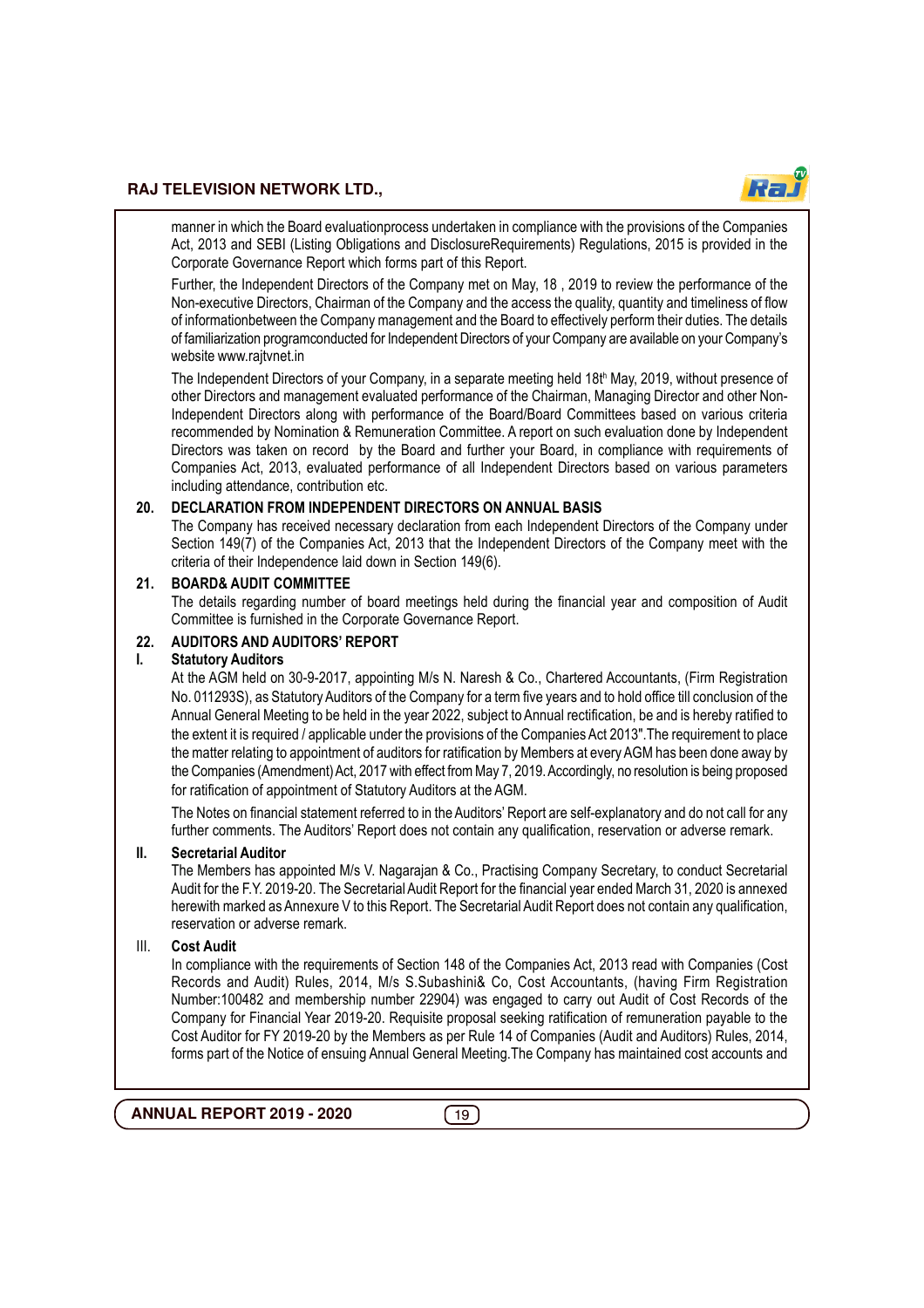

records in accordance with the provisions of Section 148(1) of the Act, read with the Companies (Cost Records and Audit) Rules, 2014.

#### IV. INTERNAL AUDITORS Shri. Jaganatha Kannan, F.C.A, Chartered Accountant (FRN: 001736S), Chennai, continue to be the Internal Auditors of your company for thefinancial year 2019-20.

# 23. DISCLOSURES

# I. PARTICULARS OF LOANS, GUARANTEES AND INVESTMENTS:

During the period under review, company has no transactions to be reported under the disclosure of Particulars of loans, guarantees and investments made by the Company required under section 186 (4) of the Companies Act, 2013.

# I. Transactions with related parties:

All contracts/arrangements/ transactions entered by the Company during the financial year with related parties were on an arm's length basis, in the ordinary course of business and in compliance with the applicable provisions of the Companies Act, 2013 and Listing Regulations. During FY 2019-20, there are no materially significant Related Party Transactions by the Company with Promoters, Directors, Key Managerial Personnel or other designated persons which may have a potential conflict with the interest of the Company at large. None of the transactions with related parties fall under the scope of Section 188(1) of the Act. Information on material transactions with related parties pursuant to Section 134(3)(h) of the Act, read with rule 8(2) of the Companies (Accounts) Rules, 2014, in form AOC-2 is annexed to this report.

All related party transactions, specifying the nature, value and terms and conditions of the transactions including the arms-length justification, are placed before the Audit Committee for its approval and statement of all related party transactions carried out is placed before the Audit Committee for its review on a quarterly basis. During the year under review, there have been no materially significant related party transactions by the Company as defined under Section 188 of the Act and Regulations 23 the Listing Regulations and accordingly no transactions are required to be reported in Form AOC-2 as per Section 188 of the Companies Act, 2013.

#### II. Risk Management

Your Company has well-defined operational processes to ensure that risks are identified, and the operating management is responsible for identifying and implementing mitigation plans for operational and process risks. Key strategic and business risks are identified and managed by senior management team. Your Company continues to strengthen its robust Risk Management Framework and the same was reviewed by the Audit Committee periodically. The Committee meets for focused interaction with business, identifying and prioritizing strategic, operational risk and formulating appropriate mitigation strategies and conducting frequent review of the progress on the management of the identified risk. Your company believes that managing risk helps in maximizing return. The company's approach in addressing business risks includes periodical review of such risks and thereby mitigating it effectively. The risk management framework is reviewed periodically by the Board and the Audit Committee.

# III. Internal Financial Controls and their adequacy

Your Company has adequate internal financial controls and processes for orderly and efficient conduct of the business including safeguarding of assets, prevention and detection of frauds and errors, ensuring accuracy and completeness of the accounting records and the timely preparation of reliable financial information. The Audit Committee evaluates the internal financial control system periodically and at the end of each financial year and provides guidance for strengthening of such controls wherever necessary.

# IV. Deposits & Unclaimed Dividend :

Your Company has not accepted any public deposit under Chapter V of the Companies Act, 2013. During the year under review, in terms of provisions of Investors Education and Protection Fund (Awareness and Protection of Investors) Rules, 2014, during the year under review, in terms of the provisions of Investors Education and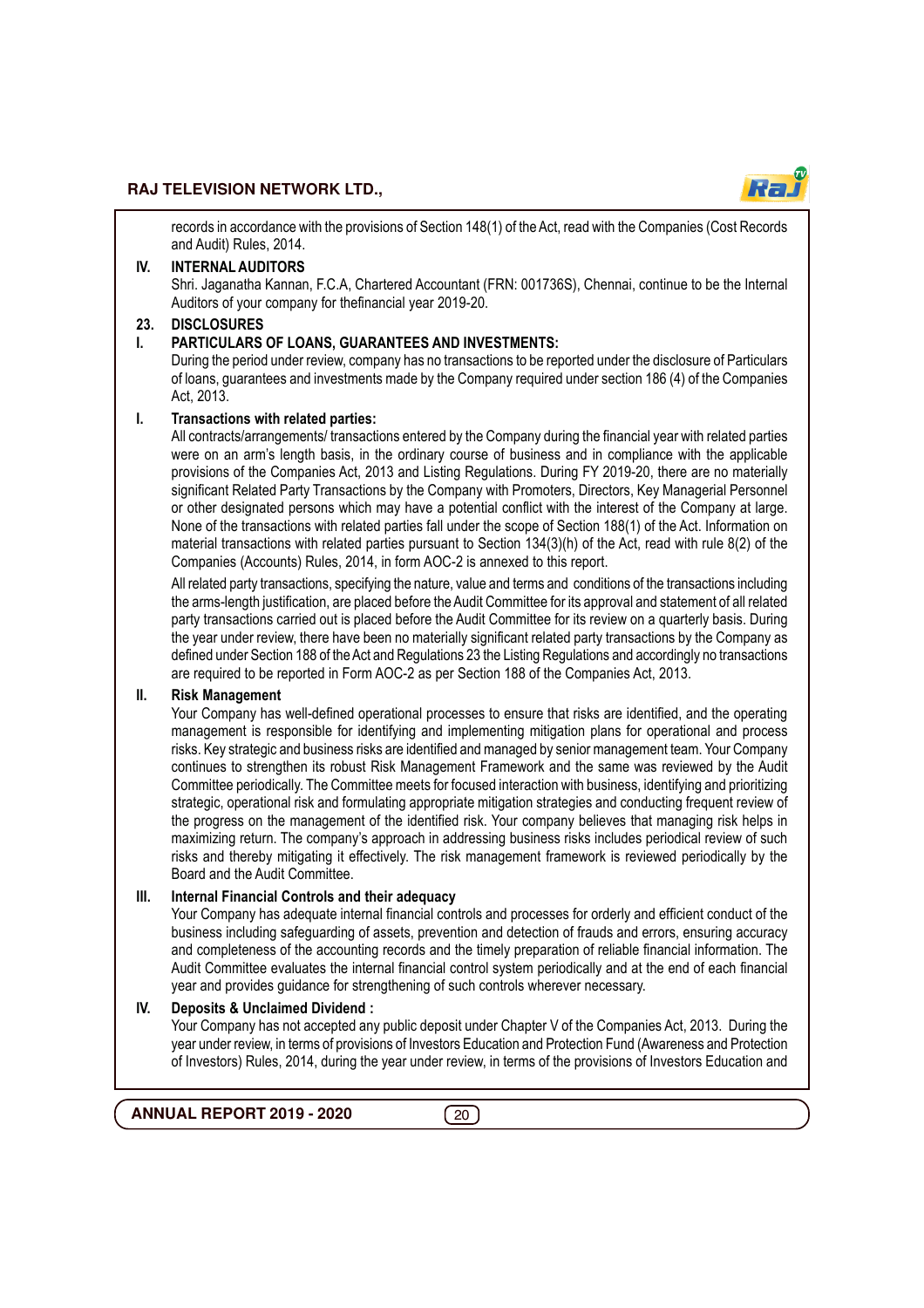

Protection Fund Authority (Accounting, Audit, Transfer and Refund) Rules, 2016 as amended (IEPF Rules), unclaimed dividend declared by the Company for Financial Year 2011-12 aggregating to Rs.44,981/ was transferred to Investors Education and Protection Fund.

The said Unclaimed Dividend and/or Unclaimed Equity Shares can be claimed by the Shareholders from IEPF authority after following process prescribed in IEPF Rules.

Additionally, in compliance with the requirements of The Investor Education and Protection Fund Authority (Accounting, Audit, Transfer and Refund)Rules, 2016 (IEPF Rules) as amended, your Company has no Unclaimed Equity Shares to be transferred to the beneficiary account of IEPF Authority.

#### V. Extract of Annual Return :

The Extract of Annual Return in Form MGT-9 as required under Section 92(3) of the Act read with Companies (Management & Administration) Rules, 2014 is annexed to this report. Annual Return As required under Section 134(3)(a) of the Act, the Annual Return for the financial year 2018-19 and 2019-20, is put up on the Company's website and can be accessed at https://www.rajtvnet.in(http://www.rajtvnet.in/Raj\_Net/PDF/2019/ Raj TV 2020 Annual Report.pdf).

VI. Disclosure Under the Sexual Harassment of Women At Workplace (Prevention, Prohibition And Redressal) Act, 2013

The Company has in place an Anti-Sexual Harassment Policy in line with the requirements of The Sexual Harassment of Women at the Workplace (Prevention, Prohibition & Redressal) Act, 2013. Internal Complaints Committee (ICC) has been set up to redress complaints received regarding sexual harassment. All employees (permanent, contractual, temporary, trainees) are covered under this policy. No complaints were received during the year 2019-20.

#### VII. Regulatory orders:

No significant or material orders were passed by the regulators or courts or tribunals which impact the going concern status and Company's operations in future.

#### VIII. Vigil Mechanism:

The Company has a Whistle Blower Policy and has established the necessary vigil mechanism for directors and employees in confirmation with Section 177(9) of the Act and Regulation 22 of Listing Regulations, to report concerns about unethical behavior. The details of the policy have been disclosed in the Corporate Governance Report, which is a part of this report and is also available at website of the company www.rajtvnet.in

#### IX. Conservation of energy, technology absorption and foreign exchange earnings and outgo:

Your Company is into the business of Broadcasting of General Entertainment Television Channels. Since this business does not involve any manufacturing activity, most of the information required to be provided under Section 134(3) (m)) of the Companies Act, 2013 read with the Companies (Accounts) Rules, 2014, are Nil / Not Applicable.

#### However the information, as applicable, is given hereunder:

# 1. CONSERVATION OF ENERGY, TECHNOLOGYABSORPTION AND FOREIGN EXCHANGE EARNINGS AND OUTGO

Your Company is into the business of Broadcasting of General Entertainment Television Channels. Since this business does not involve any manufacturing activity, most of the information required to be provided under Section 134(3) (m)) of the Companies Act, 2013 read with the Companies (Accounts) Rules, 2014, are Nil / Not Applicable. However the information, as applicable, is given hereunder: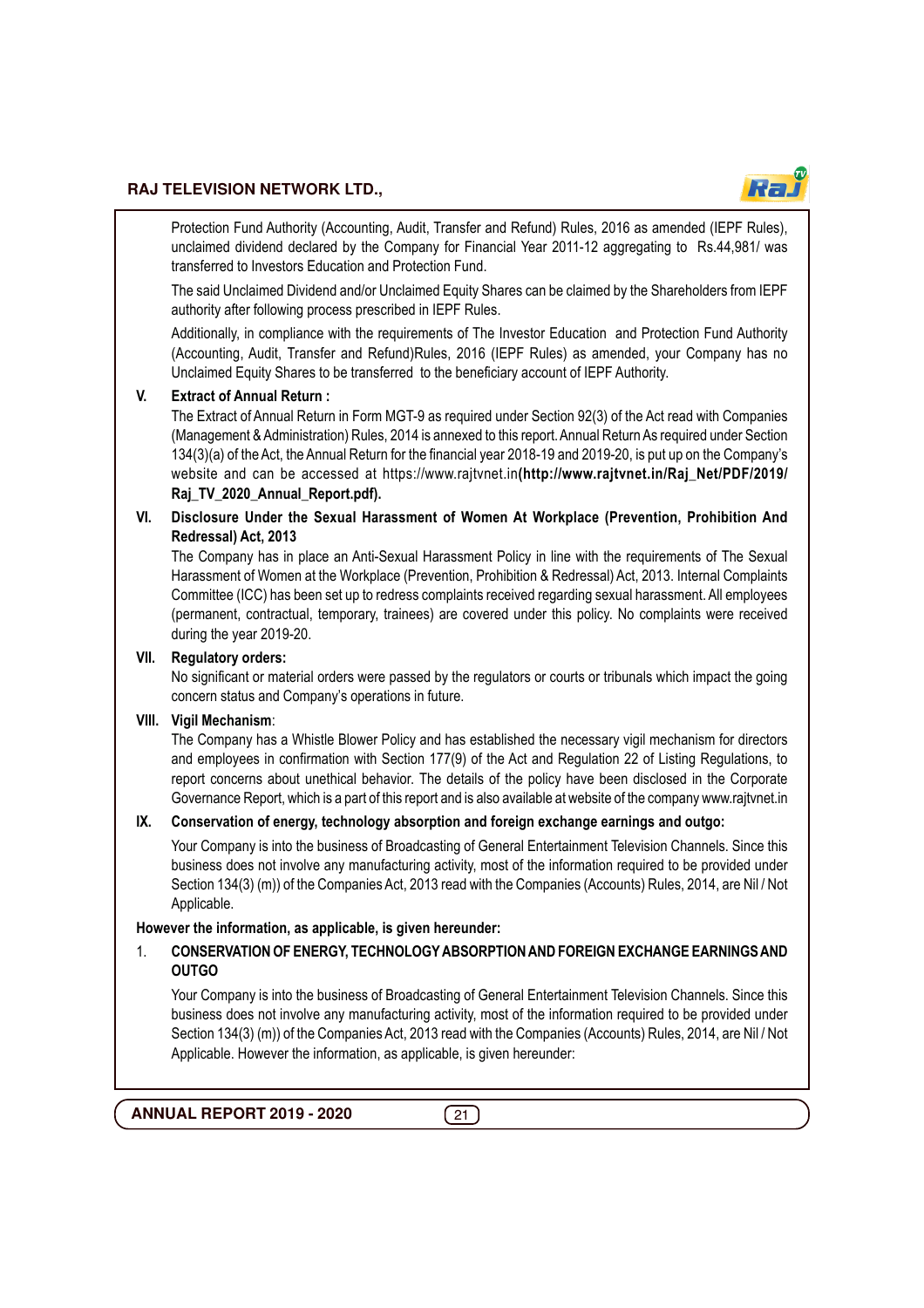

| (i)  | the steps taken or impact on conservation of energy                                                                                 | Your Company, being a service provider,                                                                                            |
|------|-------------------------------------------------------------------------------------------------------------------------------------|------------------------------------------------------------------------------------------------------------------------------------|
| (ii) | the steps taken by the company for utilizing alternate sources<br>of energy                                                         | requires minimal energy consumption and<br>every endeavour is made to ensure optimal<br>use of energy, avoid wastages and conserve |
|      | (iii) the capital investment on energy conservation equipment                                                                       | energy as far as possible.                                                                                                         |
|      | b) Technology Absorption:                                                                                                           |                                                                                                                                    |
| (i)  | the efforts made towards technology absorption                                                                                      | Your Company uses latest technology and                                                                                            |
| (ii) | the benefits derived like product improvement, cost<br>reduction, product development or import substitution                        | equipment's into its Broadcasting business.<br>However since the Company is not engaged                                            |
|      | (iii) in case of imported technology (imported during the last<br>threeyears reckoned from the beginning of the financial<br>year)- | in any manufacturing, the information in<br>connection with technology absorption is Nil.                                          |
|      | (a) the details of technology imported.                                                                                             |                                                                                                                                    |
|      | (b) the year of import;                                                                                                             |                                                                                                                                    |
|      | (c) whether the technology been fully absorbed.                                                                                     |                                                                                                                                    |
|      | (d) if not fully absorbed, areas where absorption has<br>not<br>taken place, and the reasons thereof.                               |                                                                                                                                    |
|      | (iv) the expenditure incurred on Research and Development                                                                           |                                                                                                                                    |

#### c) Foreign Exchange Earnings and Outgo:

Particulars of foreign currency earnings and outgo during the year are given in Additional Information to the financial statements forming part of Notes on Accounts of the company.

# ENVIRONMENT AND SAFETY

The Company is conscious of the importance to environmental friendly and safe operations. The company's policy requires conduct of operations in such a manner so as to ensure safety of all concerned, compliance of environmental regulations and preservation of natural resources.

## 24. HUMAN RESOURCES & PARTICULARS OF EMPLOYEES

Being in the business of creativity and business of people, to ensure sustainable business growth and become future ready, over the years your Company has been focusing on strengthening its talent management and employee engagement processes and through the year, organisation's engagement scores has improved to highest percentile in the entertainment sector. Your Company had 504 employees as of March 31, 2020 and your company provided additional employment opportunity to people and empowered the human resource assets during the year. Requisite disclosures in terms of the provisions of Section 197 (12) of the Act read with Rule 5 (2) and 5 (3) of the Companies (Appointment and Remuneration of Managerial Personnel) Rules, 2014 along with statement showing names and other particulars of the employees drawing remuneration in excess of the limits prescribed under the said rules requires your company to disclose the particulars of employees who are in receipt of remuneration of Rs. 60 lakhs or more per annum and those who were in receipt of remuneration of Rs. 5 lakhs or mores per month. However, during the financial year under review, company does not come under the purview of the above said compliance except Managing Director and Whole time Directors of the Company, the disclosure is made in the annexure.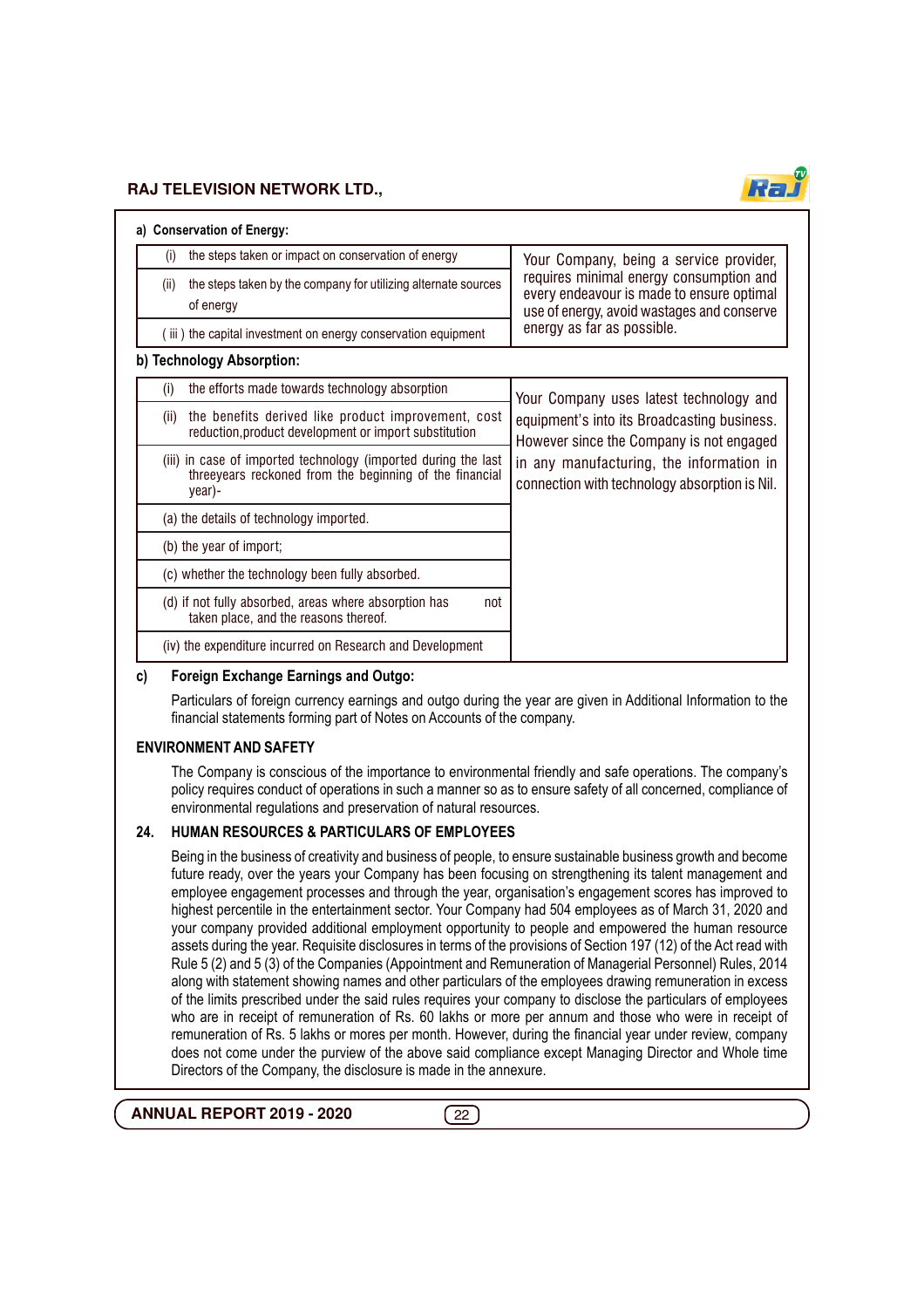



#### 25. VIGIL MECHANISM AND WHISTLE BLOWER POLICY

Section 177 of the Companies Act, 2013 requires every listed company and such class or classes of companies, as may be prescribed to establish a vigil mechanism for the directors and employees to report genuine concerns in such manner as may be prescribed.

The Company has adopted a Code of Conduct for Directors and Senior Management Personnel ("the Code"), which lays down the principles and standards that should govern the actions of the Directors and Senior Management Personnel.

Any actual or potential violation of the Code, howsoever insignificant or perceived as such, is a matter of serious concern for the Company. Such a vigil mechanism shall provide for adequate safeguards against victimization of persons who use such mechanism and also make provision for direct access to the chairperson of the Audit Committee in appropriate or exceptional cases.

The company had established a mechanism called 'Whistle Blower Policy' for employees to report to the management instances of unethical behaviour, actual or suspected, fraud or violation of the company's code of conduct and the same is available at the website of the company (www.rajtvnet.in).

The Company has laid down code of conduct for Board of Directors and senior management personnel. Report details of establishment of vigil mechanism (for directors and employees to report genuine concerns) pursuant to the provisions of section 177(9) & (10) of the Companies Act, 2013 and as per SEBI (LODR), 2015 of the Listing Agreement.

26. Disclosures in terms of the provisions of Section 197 (12) of the Act read with Rule 5 (1) of the Companies (Appointment and Remuneration of Managerial Personnel) Rules, 2014 are provided in the annual report.

#### 27. SHAREHOLDING OF DIRECTORS/PROMOTERS AND PROMOTER GROUP:

The Managing Director and other whole time Directors along with their spouse and dependent children constituting promoters and Promoter group hold more than two percent of the equity share of the Company in their individual capacity. Independent Directors do not hold any share in the Company.

#### 28. INTERNAL FINANCAIL CONTROL

The company has an established internal control system on the -Financial reporting and this is adequate for the size and nature of our business. The company's Internal Control System is supported by well laid out systems, procedures and policies for each of the functions and these are being followed in the normal course of operations of the Company. The adherence to the established procedures / policies is being audited by firm of Auditors as part of the internal audit. Appropriate actions to correct deviations if any are taken up immediately by the management. The Audit Committee of the Company provides reassurance to the Board on the existence of an effective internal control system in the operations of the Company. The company has established a system of periodic review of the established internal control system and its effectiveness and takes actions for upgrading the same to meet the changing requirements.

#### 29. Pledging of the shares by the Promoters

As required under SEBI (Substantial Acquisition and Takeover) Regulations. 1997, the Promoters, promoter Group and the persons acting in concert representing Promoters and promoter Group has not pledged any shares as at on 31<sup>st</sup> March 2020.

#### 30. LISTING WITH STOCK EXCHANGES:

The Company confirms that it has paid the Annual Listing Fees for the year 2019-20 to NSE & BSE where the Company's Shares are listed.

#### 31. SHARES IN SUSPENSE ACCOUNTS:

As required under Requirements of the Listing Regulations, 464 numbers of outstanding shares are lying in the suspense account at the beginning and end of the year. The Company has not been approached by any of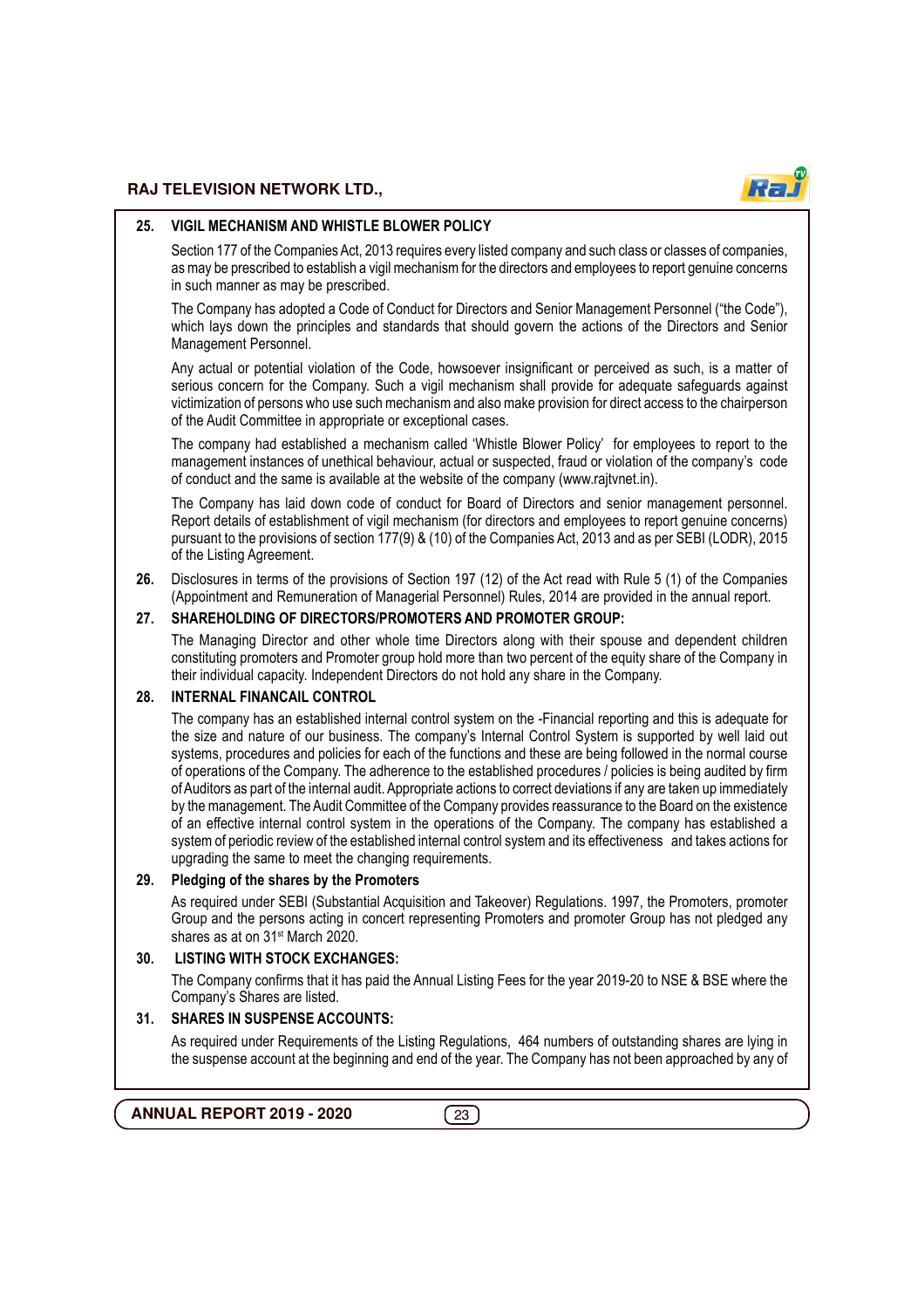



these shareholders. The voting rights on the shares outstanding in the suspense account as on March 31, 2020 shall remain frozen till the rightful owner of such shares claims the shares.

32. As stipulated under the Listing Regulations, the Business Responsibility Report describing the initiatives taken by the Company from an environmental, social and governance perspective is attached as a part of the Annual Report and the said report will also be available on the website of the Company

# 33. DIRECTORS' RESPONSIBILITY STATEMENT:

Pursuant to Section 134 of the Act, in relation to the Annual Accounts for the Financial Year 2019-20, your Directors confirm that:

- a) The Annual Accounts of the Company have been prepared on a going concern basis;
- b) In the preparation of the Annual Accounts, the applicable accounting standards had been followed and there are no material departures;
- c) The accounting policies selected were applied consistently and the judgments and estimates related to these annual accounts have been made on a prudent and reasonable basis, so as to give a true and fair view of the state of affairs of the Company as at March 31, 2020, and, of the profits of the Company for the year ended on that date;
- d) Proper and sufficient care has been taken for maintenance of adequate accounting records in accordance with the provisions of the Companies Act, 2013, to safeguard the assets of the Company and to prevent and detect any fraud and other irregularities;
- e) Requisite internal financial controls to be followed by the Company were laid down and that such internal financial controls are adequate and operating effectively; and
- f) Proper systems have been devised to ensure compliance with the provisions of all applicable laws and that such systems are adequate and are operating effectively.

#### 34. ACKNOWLEDGEMENT:

The Directors take this opportunity to thank all their valued customers, business associates and vendors for their kind support. The Directors also record their appreciation for the sincere and dedicated efforts put in by all Employees. Employees are our vital and most valuable assets. Your Directors value the professionalism and commitment of all employees of the Company and place on record their appreciation of the contribution made by employees of the Company at all levels that has contributed to your Company's success and remain in the forefront of media and entertainment business. Your Directors thank and express their gratitude for the support and co-operation received from the Central and State Governments / regulatory authorities viz. the Ministry of Information & Broadcasting, the Department of Telecommunication, Ministry of Corporate Affairs, Reserve Bank of India, Securities and Exchange Board of India, Foreign Investment Promotion Board, the Stock Exchanges and Depositories and other stakeholders including viewers, producers, vendors, financial institutions, banks, investors , Service providers and all our stakeholders. Your directors also place on record their appreciation of the tireless efforts of Team RAJTV, a dedicated and loyal band of people who have displayed unswerving commitment to their work in these challenging times and helped the Company deliver good results.

|                                    | For and on behalf of the Board of Directors                                                       |
|------------------------------------|---------------------------------------------------------------------------------------------------|
|                                    | Sd<br>$Sd$ -<br><b>Ravindran M</b><br>Raajhendhran. M<br>Chairman & Managing Director<br>Director |
| Place: Chennai<br>Date: 30-07-2020 |                                                                                                   |
| <b>ANNUAL REPORT 2019 - 2020</b>   | 24                                                                                                |
|                                    |                                                                                                   |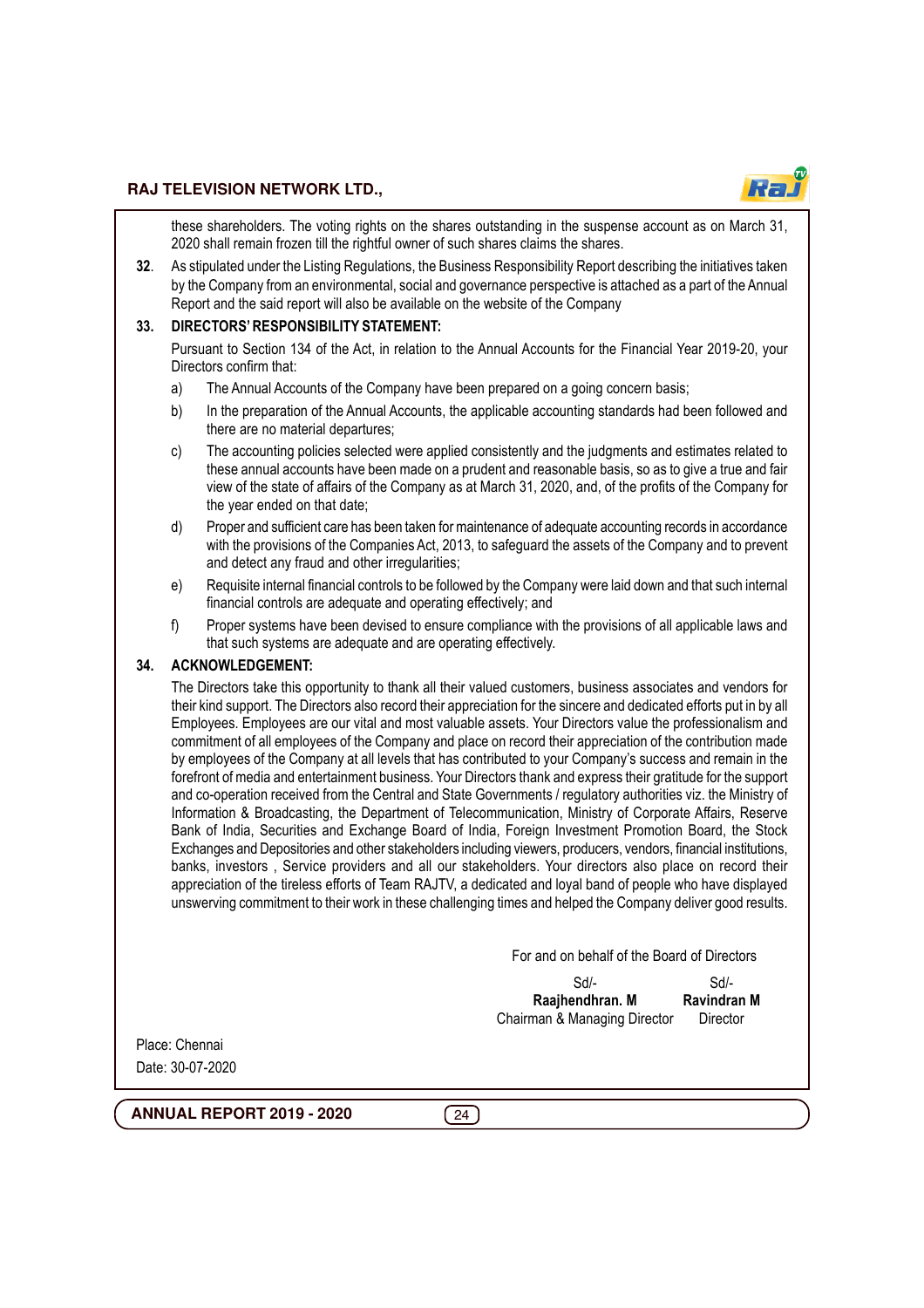

ŕ

|              | <b>ANNEXURES TO THE DIRECTORS' REPORT</b><br>ANNEXURE I-ANNUAL REPORT ON CORPORATE SOCIAL RESPONSIBILITY (CSR)                                                                                          |                                                                                                                                                                                                                                                                                                                                                    |
|--------------|---------------------------------------------------------------------------------------------------------------------------------------------------------------------------------------------------------|----------------------------------------------------------------------------------------------------------------------------------------------------------------------------------------------------------------------------------------------------------------------------------------------------------------------------------------------------|
| 1            | A brief outline of the Company's CSR Policy<br>including overview of projects or programs<br>proposed to be undertaken and a reference to the<br>web link to the CSR policy and projects or<br>programs | Pursuant to Section 135 of the Companies Act,<br>2013, the Corporate Social Responsibility<br>Committee of the Board had approved a CSR<br>Policy with primary focus on Education,<br>Healthcare,. Besides these focus areas the<br>Company shall also undertake any other CSR<br>activities listed in Schedule VII of the Companies<br>Act, 2013. |
| $\mathbf{2}$ | The Composition of the CSR Committee The CSR                                                                                                                                                            | The CSR Committee of the Board comprises of<br>3 Directors. Shri.S Venkateswaran, Independent<br>Director is the Chairman of the Committee while<br>Shri. R Rajagopalan, Independent Director &<br>Shri M Regunathan Executive Director are its<br><b>Members</b>                                                                                  |
| 3            | Average net profit of the Company for last three<br>financial years                                                                                                                                     | Rs. 6,71,936/-                                                                                                                                                                                                                                                                                                                                     |
| 4.           | Prescribed CSR expenditure (two percent of the<br>average net profits for last three years)                                                                                                             | Rs. 13,439/-                                                                                                                                                                                                                                                                                                                                       |
| 5            | Details of CSR spent during FY                                                                                                                                                                          |                                                                                                                                                                                                                                                                                                                                                    |
|              | a) Amount to be spent in FY including unspent<br>amount for FY 2019-20                                                                                                                                  | Rs.13,439/-                                                                                                                                                                                                                                                                                                                                        |
|              | b) Amount spent                                                                                                                                                                                         | Rs.13,439/-                                                                                                                                                                                                                                                                                                                                        |
| 6            | Details of CSR spent during FY                                                                                                                                                                          | Company spent an amount of Rs. Rs.13,439/-<br>towards the promotion of women empowerment<br>by conducting women's achievers award on<br>Women's day.                                                                                                                                                                                               |
|              | INTENTIONALLY LEFT                                                                                                                                                                                      | BLANK                                                                                                                                                                                                                                                                                                                                              |
|              | ANNUAL REPORT 2019 - 2020<br>25                                                                                                                                                                         |                                                                                                                                                                                                                                                                                                                                                    |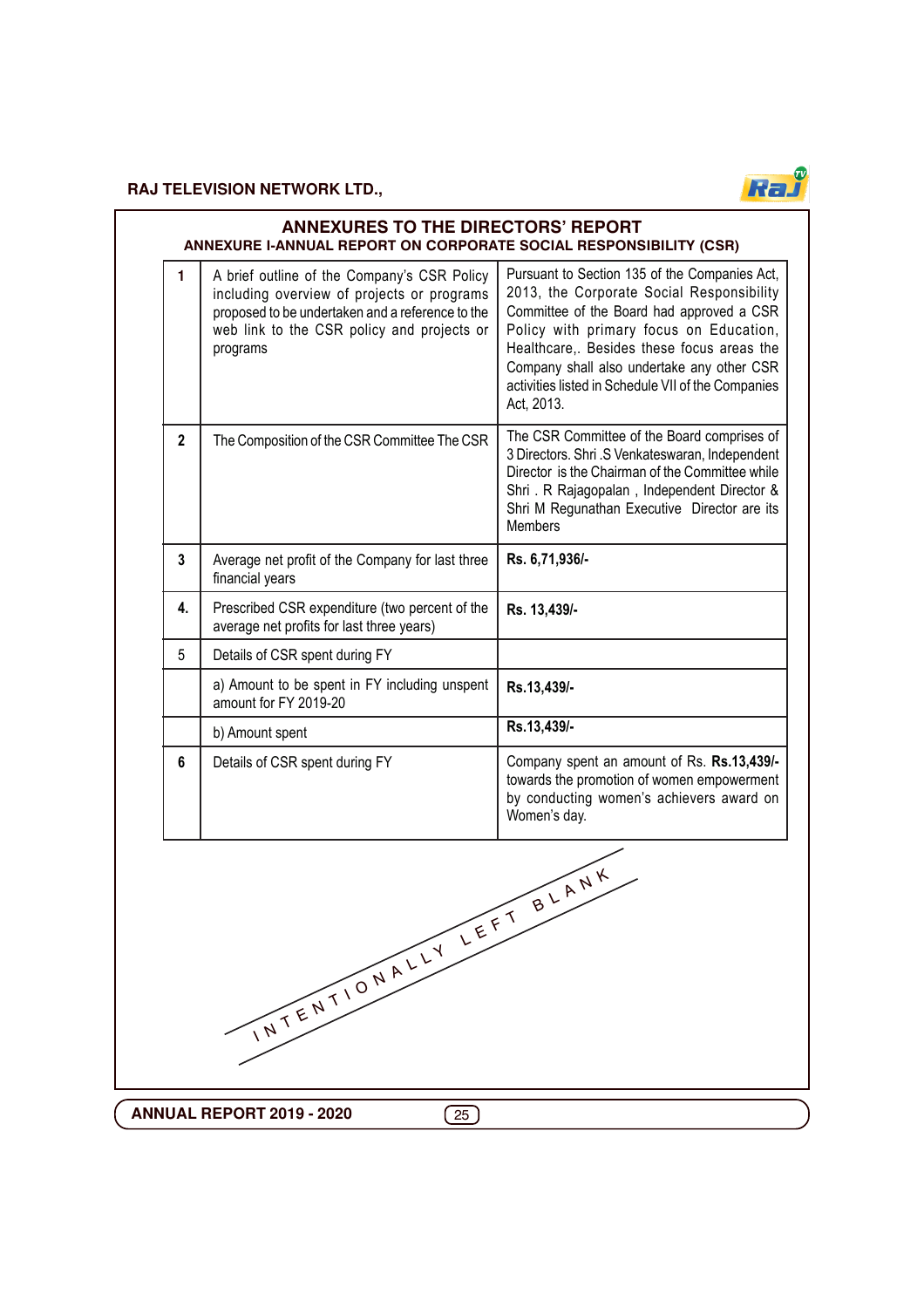

|                   | [Pursuant to Section 92 (3) of the Companies Act, 2013 and Rule 12(1) of the          |          |                           |                         | <b>II. EXTRACT OF ANNUAL RETURN</b><br>As on the financial year ended on March 31, 2018<br>Companies (Management and Administration) Rules, 2014] |                |                |                                              |         |                  |
|-------------------|---------------------------------------------------------------------------------------|----------|---------------------------|-------------------------|---------------------------------------------------------------------------------------------------------------------------------------------------|----------------|----------------|----------------------------------------------|---------|------------------|
|                   | IV. SHAREHOLDING PATTERN (Equity share capital breakup as percentage of total equity) |          |                           |                         |                                                                                                                                                   |                |                |                                              |         |                  |
| (i)               | Category-wise Share Holding                                                           |          |                           |                         |                                                                                                                                                   |                |                |                                              |         |                  |
|                   | Name of the Company                                                                   |          |                           |                         | RAJ TELEVISION NETWORK LTD FV RS5/-                                                                                                               |                |                |                                              |         |                  |
| <b>Face Value</b> |                                                                                       |          | 5/                        |                         |                                                                                                                                                   |                |                |                                              |         |                  |
|                   |                                                                                       |          |                           |                         |                                                                                                                                                   |                |                |                                              |         |                  |
|                   | Paidup Shares as on 30-Mar-2019                                                       |          |                           | 51913344                |                                                                                                                                                   |                |                |                                              |         |                  |
|                   | Paidup Shares as on 31-Mar-2020                                                       |          | ÷                         | 51913344                |                                                                                                                                                   |                |                |                                              |         |                  |
|                   | For the Period From                                                                   |          |                           |                         | 30-Mar-2019To: 31-Mar-2020                                                                                                                        |                |                |                                              |         |                  |
| Category          |                                                                                       |          | No. of shares held at the |                         |                                                                                                                                                   |                |                |                                              |         |                  |
| Code              | Category of                                                                           |          | beginning of the year     |                         |                                                                                                                                                   |                |                | No. of shares held at the<br>end of the year |         | $%$ of<br>change |
|                   | shareholders                                                                          |          | (As on 01/04/2018)        |                         |                                                                                                                                                   |                |                | (As on 31/03/2019)                           |         | during           |
|                   |                                                                                       |          |                           |                         |                                                                                                                                                   |                |                |                                              |         | the year         |
|                   | <b>Shareholding of</b>                                                                | Demat    | Physical                  | Total                   | $%$ of                                                                                                                                            | Demat          | Physical       |                                              | $%$ of  |                  |
| Α.                | promoter and                                                                          |          |                           |                         | total                                                                                                                                             |                |                |                                              | total   |                  |
|                   | <b>Promoter group</b>                                                                 |          |                           |                         | shares                                                                                                                                            |                |                |                                              | shares  |                  |
| $\mathbf{1}$ .    | <b>INDIAN</b>                                                                         |          |                           |                         |                                                                                                                                                   |                |                |                                              |         |                  |
| a.                | <b>INDIVIDUALS/</b>                                                                   |          |                           |                         |                                                                                                                                                   |                |                |                                              |         |                  |
|                   | HINDU UNDIVIDEDFAMILY                                                                 | 36943206 | 0                         | 36943206                | 71.1632                                                                                                                                           | 37064974       | 0              | 37064974                                     | 71.3977 | 0.2345           |
| Ь.                | <b>CENTRAL GOVERNMENT/</b><br>STATE GOVERNMENT(S)                                     | 0        | 0                         | 0                       | 0.0000                                                                                                                                            | 0              | 0              | 0                                            | 0.0000  | 0.0000           |
| c.                | <b>BODIES CORPORATE</b>                                                               | 0        | 0                         | 0                       | 0.0000                                                                                                                                            | 0              | 0              | 0                                            | 0.0000  | 0.0000           |
| d.                | <b>FINANCIAL INSTITUTIONS/</b>                                                        |          |                           |                         |                                                                                                                                                   |                |                |                                              |         |                  |
|                   | <b>BANKS</b>                                                                          | 0        | 0                         | 0                       | 0.0000                                                                                                                                            | 0              | 0              | 0                                            | 0.0000  | 0.0000           |
| е.                | <b>ANY OTHER</b>                                                                      |          |                           |                         |                                                                                                                                                   |                |                |                                              |         |                  |
|                   | <b>SUB - TOTAL (A)(1)</b>                                                             | 36943206 | $\overline{0}$            | 36943206                | 71.1632                                                                                                                                           | 37064974       | $\overline{0}$ | 37064974                                     | 71.3977 | 0.2345           |
| 2.                | FOREIGN                                                                               |          |                           |                         |                                                                                                                                                   |                |                |                                              |         |                  |
| a.                | <b>INDIVIDUALS (NON-RESIDENT</b><br>INDIVIDUALS/FOREIGN INDIVIDUALS)                  | 0        | 0                         | 0                       | 0.0000                                                                                                                                            | 0              | 0              | 0                                            | 0.0000  | 0.0000           |
| b.                | <b>BODIES CORPORATE</b>                                                               | 0        | 0                         | $\overline{\mathbf{0}}$ | 0.0000                                                                                                                                            | $\overline{0}$ | $\overline{0}$ | 0                                            | 0.0000  | 0.0000           |
| c.                | <b>INSTITUTIONS</b>                                                                   | 0        | 0                         | 0                       | 0.0000                                                                                                                                            | $\overline{0}$ | $\overline{0}$ | 0                                            | 0.0000  | 0.0000           |
| d.                | QUALIFIED FOREIGN INVESTOR                                                            | 0        | 0                         | 0                       | 0.0000                                                                                                                                            | 0              | 0              | 0                                            | 0.0000  | 0.0000           |
| e.                | ANY OTHER                                                                             |          |                           |                         |                                                                                                                                                   |                |                |                                              |         |                  |
|                   | SUB - TOTAL (A)(2)                                                                    | 0        | 0                         | 0                       | 0.0000                                                                                                                                            | 0              | 0              | 0                                            | 0.0000  | 0.0000           |
|                   | <b>TOTAL SHARE HOLDING</b><br>OF PROMOTER AND                                         |          |                           |                         |                                                                                                                                                   |                |                |                                              |         |                  |
|                   | PROMOTER GROUP                                                                        |          |                           |                         |                                                                                                                                                   |                |                |                                              |         |                  |
|                   | $(A) = (A)(1)+(A)(2)$                                                                 | 36943206 | 0                         | 36943206                | 71.1632                                                                                                                                           | 37064974       | 0              | 37064974                                     | 71.3977 | 0.2345           |
| B.                | <b>PUBLIC SHAREHOLDING</b>                                                            |          |                           |                         |                                                                                                                                                   |                |                |                                              |         |                  |
| 1.                | <b>INSTITUTIONS</b>                                                                   |          |                           |                         |                                                                                                                                                   |                |                |                                              |         |                  |
| a.                | <b>MUTUAL FUNDS/UTI</b>                                                               | 0        | 0                         | 0                       | 0.0000                                                                                                                                            | 0              | 0              | 0                                            | 0.0000  | 0.0000           |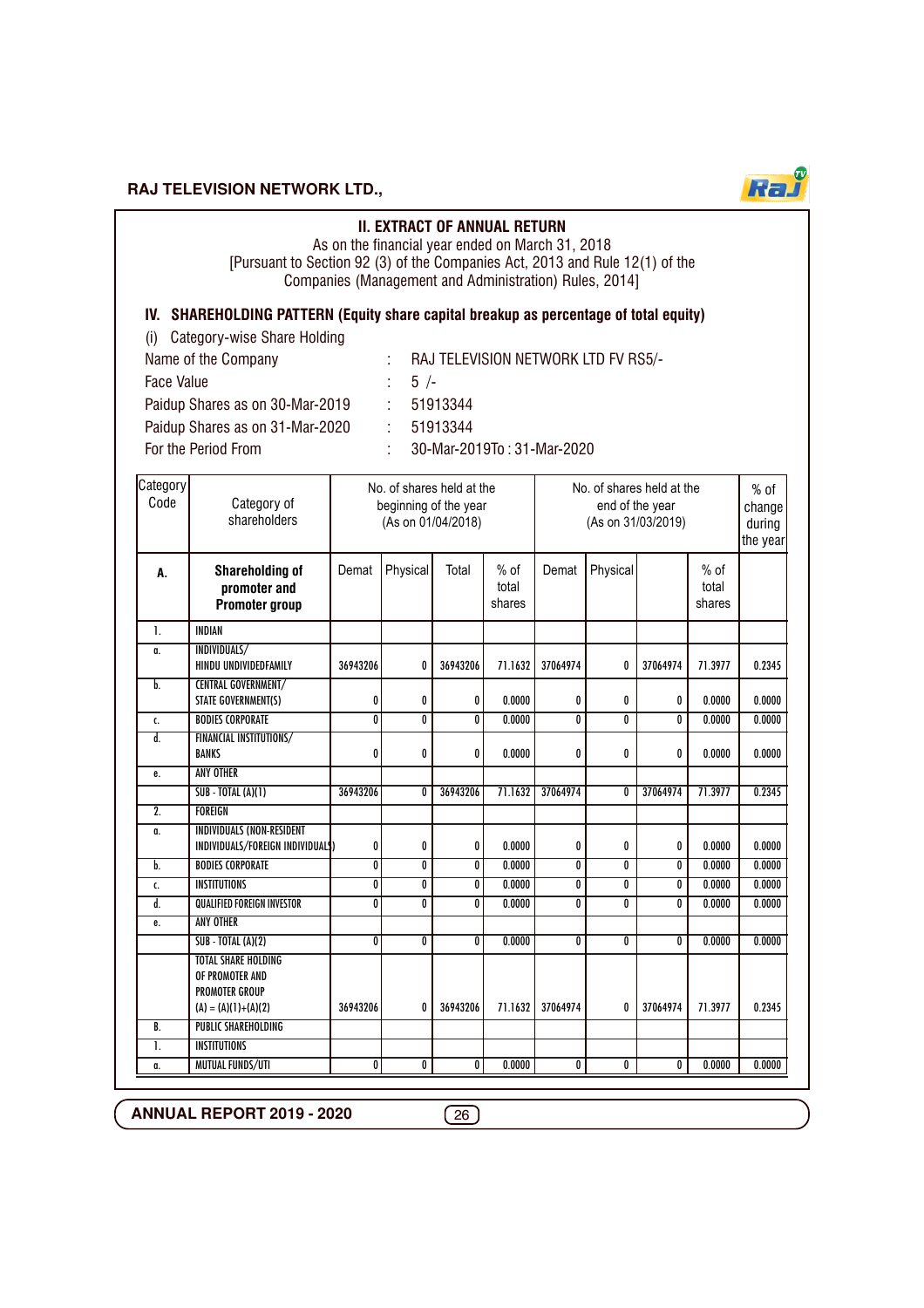

| Category<br>Code | Category of<br>shareholders                                                                                    |                         | No. of shares held at the<br>beginning of the year<br>(As on 01/04/2018) |                |                           | No. of shares held at the<br>end of the year<br>(As on 31/03/2019) |                         |                | $%$ of<br>change<br>during<br>the year |           |
|------------------|----------------------------------------------------------------------------------------------------------------|-------------------------|--------------------------------------------------------------------------|----------------|---------------------------|--------------------------------------------------------------------|-------------------------|----------------|----------------------------------------|-----------|
|                  |                                                                                                                | Demat                   | Physical                                                                 | Total          | $%$ of<br>total<br>shares | Demat                                                              | Physical                | Total          | $%$ of<br>total<br>shares              |           |
| Ь.               | <b>FINANCIAL INSTITUTIONS/BANKS</b>                                                                            | 0                       | 0                                                                        | 0              | 0.0000                    | 80                                                                 | 0                       | 80             | 0.0001                                 | 0.0001    |
| c.               | <b>CENTRAL GOVERNMENT/</b><br>STATE GOVERNMENT(S)                                                              | 0                       | 0                                                                        | 0              | 0.0000                    | 0                                                                  | 0                       | 0              | 0.0000                                 | 0.0000    |
| e.               | <b>INSURANCE COMPANIES</b>                                                                                     | 0                       | $\overline{0}$                                                           | 0              | 0.0000                    | 0                                                                  | $\mathbf{0}$            | 0              | 0.0000                                 | 0.0000    |
| f.               | <b>FOREIGN INSTITUTIONAL</b><br><b>INVESTORS</b>                                                               | 0                       | 0                                                                        | 0              | 0.0000                    | 0                                                                  | 0                       | 0              | 0.0000                                 | 0.0000    |
| g.               | <b>FOREIGN VENTURECAPITAL</b><br><b>INVESTORS</b>                                                              | 0                       | 0                                                                        | 0              | 0.0000                    | 0                                                                  | 0                       | 0              | 0.0000                                 | 0.0000    |
| h.               | <b>QUALIFIED FOREIGN INVESTOR</b>                                                                              | $\overline{0}$          | $\overline{0}$                                                           | $\overline{0}$ | 0.0000                    | 0                                                                  | $\overline{0}$          | $\overline{0}$ | 0.0000                                 | 0.0000    |
| i.               | <b>ANY OTHER</b>                                                                                               |                         |                                                                          |                |                           |                                                                    |                         |                |                                        |           |
|                  | <b>SUB - TOTAL (B)(1)</b>                                                                                      | $\overline{0}$          | $\overline{0}$                                                           | 0              | 0.0000                    | 80                                                                 | 0                       | 80             | 0.0001                                 | 0.0001    |
| 2.               | NON-INSTITUTIONS                                                                                               |                         |                                                                          |                |                           |                                                                    |                         |                |                                        |           |
| a.               | <b>BODIES CORPORATE</b>                                                                                        | 142891                  | 0                                                                        | 142891         | 0.2752                    | 83744                                                              | 0                       | 83744          | 0.1613                                 | $-0.1139$ |
| b.               | <b>INDIVIDUALS -</b>                                                                                           |                         |                                                                          |                |                           |                                                                    |                         |                |                                        |           |
|                  | <b>I INDIVIDUAL SHAREHOLDERS</b><br>HOLDING NOMINAL SHARE<br><b>CAPITALUPTO RS. 1 LAKH</b>                     | 1691406                 | 456                                                                      | 1691862        | 3.2590                    | 1553516                                                            | 456                     | 1553972        | 2.9933                                 | $-0.2656$ |
|                  | <b>II INDIVIDUAL SHAREHOLDERS</b><br><b>HOLDING NOMINAL SHARE</b><br>CAPITAL IN EXCESS OF RS. 1 LAKH           | 12962167                | 0                                                                        | 12962167       | 24.9688                   | 13034434                                                           | 0                       | 13034434       | 25.1080                                | 0.1392    |
| c.               | <b>QUALIFIED FOREIGN INVESTOR</b>                                                                              | 0                       | 0                                                                        | 0              | 0.0000                    | 0                                                                  | 0                       | 0              | 0.0000                                 | 0.0000    |
| d.               | <b>ANY OTHER</b>                                                                                               |                         |                                                                          |                |                           |                                                                    |                         |                |                                        |           |
|                  | <b>CLEARING MEMBERS</b>                                                                                        | 1845                    | 0                                                                        | 1845           | 0.0035                    | 14222                                                              | 0                       | 14222          | 0.0273                                 | 0.0238    |
|                  | <b>ESCROW ACCOUNT</b>                                                                                          | 464                     | 0                                                                        | 464            | 0.0008                    | 464                                                                | 0                       | 464            | 0.0008                                 | 0.0000    |
|                  | <b>HINDU UNDIVIDED FAMILIES</b>                                                                                | 150104                  | 1                                                                        | 150105         | 0.2891                    | 140755                                                             | 1                       | 140756         | 0.2711                                 | $-0.0180$ |
|                  | <b>NON RESIDENT INDIANS</b>                                                                                    | 20804                   | 0                                                                        | 20804          | 0.0400                    | 20698                                                              | 0                       | 20698          | 0.0398                                 | $-0.0002$ |
|                  |                                                                                                                | 173217                  | 1                                                                        | 173218         | 0.3336                    | 176139                                                             | 1                       | 176140         | 0.3392                                 | 0.0056    |
|                  | <b>SUB - TOTAL (B)(2)</b>                                                                                      | 14969681                | 457                                                                      | 14970138       | 28.8367                   | 14847833                                                           | 457                     | 14848290       | 28.6020                                | $-0.2347$ |
|                  | <b>TOTAL PUBLIC SHARE</b><br>$HOLDING(B) = (B)(1)+(B)(2)$                                                      | 14969681                | 457                                                                      | 14970138       | 28.8367                   | 14847913                                                           | 457                     | 14848370       | 28.6022                                | $-0.2345$ |
|                  | TOTAL $(A)+(B)$                                                                                                | 51912887                | 457                                                                      | 51913344       | 100.0000                  | 51912887                                                           | 457                     | 51913344       | 100.0000                               | 0.0000    |
| $\mathsf{C}$     | <b>SHARES HELD BY</b><br><b>CUSTODIANS AND AGAINST</b><br>WHICH DEPOSITORY RECEIPTS<br><b>HAVE BEEN ISSUED</b> |                         |                                                                          |                |                           |                                                                    |                         |                |                                        |           |
|                  | <b>PROMOTER AND PROMOTER GROUP</b>                                                                             | $\overline{\mathbf{0}}$ | 0                                                                        | 0              | 0.0000                    | 0                                                                  | 0                       | 0              | 0.0000                                 | 0.0000    |
|                  | <b>PUBLIC</b>                                                                                                  | $\overline{\mathbf{0}}$ | 0                                                                        | 0              | 0.0000                    | 0                                                                  | $\overline{\mathbf{0}}$ | $\overline{0}$ | 0.0000                                 | 0.0000    |
|                  | <b>TOTAL CUSTODIAN (C)</b>                                                                                     | $\overline{0}$          | 0                                                                        | 0              | 0.0000                    | 0                                                                  | 0                       | 0              | 0.0000                                 | 0.0000    |
|                  | GRAND TOTAL $(A)+(B)+(C)$                                                                                      | 51912887                | 457                                                                      | 51913344       | 100.0000                  | 51912887                                                           | 457                     | 51913344       | 100.0000                               | 0.0000    |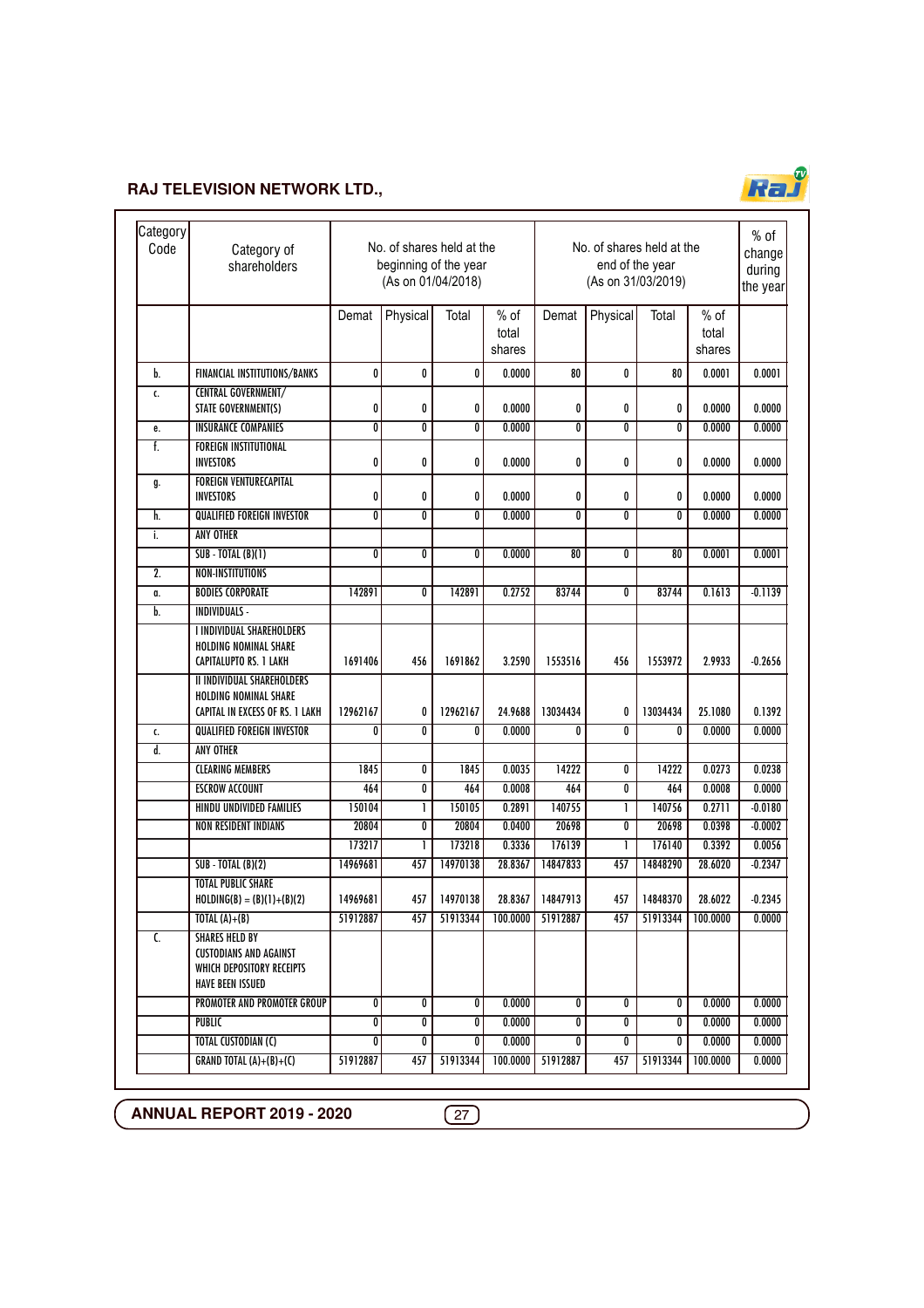

| SI No | Shareholder's<br>Name |                 | Shareholding at the<br>beginning of the year |                                                                  | Shareholding at the<br>end of the year |                                           |                                                                                  |                                        |                                                  |                                           |
|-------|-----------------------|-----------------|----------------------------------------------|------------------------------------------------------------------|----------------------------------------|-------------------------------------------|----------------------------------------------------------------------------------|----------------------------------------|--------------------------------------------------|-------------------------------------------|
|       |                       | No of<br>shares | % of total<br>shares of<br>the<br>company    | I'% of shares<br>pledged /<br>encumber-<br>ed to total<br>shares | No of<br>shares                        | % of total<br>shares of<br>the<br>company | 1% of shares % change in<br>$p$ ledged $/$<br>encumber-<br>ed to total<br>shares | share<br>holding<br>during the<br>year | Pledged<br>Shares at<br>beginning<br>of the Year | Pledged<br>Shares at<br>end ofthe<br>Year |
|       | M RAAJHENDHRAN        | 5863808         | 11.2953                                      | 0.0000                                                           | 5863808                                | 11.2953                                   | 0.0000                                                                           | 0.0000                                 | 0                                                | 0                                         |
| 2     | RAJARATHNAM M         | 5863808         | 11.2953                                      | 0.0000                                                           | 5863808                                | 11.2953                                   | 0.0000                                                                           | 0.0000                                 | 0                                                | 0                                         |
| 3     | <b>M RAVINDRAN</b>    | 5756070         | 11.0878                                      | 0.0000                                                           | 5843330                                | 11.2559                                   | 0.0000                                                                           | 0.168                                  | 0                                                | 0                                         |
| 4     | RAGHUNATHAN M         | 5863808         | 11.2953                                      | 0.0000                                                           | 5863808                                | 11.2953                                   | 0.0000                                                                           | 0.0000                                 | 0                                                | 0                                         |
| 5     | AMUDHA R              | 3543284         | 6.8253                                       | 0.0000                                                           | 3543284                                | 6.8253                                    | 0.0000                                                                           | 0.0000                                 | 0                                                | 0                                         |
| 6     | ARUNA R               | 3543268         | 6.8253                                       | 0.0000                                                           | 3543268                                | 6.8253                                    | 0.0000                                                                           | 0.0000                                 | 0                                                | 0                                         |
| 7     | USHA RANI R           | 3543268         | 6.8253                                       | 0.0000                                                           | 3543268                                | 6.8253                                    | 0.0000                                                                           | 0.0000                                 | 0                                                | 0                                         |
| 8     | R VIJAYALAKSHMI       | 2965892         | 5.7131                                       | 0.0000                                                           | 3000400                                | 5.7796                                    | 0.0000                                                                           | 0.0664                                 | 0                                                | 0                                         |

(iii) Change in Promoters' Shareholding (please specify, if there is no change)

|                | Name of the Shareholders                 |                  | Share holding<br>at the beginning<br>of the year | <b>Cumulative Share holding</b><br>end of the year |                                        |  |
|----------------|------------------------------------------|------------------|--------------------------------------------------|----------------------------------------------------|----------------------------------------|--|
| S.<br>No.      |                                          | No. of<br>shares | % of total<br>shares of the<br>company           | No. of<br>shares                                   | % of total<br>shares of<br>the company |  |
| 1              | <b>M RAAJHENDHRAN</b>                    |                  |                                                  |                                                    |                                        |  |
|                | At the beginning of the year 30-Mar-2019 | 5863808          | 11.2953                                          | 5863808                                            | 11.2953                                |  |
|                | At the end of the Year 31-Mar-2020       | 5863808          | 11.2953                                          | 5863808                                            | 11.2953                                |  |
| $\mathfrak{p}$ | <b>RAJARATHNAM M</b>                     |                  |                                                  |                                                    |                                        |  |
|                | At the beginning of the year 30-Mar-2019 | 5863808          | 11.2953                                          | 5863808                                            | 11.2953                                |  |
|                | At the end of the Year 31-Mar-2020       | 5863808          | 11.2953                                          | 5863808                                            | 11.2953                                |  |
| $\mathbf{3}$   | <b>M RAVINDRAN</b>                       |                  |                                                  |                                                    |                                        |  |
|                | At the beginning of the year 30-Mar-2019 | 5756070          | 11.0878                                          | 5756070                                            | 11.0878                                |  |
|                | Purchase 19-Jul-2019                     | 2030             | 0.0039                                           | 5758100                                            | 11.0917                                |  |
|                | Purchase 20-Sep-2019                     | 16675            | 0.0321                                           | 5774775                                            | 11.1238                                |  |
|                | Purchase 04-Oct-2019                     | 225              | 0.0004                                           | 5775000                                            | 11.1243                                |  |
|                | Purchase 11-Oct-2019                     | 6000             | 0.0115                                           | 5781000                                            | 11.1358                                |  |
|                | Purchase 29-Nov-2019                     | 5550             | 0.0106                                           | 5786550                                            | 11.1465                                |  |
|                | Purchase 13-Dec-2019                     | 4068             | 0.0078                                           | 5790618                                            | 11.1543                                |  |
|                | Purchase 20-Dec-2019                     | 17332            | 0.0333                                           | 5807950                                            | 11.1877                                |  |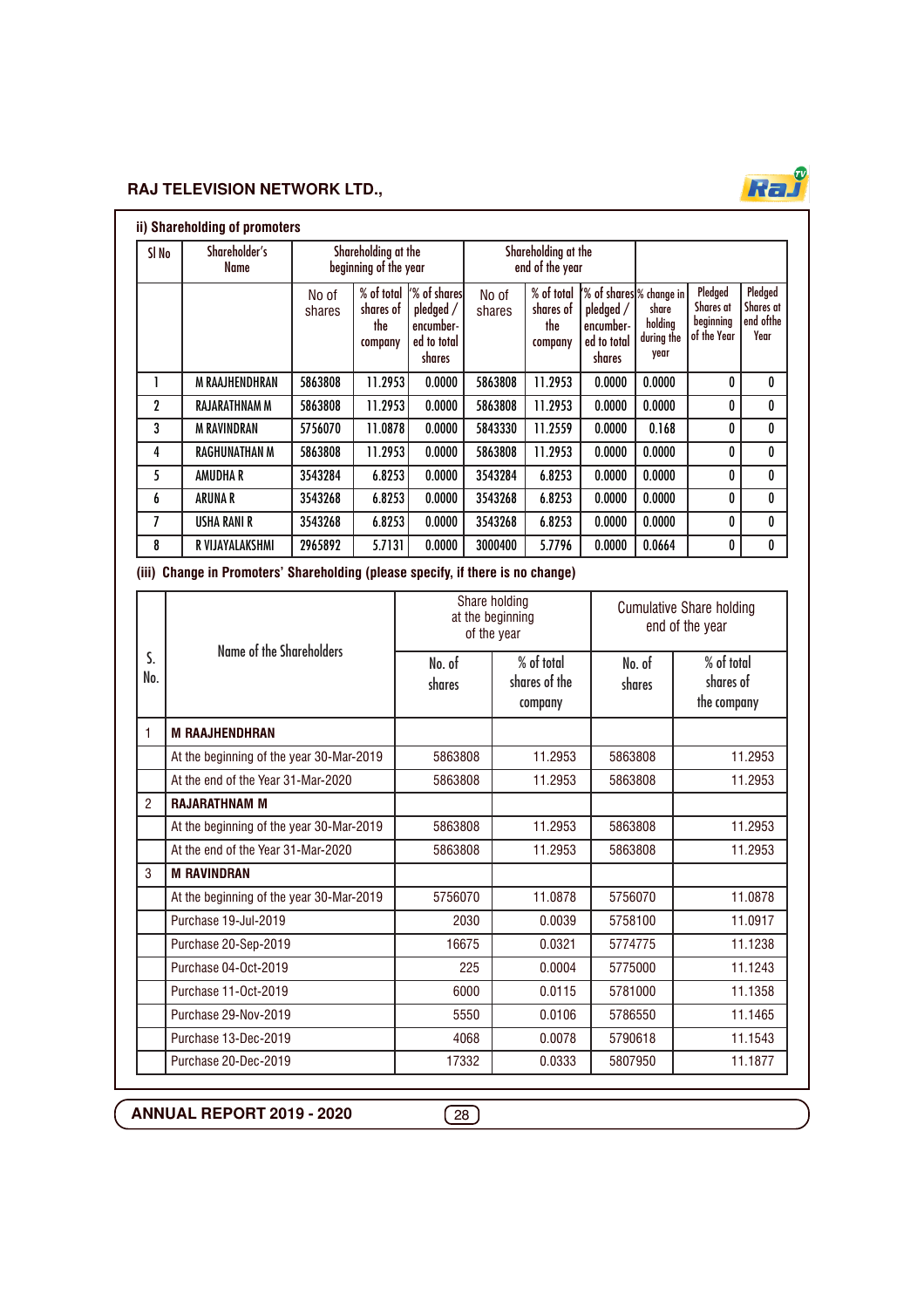

|           |                                          |                  | Share holding<br>at the beginning<br>of the year |                  | <b>Cumulative Share holding</b><br>end of the year |
|-----------|------------------------------------------|------------------|--------------------------------------------------|------------------|----------------------------------------------------|
| S.<br>No. | Name of the Shareholders                 | No. of<br>shares | % of total<br>shares of the<br>company           | No. of<br>shares | % of total<br>shares of<br>the company             |
|           | Purchase 27-Dec-2019                     | 3796             | 0.0073                                           | 5811746          | 11.1950                                            |
|           | Purchase 31-Dec-2019                     | 1040             | 0.0020                                           | 5812786          | 11.1970                                            |
|           | Purchase 03-Jan-2020                     | 930              | 0.0017                                           | 5813716          | 11.1988                                            |
|           | Purchase 10-Jan-2020                     | 6284             | 0.0121                                           | 5820000          | 11.2109                                            |
|           | Purchase 06-Mar-2020                     | 5056             | 0.0097                                           | 5825056          | 11.2207                                            |
|           | Purchase 13-Mar-2020                     | 544              | 0.0010                                           | 5825600          | 11.2217                                            |
|           | Purchase 20-Mar-2020                     | 4330             | 0.0083                                           | 5829930          | 11.2301                                            |
|           | At the end of the Year 31-Mar-2020       | 5829930          | 11.2301                                          | 5829930          | 11.2301                                            |
| 3         | <b>RAVINDRAN M.</b>                      |                  |                                                  |                  |                                                    |
|           | At the beginning of the year 30-Mar-2019 | 0                | 0.0000                                           | $\Omega$         | 0.0000                                             |
|           | Purchase 05-Jul-2019                     | 2030             | 0.0039                                           | 2030             | 0.0039                                             |
|           | Sale 19-Jul-2019                         | $-2030$          | 0.0039                                           | $\Omega$         | 0.0000                                             |
|           | Purchase 06-Sep-2019                     | 16590            | 0.0319                                           | 16590            | 0.0319                                             |
|           | Purchase 13-Sep-2019                     | 85               | 0.0001                                           | 16675            | 0.0321                                             |
|           | Sale 20-Sep-2019                         | $-16675$         | 0.0321                                           | $\Omega$         | 0.0000                                             |
|           | Purchase 30-Sep-2019                     | 225              | 0.0004                                           | 225              | 0.0004                                             |
|           | Sale 04-Oct-2019                         | $-225$           | 0.0004                                           | $\Omega$         | 0.0000                                             |
|           | Purchase 22-Nov-2019                     | 1026             | 0.0019                                           | 1026             | 0.0019                                             |
|           | Sale 29-Nov-2019                         | $-1026$          | 0.0019                                           | $\Omega$         | 0.0000                                             |
|           | Purchase 13-Dec-2019                     | 5950             | 0.0114                                           | 5950             | 0.0114                                             |
|           | Sale 20-Dec-2019                         | -5950            | 0.0114                                           | $\Omega$         | 0.0000                                             |
|           | Purchase 27-Mar-2020                     | 11119            | 0.0214                                           | 11119            | 0.0214                                             |
|           | Purchase 31-Mar-2020                     | 2281             | 0.0043                                           | 13400            | 0.0258                                             |
|           | At the end of the Year 31-Mar-2020       | 13400            | 0.0258                                           | 13400            | 0.0258                                             |
| 4         | <b>RAGHUNATHAN M</b>                     |                  |                                                  |                  |                                                    |
|           | At the beginning of the year 30-Mar-2019 | 5863808          | 11.2953                                          | 5863808          | 11.2953                                            |
|           | At the end of the Year 31-Mar-2020       | 5863808          | 11.2953                                          | 5863808          | 11.2953                                            |
| 5         | <b>AMUDHA R</b>                          |                  |                                                  |                  |                                                    |
|           | At the beginning of the year 30-Mar-2019 | 3543284          | 6.8253                                           | 3543284          | 6.8253                                             |
|           | At the end of the Year 31-Mar-2020       | 3543284          | 6.8253                                           | 3543284          | 6.8253                                             |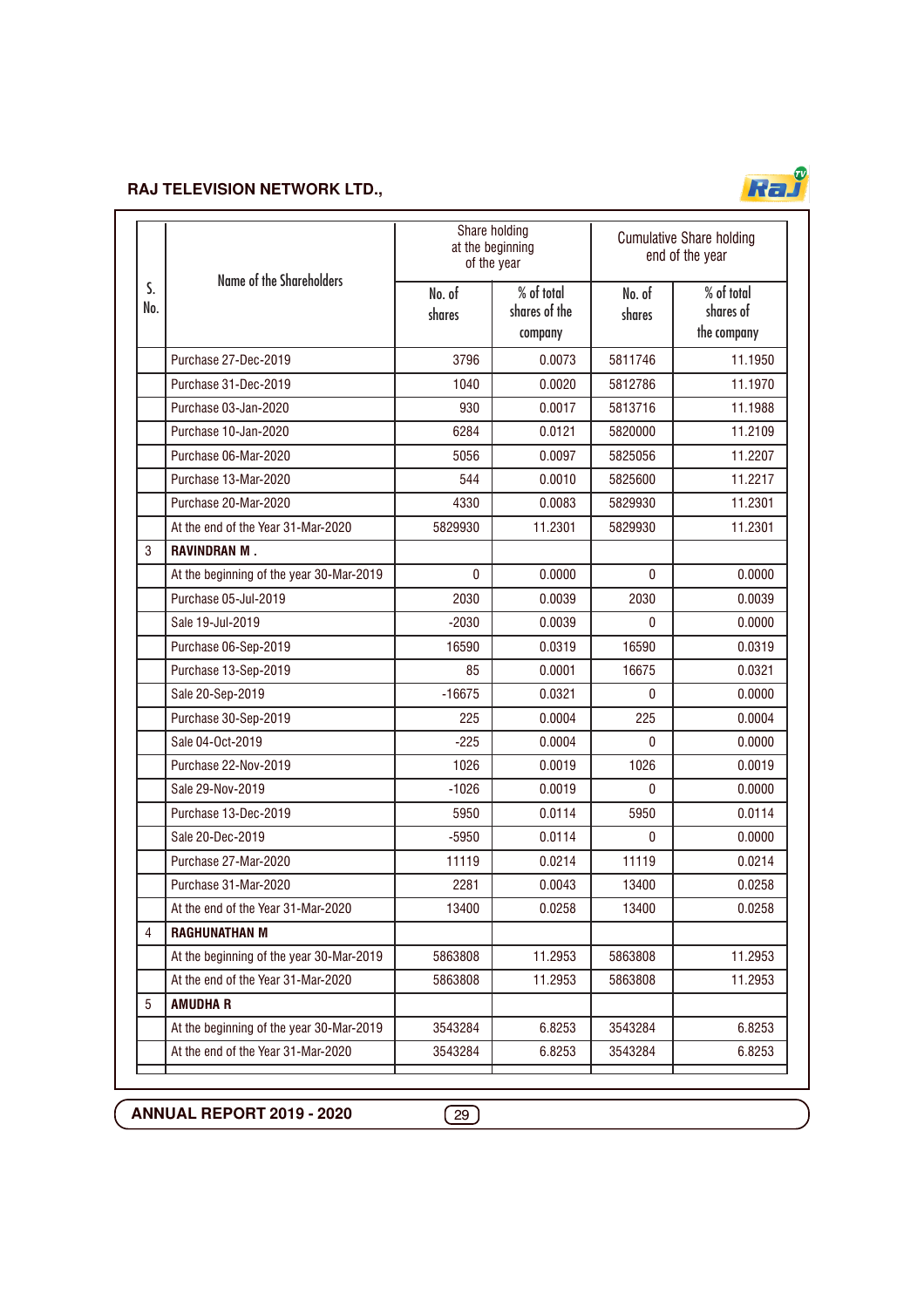

|                | Name of the Shareholders                 |                  | Share holding<br>at the beginning<br>of the year | <b>Cumulative Share holding</b><br>end of the year |                                        |  |
|----------------|------------------------------------------|------------------|--------------------------------------------------|----------------------------------------------------|----------------------------------------|--|
| S.<br>No.      |                                          | No. of<br>shares | % of total<br>shares of the<br>company           | No. of<br>shares                                   | % of total<br>shares of<br>the company |  |
| 6              | <b>ARUNA R</b>                           |                  |                                                  |                                                    |                                        |  |
|                | At the beginning of the year 30-Mar-2019 | 3543268          | 6.8253                                           | 3543268                                            | 6.8253                                 |  |
|                | At the end of the Year 31-Mar-2020       | 3543268          | 6.8253                                           | 3543268                                            | 6.8253                                 |  |
| $\overline{7}$ | USHA RANI R                              |                  |                                                  |                                                    |                                        |  |
|                | At the beginning of the year 30-Mar-2019 | 3543268          | 6.8253                                           | 3543268                                            | 6.8253                                 |  |
|                | At the end of the Year 31-Mar-2020       | 3543268          | 6.8253                                           | 3543268                                            | 6.8253                                 |  |
| 8              | <b>R VIJAYALAKSHMI</b>                   |                  |                                                  |                                                    |                                        |  |
|                | At the beginning of the year 30-Mar-2019 | 2965892          | 5.7131                                           | 2965892                                            | 5.7131                                 |  |
|                | Purchase 19-Jul-2019                     | 19100            | 0.0367                                           | 2984992                                            | 5.7499                                 |  |
|                | Purchase 20-Sep-2019                     | 15008            | 0.0289                                           | 3000000                                            | 5.7788                                 |  |
|                | Purchase 20-Dec-2019                     | 200              | 0.0003                                           | 3000200                                            | 5.7792                                 |  |
|                | Purchase 24-Jan-2020                     | 200              | 0.0003                                           | 3000400                                            | 5.7796                                 |  |
|                | At the end of the Year 31-Mar-2020       | 3000400          | 5.7796                                           | 3000400                                            | 5.7796                                 |  |

(iv) Shareholding Pattern of top ten shareholders (other than Directors, Promoters and Holders of GDRs and ADRs):

|                | Name of the Shareholders                 |                  | Share holding<br>at the beginning<br>of the year | <b>Cumulative Share holding</b><br>end of the year |                                        |  |
|----------------|------------------------------------------|------------------|--------------------------------------------------|----------------------------------------------------|----------------------------------------|--|
| S.<br>No.      |                                          | No. of<br>shares | % of total<br>shares of the<br>company           | No. of<br>shares                                   | % of total<br>shares of<br>the company |  |
| 1              | KIRAN KUMAR, M.                          |                  |                                                  |                                                    |                                        |  |
|                | At the beginning of the year 30-Mar-2019 | 9840408          | 18.9554                                          | 9840408                                            | 18.9554                                |  |
|                | At the end of the Year 31-Mar-2020       | 9840408          | 18.9554                                          | 9840408                                            | 18.9554                                |  |
|                | <b>HAVING SAME PAN</b>                   |                  |                                                  |                                                    |                                        |  |
| $\mathbf{1}$   | M KIRAN KUMAR                            |                  |                                                  |                                                    |                                        |  |
|                | At the beginning of the year 30-Mar-2019 | 444692           | 0.8566                                           | 444692                                             | 0.8566                                 |  |
|                | At the end of the Year 31-Mar-2020       | 444692           | 0.8566                                           | 444692                                             | 0.8566                                 |  |
| $\mathfrak{p}$ | <b>HEMA KIRAN KUMAR</b>                  |                  |                                                  |                                                    |                                        |  |
|                | At the beginning of the year 30-Mar-2019 | 813700           | 1.5674                                           | 813700                                             | 1.5674                                 |  |
|                |                                          |                  |                                                  |                                                    |                                        |  |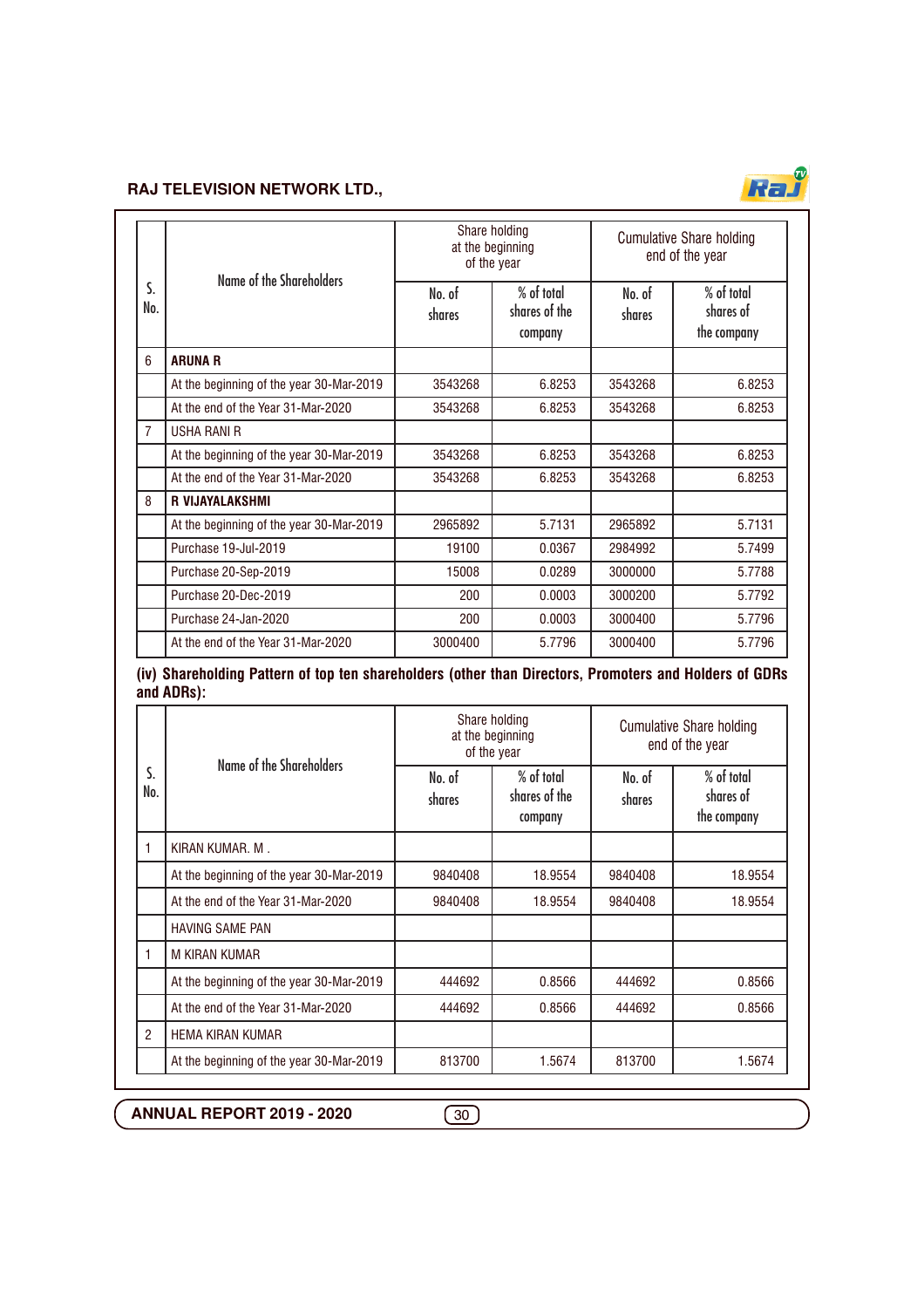

|                |                                                              | Share holding    | at the beginning<br>of the year        | <b>Cumulative Share holding</b><br>end of the year |                                        |  |
|----------------|--------------------------------------------------------------|------------------|----------------------------------------|----------------------------------------------------|----------------------------------------|--|
| S.<br>No.      | Name of the Shareholders                                     | No. of<br>shares | % of total<br>shares of the<br>company | No. of<br>shares                                   | % of total<br>shares of<br>the company |  |
|                | At the end of the Year 31-Mar-2020<br><b>HAVING SAME PAN</b> | 813700           | 1.5674                                 | 813700                                             | 1.5674                                 |  |
| $\overline{c}$ | HEMA KIRAN KUMAR.                                            |                  |                                        |                                                    |                                        |  |
|                | At the beginning of the year 30-Mar-2019                     | 91430            | 0.1761                                 | 91430                                              | 0.1761                                 |  |
|                | At the end of the Year 31-Mar-2020                           | 91430            | 0.1761                                 | 91430                                              | 0.1761                                 |  |
| 3              | <b>UDIT BHATT</b>                                            |                  |                                        |                                                    |                                        |  |
|                | At the beginning of the year 30-Mar-2019                     | 469666           | 0.9047                                 | 469666                                             | 0.9047                                 |  |
|                | At the end of the Year 31-Mar-2020                           | 469666           | 0.9047                                 | 469666                                             | 0.9047                                 |  |
|                | <b>HAVING SAME PAN</b>                                       |                  |                                        |                                                    |                                        |  |
| 3              | <b>UDIT BHATT</b>                                            |                  |                                        |                                                    |                                        |  |
|                | At the beginning of the year 30-Mar-2019                     | 24000            | 0.0462                                 | 24000                                              | 0.0462                                 |  |
|                | Sale 20-Sep-2019                                             | $-24000$         | 0.0462                                 | 0                                                  | 0                                      |  |
|                | At the end of the Year 31-Mar-2020                           | 0                | $\Omega$                               | $\Omega$                                           | 0                                      |  |
|                | <b>HAVING SAME PAN</b>                                       |                  |                                        |                                                    |                                        |  |
| 3              | <b>UDIT BHATT</b>                                            |                  |                                        |                                                    |                                        |  |
|                | At the beginning of the year 30-Mar-2019                     | 0                | $\Omega$                               | $\Omega$                                           | 0                                      |  |
|                | Purchase 20-Sep-2019                                         | 24000            | 0.0462                                 | 24000                                              | 0.0462                                 |  |
|                | At the end of the Year 31-Mar-2020                           | 24000            | 0.0462                                 | 24000                                              | 0.0462                                 |  |
| 4              | RAVINDRAKUMAR BOTHRA                                         |                  |                                        |                                                    |                                        |  |
|                | At the beginning of the year 30-Mar-2019                     | 292114           | 0.5626                                 | 292114                                             | 0.5626                                 |  |
|                | At the end of the Year 31-Mar-2020                           | 292114           | 0.5626                                 | 292114                                             | 0.5626                                 |  |
|                | <b>HAVING SAME PAN</b>                                       |                  |                                        |                                                    |                                        |  |
| 4              | RAVINDRAKUMAR BOTHRA                                         |                  |                                        |                                                    |                                        |  |
|                | At the beginning of the year 30-Mar-2019                     | 6244             | 0.012                                  | 6244                                               | 0.012                                  |  |
|                | Sale 02-Aug-2019                                             | $-31$            | 0                                      | 6213                                               | 0.0119                                 |  |
|                | At the end of the Year 31-Mar-2020                           | 6213             | 0.0119                                 | 6213                                               | 0.0119                                 |  |
| 5              | T E ABINESH                                                  |                  |                                        |                                                    |                                        |  |
|                | At the beginning of the year 30-Mar-2019                     | 250831           | 0.4831                                 | 250831                                             | 0.4831                                 |  |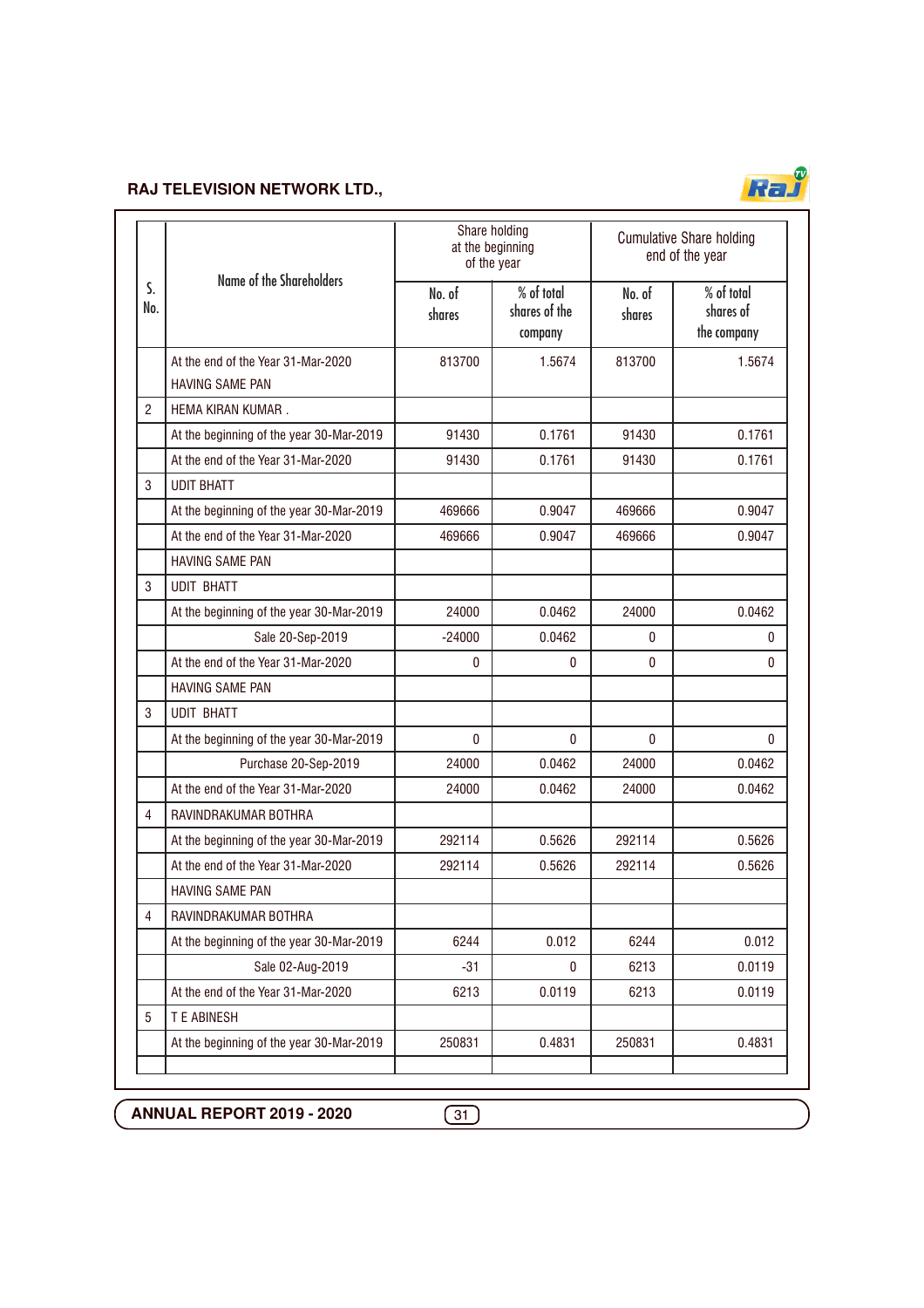

|                |                                          |                  | Share holding<br>at the beginning<br>of the year | <b>Cumulative Share holding</b><br>end of the year |                                        |  |
|----------------|------------------------------------------|------------------|--------------------------------------------------|----------------------------------------------------|----------------------------------------|--|
| S.<br>No.      | Name of the Shareholders                 | No. of<br>shares | % of total<br>shares of the<br>company           | No. of<br>shares                                   | % of total<br>shares of<br>the company |  |
|                | Purchase 27-Sep-2019                     | 1400             | 0.0026                                           | 252231                                             | 0.4858                                 |  |
|                | Purchase 11-Oct-2019                     | 627              | 0.0012                                           | 252858                                             | 0.487                                  |  |
|                | At the end of the Year 31-Mar-2020       | 252858           | 0.487                                            | 252858                                             | 0.487                                  |  |
| 6              | <b>INDERMAL RAMANI</b>                   |                  |                                                  |                                                    |                                        |  |
|                | At the beginning of the year 30-Mar-2019 | 82364            | 0.1586                                           | 82364                                              | 0.1586                                 |  |
|                | At the end of the Year 31-Mar-2020       | 82364            | 0.1586                                           | 82364                                              | 0.1586                                 |  |
| $\overline{7}$ | SUNITA KANTILAL VARDHAN                  |                  |                                                  |                                                    |                                        |  |
|                | JT1: KANTILAL MISHRIMALJI VARDHAN        |                  |                                                  |                                                    |                                        |  |
|                | At the beginning of the year 30-Mar-2019 | 81613            | 0.1572                                           | 81613                                              | 0.1572                                 |  |
|                | Purchase 08-Nov-2019                     | 150              | 0.0002                                           | 81763                                              | 0.1574                                 |  |
|                | Purchase 15-Nov-2019                     | 569              | 0.001                                            | 82332                                              | 0.1585                                 |  |
|                | Purchase 22-Nov-2019                     | 588              | 0.0011                                           | 82920                                              | 0.1597                                 |  |
|                | Purchase 29-Nov-2019                     | 595              | 0.0011                                           | 83515                                              | 0.1608                                 |  |
|                | At the end of the Year 31-Mar-2020       | 83515            | 0.1608                                           | 83515                                              | 0.1608                                 |  |
|                | <b>HAVING SAME PAN</b>                   |                  |                                                  |                                                    |                                        |  |
| $\overline{7}$ | <b>SUNITA VARDHAN</b>                    |                  |                                                  |                                                    |                                        |  |
|                | JT1: KANTILAL VARDHAN                    |                  |                                                  |                                                    |                                        |  |
|                | At the beginning of the year 30-Mar-2019 | 608              | 0.0011                                           | 608                                                | 0.0011                                 |  |
|                | At the end of the Year 31-Mar-2020       | 608              | 0.0011                                           | 608                                                | 0.0011                                 |  |
| 8              | A PALANI                                 |                  |                                                  |                                                    |                                        |  |
|                | At the beginning of the year 30-Mar-2019 | 72688            | 0.14                                             | 72688                                              | 0.14                                   |  |
|                | At the end of the Year 31-Mar-2020       | 72688            | 0.14                                             | 72688                                              | 0.14                                   |  |
| 9              | MEETA KANTILAL VARDHAN                   |                  |                                                  |                                                    |                                        |  |
|                | At the beginning of the year 30-Mar-2019 | 69864            | 0.1345                                           | 69864                                              | 0.1345                                 |  |
|                | At the end of the Year 31-Mar-2020       | 69864            | 0.1345                                           | 69864                                              | 0.1345                                 |  |
| 10             | ABHISHEK KUMAR RAMANI                    |                  |                                                  |                                                    |                                        |  |
|                | At the beginning of the year 30-Mar-2019 | 60000            | 0.1155                                           | 60000                                              | 0.1155                                 |  |
|                | At the end of the Year 31-Mar-2020       | 60000            | 0.1155                                           | 60000                                              | 0.1155                                 |  |
|                | NEW TOP 10 AS ON (31-Mar-2020)           |                  |                                                  |                                                    |                                        |  |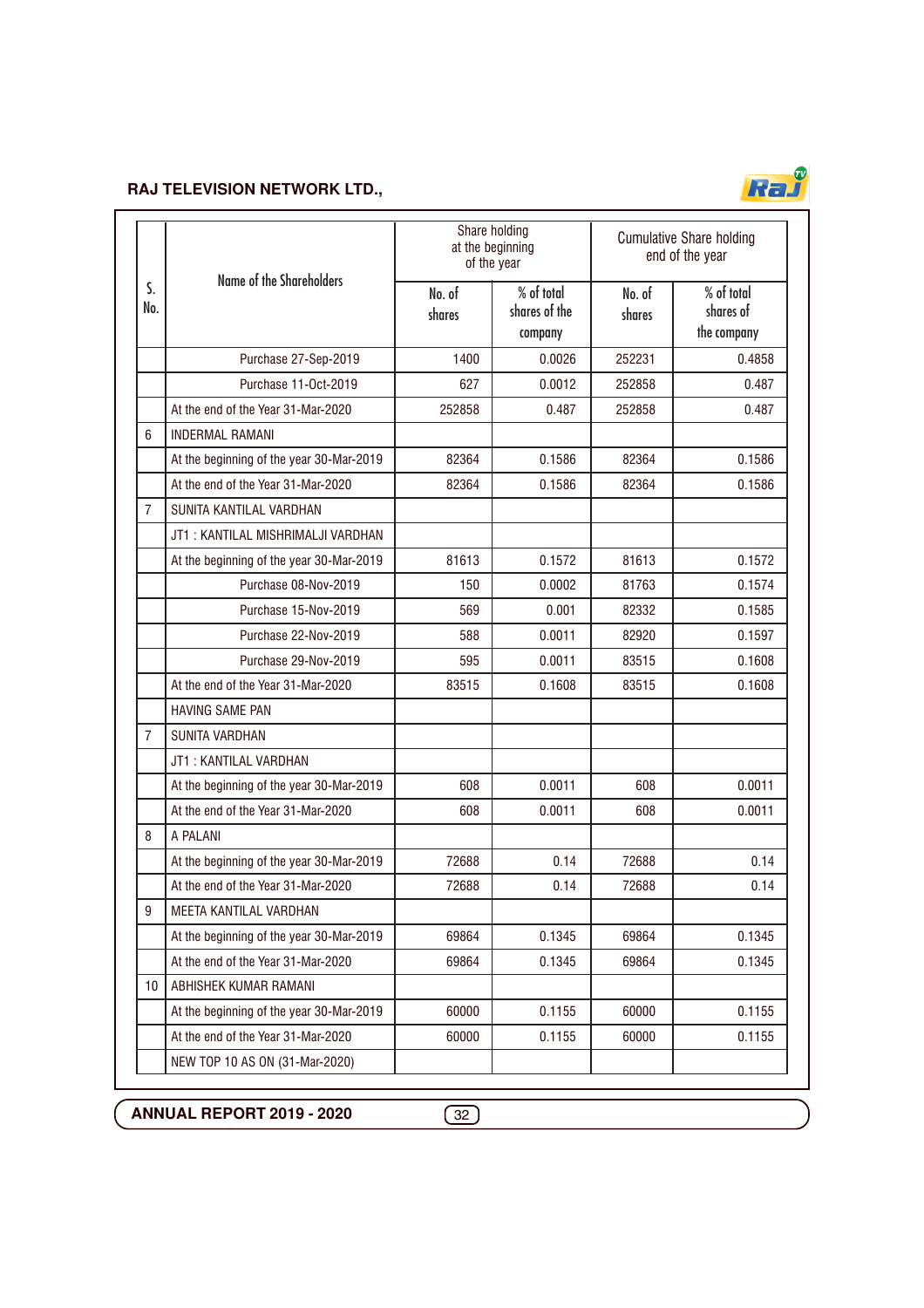

# IV. SHARE HOLDING PATTERN (Equity Share Capital Breakup as percentage of Total Equity) (Contd.) (iv) Shareholding of Directors and Key Managerial Personnel:

|           |                                            | Share holding at the<br>beginning of the year |                                        | <b>Cumulative Share holding</b><br>during the year |                                        |
|-----------|--------------------------------------------|-----------------------------------------------|----------------------------------------|----------------------------------------------------|----------------------------------------|
| <b>SN</b> | <b>Name of the Shareholders</b>            | No. of<br>shares                              | % of total<br>shares of the<br>company | No. of<br>shares                                   | % of total<br>shares of the<br>company |
|           | ESCROW A/C Raj Television Network Ltd. IPO |                                               |                                        |                                                    |                                        |
|           | At the beginning of the year 30-Mar-2019   | 464                                           | 0.0008                                 | 464                                                | 0.0008                                 |
|           | At the end of the Year 31-Mar-2020         | 464                                           | 0.0008                                 | 464                                                | 0.0008                                 |

# V. INDEBTEDNESS

Indebtedness of the company including interest outstanding/accrued but not due for payment as at 31.03.2019

|                                      | Secured   | Unsecured | <b>Deposits</b>          | Total     |
|--------------------------------------|-----------|-----------|--------------------------|-----------|
| Indebtedness at the beginning of the | Loans     | Loans     |                          | Indebted- |
| financial year                       | excluding |           |                          | ness      |
|                                      | deposits  |           |                          |           |
| <b>Principal Amount</b>              | 27.77     |           | $\overline{\phantom{0}}$ | 27.77     |
| Interest Due but not paid            |           |           |                          |           |
| Interest accrued but not due         | 8.25      |           |                          | 8.25      |
| Total                                | 36.02     |           |                          | 36.02     |

| Change in Indebtedness during the financial year |       | -    |   |       |
|--------------------------------------------------|-------|------|---|-------|
| Addition                                         | 9.00  | 0.00 |   | 9.00  |
| Reduction                                        | 1.96  | 0.00 | - | 1.96  |
| Net Change                                       | 10.96 | 0.00 | - | 10.96 |

| Indebtedness at the end of the financial year |       |  |       |
|-----------------------------------------------|-------|--|-------|
| <b>Principal Amount</b>                       | 25.80 |  | 25.80 |
| Interest due but not paid                     |       |  |       |
| Interest accrued but not due                  | 9.53  |  | 9.53  |
| Total                                         | 35.33 |  | 35.33 |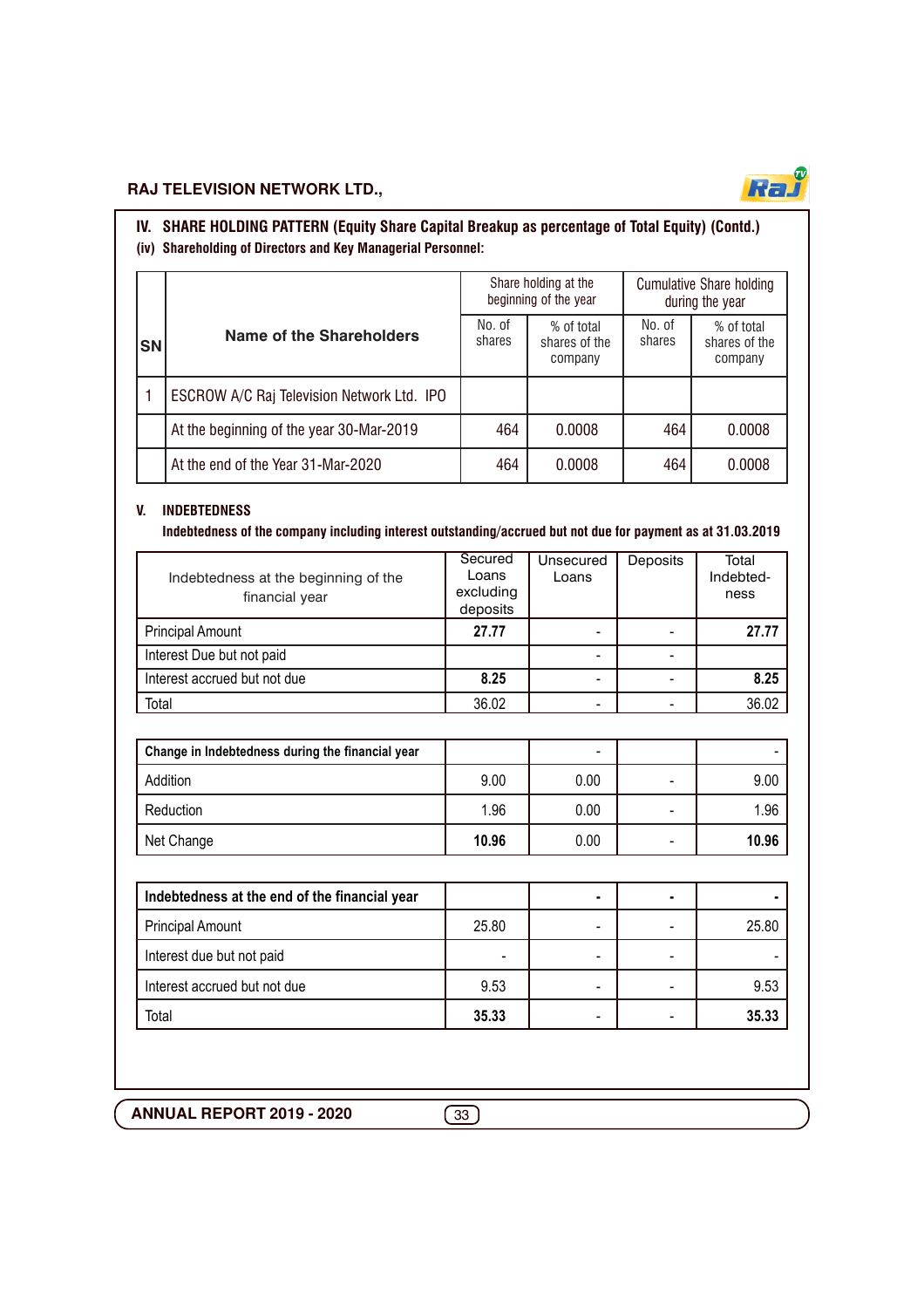

#### VI. REMUNERATION OF DIRECTORS AND KEY MANAGERIAL PERSONNEL A. REMUNERATION TO MANAGING DIRECTOR, WHOLE-TIME DIRECTOR AND/OR MANAGER:

| SN. | Particulars of<br>Remuneration                  | Name of MD / WTD |                |             | <b>Total Amount</b><br>(in millions) |       |
|-----|-------------------------------------------------|------------------|----------------|-------------|--------------------------------------|-------|
| 01  | Name                                            | M. Raajhendhran  | M Rajarathinam | M Ravindran | M Regunathan                         |       |
| 02  | Designation                                     | MD               | <b>WTD</b>     | WTD         | <b>WTD</b>                           |       |
| 03  | Gross salary<br>(As per Income tax Act)         | 13.00            | 13.00          | 13.00       | 13.00                                | 52.00 |
| 04  | Perquisites                                     |                  |                |             |                                      |       |
| 05  | Profits in lieu of salary                       |                  |                |             |                                      |       |
| 06  | <b>Stock Option</b>                             |                  |                |             |                                      |       |
| 07  | <b>Sweat Equity</b>                             |                  |                |             |                                      |       |
| 08  | Commission (as % of<br>profit and/or otherwise) |                  |                |             |                                      |       |
| 09  | Others (Contribution to<br>Provident Fund)      |                  |                |             |                                      |       |
|     | Total (A)                                       | 13.00            | 13.00          | 13.00       | 13.00                                | 52.00 |
| 10  | Ceiling as per the Act                          | 13.00            | 13.00          | 13.00       | 13.00                                | 52.00 |

Note: The above said remuneration and perquisites was fixed for a period of three years as permitted by Schedule V of the Companies Act, 2013 and shall be revised by the Board of Directors within the limits as mentioned in Part II of Schedule V of the Companies Act, 2013. The remuneration payable to Whole time directors and managing Director is governed by and subject to the ceilings provided under Part II of Schedule V to the Companies Act, 2013 or such other limits as may be prescribed by the Central Government from time to time as minimum remuneration. During year under review there is no revision / increment in the remuneration paid/ payable to the Managing Director / Whole-time Directors of the Company. Further at the 25<sup>th</sup> AGM held on 27-09-2019 the Managing Director and Whole Time Directors of the company have been reappointed to hold office for a further period of two years and their remuneration w.e f 01.04.2019(for the period from April , 2019 to March, 31, 2021) and others have been fixed in line with the requirements of the provisions of the Companies Act, 2013.

#### **B.** REMUNERATION TO OTHER DIRECTORS:

|                             | Amount in Rs.       |            |               |          |
|-----------------------------|---------------------|------------|---------------|----------|
| Name of the Director        | <b>Sitting Fees</b> | Commission | <b>Others</b> | Total    |
| <b>Independent Director</b> |                     |            |               |          |
| A. Arjuna Pai               | 1,95,000            |            |               | 1,95,000 |
| D.R.Kaarthikeyan            | 1,05,000            |            |               | 1,05,000 |
| S Venkateswaran             | 60,000              |            |               | 60,000   |
| Mohan Kameswaran            | 90,000              |            |               | 90,000   |
| R.Rajagopalan               | 2,10,000            |            |               | 2,10,000 |
| A Kaliyamurthy              | 60,000              |            |               | 60,000   |
| Total                       | 7,20,000            |            |               | 7,20,000 |
|                             |                     |            |               |          |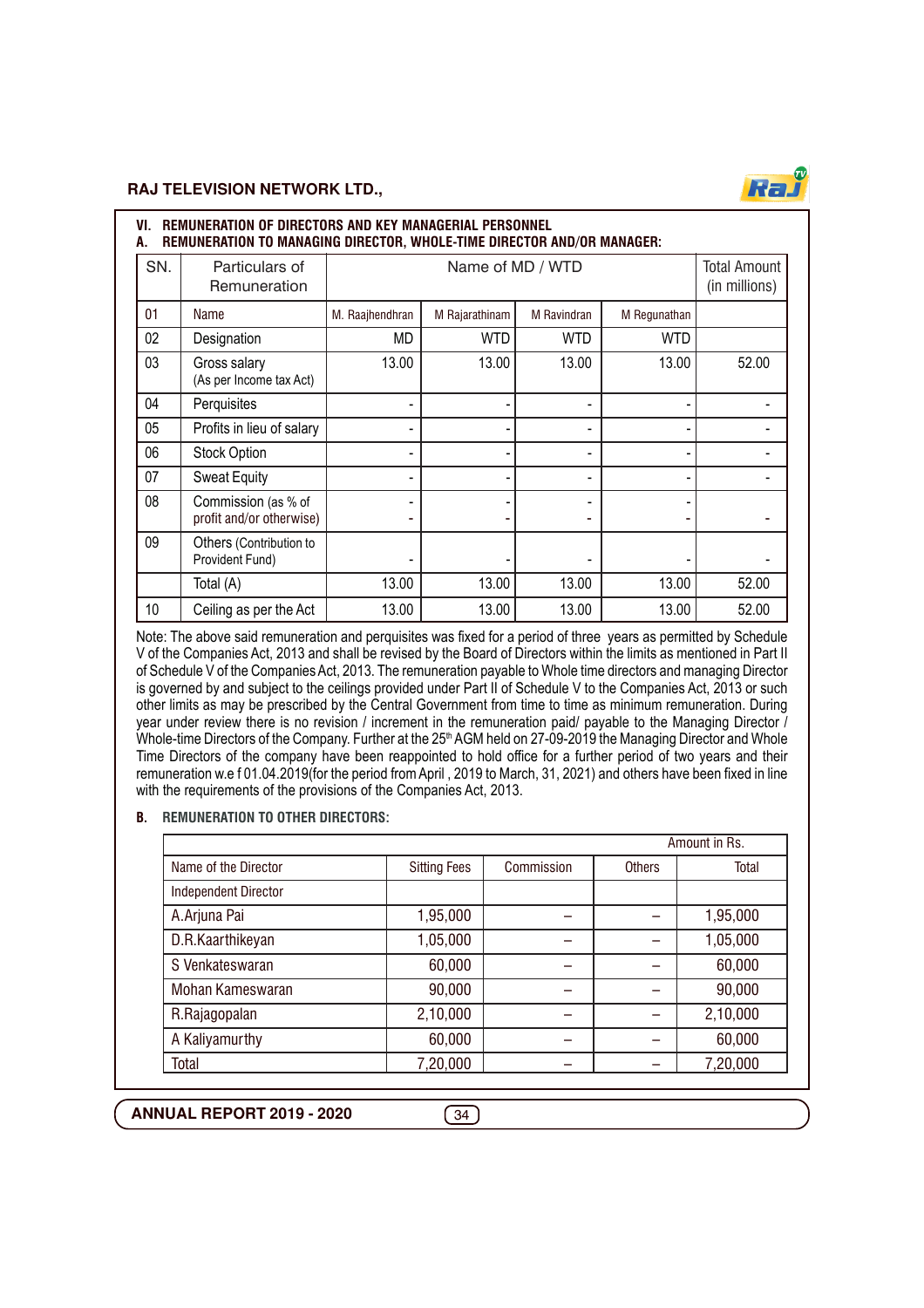

| Amount in Rs.              |                     |            |               |          |
|----------------------------|---------------------|------------|---------------|----------|
| Name of the Director       | <b>Sitting Fees</b> | Commission | <b>Others</b> | Total    |
| Non-Executive director     |                     |            |               |          |
| Vijayalakshmi Ravindran    | 135000              |            |               | 135000   |
| <b>Grand Total</b>         | 8,55,000            |            |               | 8,55,000 |
| Overall Ceiling as per Act | ΝA                  |            |               |          |

# C: REMUNERATION TO KEY MANAGERIAL PERSONNEL OTHER THAN MD/MANAGER/WTD:

| SI.No | <b>Particulars of Remuneration</b>              | KEY MANAGERIAL PERSONNEL OTHER THAN<br>MD / MANAGER / WTD |                                | <b>Total Amountl</b><br>(in Rs.<br>Million) |
|-------|-------------------------------------------------|-----------------------------------------------------------|--------------------------------|---------------------------------------------|
| 01    | Name                                            | JOSEPH CHERIYAN                                           | S JEYASEELAN                   |                                             |
| 02    | Designation                                     | Company Secretary &<br><b>Compliance Officer</b>          | <b>Chief Financial Officer</b> |                                             |
| 03    | Gross salary<br>(As per Income tax Act)         | 3.315                                                     | 1.0225                         | 4.162                                       |
| 04    | Perquisites                                     |                                                           |                                |                                             |
| 05    | Profits in lieu of salary                       |                                                           |                                |                                             |
| 06    | <b>Stock Option</b>                             |                                                           |                                |                                             |
| 07    | <b>Sweat Equity</b>                             |                                                           |                                |                                             |
| 08    | Commission (as % of<br>profit and/or otherwise) |                                                           |                                |                                             |
| 09    | Others (Contribution to<br>Provident Fund)      |                                                           | 0.023                          | 0.023                                       |
|       | Total (A)                                       | 3.315                                                     | 1.0458                         | 4.185                                       |

# VIII: PENALTIES / PUNISHMENT/ COMPOUNDING OF OFFENCES UNDER PROVISIONS OF COMPANIES ACT : None For and on behalf of the Board of Directors

| $\sim$<br>∪∪ |  |
|--------------|--|

Raajhendhran. M<br>Chairman & Managing Director National School (School and School and School and School and School and School an<br>Chairman & Managing Director Chairman & Managing Director Place: Chennai Date: 30<sup>th</sup> July, 2020

**ANNUAL REPORT 2019 - 2020**

INTENTIONALLY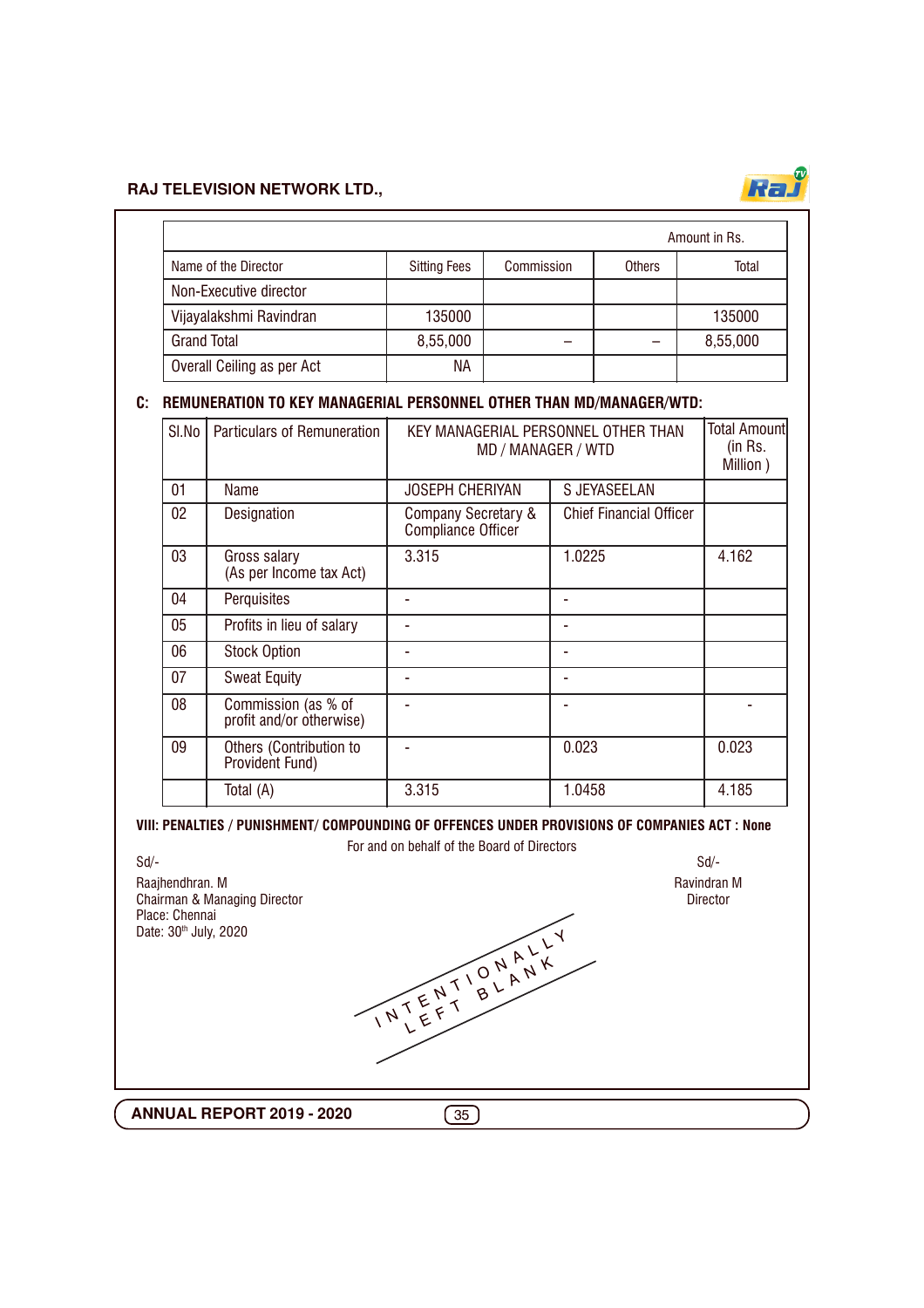

# PARTICULARS OF REMUNERATION OF EMPLOYEES

## (Pursuant to Section 197 read with Rule 5 of Companies (Appointment and Remuneration of Managerial Personnel) Rules, 2014)

A. Remuneration of each Director and Key Managerial Personnel (KMP) along with particulars of increase in remuneration during the financial year, ratio of remuneration of Directors to the Median remuneration of employees and comparison of remuneration of each KMP against Company's standalone performance:

| Name of the Director/ Key<br>managerial Personnel                                        |                            | Remuneration <br>in million | % Increase<br>ın<br>Remuneration | Ratio of Directors<br>remunerationto<br>Median<br>remuneration |                           | Comparison of<br>remuneration of each<br>KMP against Company's<br>performance |
|------------------------------------------------------------------------------------------|----------------------------|-----------------------------|----------------------------------|----------------------------------------------------------------|---------------------------|-------------------------------------------------------------------------------|
|                                                                                          |                            |                             |                                  |                                                                | $%$ of<br><b>Turnover</b> | % of Net<br>Profit before<br>tax                                              |
|                                                                                          | <b>Executive Directors</b> |                             |                                  |                                                                |                           |                                                                               |
|                                                                                          | Shri.M Rajendran- MD       | 13.00                       | NА                               | 41:1                                                           | 2.20%                     | 0.26                                                                          |
| Shri.M Rajarthnam-WTD                                                                    |                            | 13.00                       | NА                               | 41:1                                                           | 2.20%                     | 0.26                                                                          |
| Shri.M Ravindran-WTD                                                                     |                            | 13.00                       | NA.                              | 41:1                                                           | 2.20%                     | 0.26                                                                          |
| Shri.M reghunathan-WTD                                                                   |                            | 13.00                       | NА                               | 41:1                                                           | 2.20%                     | 0.26                                                                          |
| Key Managerial Personnel                                                                 |                            |                             |                                  |                                                                |                           |                                                                               |
| Shri. Joseph Cheriyan                                                                    |                            | 3.315                       | NА                               | NА                                                             | 0.56%                     | 0.90                                                                          |
| Shri. S Jeyaseelan                                                                       |                            | 1.0458                      | NА                               | NА                                                             | 0.17%                     | 29.52                                                                         |
| Sr                                                                                       | Requirement                |                             |                                  | <b>Disclosure</b>                                              |                           |                                                                               |
| 01<br>The Percentage increase in median remuneration<br><b>NIL</b><br>of employees in FY |                            |                             |                                  |                                                                |                           |                                                                               |

|                 | <u>UL GITIDIO ACCO III LI</u>                                                                                            |                                                                                                             |
|-----------------|--------------------------------------------------------------------------------------------------------------------------|-------------------------------------------------------------------------------------------------------------|
| 02 <sub>2</sub> | Number of permanent employees on the rolls<br>of the Company                                                             | 504                                                                                                         |
| 03              | The explanation on the relationship between<br>average increase in remuneration and<br>Company'sperformance              | NА                                                                                                          |
| 04              | Comparison of the remuneration of the key<br>managerial personnel against the Performance<br>of the Company (Standalone) | The aggregate remuneration of Executive<br>Director and Key Managerial personnel<br>was 9.47 % of TURNOVER. |

|    |                                                                                                   |                        | <b>Disclosure</b>               |                                                                  |  |
|----|---------------------------------------------------------------------------------------------------|------------------------|---------------------------------|------------------------------------------------------------------|--|
|    | <b>Requirement</b>                                                                                | <b>Particulars</b>     | Market<br><b>Capitalisation</b> | <b>Price Earning</b><br>ratio<br>('In millions)   (Consolidated) |  |
| 05 | Variations in the market capitalization of the                                                    | 31.03.2019             | 1816                            |                                                                  |  |
|    | Company, price earning ratio as at the closing<br>date of the current and previous financial year | 31.03.2020<br>Change % | 1713<br>$-5.410%$               |                                                                  |  |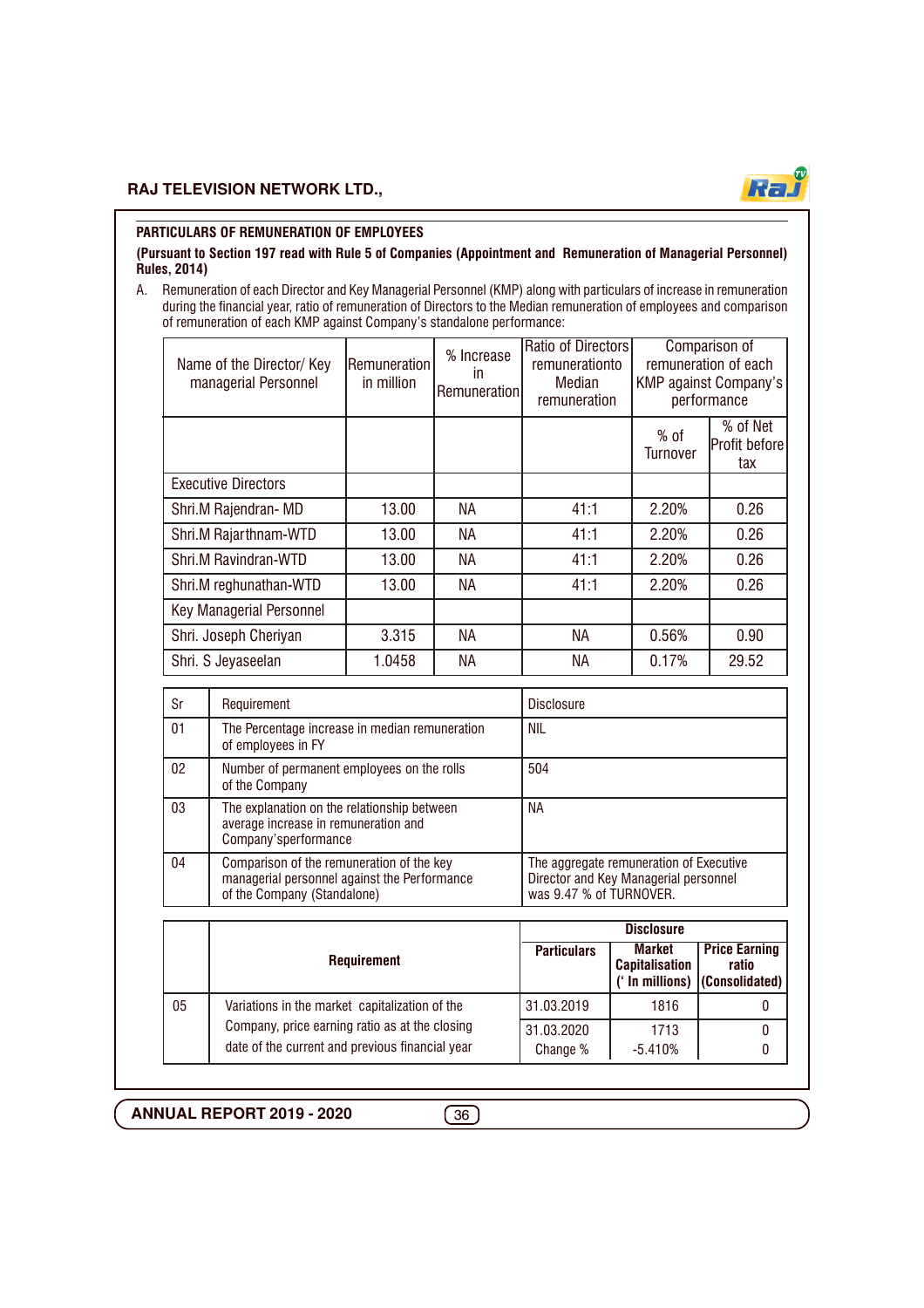

|    |        |                                                                                                                                                                                                                                                                                                                                                             |             |                                                       |                                    | <b>Disclosure</b>           |                    |                       |                                                   |                    |          |                                                                                                                                                              |
|----|--------|-------------------------------------------------------------------------------------------------------------------------------------------------------------------------------------------------------------------------------------------------------------------------------------------------------------------------------------------------------------|-------------|-------------------------------------------------------|------------------------------------|-----------------------------|--------------------|-----------------------|---------------------------------------------------|--------------------|----------|--------------------------------------------------------------------------------------------------------------------------------------------------------------|
|    |        |                                                                                                                                                                                                                                                                                                                                                             | Requirement |                                                       |                                    |                             | <b>Particulars</b> |                       | <b>Market Capitali-</b><br>Sation (' In millions) |                    |          | <b>Price Earning ratio</b><br>(Consolidated)                                                                                                                 |
|    | 06     | Percentage increase or decrease in the market                                                                                                                                                                                                                                                                                                               |             |                                                       |                                    | <b>Closing Market Price</b> |                    |                       |                                                   |                    |          |                                                                                                                                                              |
|    |        | quotations of the shares of the Company in<br>comparison to the rate at which the Company                                                                                                                                                                                                                                                                   |             |                                                       |                                    |                             |                    | <b>BSE</b>            |                                                   | <b>NSE</b>         |          |                                                                                                                                                              |
|    |        | came out with the last public offer                                                                                                                                                                                                                                                                                                                         |             |                                                       |                                    | 31.03.2019                  |                    |                       | 34.50                                             |                    | 34.89    |                                                                                                                                                              |
|    |        |                                                                                                                                                                                                                                                                                                                                                             |             |                                                       |                                    | 31.03.2020                  |                    |                       | 32.90                                             |                    | 32.10    |                                                                                                                                                              |
|    |        |                                                                                                                                                                                                                                                                                                                                                             |             |                                                       |                                    | Change %                    |                    |                       | $-4.63%$                                          |                    | $-7.99%$ |                                                                                                                                                              |
|    |        | * IPO for Equity Shares of face value of Rs. 10 each was @ 257 per share. The value is adjusted for sub-division in 2014<br>& 1:1 Bonus declared in 2014. (Adjusted price is disclosed here)                                                                                                                                                                |             |                                                       |                                    |                             |                    |                       |                                                   |                    |          |                                                                                                                                                              |
|    | 07     | Average percentile increase already made in the salaries of employees other than the<br>managerial personnel in the last financial year and its comparison with the percentile<br>increase in the managerial remuneration and justification thereof and point out if there<br>are any exceptional circumstances for increase in the managerial remuneration |             |                                                       |                                    |                             |                    | was NIL.              |                                                   |                    |          | The average annual increase in the salaries of<br>employees during the year was NIL while the average<br>increase in managerial remuneration during the year |
|    | 08     | Key parameters for any variable component of remuneration availed by the Directors                                                                                                                                                                                                                                                                          |             |                                                       |                                    |                             |                    | <b>Not Applicable</b> |                                                   |                    |          |                                                                                                                                                              |
|    | 09     | The ratio of the remuneration of the highest paid Director to that of the employees who<br>are not directors but receive remuneration in excess of the highest paid director during<br>the year                                                                                                                                                             |             |                                                       |                                    |                             |                    | <b>Not Applicable</b> |                                                   |                    |          |                                                                                                                                                              |
|    | 10     | Affirmation that the remuneration is as per the remuneration policy of the Company                                                                                                                                                                                                                                                                          |             |                                                       |                                    |                             |                    |                       | per the remuneration policy of the Company        |                    |          | The Company affirms that the remuneration is as                                                                                                              |
|    | Sr.no. | Name - Executive<br><b>Directors</b>                                                                                                                                                                                                                                                                                                                        | Age         | <b>Designation</b>                                    | Remuneration<br>Total (Rs.)        |                             | Qualification      |                       | Exp<br>in Yrs.                                    | Date<br>of Joining |          | Last                                                                                                                                                         |
|    |        |                                                                                                                                                                                                                                                                                                                                                             |             |                                                       |                                    |                             |                    |                       |                                                   |                    |          | <b>Employment</b>                                                                                                                                            |
|    | 01     | Shri. M. Raajhendhran                                                                                                                                                                                                                                                                                                                                       | 70          | Chairman &<br><b>Managing Director</b>                | $1,30,00,000/$ -                   |                             | Profession         |                       | 37                                                | Since<br>Inception |          | NA                                                                                                                                                           |
|    | 02     | Shri.M Rajarthnam                                                                                                                                                                                                                                                                                                                                           | 67          | <b>Executive Director-</b><br>Head Distribution       | $1,30,00,000/$ -                   |                             | Profession         |                       | 38                                                | Since<br>Inception |          | NA                                                                                                                                                           |
|    | 03     | <b>Shri.M Ravindran</b>                                                                                                                                                                                                                                                                                                                                     | 61          | <b>Executive Director-</b><br><b>Head Operations</b>  | $1,30,00,000/$ -                   |                             | Profession         |                       | 29                                                | Since<br>Inception |          | NA                                                                                                                                                           |
|    | 04     | Shri.M Regunathan                                                                                                                                                                                                                                                                                                                                           | 58          | <b>Executive Director-</b><br><b>Head Marketing</b>   | 1,30,00,000/                       |                             | Profession         |                       | $\overline{25}$                                   | Since<br>Inception |          | <b>NA</b>                                                                                                                                                    |
|    |        | Employed for part of the year and in receipt of remuneration aggregating Rs. 5 lacs or more per month                                                                                                                                                                                                                                                       |             |                                                       |                                    |                             |                    |                       |                                                   |                    |          |                                                                                                                                                              |
| 2. |        |                                                                                                                                                                                                                                                                                                                                                             |             |                                                       |                                    |                             |                    |                       |                                                   |                    |          |                                                                                                                                                              |
|    | Sr.no. | Name - Executive<br><b>Directors</b>                                                                                                                                                                                                                                                                                                                        | Age         | Designation                                           | <b>Remuneration</b><br>Total (Rs.) |                             | Qualification      |                       | Exp<br>in Yrs.                                    | Date<br>of Joining |          | Last                                                                                                                                                         |
|    | 01     | Shri. M. Raajhendhran                                                                                                                                                                                                                                                                                                                                       | 70          | Chairman &<br><b>Managing Director</b>                | $1,30,00,000/$ -                   |                             | Profession         |                       | 37                                                | Since<br>Inception |          | NA                                                                                                                                                           |
|    | 02     | Shri.M Rajarthnam                                                                                                                                                                                                                                                                                                                                           | 67          | <b>Executive Director</b><br><b>Head Distribution</b> | $1,30,00,000/$ -                   |                             | Profession         |                       | 38                                                | Since<br>Inception |          | <b>Employment</b><br>NA                                                                                                                                      |
|    | 03     | Shri.M Ravindran                                                                                                                                                                                                                                                                                                                                            | 61          | <b>Executive Director</b><br><b>Head Operations</b>   | $1,30,00,000/$ -                   |                             | Profession         |                       | 29                                                | Since<br>Inception |          | NA                                                                                                                                                           |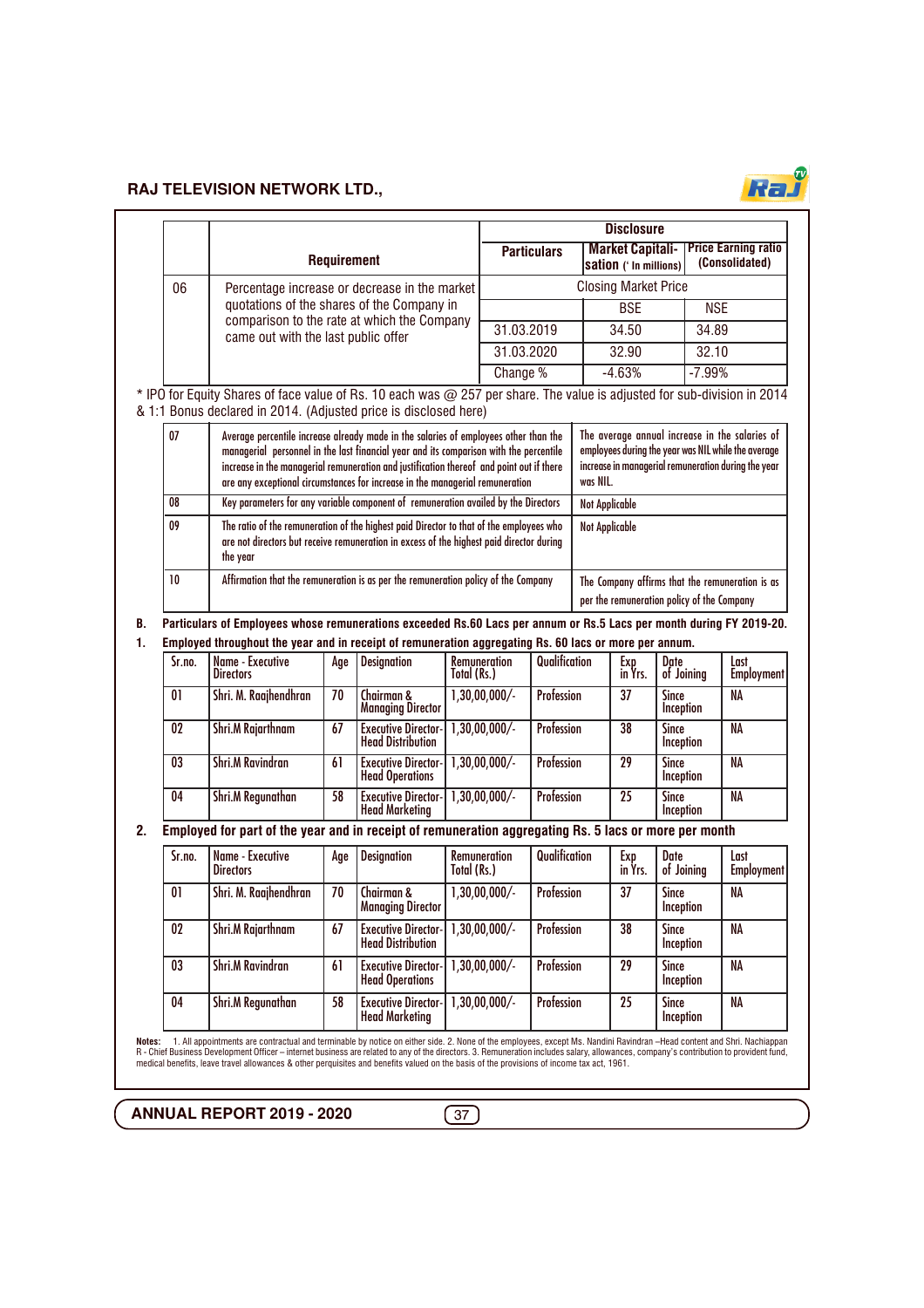

#### SECRETARIAL AUDIT REPORT

Form No. MR-3

FOR THE FINANCIAL YEAR ENDED MARCH 31, 2020

[Pursuant to Section 204(1) of the Companies Act, 2013 and Rule No.9 of the Companies (Appointment and Remuneration Personnel) Rules, 2014]

To,

The Members, RAJ TELEVISION NETWORK LIMITED, NO.32, POES ROAD, SECOND STREET, TEYNAMPET, CHENNAI - 600 018.

We were appointed by the Board of Directors **RAJ TELEVISION NETWORK LIMITED** (hereinafter called the Company) to conduct Secretarial Audit for the financial year ended 31stMarch, 2020.

We have conducted the Secretarial Audit in respect of compliance with applicable statutory provisions and adherence to good corporate practices by the Company. Secretarial Audit was conducted in a manner that provided us a reasonable basis for evaluating the corporate conducts/statutory compliances and expressing our opinion thereon.

Management's Responsibility for Secretarial Compliances

The Company's Management is responsible for preparation and maintenance of secretarial records and for devising proper systems to ensure compliance with the provisions of applicable laws and regulations.

#### Auditor's Responsibility

Our Responsibility is to express on the Secretarial records, standards and procedures followed by the Company with respect to secretarial compliances.

We believe that audit evidence and information obtained from the Company's management is adequate and appropriate for us provide a basis for our opinion.

#### Opinion

We have examined the books, papers, minute books, forms and returns filed and other records maintained by the company for the financial year ended on March 31, 2020 according to the provisions of:

- i) The Companies Act, 2013 (the Act) and the rules made there under, as applicable;
- ii) The Securities Contracts (Regulation) Act, 1956 ('SCRA') and the rules made thereunder, as applicable;
- iii) The Depositories Act, 1996 and the Regulations and Bye-laws framed thereunder Not Applicable
- iv) Foreign Exchange Management Act, 1999 and the rules and regulations made there under to the extent of Foreign Direct Investment, Overseas Direct Investment, as applicable;
- v) The following Regulations and Guidelines prescribed under the Securities and Exchange Board of India Act, 1992 ('SEBI Act'):- (As amended from time to time)
	- (a) The Securities and Exchange Board of India (Substantial Acquisition of Shares and Takeovers) Regulations, 2011;
	- (b) The Securities and Exchange Board of India (Prohibition of Insider Trading) Regulations, 1992;
	- (c) The Securities and Exchange Board of India (Issue of Capital and Disclosures Requirements), 2009 Not applicable as the Company did not issue any security during the financial year under review;
	- (d) The Securities and Exchange Board of India (Employee Stock Option Scheme and Employee Stock Purchase Scheme) Guidelines, 1999/ The Securities and Exchange Board of India (Share Based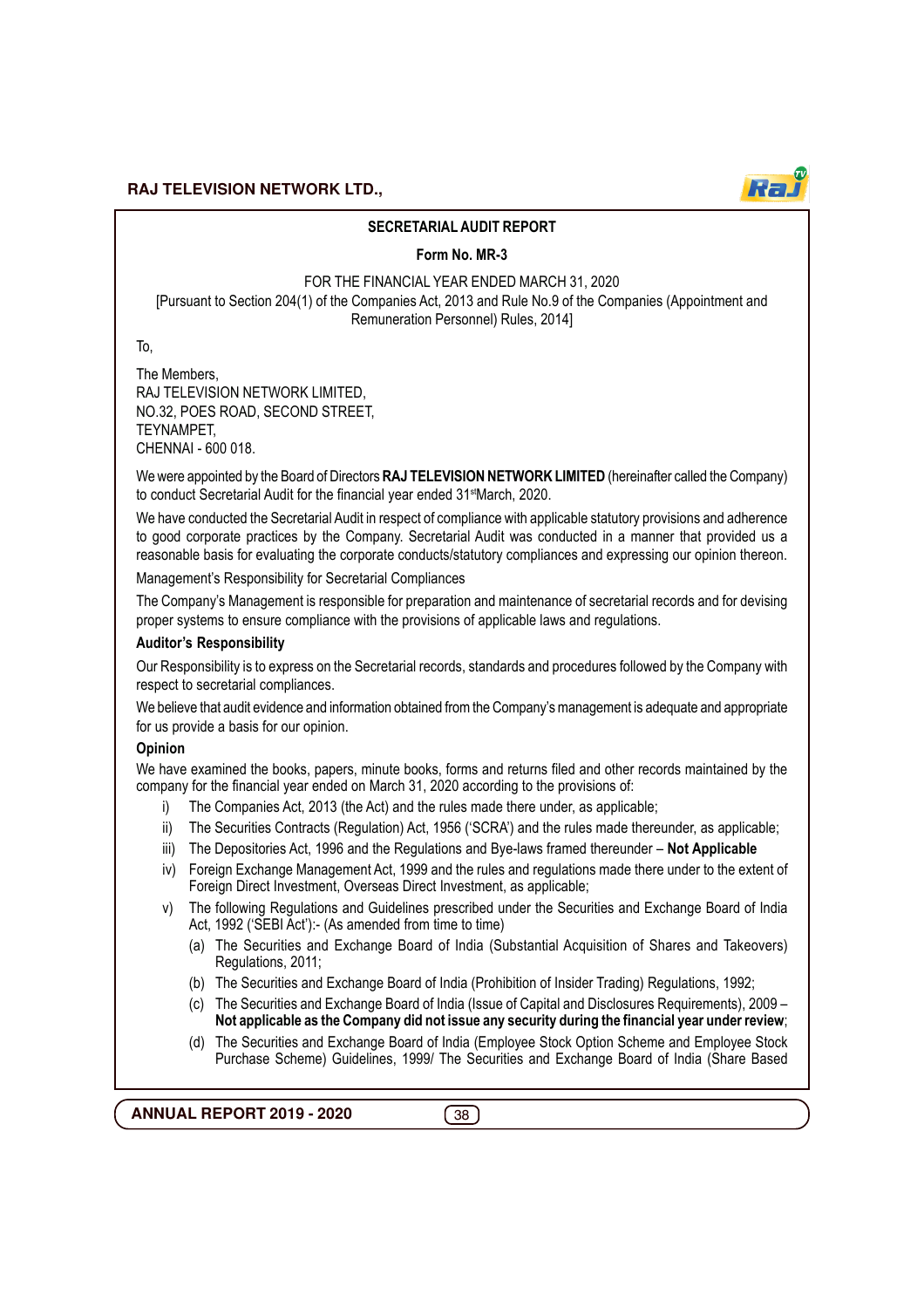

Employee Benefits) Regulations, 2014 (Effective  $28<sup>th</sup>$  October 2014) – Not applicable as the Company has not granted any Options to its employees during the financial year under review;

- (e) The Securities and Exchange Board of India (Issue and Listing of Debt Securities) Regulations, 2008 – Not applicable as the Company has not issued any debt securities during the financial year under review;
- (f) The Securities and Exchange Board of India (Registrars to an Issue and Share Transfer Agents) Regulations, 1993 regarding the Companies Act and dealing with client;
- (g) The Securities and Exchange Board of India (Delisting of Equity Shares) Regulations, 2009 Not applicable as the Company has not delisting of equity shares during the financial year under review;
- (h) The Securities and Exchange Board of India (Buy back of Securities) Regulations, 1998 Not applicable as the Company has not bought back any of its securities during the financial year under review.

We have also examined compliance with the applicable clauses of the following:

- i) Secretarial Standards issued by The Institute of Company Secretaries of India
- ii) The SEBI (Listing Obligations and Disclosure Requirement), Regulations, 2015 erstwhile Listing Agreements entered into by the Company with BSE Limited and NSE Limited.

Based on our verification of the Company's books, papers, minute books, forms and returns filed and other records maintained by the company and also the information provided by the Company, its officers, agents and authorized representatives during the conduct of secretarial audit, We hereby report that in our opinion, the company has, during the financial year ended on March 31, 2020 complied with the aforesaid laws. Material compliances are listed in the Annexure attached to this Report.

Based on information received and records maintained, We further report that:

- 1. The Board of Directors of the Company is duly constituted with proper balance of executive directors, Non-Executive Directors and Independent Directors. The changes in the composition of the Board of Directors that took place during the year under review were carried in compliance with the provision of the act.
- 2. Adequate notice was given to all directors to schedule the Board Meetings. Agenda and detailed notes on agenda were sent in advance, and a system exists for seeking and obtaining further information and clarifications on the agenda items before the meeting and for meaningful participation at the meeting.
- 3. Decisions at the Board Meeting, as represented by the management and recorded in minutes, were taken unanimously.

Based on the compliance mechanism established by the Company and on the basis of the Compliance Certificate(s) issued by the Company Secretary in practice and taken on record by the Board of Directors at their meeting(s) , we are of the opinion that the management has:-

- (a) Adequate system and process commensurate with its size and operations, to monitor and ensure compliance with applicable laws, rules, regulations and guidelines; and
- (b) Complied with the following other laws specifically applicable to the Company:-
	- 1. Employees Provident Fund and Miscellaneous Provisions Act, 1952
		- 2. Employees State Insurance Act, 1948
		- 3. Factories Act, 1948
		- 4. Income Tax Act, 1961 and Indirect Tax Laws
		- 5. Minimum Wages Act, 1948
		- 6. Payment of Bonus Act, 1965
		- 7. Payment of Gratuity Act, 1972
		- 8. Payment of Wages Act, 1936 and other applicable labour laws

**ANNUAL REPORT 2019 - 2020**

 $\sqrt{39}$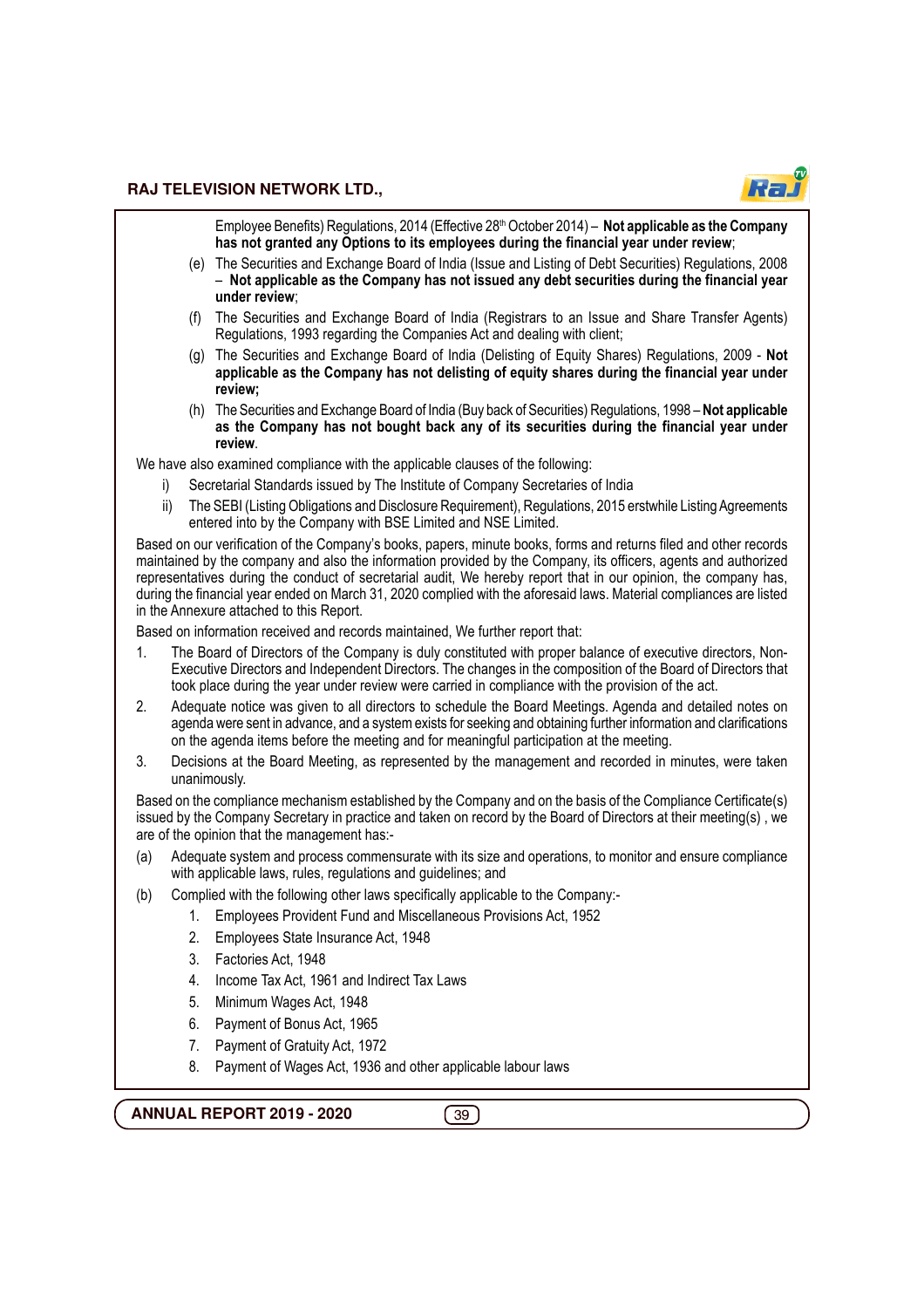

- 9. Uplinking / downlinking policy/guidelines issued by Ministry of Information and Broadcasting;
- 10. The Cable Television Network (Regulations) Act, 1995 and rules framed thereunder; TRAI Regulations
- 11. Intellectual Property Rights related laws;
- 12. Standards of Quality of Service (Duration of Advertisements in Television Channels) (Amendment) Regulations, 2013 issued by Telecom Regulatory Authority of India; and
- 13. The Telecommunication (Broadcasting and Cable Services) Interconnection (Digital Addressable Cable Television Systems) Regulations, 2012 as amended from time to time.
- 14. Foreign Exchange Management Act, 1999 and RBI Rules and Regulations made thereunder;

During the period under review the Company has complied with the provisions of the Act, Rules, Regulations, Guidelines, Standards and Listing Regulations etc. as mentioned above.

We further report that compliance of applicable financial laws including direct and indirect Tax laws by the Company has not been reviewed in this Audit since the same has been subject to review by the Statutory Auditors and other designated professionals.

We further report that there are adequate systems and processes in the Company commensurate with the size and operations of the Company to monitor and ensure compliance with applicable laws, rules, regulations and guidelines. We further report thatduring the audit period the company has no instances of:

- (i) Public/Right/Preferential issue of shares / debentures/sweat equity, etc.
- (ii) Redemption / buy-back of securities
- (iii) Major decisions taken by the members in pursuance to section 180 of the Companies Act, 2013.
- (iv) Merger / amalgamation / reconstruction, etc.

 $\sqrt{40}$ **ANNUAL REPORT 2019 - 2020** V. NAGARAJAN-Proprietor V. NAGARAJAN & COw Place: CHENNAI FCS No: 5626<br>Date: 30th July, 2020 Date: 30<sup>th</sup> July, 2020 INTENTIONALLY LEFT BLANK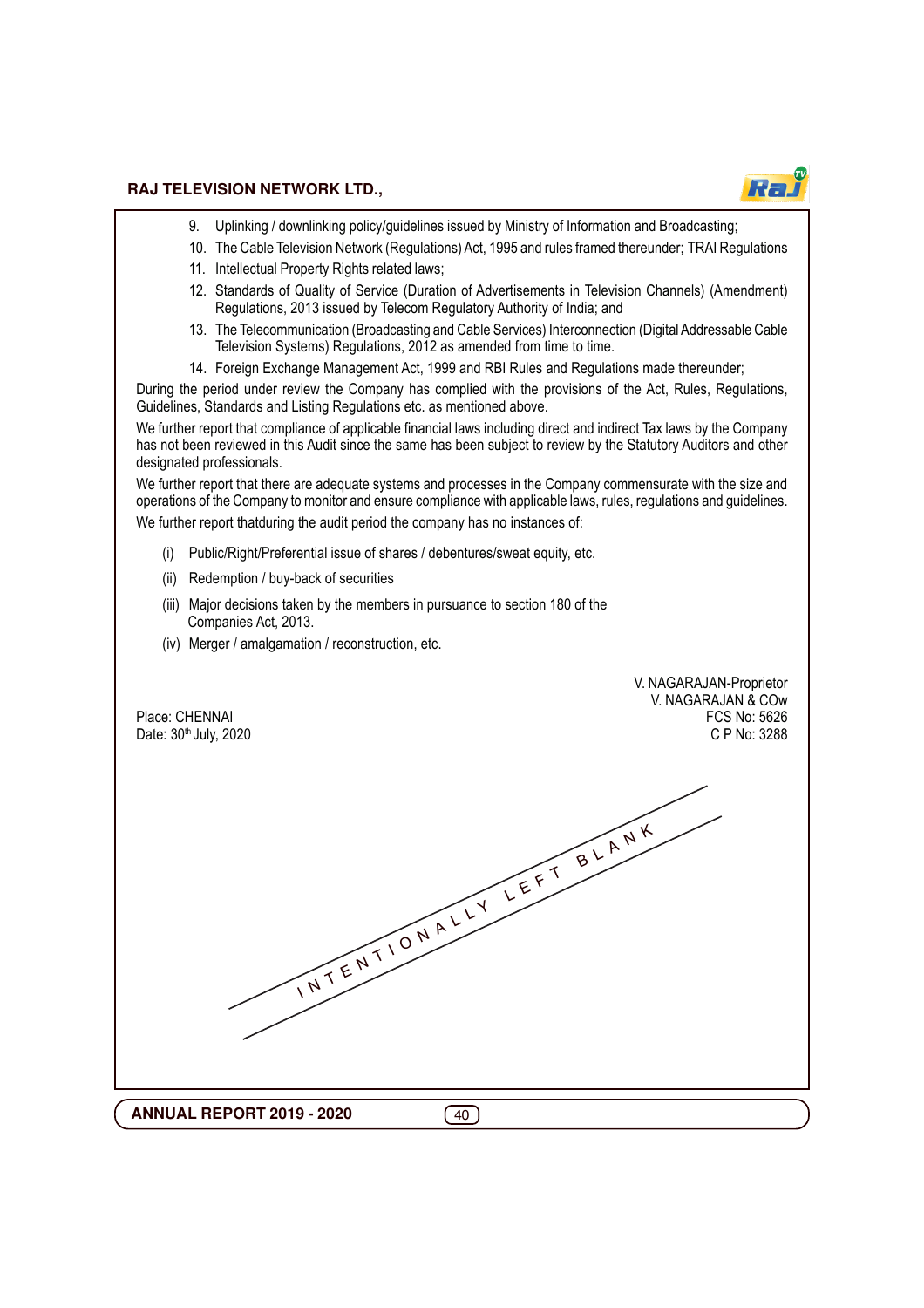

## SECRETARIAL COMPLIANCE REPORT OF M/S RAJ TELEVISION NETWORK LIMITED FOR THE YEAR ENDED 31<sup>ST</sup> MARCH 2020

#### We have examined

- (a) All the documents and records made available to us and explanation provided by Raj Television Network Limited ("the listed entity"),('NSE Symbol RAJTV and BSE Code 532826') bearing CIN:L92490TN1994PLC027709, a company incorporated under the provisions of the Companies Act, 1956and having its registered office at No.32,Poes Road, Second Street, Teynampet, Chennai, 600 018,in the state of Tamil Nadu, and in my opinion and to the best of my information and according to the examination carried out by me and explanations furnished to me by the company , it's officers and agents; I certify that in respect of the aforesaid for the financial year ended 31.03.2020 (01.04.2019 to 31.03.2020).
- (b) The filings/ submissions made by the listed entity to the stock exchanges,
- (c) Website of the listed entity,
- (d) Annual returns filed with the Ministry of Corporate Affairs, which has been relied upon to make this certification,

For the year ended 31<sup>st</sup> March 2020 ("Review Period") in respect of compliance with the provisions of:

- (a) the Securities and Exchange Board of India Act, 1992 ("SEBI Act") and the Regulations, circulars, guidelines issued thereunder; and
- (b) the Securities Contracts (Regulation) Act, 1956 ("SCRA"), rules made thereunder and the Regulations, circulars, guidelines issued thereunder by the Securities and Exchange Board of India ("SEBI");

The specific Regulations, whose provisions and the circulars/ guidelines issued thereunder, have been examined, include: -

- a. Securities and Exchange Board of India (Listing Obligations and Disclosure Requirements) Regulations, 2015
- b. Securities and Exchange Board of India (Substantial Acquisition of Shares and Takeovers) Regulations, 2011.
- c. Securities and Exchange Board of India (Prohibition of Insider Trading) Regulations, 2015.
- d. Securities and Exchange Board of India (Depositories and Participants) Regulations, 2018
- e. Securities and Exchange Board of India (Issue of Capital and Disclosure Requirements) Regulations, 2018;
- f. Securities and Exchange Board of India (Buyback of Securities) Regulations, 2018.
- g. Securities and Exchange Board of India (Share Based Employee Benefits) Regulations, 2014;
- h. Securities and Exchange Board of India (Issue and Listing of Debt Securities) Regulations, 2008;
- i. Securities and Exchange Board of India (Issue and Listing of Non-Convertible and Redeemable Preference Shares) Regulations, 2013;
- j. Securities and Exchange Board of India (Delisting of Equity shares) (Amendment) Regulation 2016,
- k. Securities and Exchange Board of India ((Investor Protection and Education Fund) Regulations 2009,
- l. Securities and Exchange Board of India (Prohibition of Fraudulent and Unfair Trade Practices relating to Securities Market) Regulations, 2003
- m. Securities and Exchange Board of India (Settlement Proceedings) Regulations, 2018 and circulars/ guidelines issued thereunder.

Further there are no events reported under (e), to (j)), (i) and (m) for the year under review and hence treated as non-applicable.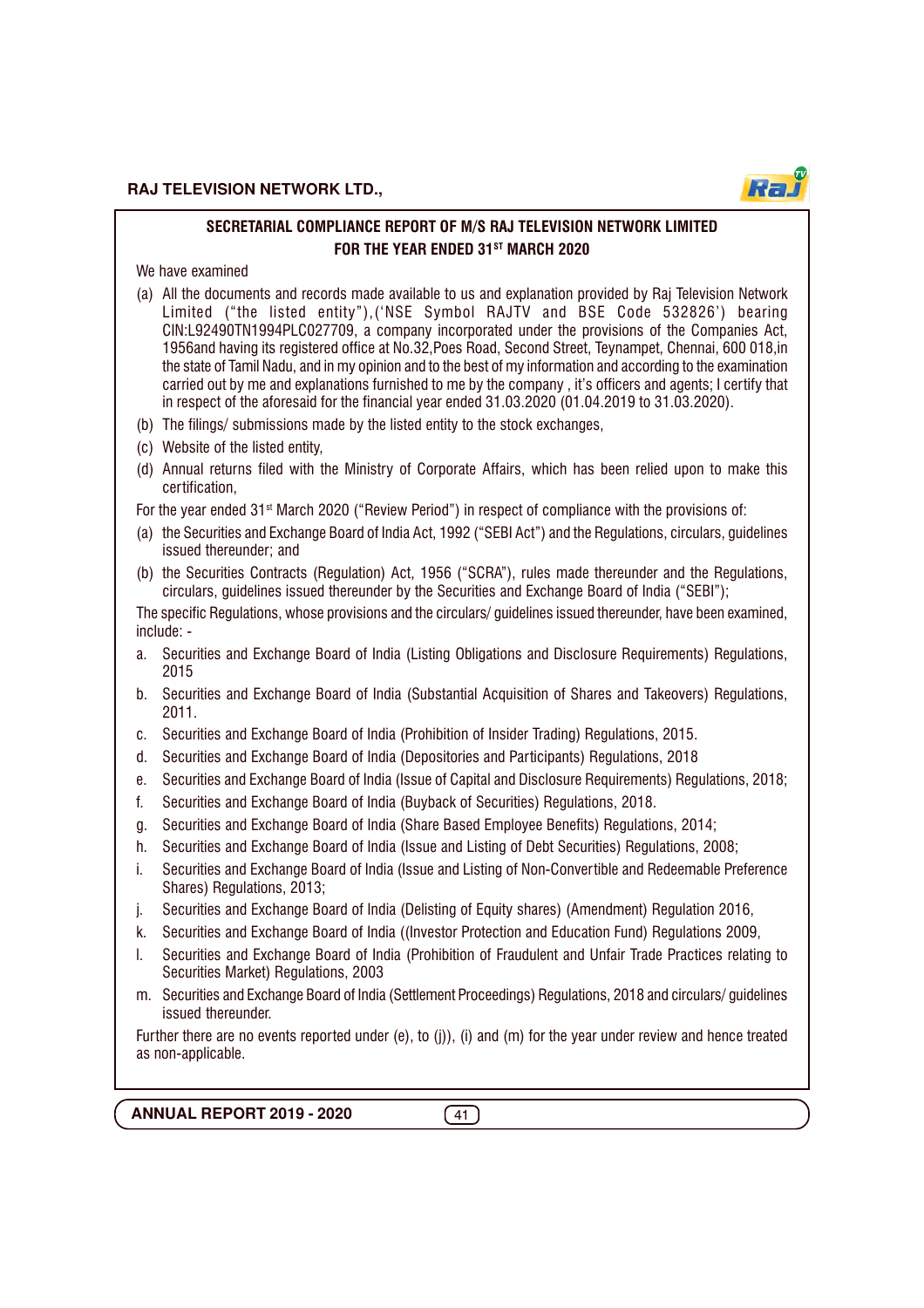

Based on the above examination, we hereby report that, during the Review Period:

(a) The listed entity has complied with the provisions of the above Regulations and circulars/ guidelines issued thereunder, except in respect of matters specified below: -

| SI <sub>No</sub> | Compliance Requirement (Regulations/circulars/<br>guidelines including specific clause) | <b>Deviations</b> | Observations/Remarks of<br>the Practising Company<br>Secretary |
|------------------|-----------------------------------------------------------------------------------------|-------------------|----------------------------------------------------------------|
| <b>NIL</b>       |                                                                                         |                   |                                                                |

- (b) The listed entity has maintained proper records under the provisions of the above Regulations and circulars/ guidelines issued thereunder in so far as it appears from my examination of those records.
- (c) The following are the details of actions taken against the listed entity/ its promoters/ directors/ subsidiaries either by SEBI or by Stock Exchanges (including under the Standard Operating Procedures issued by SEBI through various circulars) under the aforesaid Acts/ Regulations and circulars/ guidelines issued thereunder.

| SI No | Action taken by   Details of Violation | Details of Action Taken,<br>eg.; fines warning<br>letter debarment, etc | Observations/Remarks of<br>the Practising Company<br>Secretary |
|-------|----------------------------------------|-------------------------------------------------------------------------|----------------------------------------------------------------|
| NIL   |                                        |                                                                         |                                                                |

(d) The listed entity has taken the following actions to comply with the observations made in previous reports:

| SI No | Observations of I<br>the Practicing<br>Company<br>Secretary in<br>previous reports                                        | <b>Observations</b><br>made in the<br>secretarial comp-<br>liance report for<br>the previous year                        | Action taken<br>by the<br>listed entity;<br>if any                                 | Comments of the Practicing<br>Company Secretary on the<br>action taken by the listed entity                                                                                                                                                                                                                                                                                                                                                                                                                                                                                                 |
|-------|---------------------------------------------------------------------------------------------------------------------------|--------------------------------------------------------------------------------------------------------------------------|------------------------------------------------------------------------------------|---------------------------------------------------------------------------------------------------------------------------------------------------------------------------------------------------------------------------------------------------------------------------------------------------------------------------------------------------------------------------------------------------------------------------------------------------------------------------------------------------------------------------------------------------------------------------------------------|
|       | NSE & BSE for<br>Noncompliance<br>with respect to<br>Reg 17- of SEBI<br>(LODR)<br>Composition of<br>board of<br>directors | The Listed Entity<br>applied for waiver<br>under SEBI (LODR)<br>2018 reg. 102 and<br>the matter was<br>pending with SEBI | The Listed<br>Entity applied<br>for waiver<br>under SEBI<br>(LODR) 2018<br>reg.102 | this<br>regard, company's<br>In.<br>representation for waiver of fine was<br>placed before the "Committee for<br><b>Reviewing Representations for Waiver</b><br>of Fines Levied under Standard<br>Operating Procedure (SOP)". The<br>Committee after considering the facts<br>of the case and the company's<br>representation decided to waive the<br>fines levied for the non-compliance<br>with Regulation 17 (1) of SEBI<br>(LODR), 2015 as it clearly fits in the<br>'Impossibility of Performance' criteria<br>of the carve-outs jointly formulated by<br>BSE & NSE and noted by SEBI. |

UDIN: F005626B000529413

Place: Chennai

Date: 30/07/2020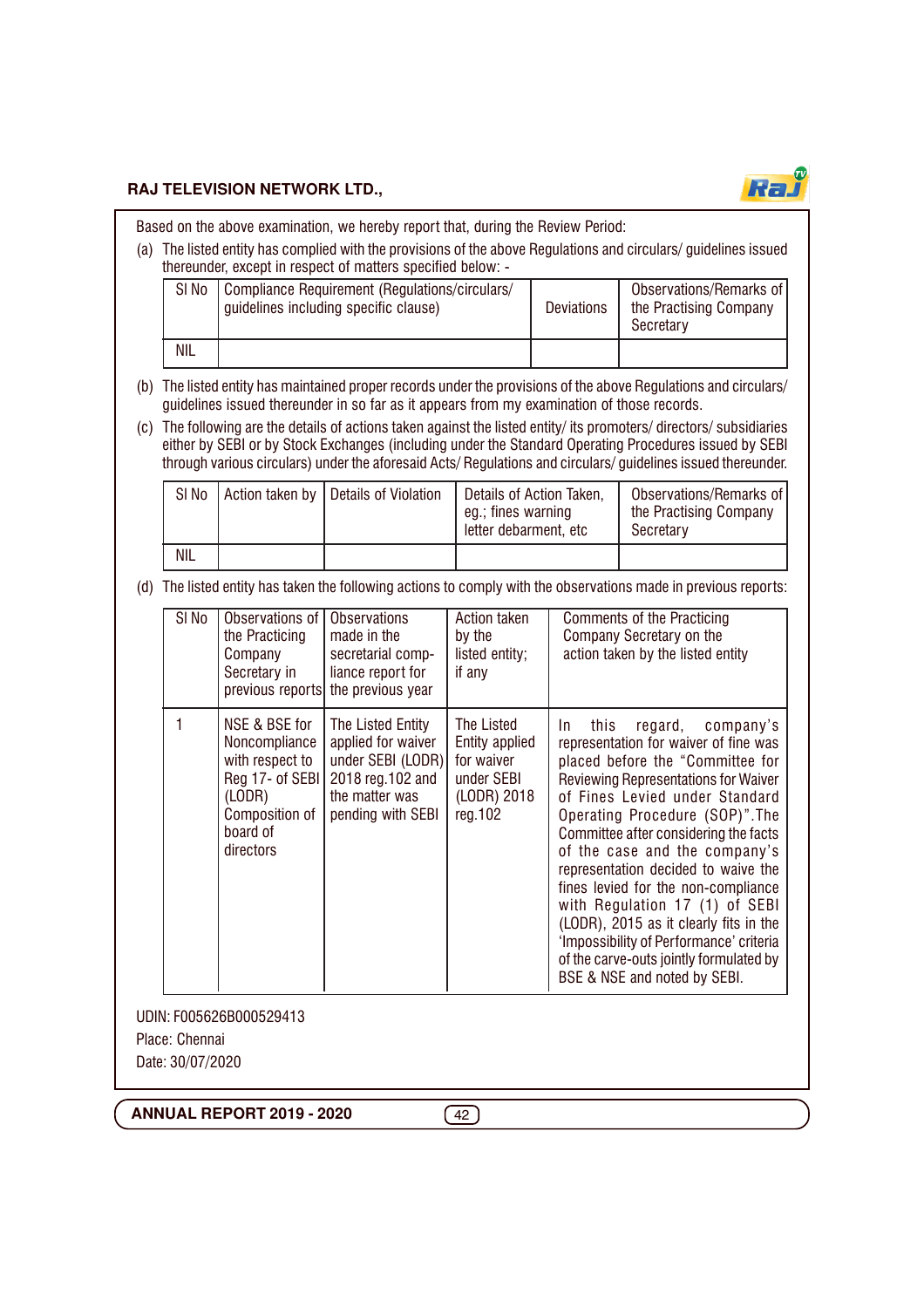

#### MANAGEMENT DISCUSSION AND ANALYSIS

India has been the growth leader amongst major economies, including Emerging Markets and Developing Economies (EMDEs) over the last few years. However, the momentum of the strong economic growth weakened gradually during FY20 due to the liquidity crunch, rising unemployment and weak consumer demand. GDP on GVA basis grew by just 4.2% in FY20 compared to 6.1% in FY19. An already slowing economy was hit by the whammy of COVID-19, like most of the countries around the globe.

### INDIA'S MEDIA & ENTERTAINMENT INDUSTRY

The Indian Media and Entertainment (M&E) industry continued to grow during the year, albeit at a slower rate as compared to the previous year due to the weak macroeconomic environment. According to the FICCI-EY report (the Report), M&E industry revenue reached R 1,822 billion in 2019 with a 9% YoY growth. During the year, television continued to maintain its leadership in the M&E space as the primary choice of entertainment for Indian consumers despite a major regulatory change. Online video consumption sustained the momentum of widening its audience base driven by increasing content options, growing internet penetration and affordable data tariffs. Print revenue declined during the year but retained its position as the second biggest revenue segment. Movie industry growth was driven by domestic revenue while the revenue from international markets declined during the year. Radio segment shrank due to decline in ad revenues in second half of the year. Live events' growth was led by premium properties, activations and sports events. M&E industry was expected to grow at a CAGR of 10% to reach R 2,416 billion by 2022, driven by the growing content consumption across mediums. As the Report was published before the complete impact of COVID-19 on the economy was known, the growth estimates are likely to see a downward revision. While all mediums saw a massive growth in time spent and reach during the lockdown, the viewership could not be monetised as consumer spending was limited only to essential goods. The current slowdown should not have a meaningful impact on the long-term growth trajectory of the M&E industry. Per capita entertainment consumption and spends in India still remain lower than most of its peers. The Report estimates that the total screen count (TV + Smartphone) will reach 1 billion (from the current 550mn) by 2025, which represents a sizable growth opportunity. Coupled with the largest youth population and rising disposable incomes, Indian M&E industry is poised for a long-term sustainable growth.

## **TELEVISION**

The year gone by was an interesting one for the Indian television industry. It began with the challenges faced in migrating the 160mn pay TV subscribers to the NTO (New Tariff Order) regime and the teething issues that accompanied the structural changes brought by its introduction. And it ended with the production of original content being halted across the country due to COVID-19, for the first time in the history of the industry. The fact that the Indian economy was on a slowing trajectory through the year did not help the cause. Implementation of NTO has brought about a paradigm change by redefining the relationship between broadcasters, consumers and distributors. On the other hand, COVID-19 has negatively impacted the business operations. This disruption is transient and might be a catalyst for innovations and stronger operating processes in the broadcasting industry. After a double-digit growth last year, the television industry grew by only 6.4% to R 788bn in CY2019. As per the Report, subscription revenue for the industry grew by 7.6% and the advertising revenue grew by only 4.9% during the year 2019. Macro-economic slowdown was the primary reason for the subdued ad growth during FY20. The slowdown resulted in weak consumption demand across categories, which in turn affected the advertising spends. The situation was further worsened due to impact of COVID-19 in the month of March. Advertising growth for the year was also impacted due to NTO implementation, as advertisers were reluctant to spend during the NTO transition period (first 6 months of 2019). The systemic change in channel packaging and distribution resulted in uncertainty regarding the availability of the channels, leading to pull-back in ad spends. Some of the advertisers allocated a higher portion of their budgets on ICC cricket World Cup and FTA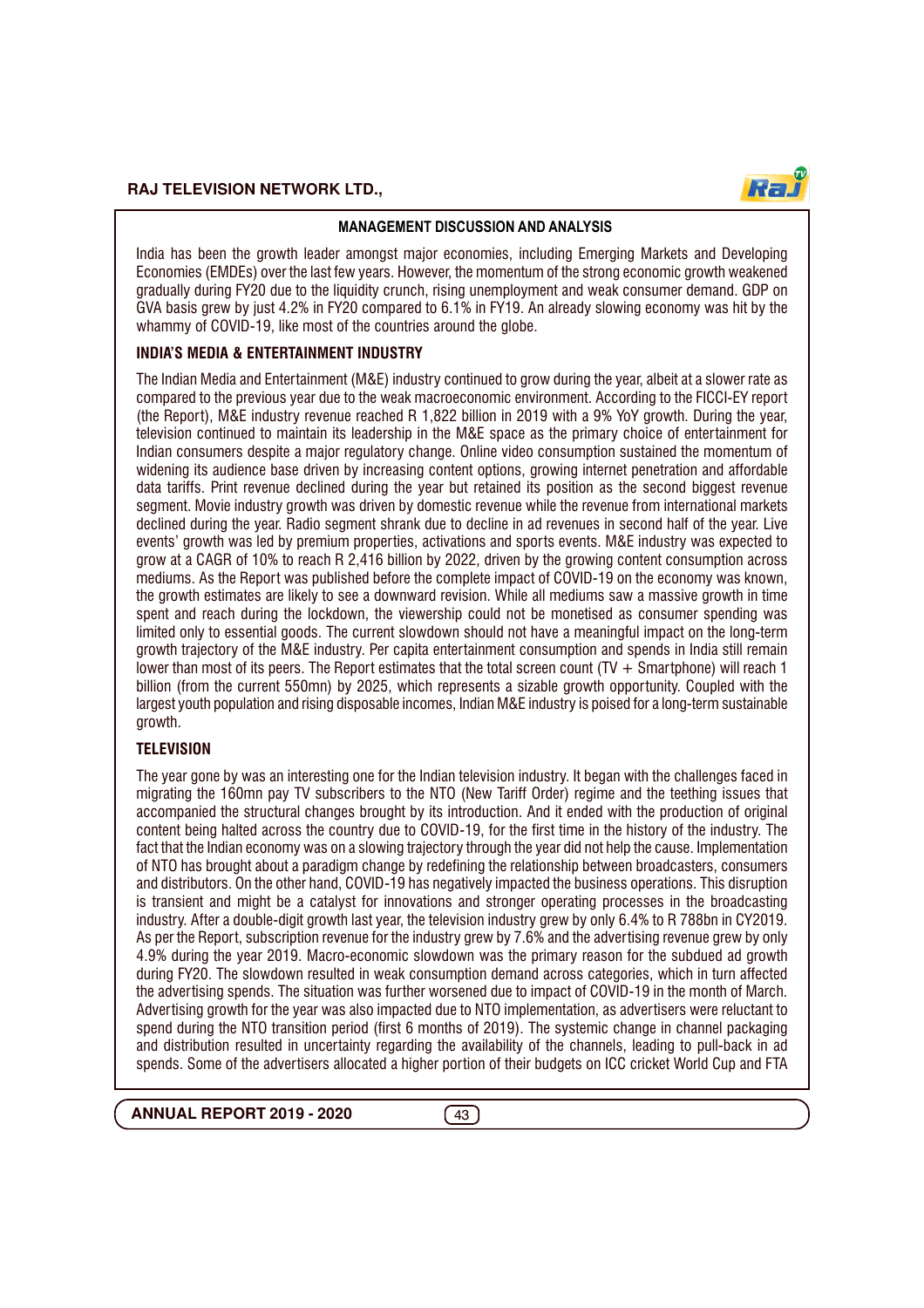

(Free to Air) news channels that guaranteed a higher reach during this period. As per the Report, India will have 220-235mn TV sets (70% penetration), consisting of pay TV, DD FreeDish, and internet connected TV sets. Due to its massive reach and high engagement levels, it is expected that television advertising will grow at a CAGR of 10% to R 570bn, retaining the biggest share of the advertising pie in 2025. However, the advertising outlook for FY21 is tepid as the first half of the year will suffer from the impact of COVID-19. In the past, patches of weak advertising growth have been followed by strong growth periods, and if the economic growth sees a revival in the second half, advertising will also rebound sharply. Subscription growth, unlike advertising, is not directly linked to the macroeconomic growth. Despite an increase post NTO, pay TV ARPU in India is still one of the lowest across the world. For less than \$4, Indian consumers have access to 200 + TV channels, making pay TV a really compelling offering. Television subscription continues to be a long-term growth opportunity with increasing television penetration, ARPU growth, increasing HD base and the continued efforts of the industry to reduce the under declared subscriber base as the key growth drivers.

# MAJOR DEVELOPMENTS DURING THE YEAR

NTO – a paradigm shift in the distribution landscape After multiple litigations and timeline shifts, the NTO (New Tariff Order) implementation finally started in March'19. Given that it involved shifting 160mn pay TV subscribers to the new system, the exercise was completed by July'19. The NTO brought a few structural changes in the distribution eco-system, which will have a long-term positive impact on the industry. The flexibility available to consumers to choose and pay for content they want and the ability of broadcasters to decide pricing of their content will help increase customer value proposition and content quality. The clear segregation between the fees paid by consumer for distribution service and content will enable improvement in consumer service standards. NTO implementation led to 7.6% growth in the industry subscription revenues and the broadcasters' revenue grew by ~10% to R 130bn (28% of industry subscription revenue). Despite the option to select individual channels,  $\sim$ 85% of the consumers chose packages offered by their distributors, highlighting the need for a diverse range of content for a household. There was a decline in the overall paid subs post NTO due to some of the multi-TV homes retaining subscription for only one TV, continued piracy of television feed, migration of some consumers to DD FreeDish as ARPU increased in a few markets, and the continued under reporting of pay TV homes.

## Television viewership trends – NTO impacted viewership, temporarily

During the implementation phase of NTO, there was a drop in the total TV impressions as consumers faced partial or complete blackout of TV channels. This impact was transient, and the viewership recovered gradually, albeit to slightly lower levels than earlier. Reach of most pay channels also suffered in the immediate period after the implementation, but slowly inched back up during the year, settling at 85-95% of the earlier levels. Average daily time spent by viewers across age groups saw a marginal (2-5%) decline compared to FY19. Share of regional viewership in the overall pie grew from 45% in FY19 to 49%, signalling a preference for local language content. News viewership gained share due to general elections and several other high decibel events that took place during the year.

## Company Overview:

Raj Television Network Ltd (Raj Tv) is one of India's largest entertainment content company. Starting with the launch of India's Second Tamil satellite channel, RAJTV, in 1994, RAJTV has evolved into an integrated entertainment content company over the last two and a half decades. The Company incorporated in 1994, broadcasts thirteen channels presently in various southern languages. Raj TV, its flagship television channel launched in 1994 was the first general entertainment channel of the Company. The Company caters to the entire spectrum of customers' entertainment needs with production of content across different formats and platforms, such as fiction and reality shows for television, movies, music, digital, plays and live events. Over the years, the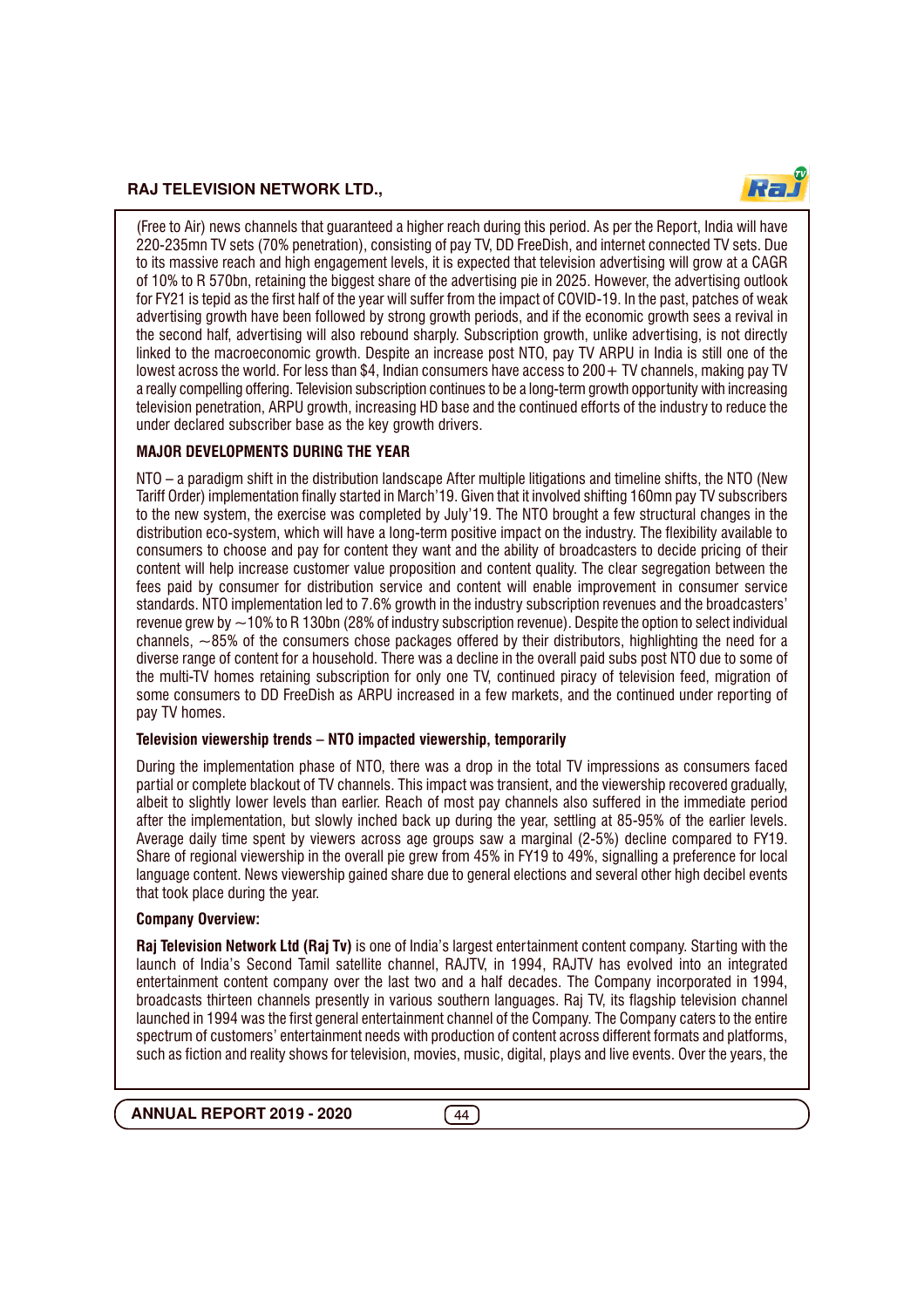

Company has built strong a content library of 100,000+ hours reaching over a billion viewers globally. Your company has a Strong content creation capability, over the last two and a half decades, we have built strong inhouse content creation expertise and developed an eco-system that seamlessly delivers engaging content at a competitive cost. We have long-standing partnership with the artist fraternity and our leadership position makes us their preferred partner. While we work with multiple creative partners, with an in-house TV studio, movie production and distribution company and a music label, we are uniquely positioned to offer a range of content for diverse audience.

### Business of the Company:

Raj TV currently operates 13 television channels in ve languages including Tamil, Telugu, Kannada, Malayalam and Hindi. The company earns its revenue from following main segments:-

- a. Advertisement
- b. Air Time Charges
- c. Pay Channel Distribution Revenue
- d. Subscription Revenue,
- e. Sale of Rights
- f. Sales export Revenue

#### Business Description

Raj Television network content offerings span across the globe. Today, we have a footprint across more than 172 countries with a portfolio of channels catering to the Indian and south Asian diaspora as well as local audiences of the 12 channels in the international markets, 1 Channel is dedicated to non-Indian audience, offering them entertainment content in their native languages. Our network covers USA, EUROPE, MENAP, AFRICA AND APAC regions.

| <b>Regional Entertainment Channels</b>                                                                                                                                                                                                                                                                                                                                                                                                                                                                                                                                                                           | <b>Tamil Movie Cluster</b>                                                                                                                                                                                                                                                                                                                                                                                                |
|------------------------------------------------------------------------------------------------------------------------------------------------------------------------------------------------------------------------------------------------------------------------------------------------------------------------------------------------------------------------------------------------------------------------------------------------------------------------------------------------------------------------------------------------------------------------------------------------------------------|---------------------------------------------------------------------------------------------------------------------------------------------------------------------------------------------------------------------------------------------------------------------------------------------------------------------------------------------------------------------------------------------------------------------------|
| RAJTV is one of the largest providers of regional<br>entertainment in India, with a bouquet of 13 channels of 3<br>GECs (Tamil, Telugu & Hindi), 4 News channels (Tamil,<br>Telugu, Kannda & Malayalam) 1 movie channel (Tamil) and<br>4musix Channels (Tamil, Telugu, Malayalam, & Kannada)<br>channels. The regional portfolio is spread across 5<br>languages - Tamil, Telugu, Malayalam, Kannada & Hindi<br>are leaders in their segments,. RAJTV's regional channels<br>uniquely position it as a pan-India provider of high-quality<br>entertainment content, appealing to a wide variety of<br>audiences. | RAJTV has a portfolio of 1 SD channel (Raj<br>digital plus) catering to different segments<br>of audiences and genres. The flagship<br>channel, raj DIGITAL PLUS, is a family<br>entertainer, with movies that appeal to all<br>age-groups. &pictures caters to the urban<br>audience with edgy content. RAJTV's is<br>India's leading destination of retro Tamil<br>films with an extensive library of all-time<br>hits. |

The company undertakes several production projects with the right mix of self-produced and outsourced productions, to mitigate financial risk and obtain large revenues. With self-produced content, the company gets complete right over the content, and can build its own intellectual property base. RAJ Network has an advantage of being a mass channel with its extensive line up of attractive programming to cater the entire family. The channels of the network reach a wide variety of audiences as it satisfies people of all ages, The Channel offers a right mix of movies, serials, debates, cultural, educational, cookery, handicrafts and religious programmes satisfying the needs of the entire community ranging from Urban to the rural audience.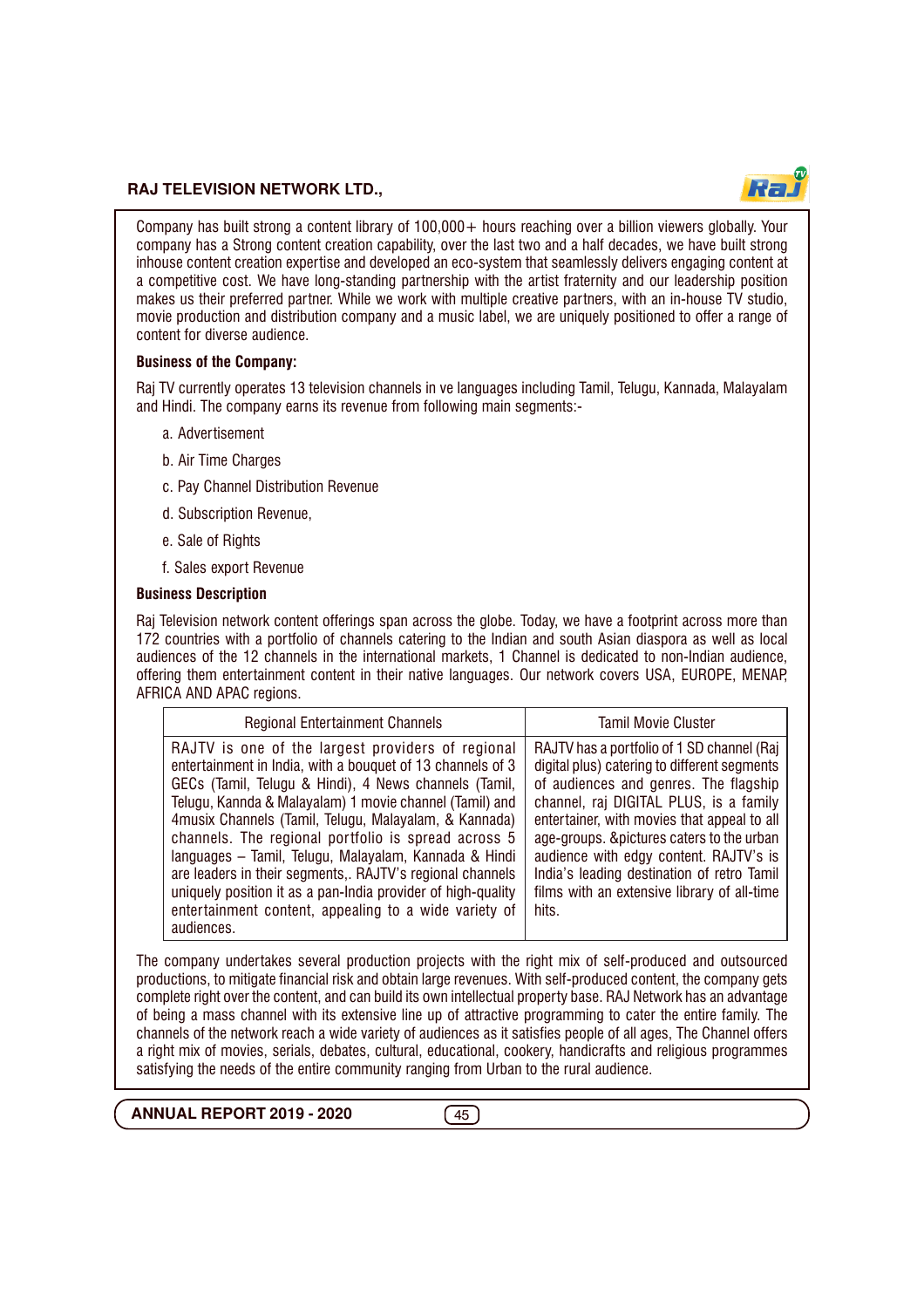

#### OPERATING PERFORMANCE REVIEW

FY20 began with challenges of NTO implementation but ended on a high note with the network reclaiming the leadership position towards the end of the year. Like all other networks across the country, reach of the Raj Television Network Channels dropped post NTO. However, the strong consumer-pull of the channels ensured that it bounced back quickly. Channels across the network witnessed varying degrees of drop in reach but most of them recovered to 90-95% of the earlier levels in a short time, we believe that the networks with a strong bouquet of channels will be able to navigate any challenges posed by the implementation of this new regulation.

#### RISK FACTORS

#### Industry Risks

#### Ever-changing trends in media sector

Entertainment needs of the audience are constantly evolving, and it is difficult to predict the consumer behaviour with accuracy. It is also influenced by new trends and the environment around consumers. As the Company makes substantial investments in content, non-performance of the shows/movies would have an adverse impact on the revenue and profitability of the Company.

#### Competition

The Company operates in a highly competitive environment and faces competition from both domestic as well as international players in all its businesses. While the competitive intensity in the broadcasting space is largely stable with no new major entrants, most of the markets have multiple players competing for a higher share of the viewership pie. In the digital space, there are over two dozen players vying for consumers' time. Similarly, in the other business also the Company competes with established and new players. Any new competition in the space can have an impact on the Company's revenues.

#### Faster than expected shift to digital platforms

Increasing smartphone penetration and affordable data tariffs have led to an increase in digital content consumption. While this trend is expected to continue, digital consumption so far has been largely supplementing television viewing. If there is a faster than expected migration to digital platforms from television, it may have an impact on the television business revenue of the Company.

### EXTERNAL RISKS

#### Macro-economic environment

The advertising revenue of the media industry are inextricably linked to the economic growth of the country. Poor macro-economic environment can adversely impact advertising revenues of the Company, which is the largest component of revenues.

#### Global/Local Pandemic

Fallout of COVID-19 not only created an extremely volatile macro-economic environment, it also impacted the normal business operations. It led to disruption in content production and had a significant impact on the ways

of working. Any pandemic breakout in the future could have an impact on the Company's ability to produce content and monetise it.

#### Exchange rate fluctuations

The Company has operations outside India, and a portion of its revenues and expenses are in foreign currencies. Thus, the Company is exposed to fluctuations in the exchange rates. Any extreme fluctuations of foreign currencies against Indian Rupee could have an impact on its revenues and expenses.

#### IT Security Threats

**ANNUAL REPORT 2019 - 2020**

 $\sqrt{46}$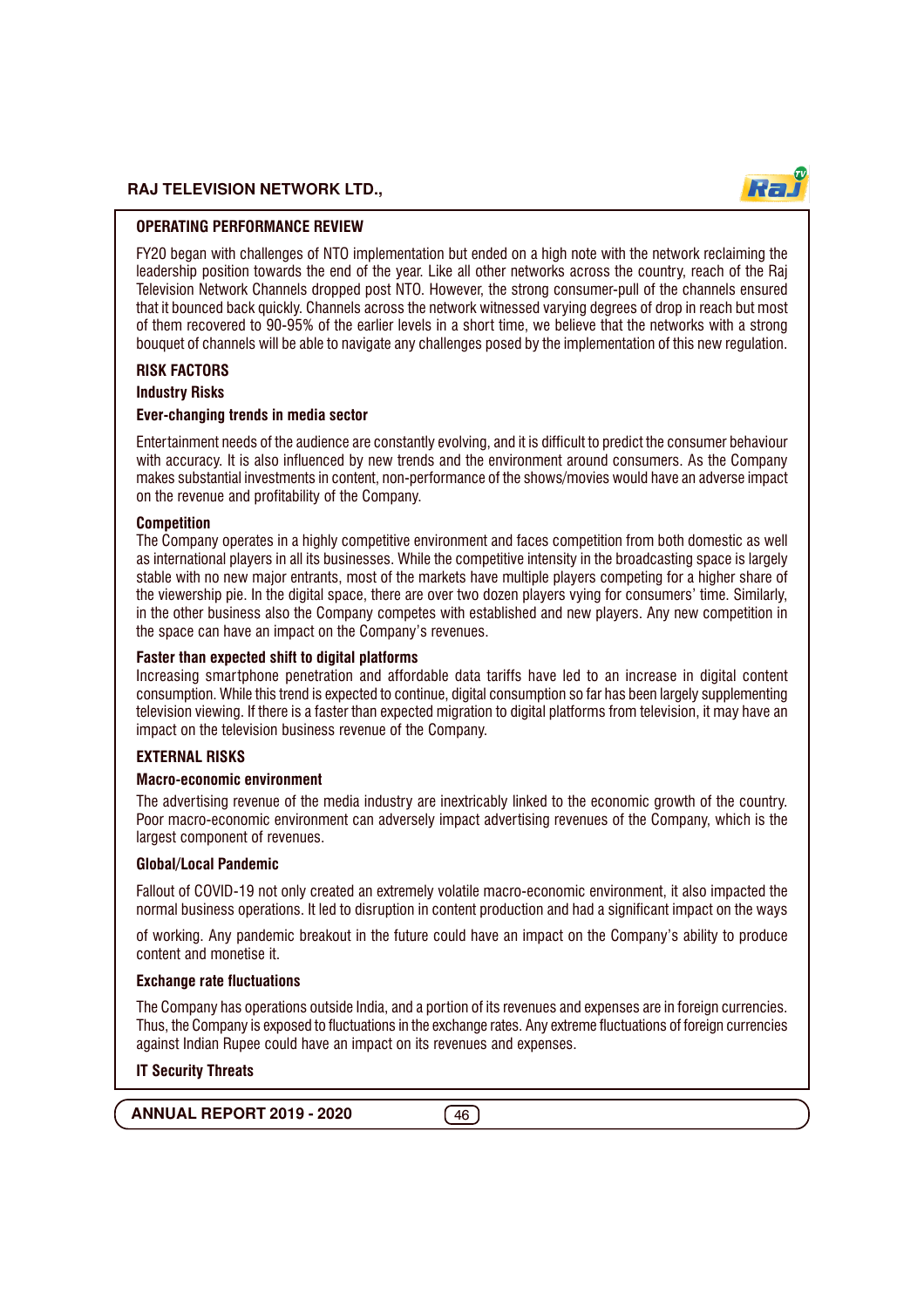

COVID-19 has forced organisations to embrace remote working and new technologies. This has created an ideal situation for cyber criminals to attack IT infrastructure and launch a range of hacking strategies. A security breach or disruption to IT infrastructure could lead to loss of sensitive data or information, legal and regulatory non-compliance, reputational damage as well as revenue loss.

#### Regulatory Risk

#### Uncertainties in rules and regulations

The M&E industry is governed by the rules and regulations framed by the authorities and regulatory bodies of the different countries the Company operates in. Further, COVID-19 has forced governments to bring new regulations which companies need to adopt swiftly and effectively. Any changes in laws and regulations could have a material impact on the revenues and cost of doing business for the Company.

### INTERNAL RISKS

#### Increase in content costs

The Company spends a significant amount for acquisition of rights to movies and music across its broadcast, digital and international business. With increasing competition, content creation and content acquisition costs could rise to a level not commensurate with the monetization potential and estimated cost recovery.

#### Failure to hire and retain best talent

The Company's ability to attract, develop and retain a diverse range of skilled people is critical if to compete and grow effectively. The loss of management or other key personnel or the inability to identify, attract and retain qualified personnel could make it difficult to manage the business and could adversely affect operations and financial results.

## INTERNAL CONTROL

Company's internal control systems are commensurate with the nature of its business and the size and complexity of its operations. These are routinely tested by Statutory as well as Internal Auditors and cover key business areas. Significant audit observations and follow up actions thereon are reported to the Audit Committee. The Audit Committee reviews adequacy and effectiveness of the Company's internal control processes and monitors the implementation of audit recommendations, including those relating to strengthening of the Company's risk management policies and systems. Further the Audit Committee has directed stringent controls for mitigating any potential risk implications while issuing letter of comfort by the Company or its subsidiary during the business.

#### **Outlook**

The outlook for TV is positive, with the industry wexpected to grow to INR 1,098 billion in 2020, at a CAGR of 15 per cent. The number of TV households is expected to increase to 200 million, with paid C&S subscriber base expected to grow to 174 million by 2020, representing 87 per cent of TV households. TV advertising in India is expected to grow at a CAGR of 15 per cent between 2015-20, to reach INR 365 billion. Subscription revenue for broadcasters is expected to grow at a CAGR of 18 per cent between 2015-20 to INR 203 billion, driven by increase in the declared subscriber base in Phase III and IV, increase in subscription revenues collected on the ground due to channel packaging and increasing HD penetration, and increase in revenue share of broadcasters in the subscription pie. Looking ahead, we remain excited about the growth opportunities for the industry and the Company. As digitisation of analogue subscribers is nearing completion, it will improve monetisation of our viewership in newly digitised areas. This coupled with effective implementation of TRAI's tariff order could lead to acceleration in ARPU growth for the industry, which has been lagging for several years.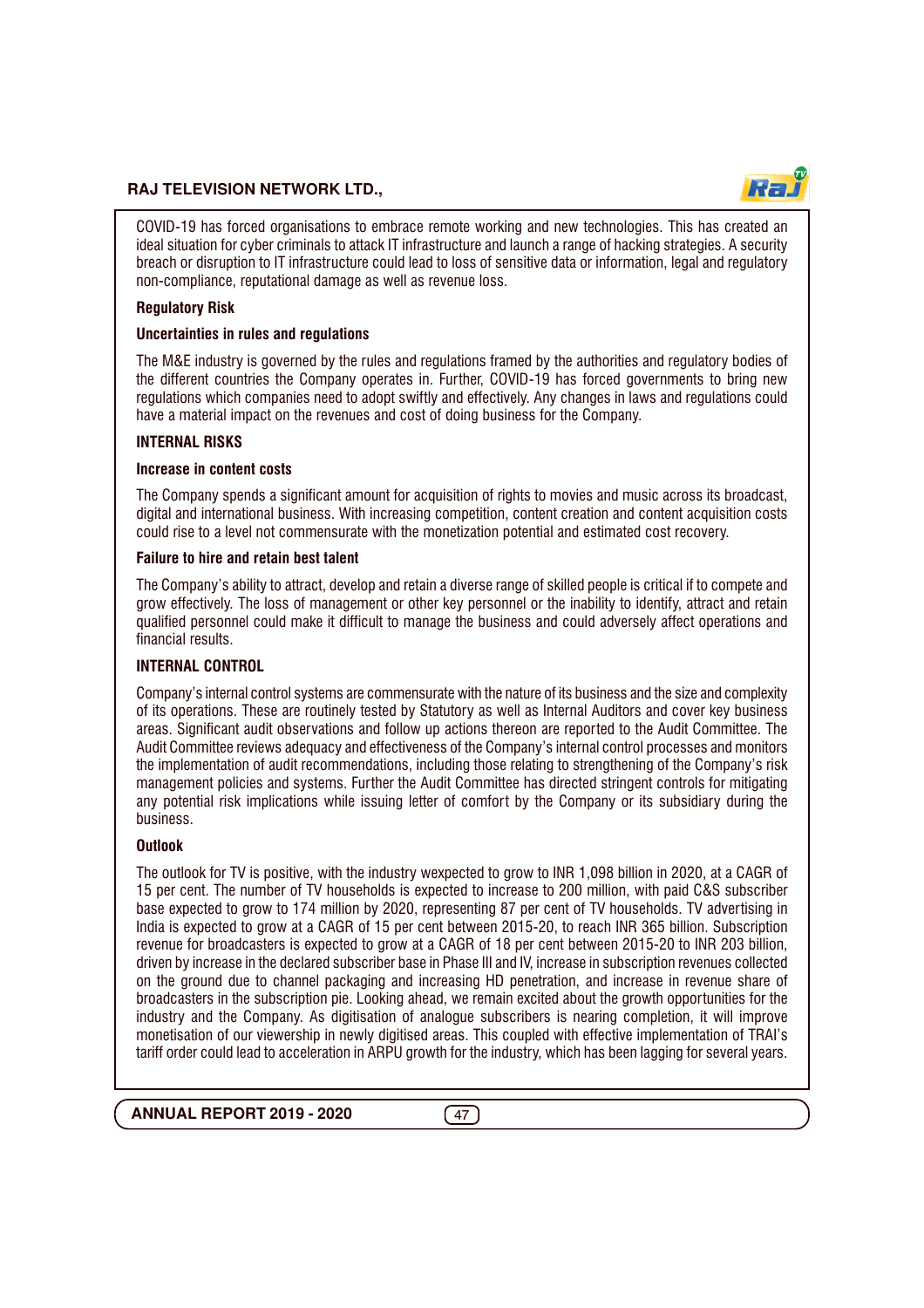

# **REPORT ON CORPORATE GOVERNANCE FOR THE YEAR 2019-2020**

(In accordance with SEBI (Listing Obligations and Disclosure Requirements) Regulations 2015 and erstwhile Schedule V of the SEBI (Listing Obligation and Disclosure Requirements), Regulations, 2015 erstwhile the listing agreement with Stock Exchanges ("Listing Regulations") )

The Corporate Governance Report for the year under Review from 1st April 2019 to 31st March 2020:

Corporate Governance is about promoting corporate fairness, transparency and accountability. The corporate governance structure specifies the distribution of rights and responsibilities of the Board, managers, shareholders and other stakeholders, and spells out the rules and procedures for making decisions on corporate affairs.

### 1. COMPANY'S PHILOSOPHY:

Effective corporate governance practices provide the strong foundation on which successful commercial enterprises are built for sustainability. The Company's philosophy on corporate governance is built on overseeing business strategies, ensures fiscal accountability, ethical corporate behaviour and fairness to all stakeholders comprising regulators, employees, customers, vendors, investors and the society at large.

The convergence of governance practices brings to the fore the critical role played by the Board to ensure that the governance framework enjoins higher level of transparency and effective governance standards to enhance the competitiveness and to protect long term interests of all stakeholders. Corporate Governance, which assumes great deal of importance at Raj Television Network Limited (RAJTV), is intended to ensure consistent value creation for all its stakeholders. RAJTV believes that the governance practices must ensure adherence and enforcement of the sound principles of Corporate Governance with the objectives of fairness, transparency, professionalism, trusteeship and accountability, while facilitating effective management of the businesses and efficiency in operations. The Board of Directors ('Board') is committed to achieve and maintain highest standards of Corporate Governance on an ongoing basis.

A report on compliance with the principles of Corporate Governance as prescribed under Securities and Exchange Board of India (Listing Obligations and Disclosure Requirements) Regulations, 2015 ('Listing Regulations') is given below:

## POLICIES

In compliance with the requirements of SEBI (LISTING AND OTHER OBLIGATIONS AND DISCLOSURE REQUIREMNTS) REGULATIONS, 2015 {Listing Regulations} and Companies Act, 2013, Board of Directors of the Company has approved various policies, as detailed herein:

#### WHISTLE BLOWER & VIGIL MECHANISM POLICY

As per Section 177 of the Companies Act, 2013 and as per Listing Regulations, a comprehensive Whistle Blower and Vigil Mechanism Policy has been approved and implemented within the organization. The policy enables the employees and directors to report instances of any unethical act or suspected incidents of fraud or violation of Companies Code of conduct or ethics policy. This Policy (copy of which is uploaded on the website of the Company) safeguards whistle-blowers from reprisals or victimization.

## CODE OF CONDUCT

The Company has also adopted a Code of Conduct for the Members of the Board of Directors and Senior Management and all the Directors and senior functionaries as defined in the Code provide their annual confirmation of compliance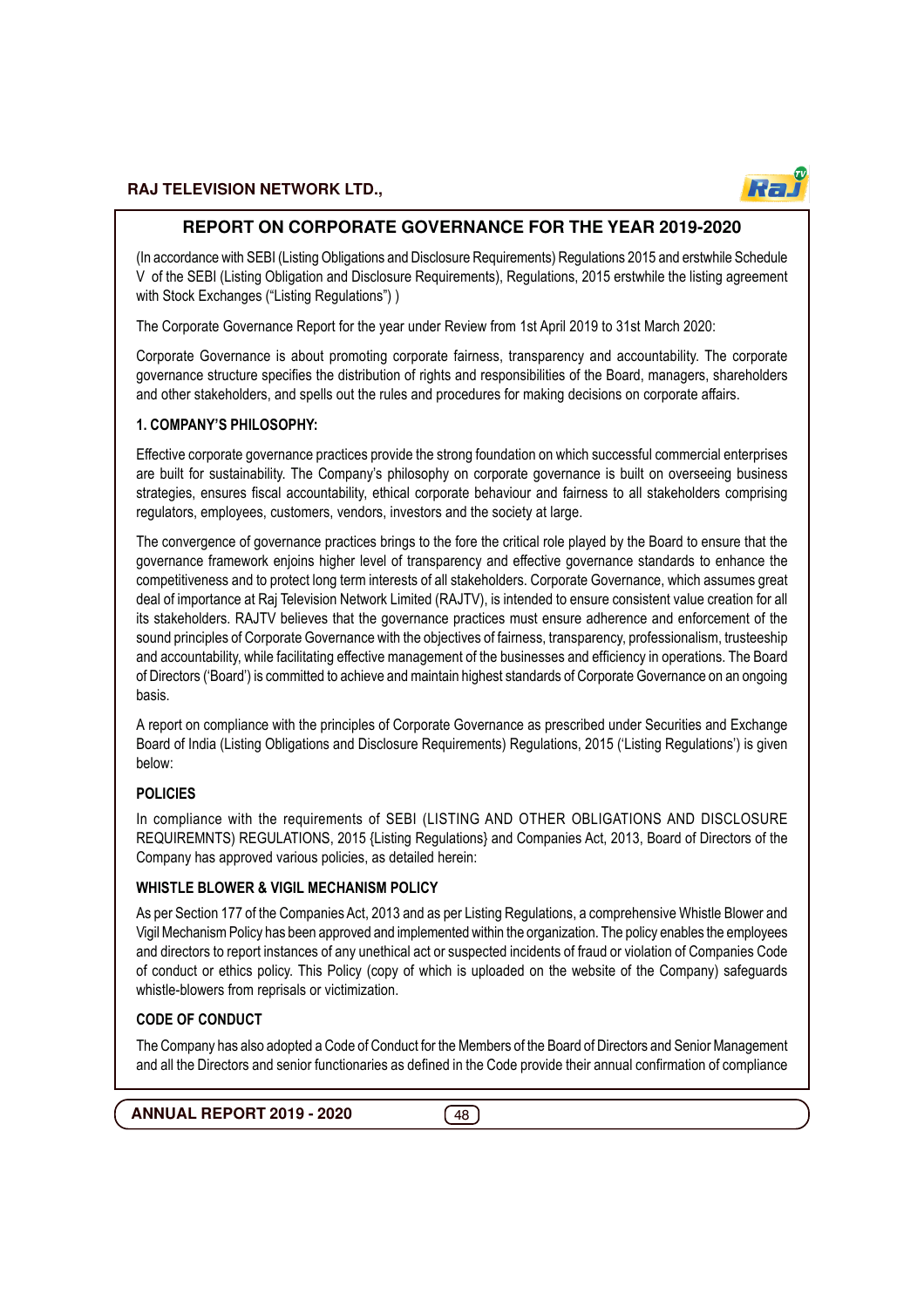

with the Code. Copy of the Code is available on the website of the Company www.rajtvnet.in. Besides the Code, the Company has also put in place a policy on Ethics at Work place, applicable to all employees.

A declaration affirming compliance with the Code of Conduct by the Members of the Board and Senior Management Personnel is given below

## DECLARATION

I confirm that the Company has obtained from all Directors and Senior Management Personnel of the Company their affirmation of compliance with the Code of Conduct for Members of the Board and Senior Management of the Company for the financial year ended March 31, 2020.

M RAAJHENDRAN Managing Director Chennai, 30.07.2020

### RELATED PARTY TRANSACTION POLICY

In compliance with the requirements of Listing Regulations the Board of Directors of the Company has approved a Related Party Transaction Policy, to facilitate management to report and seek approval for any Related Party Transaction proposed to be entered into by the Company. The said Related Party Transaction Policy can be viewed on www.rajtvnet.in

## POLICIES & CODE AS PER SEBI INSIDER TRADING REGULATIONS

Pursuant to SEBI (Prohibition of Insider Tr'ading) Regulations, 2015 and SEBI Circular no CIR/ISD/01/2015 dated May 11, 2015, the Company has:

- i) Formulated a Code of Practices & Procedures for Fair Disclosure of Unpublished Price Sensitive Information in accordance with Regulation 8 (Code of fair disclosure) and published the same on its website at www.rajtvnet.in.
- ii) Formulated a Code of Conduct for Regulating, Monitoring and Reporting of Trading by insiders in accordance with Regulation 9 (Code of Conduct).

Mr. Joseph Cheriyan, Compliance Officer & Company Secretary of the Company is Compliance officer for the purposes of Insider Trading Code, and the Investor Relations Officer for the purpose of Fair Disclosure policy.

## FAMILIARISATION PROGRAM FOR INDEPENDENT DIRECTORS

Independent directors are familiarized with their roles, rights and responsibilities in the company as well as with the nature of industry and business model of the company through induction programs at the time of their appointment as directors. While reviewing and approving the quarterly and annual financial statements of the company are taken up detailed presentation covering inter alia economy and industry overview, key regulatory developments, strategy and performance of individual channels / profit centres is made to the board.

## 2. BOARD OF DIRECTORS:

## Board Composition:

Composition and Category of Directors.

Board of Directors of the Company has an ideal combination of Executive and Non-Executive Directors to ensure independent functioning. The Board consists of Ten Directors including Non- Executive Directors of eminent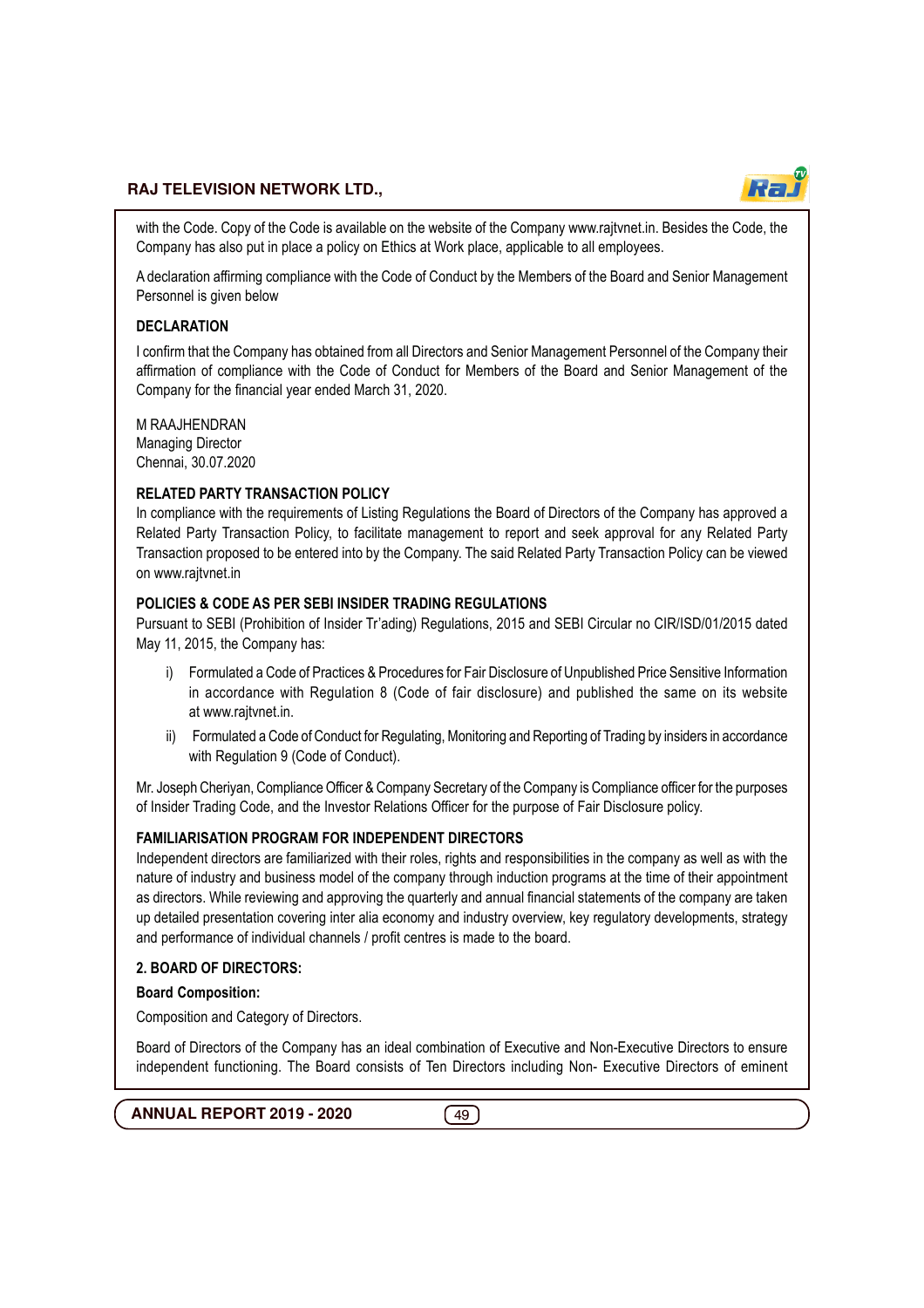

personalities with expertise in business, finance, taxation, legal and administration. The current composition of the Board is in conformity with the Listing Regulations. Mr. M. Raajhendhran, Managing Director is the Chairman of the Board who acts under guidance and supervision of the Board. Independent Directors of the Company provide appropriate annual certifications to the Board confirming satisfaction of the conditions of their being independent as laid down in Section 149 (6) of the Companies Act, 2013 and the Listing Regulations.

The composition of the Board of Directors as on March 31, 2020 are given below:

| Category of Directors                 | No ofDirectors | Percentage tototal no of Directors |
|---------------------------------------|----------------|------------------------------------|
| Executive Director(s)                 |                | 40%                                |
| <b>Relative to Executive Director</b> |                | 10%                                |
| Non-Executive Independent Directors   |                | 50%                                |
| Total<br>→                            | 10             | 100%                               |

During the Financial Year under review, 5 (Five) meetings of the Board were held during the financial year April 1, 2019 to March 31, 2020. The Board meeting was on 18-05-2019 (2 meetings including ID meeting), 10.08.2019, 10.11.2019 and 13.02.2020.

The eligibility of a person to be appointed as a Director of the Company is dependent on whether the person possesses the requisite skill sets identified by the Board as mentioned above and whether the person has an experience/ understanding which is relevant to the Company's business or has an academician in the field relevant to the Company's business. Being in the business of Content and Broadcasting, the Company's business runs across different geographical markets and is global in nature. The Directors so appointed are drawn from diverse backgrounds and possess special skills related to the industries / fields from where they come.

Further as our company is a Television Broadcasting industry, we are governed by guidelines and instructions of Ministry of Information and Broadcasting and also as per the license requirements, before appointment of any person to the Board, our company must obtain prior clearance from the Ministry of Home Affairs, New Delhi and from the Ministry of Information and Broadcasting, New Delhi as required in term of Clause 5.10 of the "Guidelines for uplinking of News and Current affairs TV Channels from India" and also in term of Clause 5.11 of the "Policy Guidelines For Downlinking of Television Channels". Further as the part of the approval our company need to select fit and proper persons in terms of the said Regulations and also to clear the Security clearance as per the Regulations of Ministry of Information and Broadcasting and Ministry of Home Affairs, New Delhi.

## Board Procedure

The Meetings of the Board are governed by a structured agenda. The Board meetings are generally held at the Registered and Corporate office of the Company at Mumbai. The Company Secretary in consultation with the Chairman, and the Managing Director & Chief Executive Officer prepares the agenda of the Board meetings. For all major agenda items, relevant and comprehensive background information is provided in advance along with the agenda well in advance of the date of the Board Meeting(s) to enable the Board members to take informed decisions. Any Board Member may, in consultation with the Chairman and with the consent of all Independent Directors present at the meeting, bring up any matter at the meeting for consideration by the Board. Senior Management Personnel are invited from time to time to the Board meetings to make presentations on relevant issues or provide necessary insights into the operations / working of the Company and corporate strategies.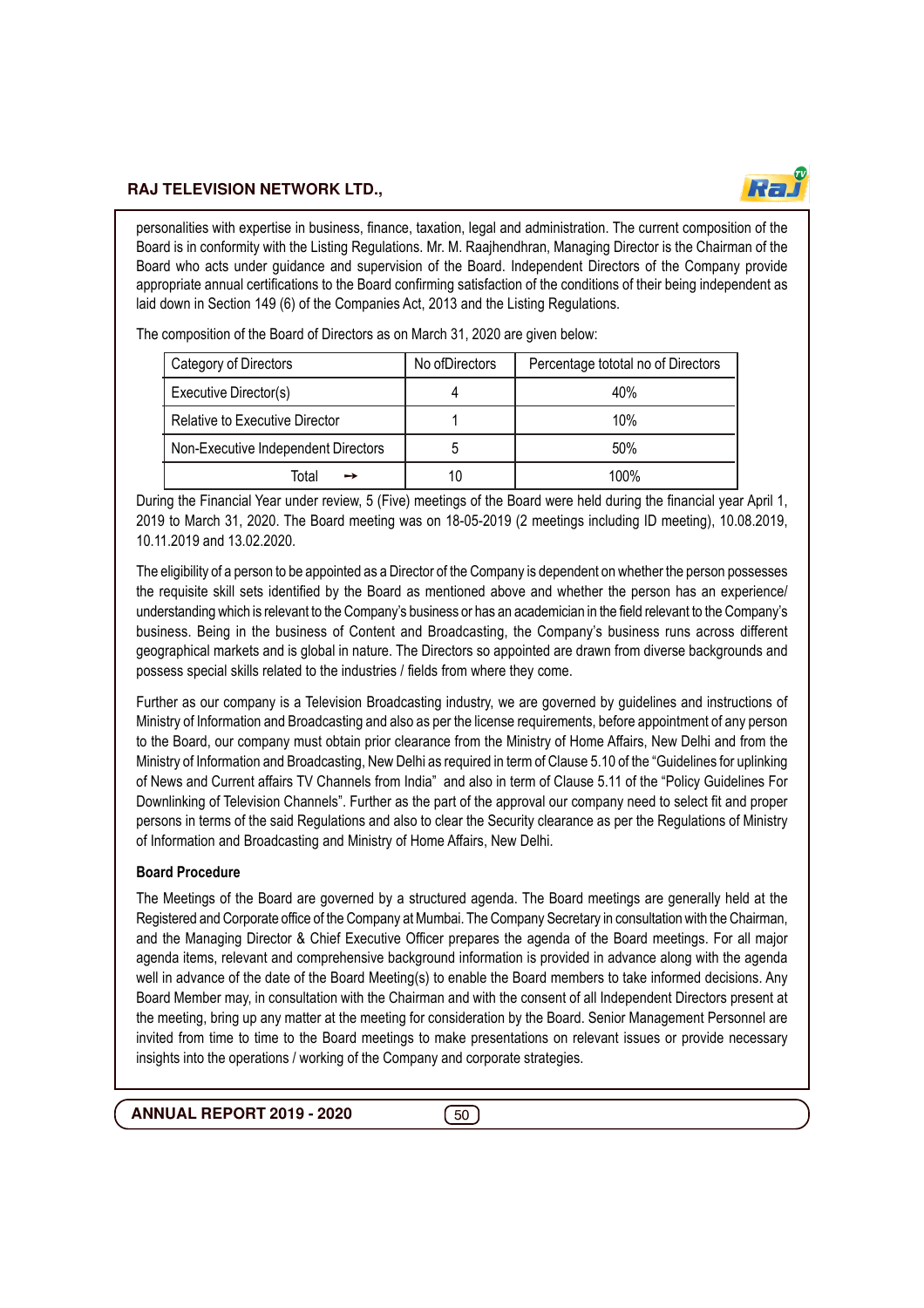

The Company has followed the requirements of Secretarial Standard 1 issued by the Institute of Company Secretaries of India ('ICSI') which has mandatory application in regard to conduct of meetings of the Board and its committees through Video Conferencing or Other Audio-Visual Means.

All relevant information required to be placed before the Board as per Listing Regulations are considered and taken on record/approved by the Board. The Board reviews and guides the Company in strategic matters, risk policy and oversees the process of disclosure and communications to maintain the highest standards of ethical conduct and integrity. Additionally, the Board periodically reviews Compliance Reports in respect of various laws and regulations applicable to the Company.

#### Independent Directors' Meeting & Board Evaluation Process

In compliance with the requirements of Regulation 25 of the Listing Regulations and the Act the Independent Directors of the Company met on May 18 , 2019 to review, inter alia, the performance of the Chairman, Managing Director and other Non-Independent Directors, to evaluate performance of the Board and to review flow of information between the management and the Board. The evaluation process was carried out based on an assessment sheet structured in line with the guidance notes issued by the ICSI. The guidance note issued by SEBI in this regard was also circulated to Independent Directors, in advance.

The parameters for evaluation of performance of the Board & Board Committees includes the structure & composition, contents of agenda for the meeting, quality and timeliness of information provided, the decision-making process & review thereof, attention to the Company's long-term strategic issues, evaluation of strategic risks, overseeing and guiding major plans of action, corporate restructuring, acquisitions, divestment, etc. The outcome of the evaluation exercise was discussed at a subsequent board meeting. The Board has also expressed satisfaction over the evaluation process.

Performance evaluation of Independent Directors was also undertaken by the entire Board, excluding the Independent Director being evaluated.

The Company has also received declarations from all the Independent Directors confirming that they meet the criteria of independence as prescribed under the Act and the Listing Regulations

#### Letter of appointment issued to Independent Directors:

The Independent Directors on the Board of the Company are given a formal appointment letter inter alia containing the term of appointment, role, duties and responsibilities, time commitment, remuneration, insurance, code of conduct, training and development, performance evaluation process, disclosure, confidentiality etc. The terms and conditions of appointment of Independent Directors are available on the Company's website.

#### Familiarization Programme for Independent Directors:

Independent Directors are familiarized with their roles, rights and responsibilities in the Company as well as with the nature of industry and business of the Company through induction programs at the time of their appointment as Directors and at regular intervals through updates on various business segments of the Company. While review and approval of quarterly and annual financial statements of the Company are taken up, detailed presentation covering inter alia economy and industry overview, key regulatory developments, strategy and performance of individual channels / profit centres is made to the Board. Details of directors' familiarization program is available on Company's website www.rajtvenet.in

The annual calendar of meetings is broadly determined at the beginning of each Financial Year.Chairmanship held in Indian Public Companies and Membership/Chairmanship of various Board Committees of other Indian Public Companies as at March 31, 2020 are as under:

 $\sqrt{51}$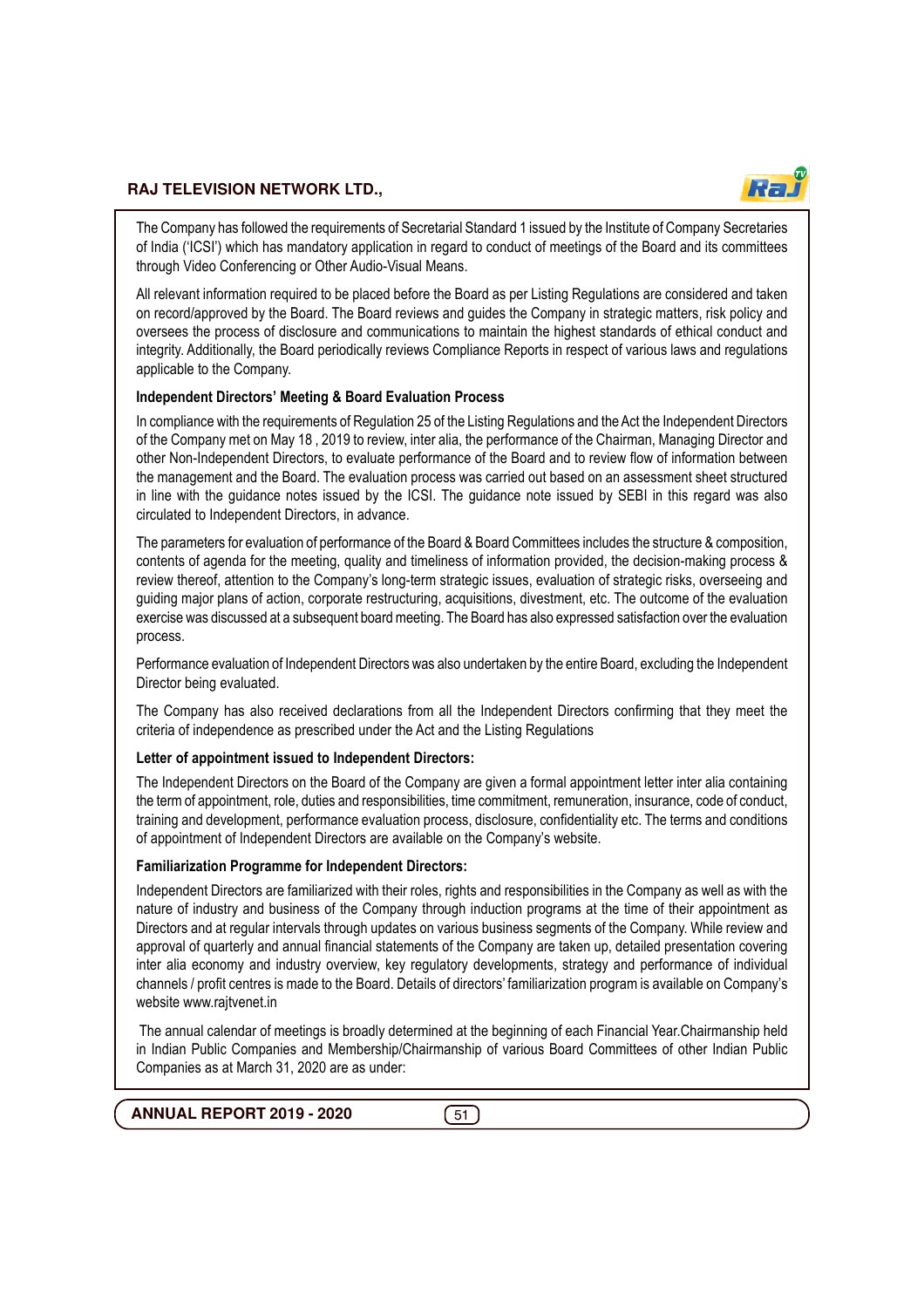



| Name of the Director  |                   | No. of Board Meetings<br>held during the year |                | Attendance at<br>the 25th AGM     | No. of<br>Directorship        | Number of<br>Committee                   |
|-----------------------|-------------------|-----------------------------------------------|----------------|-----------------------------------|-------------------------------|------------------------------------------|
|                       | Category          | Held                                          | Attended       | held on 27th<br>September<br>2020 | held in other<br>public Comp. | membership<br>held in other<br>Companies |
| Shri. Raajhendhran M. | MD                | 4                                             | 4              | Yes                               |                               | Nil                                      |
| Shri. M. Rajarathinam | WTD               | 4                                             | 4              | Yes                               | 1                             | Nil                                      |
| Shri, M. Ravindran    | WTD               | 4                                             | 4              | Yes                               | 1                             | Nil                                      |
| Shri. M. Reghunathan  | WTD               | 4                                             | 4              | Yes                               |                               | Nil                                      |
| Shri. A. Arjuna Pai   | <b>NEID</b>       | 5                                             | 5              | Yes                               | Nil                           | Nil                                      |
| Shri. R. Rajagopalan  | <b>NEID</b>       | 5                                             | 5              | Yes                               | Nil                           | Nil                                      |
| Shri.MohanKameswaran  | <b>NEID</b>       | 5                                             | 3              | No                                | Nil                           | Nil                                      |
| Shri A Klaiyamurthy   | <b>NEID</b>       | $\overline{2}$                                | $\overline{2}$ | No                                | Nil                           | Nil                                      |
| Shri S Venkatesawaran | <b>NEID</b>       | $\overline{2}$                                | $\overline{2}$ | Yes                               | Nil                           | Nil                                      |
| Smt R.Viajayalakshmi  | Woman<br>Director | 4                                             | 4              | Yes                               | 1                             | Nil                                      |

Note: MD - Managing Director, WTD - Whole Time Director, NEID - Non Executive and Independent Director. Code of Conduct:

The Company has adopted a Code of Conduct for the Members of the Board and Senior Management, all the Directors and senior functionaries as defined in the said Code provide their annual confirmation of compliance with the Code. Copy of the Code is available on the website of the Company www.rajtvnet.in. Besides the Code, the Company has also put in place a Policy on Ethics at Work Place which is applicable to all employees. The declaration affirming compliance with the Code of Conduct by the Members of the Board and Senior Management Personnel is on the following lines:

## BOARD COMMITTEES

Particulars of Meetings of Board Committees held during the year along with details of Directors attendance at such Committee Meeting(s) are detailed herein:

| Particulars of<br><b>Committee Meetings</b> | Audit<br>Committee | Nomination &<br>Remuneration<br>Committee | <b>Stakeholders</b><br>Grievance<br>Committee | <b>Corporate Social</b><br>Responsibility<br>Committee |
|---------------------------------------------|--------------------|-------------------------------------------|-----------------------------------------------|--------------------------------------------------------|
| No of Meetings                              | 4                  | 2                                         | 2                                             | $\mathfrak{p}$                                         |
| Directors Attendance                        |                    |                                           |                                               |                                                        |
| Shri. Raajhendhran M.                       | <b>NA</b>          | <b>NA</b>                                 | 2/2                                           | NA.                                                    |
| Shri. M. Rajarathinam                       | NA.                | NA.                                       | NA.                                           | NA                                                     |
| Shri, M. Ravindran                          | 4/4                | <b>NA</b>                                 | 2/2                                           | NA.                                                    |
| Shri. M. Reghunathan                        | NA.                | NA.                                       | <b>NA</b>                                     | 2/2                                                    |
| Shri. S Venkateswaran                       | NA.                | 1/1                                       | <b>NA</b>                                     | 1/1                                                    |
| Shri. A. Arjun Pai                          | 4/4                | 2/2                                       | NA.                                           | NA                                                     |
| Shri. R. Rajagopalan                        | 4/4                | 2/2                                       | <b>NA</b>                                     | 2/2                                                    |
| Shri. Mohan Kameswaran                      | <b>NA</b>          | NА                                        | NA.                                           | <b>NA</b>                                              |
| Smt Vijayalakshmi Ravindran                 | NA.                | NA.                                       | <b>NA</b>                                     | <b>NA</b>                                              |
| Smt A Kaliyamurthy                          | NA.                | NA                                        | 1/2                                           | NA                                                     |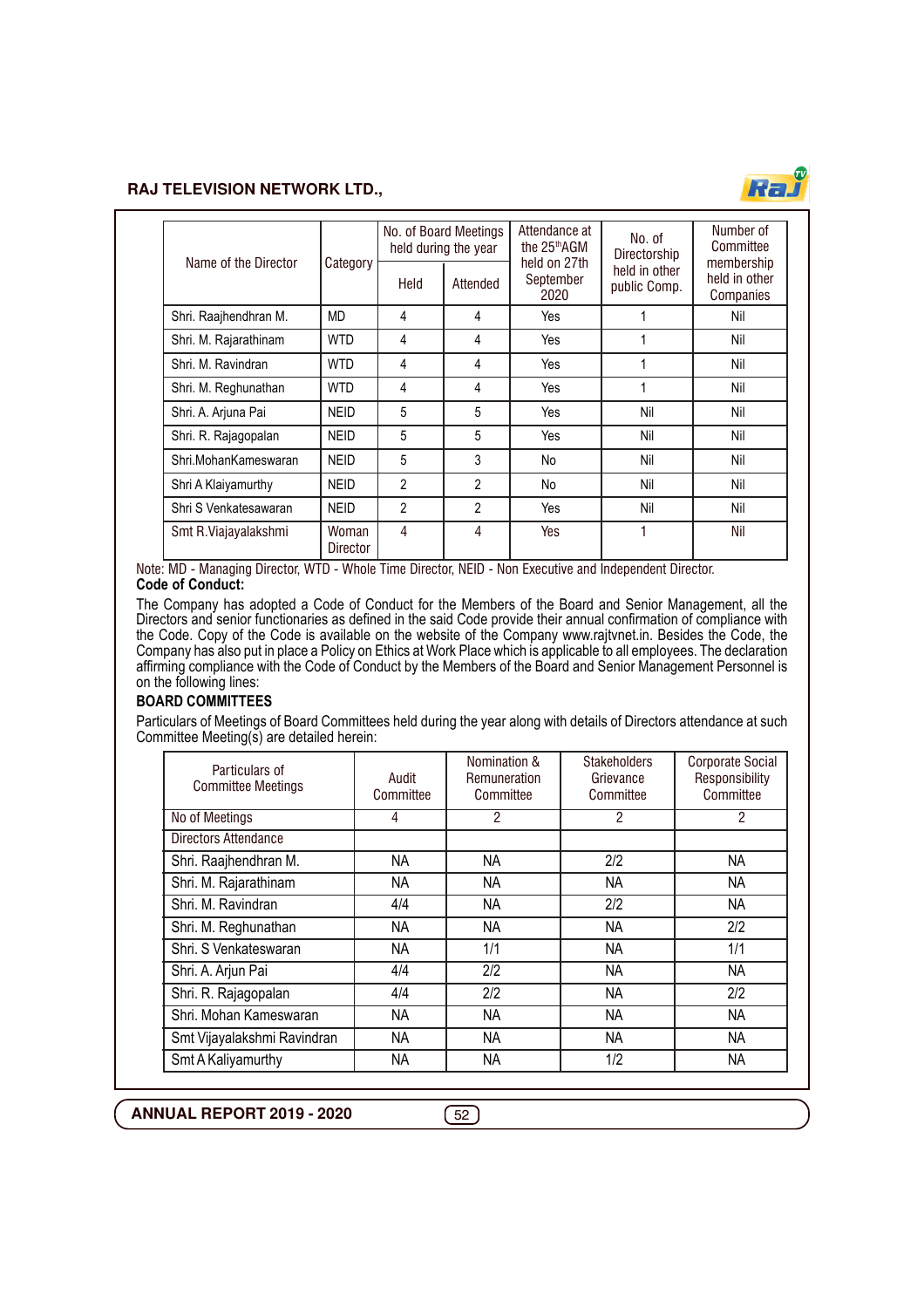

Note: NA denotes that the director is not a Member of such Committee. Nil denotes that the director has not attended any meeting of such Committee during the year.

In compliance with the requirements of Listing Regulations and Section 149 read with Schedule IV of the Companies Act, 2013, the Independent Directors of the Company met on 18<sup>th</sup> May, 2019 to review performance of the Chairman and other Non-Independent Directors, evaluate performance of the Board and review flow of information between the management and the Board.

Details of Board Committees are as mentioned herein:

The Committees constituted by the Board focus on specific areas and take informed decisions within the framework designed by the Board and make specific recommendations to the Board on matters in their areas or purview. All decisions and recommendations of the Committees are placed before the Board for information or for approval, if required. To enable better and more focused attention on the affairs of the Company, the Board has delegated particular matters to the Committees of the Board set up for the purpose. The Board has five committees as on March 31, 2020, comprising four statutory committees and one non-statutory committees that have been formed considering the needs of the Company.

#### A. AUDIT COMMITTEE:

### **CONSTITUTION**

As at March 31, 2020, the Audit Committee of the Board comprised of three (3) Directors including Shri. A. Arjuna Pai (FCA), Independent Director as Chairman and Shri. R Rajagopalan, Independent Director and Shri. M. Ravindran, Executive Director as its Members.

The Broad terms of reference including the composition, name, number of meetings held and attended during the year is as below:

| Name of the Director | <b>Status and Category</b>                    | No. of Meetings |          |
|----------------------|-----------------------------------------------|-----------------|----------|
|                      |                                               | Held            | Attended |
| Shri. A. Arjuna Pai  | Chairman-Independent & Non Executive Director |                 |          |
| Shri. R. Rajagopalan | Member- Independent & Non Executive Director  |                 |          |
| Shri.M. Ravindran    | <b>Member- Executive Director</b>             |                 |          |

During the year under review, four (04) meetings of the Audit Committee were held on 18-05-2019, 10.08.2019,10.11.2019 and 13.02.2020

### TERMS OF REFERENCE

The Terms of reference and role of the Audit Committee are as per guidelines set out in the Regulation 18 and Schedule II Part C of the Listing Regulations and Section 177 of Companies Act, 2013. The Committee meets periodically and inter alia reviews:

- Accounting and financial reporting process of the Company;
- Audited and Un-audited financial results;
- Internal Audit reports, risk management policies and reports on internal control system;
- Discusses the larger issues that are of vital concern to the Company including adequacy of internal controls, reliability of financial statements/other management information, adequacy of provisions for liabilities and whether the audit tests are appropriate and scientifically carried out in accordance with Company's current business and size of operations;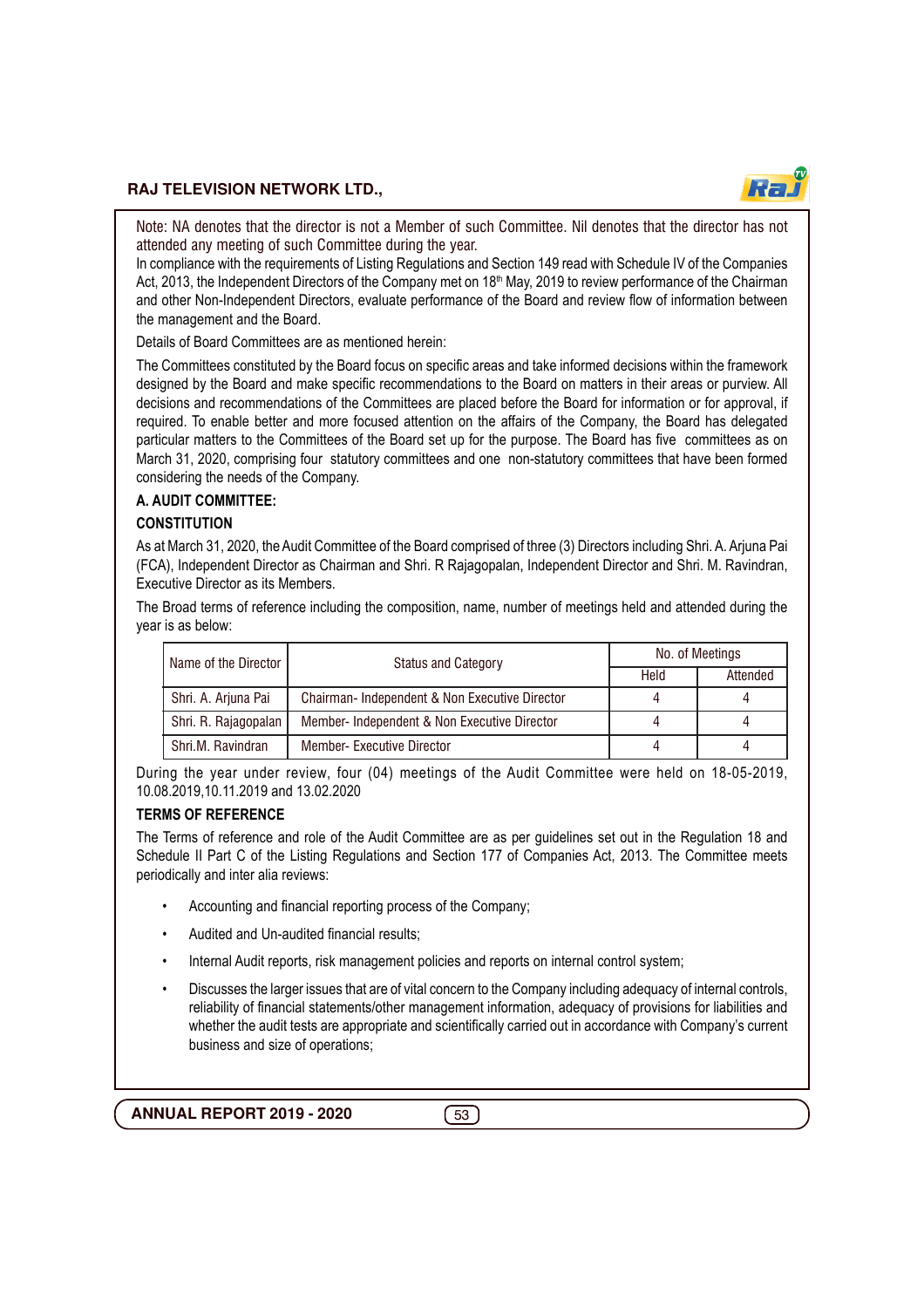

- Transactions proposed to be entered into by the Company with related parties and approves such transactions including any subsequent modifications thereto;
- Functioning of Whistle Blower & Vigil Mechanism Policy; and
- Recommends proposals for appointment and remuneration payable to the Statutory
- The proposal for appointment and remuneration payable to the Statutory Auditor, Internal Auditors and Chief Financial Officer.

The Audit Committee also reviews adequacy of disclosures and compliance with all relevant laws. In addition to these, in compliance with requirements of the Listing Regulations, the Audit Committee reviews operations of Subsidiary Companies viz., its financial statements, significant related party transactions, statement of investments and minutes of meetings of its Board and Committees.

The Audit Committee has been additionally vested with powers and functions of Risk Management Committee which inter alia includes (a) review of risk management policies and business processes to ensure that the business processes adopted and transactions entered into by the Company are designed to identify and mitigate potential risk; (b) laying down procedures relating to Risk assessment and minimization; and (c) formulation, implementation and monitoring of the risk management plan.

Audit Committee meetings are generally attended by the Managing Director & Chief Executive Officer, Chief Financial Officer and representative of Statutory Auditors of the Company. Internal Auditors attend Audit Committee Meetings wherein the Internal Audit reports are considered by the Committee. The Company Secretary acts as the Secretary of the Audit Committee.

## B.REMUNERATION COMMITTEE:

a) Nomination and Remuneration Committee:

## **CONSTITUTION**

In compliance with requirements of Listing Regulations and Section 178 of the Companies Act, 2013, during financial year 2016-17, the Board had combined and renamed the existing Remuneration Committee and Nomination Committee as 'Nomination and Remuneration Committee' which comprises all Non-Executive Independent Directors and comprises of Dr. R. Rajagopalan, as Chairman, Mr. A. Arjuna Pai and Mr. D. R. Kaarthikeyan as member (retired w.ef 27.09.2019) and Mr S Venkateswaran (inducted w.ef 27.09.2019) . During the year under review the Committee met two times on May  $18 - 2019$  and  $27<sup>th</sup>$ September, 2019.

Reconstitution of the committee during the year.

Nomination and Remuneration Committee was reconstituted w.e.f 27.09.2019 due to retirement of Shri. D Kaarthikeayan (independent director) and by way of Induction Shri S. Venkateswaran (Independent Director) as the member and the Board of directors ratified and approved the reconstitution of the Corporate Social responsibility Committee and Stake holders Relationship Committee.

|               | Nomination and Remuneration Committee                         |             |  |  |  |  |
|---------------|---------------------------------------------------------------|-------------|--|--|--|--|
| SI no I       | Name of the Members (Present Composition)                     | Designation |  |  |  |  |
|               | Shri. R Rajagopalan (Non-Executive & Independent Director)    | Chairman    |  |  |  |  |
| $\mathcal{P}$ | Shri. A Arjuna Pai (Non-Executive & Independent Director)     | Member      |  |  |  |  |
| 3             | Shri. S. Venkateswaran (Non-Executive & Independent Director) | Member      |  |  |  |  |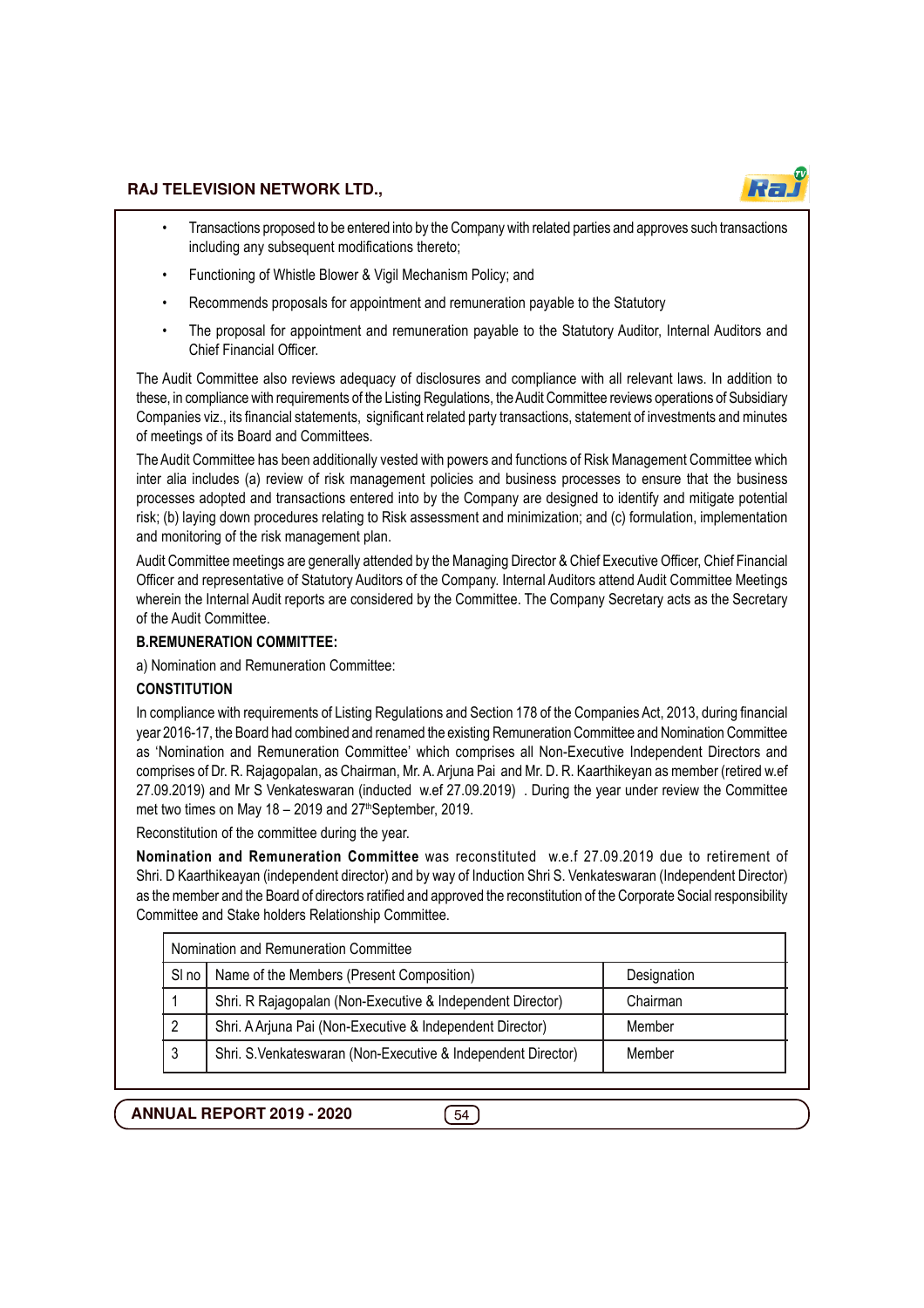

#### TERMS OF REFERENCE

#### The terms of reference of the Nomination and Remuneration Committee include:

- Formulation of guidelines for evaluation of candidature of individuals for nominating and/ or appointing as a Director on the Board including but not limited to recommendation on the optimum size of the Board, age / gender / functional profile, qualification / experience, retirement age, number of terms one individual can serve as Director, suggested focus areas of involvement in the Company, process of determination for evaluation of skill sets, etc.
- Formulation of the process for evaluation of functioning of the Board individually and collectively and making recommendation as to the Board remuneration including the salary and/or commission payable to the Directors;
- Recommend nominations / appointments to the Board, including Executive Directors / Independent Directors and suggest the terms of such appointments.
- Recommend all elements of remuneration package of Whole-time Directors including increment / incentives payable to them within the limits approved by the Board / Members; and
- Decide and approve issuance of Stock Options, including terms of grant etc under the Company's Employee Stock Option Scheme

### PERFORMANCE EVALUATION CRITERIA FOR INDEPENDENT DIRECTORS

Performance of each of the Independent Directors are evaluated every year by the entire board with respect to various factors like personal traits which include business understanding, communicate skills, ability to exercise objective judgment in the best interests of the Company and on specific criteria which include commitment, guidance to Management, deployment of knowledge and expertise, management of relationship with various stakeholders, independence of behavior and judgment, maintenance of confidentiality and Contribute to corporate governance practice within the Company.

#### REMUNERATION POLICY

The guiding principle of the remuneration policy of the Company is that the remuneration and other terms of engagement / employment shall be competitive enough to ensure that the Company is in a position to attract, retain and motivate right kind of human resource(s) for achieving the desired growth set by the Company's management year on year thereby creating long-term value for all stakeholders of the Company. An extract of the Remuneration policy approved by the Nomination & Remuneration Committee of the Board has been included as a part of this Annual report.

The remuneration paid to the Managing Director and other Executive Directors during the period under review are as follows:

| Name and Designation                   | Period                   | <b>Salary and Allowances</b><br>(Amount in Rs.) |
|----------------------------------------|--------------------------|-------------------------------------------------|
| Mr. M. Raajhendhran, Managing Director | 01-04-2019 to 31-03-2020 | 1,30,00,000/-                                   |
| Mr. M. Rajaratnam, Director            | 01-04-2019 to 31-03-2020 | 1,30,00,000/-                                   |
| Mr. M. Ravindran, Director             | 01-04-2019 to 31-03-2020 | 1,30,00,000/-                                   |
| Mr. M. Reghunathan, Director           | 01-04-2019 to 31-03-2020 | 1,30,00,000/-                                   |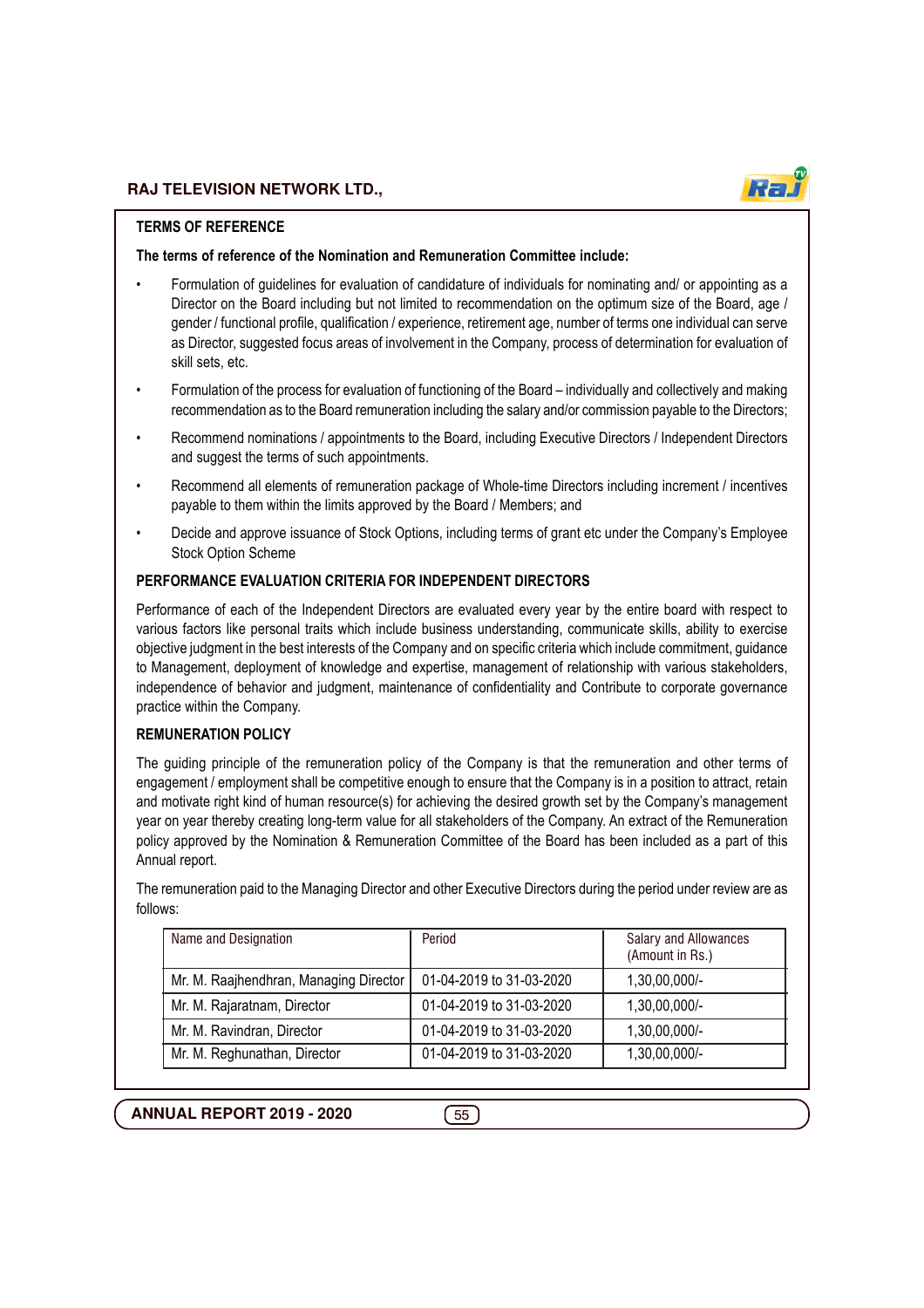

At the 21st AGM held on 30th September, 2015 , all the above directors have been re-appointed for a further period of Five years starting from 01-04-2016 to 31-03-2021. Due to the inadequacy of profit, the company had adopted for the payment of the remuneration the limits prescribed under Schedule V – Part II based on the effective capital of the company. The committee based on the effective capital of the company, limits of remuneration and other details as specified under Section II and III of the Part of II of the Schedule V of the Companies Act, 2013 the remuneration to the Managing Director and Whole Time Directors of the company have been fixed. The remuneration paid is within the limits prescribed by the provisions of Section 196, 197, 198, 203 read with Schedule V and other applicable provisions if any of the companies Act, 2013, adopt and approved by members during the 21st AGM held on 30th September 2015.

During the period under review, no increment or variation effected for the remuneration paid to Managing Director and other Executive Directors.

## REMUNERATION PAYABLE TO NON-EXECUTIVE DIRECTORS

Non-Executive Independent Directors on the Board of Directors of the company has helped the company to achieve multifold growth. Each independent director brings to the Board vast experience and intellect in multifarious fields relevant to the unique requirements of the company. In the light of the services rendered by Non Executive Independent Directors for the business of the company and in keeping with the best corporate governance principles it is considered desirable that they are remunerated for their contribution made to the company. The sitting fees for the directors of the company are as under:

For Attending Board meeting: Rs.30,000/= (Rupees thirty thousand only) ,For attending committee meeting of the Board: Rs.15,000/= (Rupees fifteen thousand only) .,Details of the Sitting Fees paid/payable to the Non-Executive Directors of the Company for Financial year 2019-20 are as under:

| <b>Particulars</b>               | Sitting fees paid for<br>attending Board<br>Meetings held<br>during<br>the year including<br>Separate meeting<br>of Independent<br><b>Directors</b> | Sitting fees paid for attending<br>Audit Committee | Sitting fees paid for attending<br><b>Remuneration Committee</b><br>Nomination & | Sitting fees paid for attending<br>Grievance Committee<br><b>Stakeholders</b> | <b>PSHW WPC</b> |        | TOTAL SITTING<br>FEES<br><b>FOR</b><br>FY 2019-20 |
|----------------------------------|-----------------------------------------------------------------------------------------------------------------------------------------------------|----------------------------------------------------|----------------------------------------------------------------------------------|-------------------------------------------------------------------------------|-----------------|--------|---------------------------------------------------|
| Shri A.Arjuna Pai                | 1,20,000                                                                                                                                            | 60,000                                             | 15,000                                                                           |                                                                               |                 | -      | 1,95,000                                          |
| Shri.D.R.kaarthikeyan            | 60,000                                                                                                                                              |                                                    | 15,000                                                                           | 15,000                                                                        | -               | 15,000 | 1,05,000                                          |
| Shri.S Venkateswaran             | 60,000                                                                                                                                              |                                                    |                                                                                  |                                                                               |                 |        | 60,000                                            |
| Shri.Mohan Kameswaran            | 90,000                                                                                                                                              |                                                    |                                                                                  |                                                                               |                 |        | 90,000                                            |
| Shri.R.Rajagopalan               | 1,20,000                                                                                                                                            | 60,000                                             | 15,000                                                                           |                                                                               |                 | 15,000 | 2,10,000                                          |
| Shri. Vijayalakshmi<br>Ravindran | 1,20,000                                                                                                                                            |                                                    |                                                                                  |                                                                               | 15,000          | -      | 1,35,000                                          |
| Shri.A Kaliyamurthy              | 60,000                                                                                                                                              |                                                    |                                                                                  |                                                                               |                 |        | 60,000                                            |
| Total                            | 6,30,000                                                                                                                                            | 1,20,000                                           | 45,000                                                                           | 15,000                                                                        | 15,000          | 30,000 | 8,55,000                                          |

The Non-Executive Independent Directors of the Company do not have any other material pecuniary relationships or transactions with the Company or its directors, senior management, subsidiary or associate, other than in normal course of business.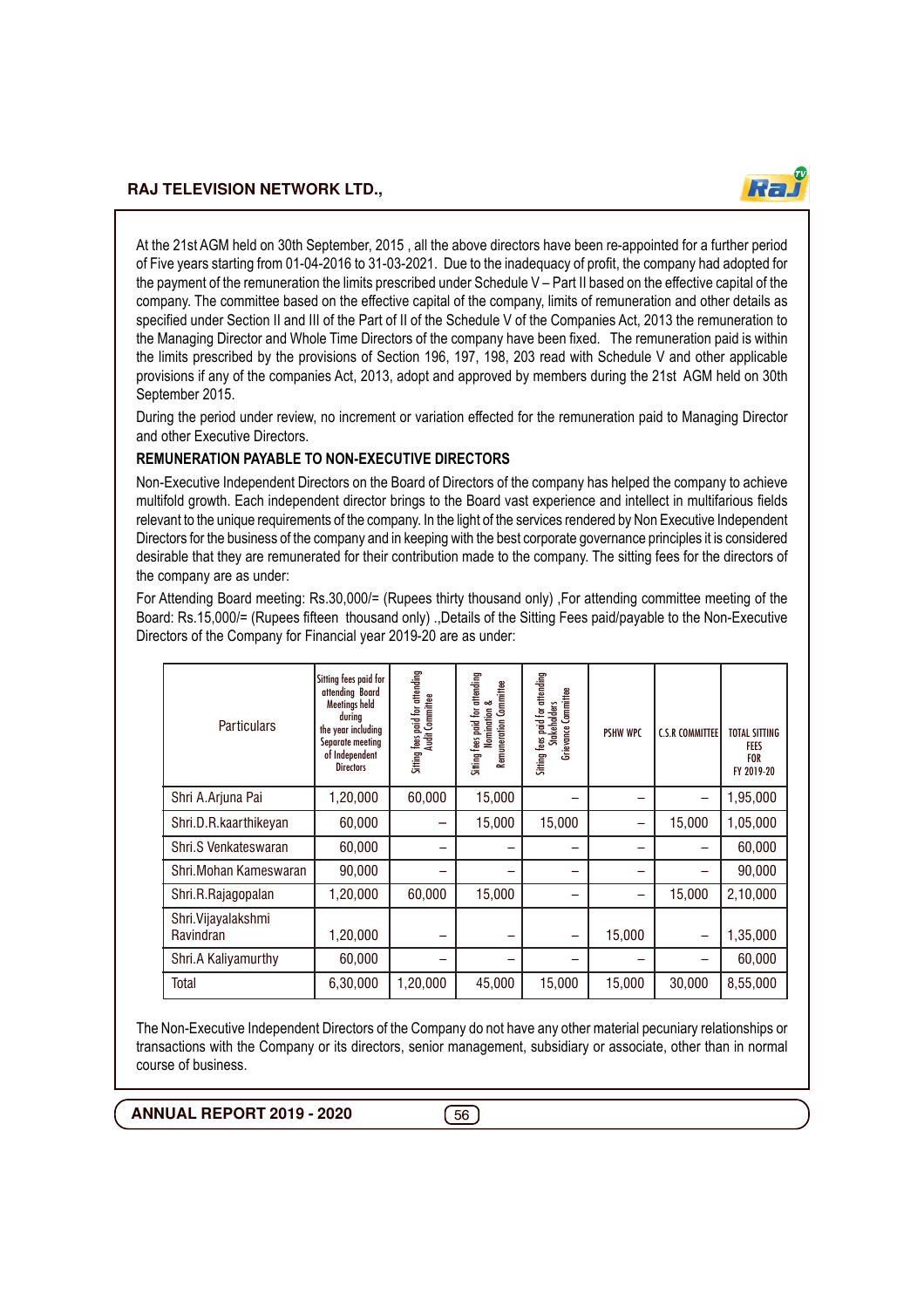

### 5. Stakeholders Relationship Committee **CONSTITUTION**

In compliance with Section 178 of the Companies Act, 2013, during financial year 2019-20, the Board had formed committee as 'Stakeholders Relationship Committee', which currently comprise of Mr. A Kaliyamurthy, Non Executive Independent Director as Chairman, Mr. Raajhendhran M Managing Director and Mr. M. Ravindran, Executive Director as Member. The Company Secretary is the Secretary of the Committee. The role of the Shareholders and Investor Grievance Committee is to ensure efficient transfer of shares and proper and timely attendance of investors' grievances. The Company Secretary is the Compliance Officer of the Company. During the year under review, Share Transfer and Investor Grievance Committee met Two times on May 18, 2019 and 27<sup>th</sup> September 2019. All committee members attended the meeting. The Company has received the report from M/S Cameo Corporate Services Limited, Chennai, the Registrar and Share transfer Agent for the and observed that no complaints or grievances reported from shareholders. The Company has exclusively designated the following email id for the investor relations: redressal@rajtvnet.in.

# TERMS OF REFERENCE

Terms of reference of the Stakeholders Relationship Committee is to supervise and ensure efficient transfer of equity and preference shares of the Company and proper and timely attendance of investors' grievances. The Committee has delegated the power of approving requests for transfer, transmission, dematerialisation, and dematerialization etc of shares of the Company to the executives in the Secretarial Department of the Company.

Details of number of requests/complaints received from investors and resolved during the year ended March 31, 2020, are as under:

| Nature of Correspondence                 | Received | Replied / Resolved | Pending |
|------------------------------------------|----------|--------------------|---------|
| Non-receipt of Dividend Warrants         |          |                    |         |
| Non receipt of Share certificates        |          |                    |         |
| Letter received from SEBI/StockExchanges |          |                    |         |
| Non-receipt of Annual Report             | 6        |                    |         |
| Dividend DD Revalidation requests.       |          |                    |         |
| Dividend credit Advice request           |          |                    |         |
| Letter from shareholders                 |          |                    |         |

Stakeholders Relationship Committee was reconstituted w.e.f 27 .09.2019 due to retirement of Shri. D Kaarthikeayan (independent director) and by way of Induction Shri A AKiyamurthy (Independent Director) as the member and the Board of directors ratified and approved the reconstitution of the Corporate Social responsibility Committee and Stake holders Relationship Committee.

| Stakeholders Relationship Committee |                                                             |             |  |  |
|-------------------------------------|-------------------------------------------------------------|-------------|--|--|
|                                     | SI No   Name of the Members (Present Composition)           | Designation |  |  |
|                                     | Shri. A Klaiyamurthy (Non-Executive & Independent Director) | Chairman    |  |  |
| 2                                   | Shri. M Raajhendhran (Managing Director)                    | Member      |  |  |
|                                     | Shri. M Ravindran (Whole time director)                     | Member      |  |  |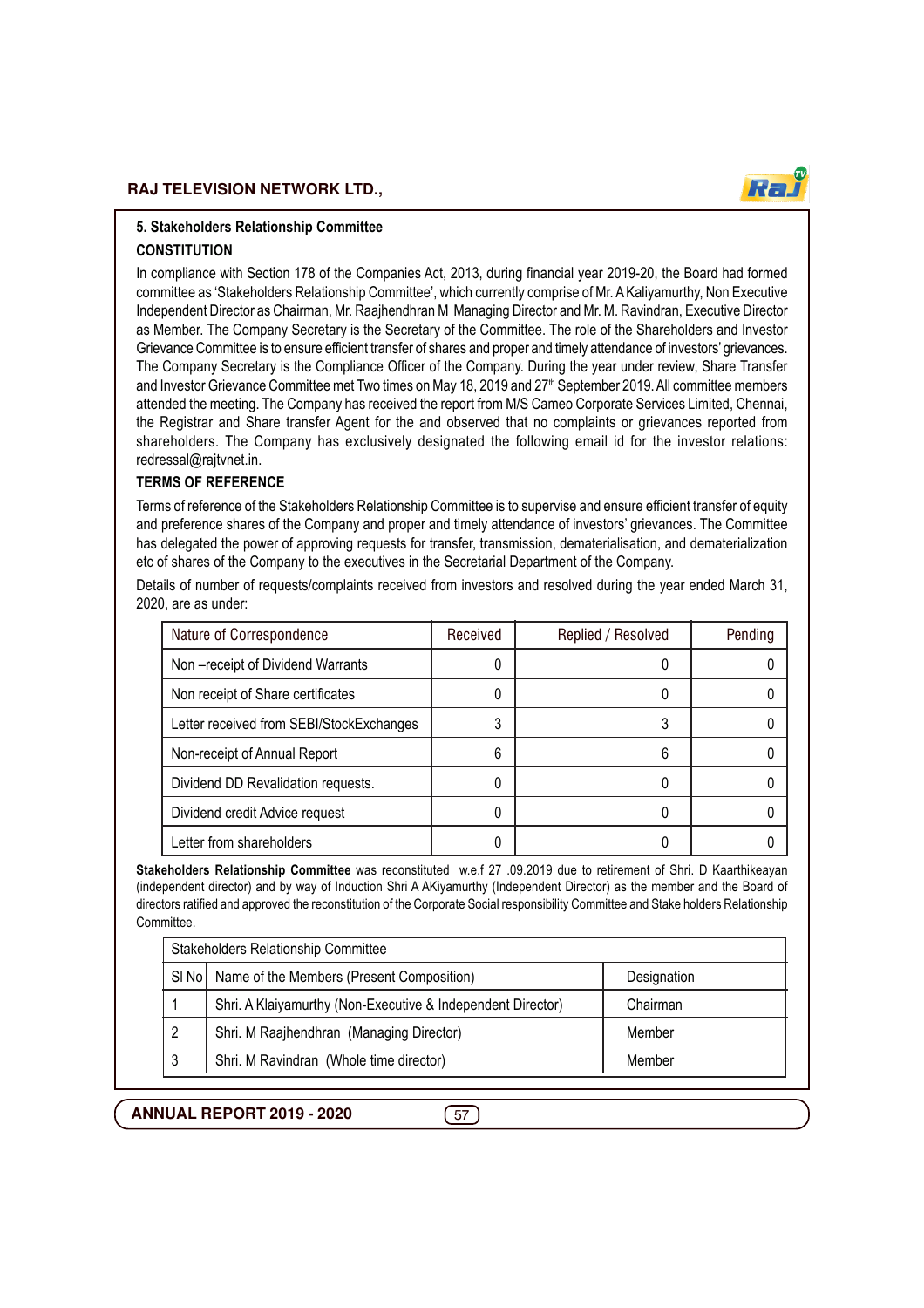

### OTHER BOARD COMMITTEES

In addition to the above, the Board has constituted following Committees to exercise powers delegated by the Board as per the scope mentioned herein:

### CORPORATE SOCIAL RESPONSIBILITY COMMITTEE:

In compliance with the requirements of Section 135 read with Schedule VII of the Companies Act 2013, the Board has constituted Corporate Social Responsibility Committee comprising of Shri D.R. Kaarthikeyan –Non Executive Independent Director as the Chairman of the Committee, Shri. R. Rajagopalan Non-Executive Independent Director as member and Shri.M.Ragunathan – Executive Director as Member. A detailed report on CSR activities undertaken by the Company forms part of this Annual Report. The Corporate Social Responsibility Committee met One during the FY 2019-20 on and 18.05.2019 and 27-09-2019.

CORPORATE SOCIAL RESPONSIBILITY COMMITTEE was reconstituted w.e.f 27 .09.2019 due to retirement of Shri. D Kaarthikeayan (independent director) and by way of Induction Shri S. Venkateswaran (Independent Director) as the member and the Board of directors ratified and approved the reconstitution of the Corporate Social responsibility Committee and Stake holders Relationship Committee.

|                  | Nomination and Remuneration Committee                         |             |  |  |  |  |
|------------------|---------------------------------------------------------------|-------------|--|--|--|--|
| SI <sub>no</sub> | Name of the Members (Present Composition)                     | Designation |  |  |  |  |
|                  | Shri. S. Venkateswaran (Non-Executive & Independent Director) | Chairman    |  |  |  |  |
|                  | Shri. R Rajagopalan (Non-Executive & Independent Director)    | Member      |  |  |  |  |
|                  | Shri M Regunathan                                             | Member      |  |  |  |  |

## SEXUAL HARASSMENT OF WOMEN AT WORKPLACE (PREVENTION, PROHIBITION AND REDRESSAL) **COMMITTEE**

The Company has in place an Anti-Sexual Harassment Policy in line with the requirements of The Sexual Harassment of Women at the Workplace (Prevention, Prohibition & Redressal) Act, 2013. Internal Complaints Committee (ICC) has been set up to redress complaints received regarding sexual harassment. All employees (permanent, contractual, temporary, trainees) are covered under this policy. No complaints were received during the year 2019-20.

## ETHICS AND COMPLIANCE COMMITTEE

#### CODE OF CONDUCT:

The Company has lain down and adopted Code of Conduct for Members of the Board of Directors and Senior Management of the Company. The Code has been posted on Company's website. All the Directors and employees of the Company strictly adhere to the said code of conduct. A declaration signed by the Managing Director affirming compliance with the code of conduct is annexed herewith and forms part of this report.

## PREVENTION OF INSIDER TRADING:

The Company has instituted a comprehensive Code of Conduct for the prevention of insider trading for its Directors/ Designated employees/officers as laid down under SEBI (Insider Trading) Regulation, 1992 on Insider Trading. All the Directors and Designated employees of the Company comply with such guidelines. The Company also maintains proper records with requisite particulars as per procedure and guidelines prescribed under the said regulations.

## 7. GENERAL BODY MEETING:

The 26th Annual General Meeting of the Company for the Financial Year 2019-20 will be held on Wednesday, 30<sup>th</sup> September 2020 at 10.00 a.m.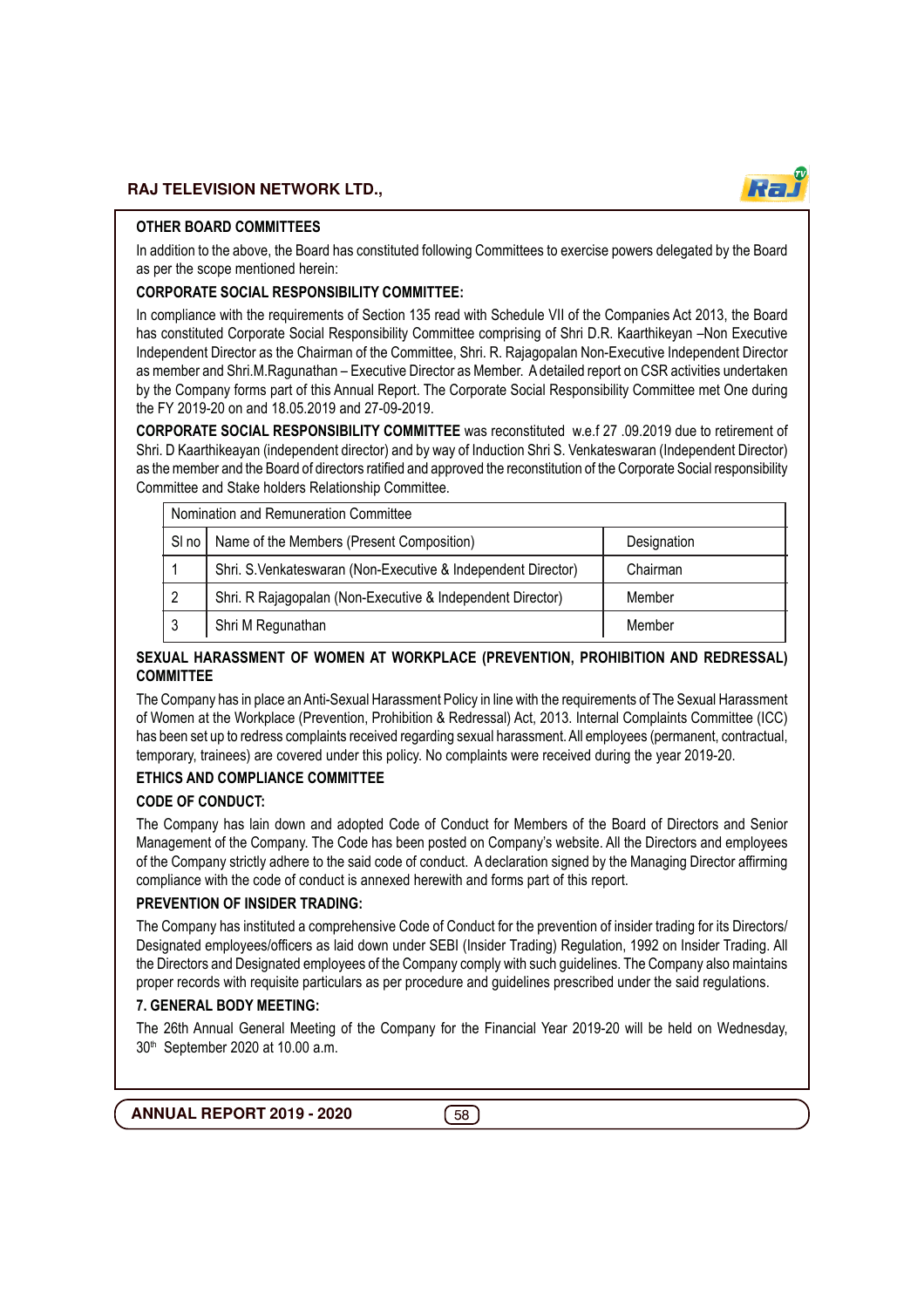

i) The Company calls and holds the Annual general Meeting of the Shareholders after giving due notice to the members. The location, date and time of the Annual General Meetings held during last 3 years along with Special Resolution(s) passed at these meetings are:

| Financial<br>Year | l ocation.                                                                    | Date                             | Time | <b>Special Resolutions</b><br>passed |
|-------------------|-------------------------------------------------------------------------------|----------------------------------|------|--------------------------------------|
| 2016-17           | Bharatiya Vidya Bhavan, 18-22, East Mada<br>Street, Mylapore, Chennai-600 004 | Sep. 30, 2017   10.00 A.M.   YES |      |                                      |
| 2017-18           | Bharatiya Vidya Bhavan, 18-22, East Mada<br>Street, Mylapore, Chennai-600 004 | Sep. 30, 2018   10.00 A.M.   YES |      |                                      |
| 2018-19           | Bharatiya Vidya Bhavan, 18-22, East Mada<br>Street, Mylapore, Chennai-600 004 | Sep. 27, 2019   10.00 A.M.   YES |      |                                      |

ii) Whether any special resolution passed at previous 3 AGMs : YES

The Following Special Resolutions were passed in the last 3years period, AGM held on 30th September 2017:

| Meeting   | Meeting<br>Type | <b>Resolution</b><br>Type | Resolution                                                                                                                                          |
|-----------|-----------------|---------------------------|-----------------------------------------------------------------------------------------------------------------------------------------------------|
| 27-Sep-19 | AGM             | Special                   | Appointment of Shri A. Kaliyamurthy, (holding DIN 0008264539)<br>as an Independent Director of the company                                          |
| 27-Sep-19 | AGM             | Special                   | Appointment of Shri. S. Venkateswaran, (Din:06988766)<br>as an Independent Director of the company                                                  |
| 27-Sep-19 | <b>AGM</b>      | Special                   | Re-Appointment of Shri. Mohan Kaameswaran, (holding<br>DIN 00562832) as an Independent Director of the company                                      |
| 27-Sep-19 | AGM             | Special                   | Payment of remuneration to Shri. M. Raajhendhran as the<br>Chairman and Managing Director for the period from<br>April, 2019 to March, 31, 2021     |
| 27-Sep-19 | AGM             | Special                   | Payment of remuneration to Shri. M. Rajarathinam, Whole-time<br>Director (DIN: 00839174) for the period from<br>April, 2019 to March, 31, 2021      |
| 27-Sep-19 | AGM             | Special                   | Payment of remuneration to Shri M. Ravindran- Whole-time<br>Director, (holding DIN 00662830) for the period from<br>April, 2019 to March, 31, 2021  |
| 27-Sep-19 | AGM             | Special                   | Payment of remuneration to Shri M. Ragunathan- Whole-time<br>Director, (holding DIN 00662769) for the period from<br>April, 2019 to March, 31, 2021 |
| 29-Sep-18 | AGM             | Special                   | Re-appointment and continuance of Shri. R. Raajagopalan<br>as an Independent Director of the Company by way of<br>Special resolution                |

No Special Resolution was passed through Postal Ballot during the financial year 2019-20. No Extra Ordinary General Meeting of the members was held during FY 2019-20. None of the resolutions proposed at the ensuing Annual General Meeting need to be passed by Postal Ballot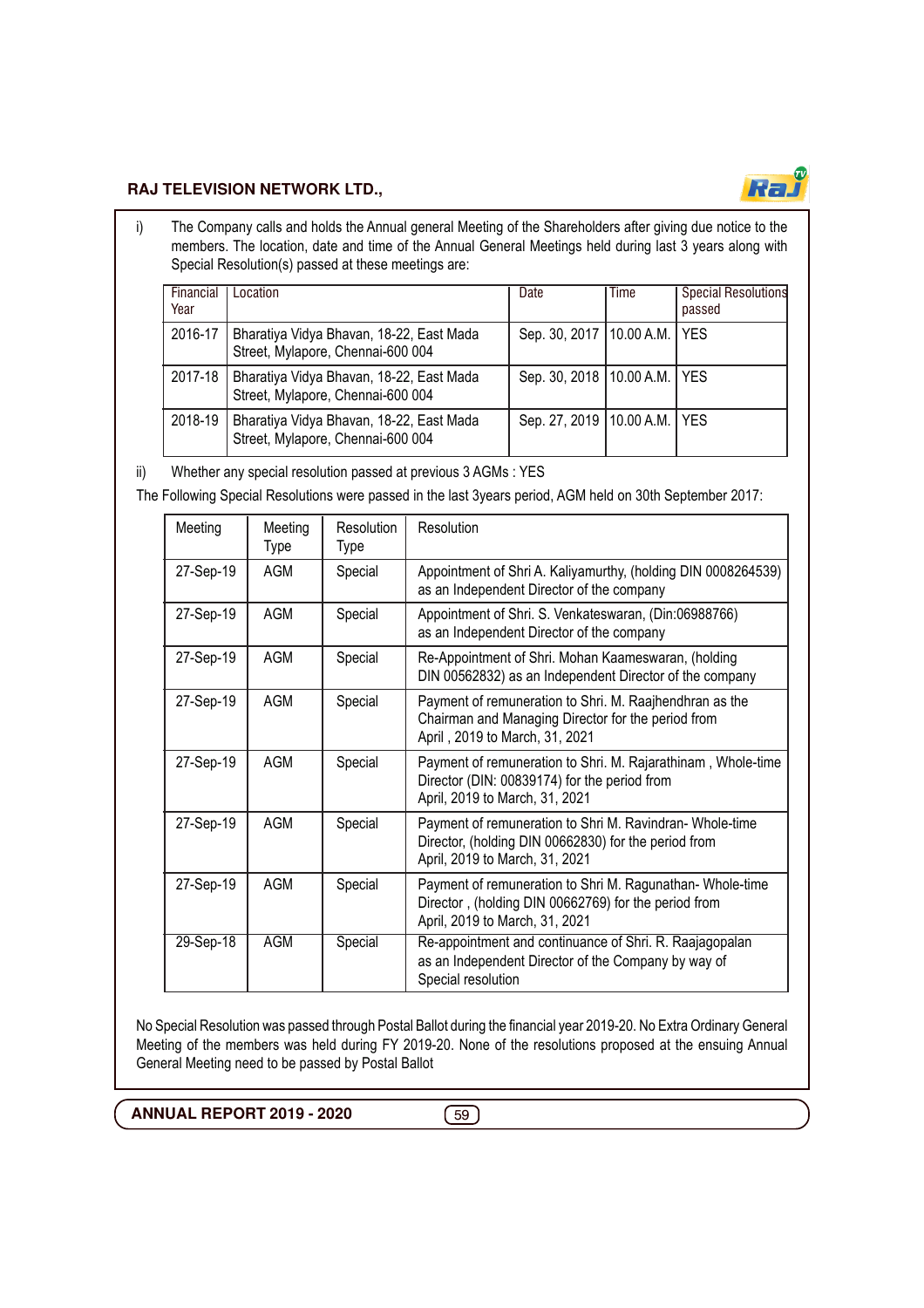

#### RESOLUTIONS PASSED BY MEMBERS THROUGH POSTAL BALLOT

pursuant to Section 110 of the Companies Act, 2013 ("the Act") read with Rule 22 of Companies (Management and Administration) Rules, 2014 (including any statutory modification(s) or re-enactment(s) thereof, for the time being in force), Regulation 44 of Securities and Exchange Board of India (Listing Obligations and Disclosure Requirements) Regulations, 2015 and other applicable laws and regulations as amended from time to time, the Company is seeking the approval of the Members for the matters as considered in the resolutions appended below, through Postal Ballot i.e., voting by post or by electronic means, as:

- Re-appointment in compliance with Regulation 17(1A) of Securities and Exchange Board of India (Listing Obligations and Disclosure Requirements) Regulations, 2015 and other applicable provisions of the Companies Act, 2013, if any, as amended, the consent of the shareholders of the Company be and is hereby accorded to Shri A. Arjuna Pai (DIN: 018830471), aged 83 years, to continue as a Non-Executive Independent Director of the Company on or after April 1, 2019 till the completion of his present tenure on the existing terms and conditions and his office is not subject to retirement by rotation.
- Re-appointment in compliance with Regulation 17(1A) of Securities and Exchange Board of India (Listing Obligations and Disclosure Requirements) Regulations, 2015 and other applicable provisions of the Companies Act, 2013, if any, as amended, the consent of the shareholders of the Company be and is hereby accorded to Shri D.R. Karthikeyan (DIN: 00327907), aged 79 years, to continue as a Non-Executive Independent Director of the Company on or after April 1, 2019 till the completion of his present tenure on the existing terms and conditions and his office is not subject to retirement by rotation.

All the above resolutions were passed with requisite majority.

### 8. DISCLOSURES:

The Whistle Blower & Vigil Mechanism Policy approved by the Board has been implemented and no personnel have been denied access for making disclosure or report under the Policy to the Vigilance Officer and/or Audit Committee. There are no Related Party Transactions between the Company and its Promoters, Directors or Key Management Personnel or their relatives, having any potential conflict with interests of the Company at large.

There has not been any non-compliance by the Company and no penalties or strictures imposed by SEBI or Stock Exchanges or any other statutory authority on any matter relating to capital markets, during the last three years.

The Financial Statements of the Company are prepared on accrual system of accountings in accordance with Generally Accepted Accounting Principles in India along with the Accounting Standards issued by the Institute of Chartered Accountants of India and the Provisions of the Companies Act, 2013.

The Company also follows the guidelines laid in the Standards on Secretarial Practice of The Institute of Company Secretaries of India relating to meetings of Board and its Committees, General Meetings etc. as a regular practice.

The Company has complied with all the mandatory requirements of Regulation 15(2) of the SEBI (LODR), 2015 and it has been submitted to Stock Exchanges on quarterly basis.

#### COMPLIANCE WITH NON-MANDATORY REQUIREMENTS

The Company has complied with all mandatory requirements of Listing Regulations. The status of compliance with non-mandatory requirements of the Listing Regulations are as detailed hereunder:

Audit Qualification – The financial statements of the Company are unqualified.

#### 9. RISK MANAGEMENT:

In compliance with the norms of the Listing Regulations, the Company continuously reviews all types of risks and takes possible steps to minimize the existing risk and check the future risk. The Company has also a regular review mechanism to curb out any anticipated risk.

| <b>ANNUAL REPORT 2019 - 2020</b> |
|----------------------------------|
|----------------------------------|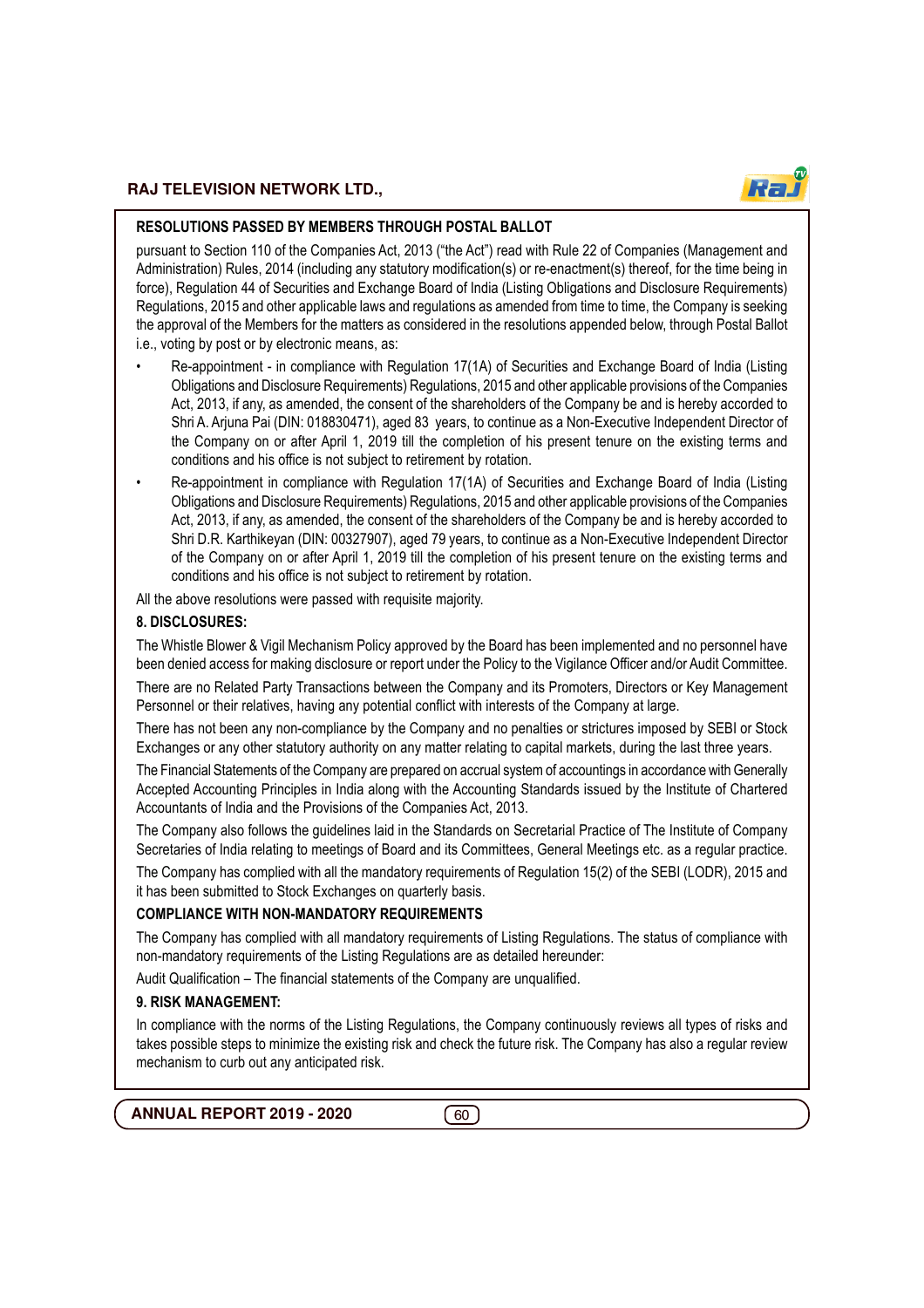

#### 10. MEANS OF COMMUNICATION:

The Company regularly sends the Annual Report to the shareholders in their residential address within time before Annual General Meeting of the Company. The Company also promptly intimates the financial results and outcome of the Board and Audit Committee immediately after the meeting for the information of the investors and shareholders. As required under the listing agreement the quarterly results of the Company are published in one English National Daily edition and one Tamil Regional Daily Newspaper. Moreover, all the important announcements and events including financial results are also up loaded regularly on the Company's website. Annual Report containing, inter alia, Audited Annual Accounts, Directors Report, Auditors Report and other important information is circulated to members and others entitled thereto by physical mode and electronic mode (email) as per the circular of Ministry of Corporate Affairs. Management Discussions and Analysis Report forming part of annual report are annexed separately.

#### 11. GENERAL SHAREHOLDER INFORMATION

| 1              | Date, Time and Venue of<br>Shareholders' Meeting   | Meeting                          |    | Annual General Meeting                                                                                                                                                                                                           |  |  |
|----------------|----------------------------------------------------|----------------------------------|----|----------------------------------------------------------------------------------------------------------------------------------------------------------------------------------------------------------------------------------|--|--|
|                |                                                    | Day & Date                       | t. | Wednesday, 30th September, 2020                                                                                                                                                                                                  |  |  |
|                |                                                    | Time                             |    | 10.00 a.m.                                                                                                                                                                                                                       |  |  |
|                |                                                    | Venue                            |    | The Company is conducting meeting through VC/ OAVM<br>pursuant to the MCA Circular dated May 5, 2020 and as such<br>there is no requirement of having a venue for the AGM. For<br>details please refer to the Notice of the AGM. |  |  |
| $\overline{2}$ | <b>Financial Year</b>                              | 2019-20                          |    |                                                                                                                                                                                                                                  |  |  |
| 3              | Date of Book Closure                               |                                  |    | 23rd September 2020 to 30th September 2020 (both days inclusive)                                                                                                                                                                 |  |  |
|                | Date of E-voting Cut off                           | 22 <sup>nd</sup> September 2020  |    |                                                                                                                                                                                                                                  |  |  |
|                |                                                    |                                  |    | Date and E-voting period From 9 am of 27 <sup>th</sup> September, 2020 to 5 pm on 29 <sup>th</sup> September, 2020.                                                                                                              |  |  |
| 4              | Dividend Payment Date                              | N.A.                             |    |                                                                                                                                                                                                                                  |  |  |
| 5              | Registered office &                                | Raj Television Network Ltd,      |    |                                                                                                                                                                                                                                  |  |  |
|                |                                                    |                                  |    | Address for correspondence 32, Poes Road 2nd Street, Teynampet, Chennai - 600 018.<br>Phone: 044 24334149, 24334150, 24334151, 24351898, 24352926.                                                                               |  |  |
|                |                                                    | Fax: 91-44-24341260              |    |                                                                                                                                                                                                                                  |  |  |
|                |                                                    |                                  |    | Email: administrator@rajtvnet.in Website: www.rajtvnet.in, www.rajtv.tv                                                                                                                                                          |  |  |
| 6              | Corporate Identification No. L92490TN1994PLC027709 |                                  |    |                                                                                                                                                                                                                                  |  |  |
| 7              | Listing on Stock Exchanges BSE Limited (BSE)       |                                  |    |                                                                                                                                                                                                                                  |  |  |
|                |                                                    |                                  |    | The National Stock Exchange of India Limited (NSE)                                                                                                                                                                               |  |  |
| 8              | <b>Stock Code</b>                                  |                                  |    | BSE-532826, RAJTVNSE-RAJTVEQ                                                                                                                                                                                                     |  |  |
| 9              | ISIN No.                                           | INE952H01027                     |    |                                                                                                                                                                                                                                  |  |  |
| 10             | Registrar & Share                                  | CAMEO CORPORATE SERVICES LIMITED |    |                                                                                                                                                                                                                                  |  |  |
|                | <b>Transfer Agent</b>                              |                                  |    | Subramanian Building, No.1, Club House Road,                                                                                                                                                                                     |  |  |
|                |                                                    |                                  |    | Chennai-600 002 Phone No. 044-28460390-94,                                                                                                                                                                                       |  |  |
|                |                                                    |                                  |    | Fax No. 28460129 Email: cameo@cameoindia.com                                                                                                                                                                                     |  |  |
|                |                                                    |                                  |    |                                                                                                                                                                                                                                  |  |  |
|                | ANNUAL REPORT 2019 - 2020<br>61                    |                                  |    |                                                                                                                                                                                                                                  |  |  |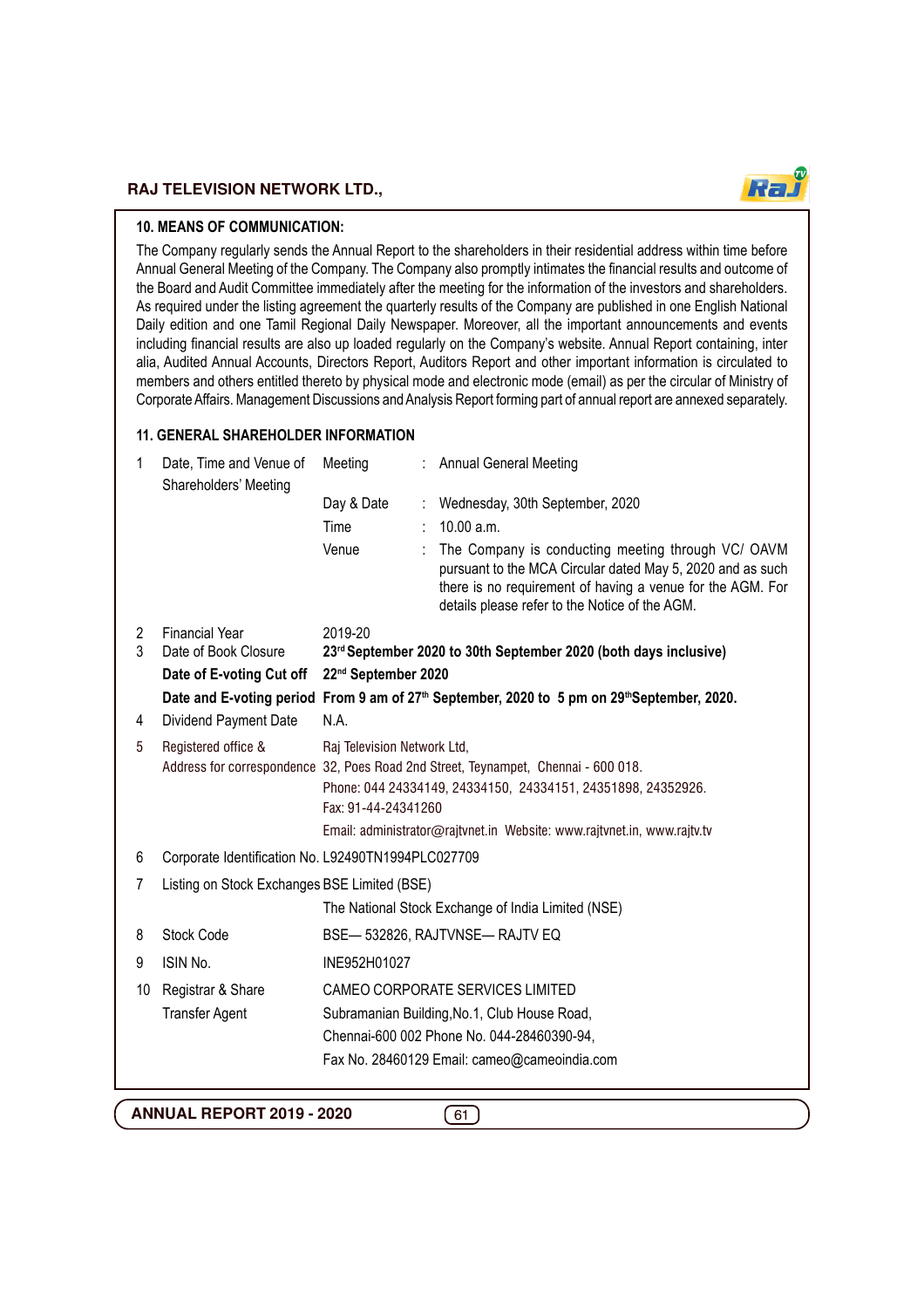

| 11 Depository Platform   | National Securities Depository Ltd (NSDL)                                                                                                                                                                                                                                                                                                                                                             |
|--------------------------|-------------------------------------------------------------------------------------------------------------------------------------------------------------------------------------------------------------------------------------------------------------------------------------------------------------------------------------------------------------------------------------------------------|
|                          | Central Depository Services (India) Ltd, CDSL                                                                                                                                                                                                                                                                                                                                                         |
| 12 Compliance Officer    | Mr. Joseph Cheriyan, Company Secretary                                                                                                                                                                                                                                                                                                                                                                |
|                          | Email: Comp_secr@rajtvnet.in                                                                                                                                                                                                                                                                                                                                                                          |
| 13 Share Transfer System | The Company has appointed M/S Cameo Corporate Services Limited as Common<br>Registrar and Share Transfer Agent (RTA) for both physical and dematerialized<br>shares. All requests received by the Company/ RTA for Dematerialization,<br>Rematerialization, Transfer, Transmission, Sub-Division, Consolidation of Shares<br>or any other related matters are disposed off expeditiously within time. |

### Sub-division of Shares

Pursuant to the approval of the members at the Meeting held on March 14, 2014, the Company had sub-divided the nominal face value of its equity shares from Rs 10 per share to Rs 5 per share, with effect from March 31, 2014. From this day onwards trading in equity shares of Re 1 each commenced and consequently the equity shares of ' 10 each ceased to trade on the exchanges.

For the shareholders who were holding Equity shares in physical form, the Company had sent intimation to seek exchange of the old certificates of face value of Rs 10 each with new certificate of face value of Rs.5 each. For the shareholders holding shares in demat form, the depositories automatically gave the effect of splitting of face value of shares by way of a Corporate action dated March 25, 2014.Shareholders who could not exchange their old Equity certificates earlier for the new certificates and who are desirous of exchanging the same, should write to the Company or its Registrar and Share Transfer agent requesting for sub -divided share certificate and attaching old share certificate in original

### UNCLAIMED SHARES

Pursuant to Requirements of Listing Regulations, details in respect of the physical shares, which were issued by the Company from time to time and lying in the suspense account is as under. Details of outstanding shares in Raj Television Network Limited Unclaimed Shares Suspense Account.

| <b>Particulars</b>                                                                                                    | Shares lying in Suspense Account |
|-----------------------------------------------------------------------------------------------------------------------|----------------------------------|
| Aggregate number of shares in the suspense account as at April 1, 2020                                                | 456                              |
| Fresh undelivered cases during the financial year 2019-20                                                             | Nil                              |
| Number of shareholders who approached the Company for transfer of shares<br>from suspense account till March 31, 2020 | Nil                              |
| Number of shareholders to whom shares were transferred from the Suspense<br>account till March 31, 2030               | Not applicable                   |
| Aggregate number of shares in the suspense account lying as on<br>March 31, 2020                                      | 456                              |

The voting rights on the equity shares outstanding in the suspense account as on March 31, 2020 shall remain frozen till the rightful owner of such shares claims the shares.

#### Investors Education and Protection Fund:

Members are hereby informed that Dividends which have remain unclaimed / unencashed over a period of seven years from the dates it became due for payments have to be transferred by the Company to Investor Education & Protection Fund (IEPF) constituted by the Central Government under Section 125 of the Companies Act, 2013.

We give below the details of Dividends paid by the Company and their respective due dates of transfer to the IEPF authority if they remain unencashed.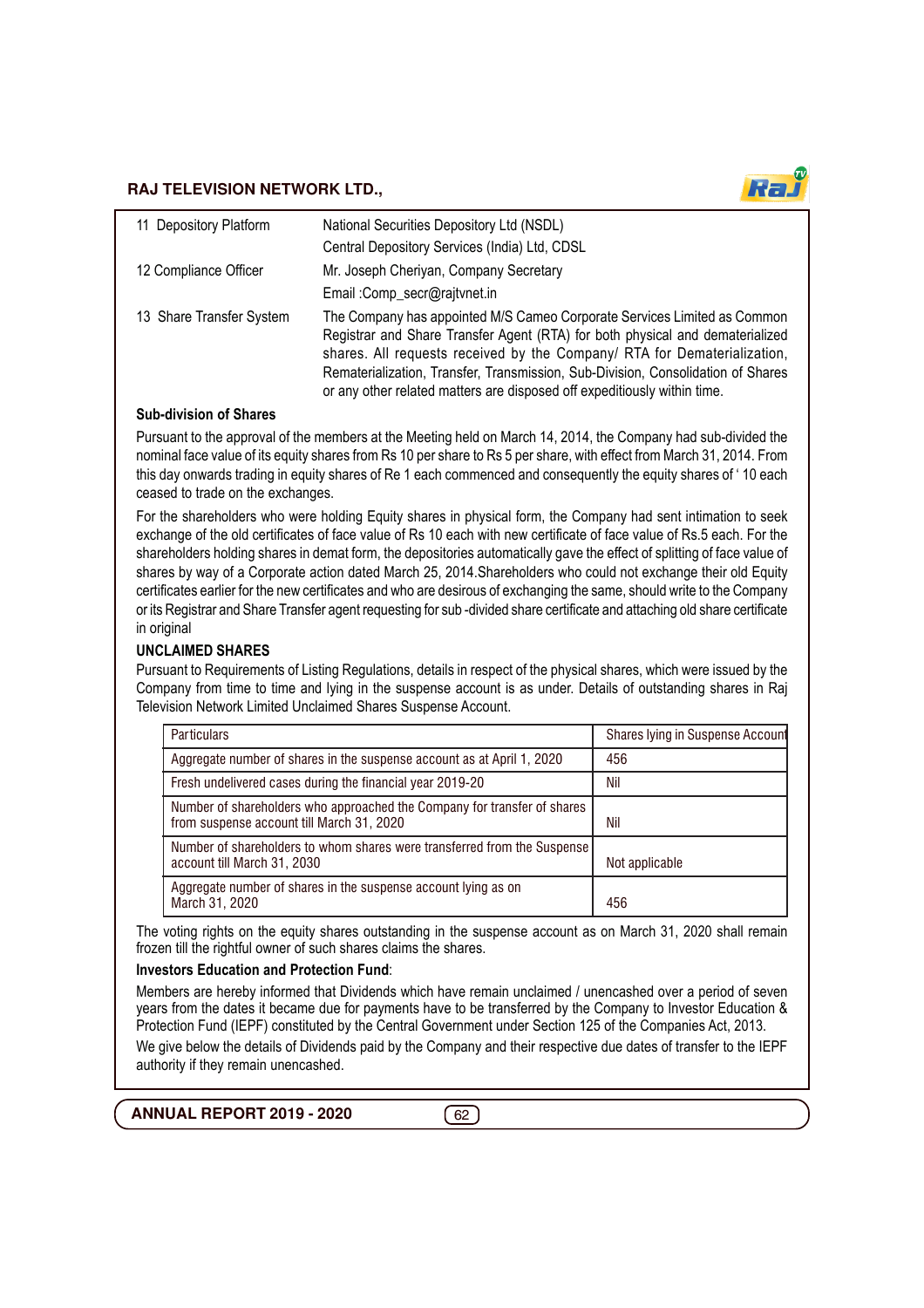

| Dates of Declaration of<br><b>Dividend</b> | Dividend for the Financial Year<br>Transfer to the Fund | Proposed Month and Year of                  |
|--------------------------------------------|---------------------------------------------------------|---------------------------------------------|
| 30th July, 2012                            | 2011-12 (Final)                                         | 29th August, 2019 (Transferred to IEPF A/c) |
| 30th September, 2013                       | 2012-13 (Final)                                         | 09th November, 2020                         |
| 19th September, 2014                       | 2013-14 (Final)                                         | 09th November, 2021                         |
| 28 January, 2014                           | 2013-14 (interim)                                       | 19 <sup>th</sup> March, 2022                |
| 30 <sup>th</sup> September, 2015           | 2014-15 (Final)                                         | 08 <sup>th</sup> November, 2022             |
| 30 <sup>th</sup> September, 2016           | 2015-16 (Final)                                         | 04 <sup>th</sup> November, 2023             |

### Unclaimed Dividends:

Members who are yet to encash/not received the earlier dividend(s) are advised to send requests for duplicate dividend warrants for any of the above mentioned financial years and/or send for revalidation, the unencashed Dividend Warrants still held by them to the Registrars and Transfer Agents of the Company.

### PAN & CHANGE OF ADDRESS

Members holding equity share in physical form are requested to notify the change of address/dividend mandate, if any, to the Company's Registrar & Share Transfer Agent, at the address mentioned above.

The Securities and Exchange Board of India (SEBI) has mandated the submission of Permanent Account Number (PAN) by every participant in securities market. Members holding equity share in dematerialized form are requested to submit their PAN, notify the change of address/dividend mandate, if any, to their respective Depository Participant (DP).Members holding shares in physical form can submit their PAN, notify the change of address/dividend mandate, if any, to the Company/Registrar & Share Transfer Agent.

### OUTSTANDING CONVERTIBLE SECURITIES

There are no outstanding Securities including Stock options issued by the Company and convertible into equity shares of the Company as at March 31, 2020.

## EQUITY SHARE CAPITAL BUILD-UP

| Particulars                                                                       | Allotment<br>Date | No. of<br>Equity<br><b>Shares</b> | Face<br>value<br>(Rs.) | Cumulative<br>No of<br>shares | Cumulative<br>Paid up<br>Capital |
|-----------------------------------------------------------------------------------|-------------------|-----------------------------------|------------------------|-------------------------------|----------------------------------|
| Subscribers to Memorandum                                                         | 03-06-1994        |                                   | 10                     |                               | 70                               |
| Further Issue of share capital<br>Subscribed by existing share holders            | 14-12-2000        | 1784107                           | 10                     | 1784114                       | 17841140                         |
| Bonus Issue - I (Bonus issue to Existing<br>Equity Share holders @ rate of 5:1)   | 08-09-2006        | 8920535                           | 10                     | 10704649                      | 107046490                        |
| Public Issue                                                                      | 31-03-2008        | 2273687                           | 10                     | 12978336                      | 129783360                        |
| Stock Split (from Face Value<br>Rs. 10 /- to Rs. 5/-                              | 31-03-2014        | 25956672                          | 5                      | 25956672                      | 129783360                        |
| Bonus Issue -II (Bonus issue to Existing<br>Equity Share holders $@$ rate of 1:1) | 31-03-2014        | 25956672                          | 5                      | 51913344                      | 259566720                        |
| Issued and Paid-up Capital as at March 31, 2020                                   |                   |                                   |                        | Rs.25,95,66720/-              |                                  |

**ANNUAL REPORT 2019 - 2020**

 $\sqrt{63}$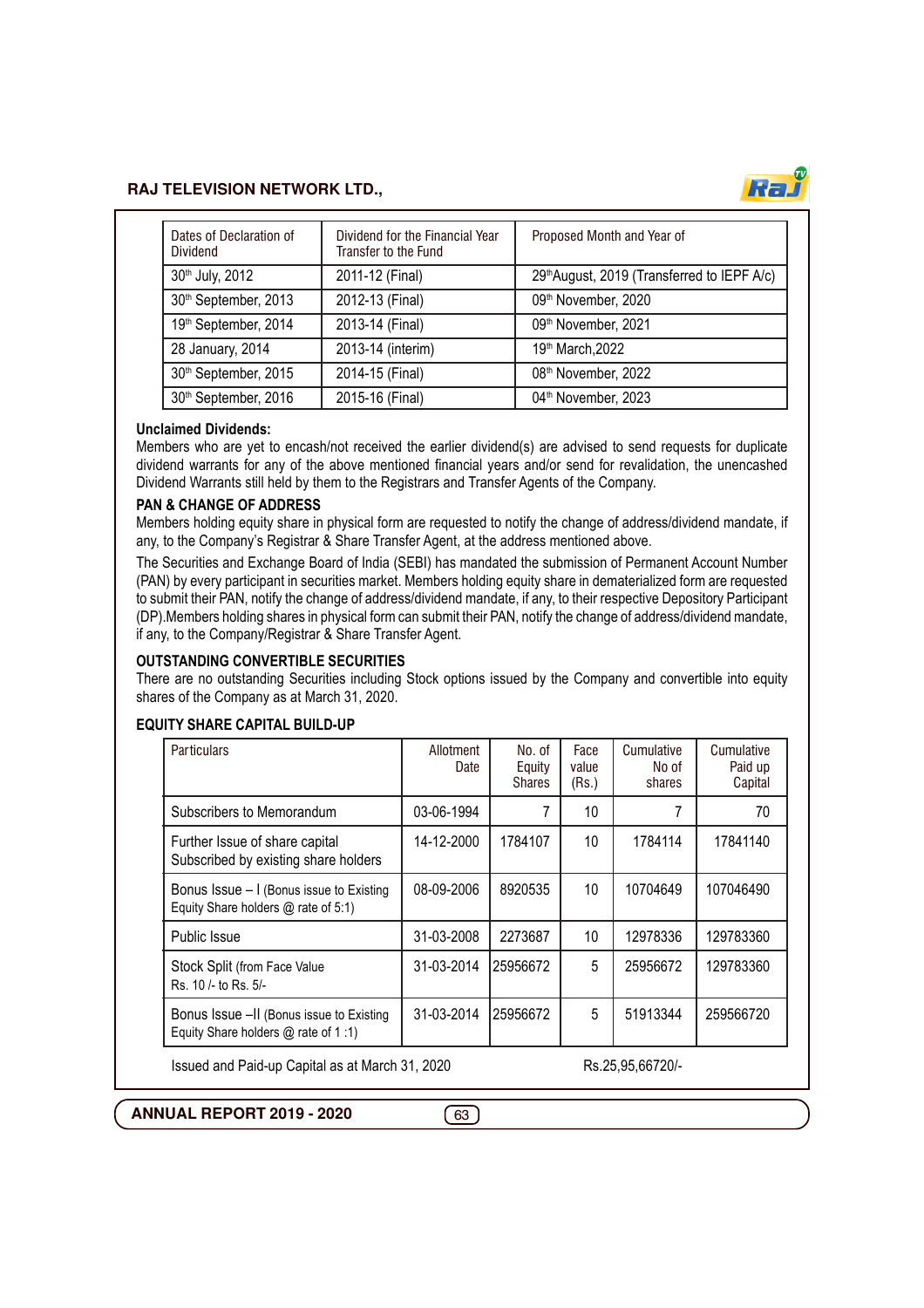

Ĕ.

### **RAJ TELEVISION NETWORK LTD.,**

| <b>CAPITAL STRUCTURE As On Date</b>        |  |
|--------------------------------------------|--|
| Capital Structure (Raj Television Network) |  |

| Gaphai Shuguule (naj leievisium Network) |                             |                     |                  |          |              |                   |         |  |  |
|------------------------------------------|-----------------------------|---------------------|------------------|----------|--------------|-------------------|---------|--|--|
|                                          |                             |                     | Authorized       | Issued   |              |                   |         |  |  |
|                                          | Period                      | Instrument          | Capital          | Capital  |              | $-$ PAIDUP $-$    |         |  |  |
| From                                     | T <sub>0</sub>              |                     | (Rs. cr)         | (Rs. cr) | Shares (nos) | <b>Face Value</b> | Capital |  |  |
| 2019                                     | 2020                        | <b>Equity Share</b> | 30               | 25.96    | 51913344     | 5                 | 25.96   |  |  |
| 2018                                     | 2019                        | <b>Equity Share</b> | 30 <sub>2</sub>  | 25.96    | 51913344     | 5                 | 25.96   |  |  |
| 2017                                     | 2018                        | <b>Equity Share</b> | 30               | 25.96    | 51913344     | 5                 | 25.96   |  |  |
| 2016                                     | 2017                        | <b>Equity Share</b> | 30               | 25.96    | 51913344     | 5                 | 25.96   |  |  |
| 2015                                     | 2016                        | <b>Equity Share</b> | 30               | 25.96    | 51913344     | 5                 | 25.96   |  |  |
| 2014                                     | 2015                        | <b>Equity Share</b> | 30               | 25.96    | 51913344     | 5                 | 25.96   |  |  |
| 2013                                     | 2014                        | <b>Equity Share</b> | 30               | 25.96    | 51913344     | 5                 | 25.96   |  |  |
| 2012                                     | 2013                        | <b>Equity Share</b> | 15               | 12.98    | 12978336     | 10                | 12.98   |  |  |
| 2011                                     | 2012                        | <b>Equity Share</b> | 15               | 12.98    | 12978336     | 10                | 12.98   |  |  |
| 2010                                     | 2011                        | <b>Equity Share</b> | 15 <sup>15</sup> | 12.98    | 12978336     | 10                | 12.98   |  |  |
| 2009                                     | 2010                        | <b>Equity Share</b> | 15               | 12.98    | 12978336     | 10                | 12.98   |  |  |
| 2008                                     | 2009                        | <b>Equity Share</b> | 15               | 12.98    | 12978336     | 10                | 12.98   |  |  |
| 2007                                     | 2008                        | <b>Equity Share</b> | 15               | 12.98    | 12978336     | 10                | 12.98   |  |  |
| 2006                                     | 2007                        | <b>Equity Share</b> | 15               | 12.98    | 12978336     | 10                | 12.98   |  |  |
| 2005                                     | 2006                        | <b>Equity Share</b> | 15               | 1.78     | 1784107      | 10                | 1.78    |  |  |
| 2004                                     | 2005<br><b>Equity Share</b> |                     | $\overline{2}$   | 1.78     | 1784107      | 10                | 1.78    |  |  |
|                                          |                             |                     |                  |          |              |                   |         |  |  |

# SHARE HOLDING PATTERN: A- DISTRIBUTION OF SHAREHOLDING AS ON 31ST MARCH 2020.

|   | Rs. Rs.                  | Number<br>of Cases | $%$ of<br>Total | Rs.       | $%$ of<br>Total |
|---|--------------------------|--------------------|-----------------|-----------|-----------------|
|   | between 1 and 1000       | 6482               | 78.45           | 1841125   | 0.71            |
| 2 | between 1001 and 5000    | 1534               | 18.56           | 3375795   | 1.3             |
| 3 | between 5001 and 10000   | 114                | 1.38            | 853470    | 0.33            |
| 4 | between 10001 and 20000  | 49                 | 0.59            | 725595    | 0.28            |
| 5 | between 20001 and 30000  | 22                 | 0.27            | 519900    | 0.2             |
| 6 | between 30001 and 40000  | 5                  | 0.06            | 174925    | 0.07            |
| 7 | between 40001 and 50000  | 8                  | 0.1             | 373230    | 0.14            |
| 8 | between 50001 and 100000 | 16                 | 0.19            | 1122670   | 0.43            |
| 9 | >100000                  | 33                 | 0.4             | 250580010 | 96.54           |
|   | Total                    | 8263               | 100             | 259566720 | 100             |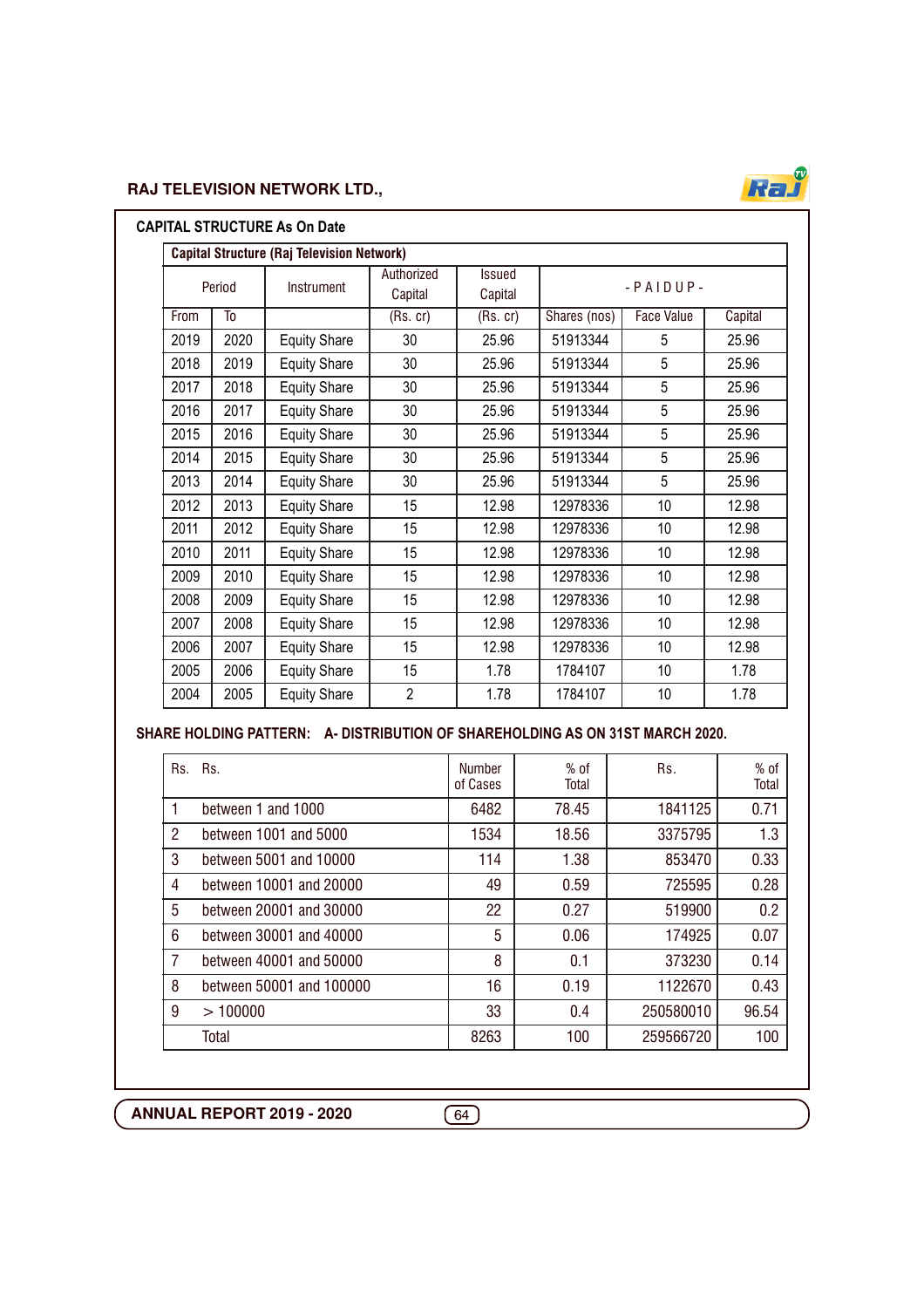

| <b>Month</b> |       | BSE All Prices in $\bar{\tau}$ |               |       |       | NSE All Prices in $\bar{\tau}$ |  |  |
|--------------|-------|--------------------------------|---------------|-------|-------|--------------------------------|--|--|
|              | High  | Low                            | No. of Shares | High  | Low   | No of Shares                   |  |  |
| Apr-19       | 36.00 | 34.00                          | 14216         | 41.00 | 30.80 | 6620                           |  |  |
| May-19       | 44.80 | 42.00                          | 37525         | 48.00 | 39.35 | 16530                          |  |  |
| Jun-19       | 45.00 | 43.00                          | 49351         | 47.90 | 41.55 | 3365                           |  |  |
| Jul-19       | 41.70 | 40.60                          | 2660          | 45.00 | 34.50 | 1717                           |  |  |
| Aug-19       | 38.60 | 37.65                          | 31375         | 39.00 | 32.60 | 2620                           |  |  |
| Sep-19       | 40.59 | 38.26                          | 36813         | 45.35 | 33.45 | 9826                           |  |  |
| $Oct-19$     | 45.85 | 42.15                          | 68931         | 49.95 | 39.65 | 11318                          |  |  |
| Nov-19       | 44.84 | 41.70                          | 132413        | 52.90 | 40.00 | 18856                          |  |  |
| Dec-19       | 43.10 | 41.20                          | 69932         | 46.20 | 38.45 | 5928                           |  |  |
| Jan-20       | 44.47 | 41.50                          | 210562        | 50.40 | 40.00 | 31444                          |  |  |
| Feb-20       | 42.65 | 39.50                          | 236260        | 48.35 | 34.05 | 73205                          |  |  |
| Mar-20       | 35.20 | 30.60                          | 116502        | 39.00 | 28.10 | 40870                          |  |  |

Stock Market Data Relating to Equity Shares of the company Listed in India

Source: BSE website and NSE website. \*basis- Price is on Monthly average

## DEMATERIALISATION POSITION AS ON 31 MARCH 2020

| <b>CATEGORY</b> | NO.OF HOLDERS | <b>TOTAL POSITIONS</b> | % OF HOLDINGS |
|-----------------|---------------|------------------------|---------------|
| <b>PHYSICAL</b> | 106           | 457                    | 0.0009        |
| <b>NSDL</b>     | 5164          | 38218431               | 73.6196       |
| CDSL            | 2993          | 13694456               | 26,3795       |
| <b>TOTAL</b>    | 8263          | 51913344               | 100           |

### SHAREHOLDERS' CORRESPONDENCE

The Company has attended to all the investors' grievances/ queries/ Information requests except for the cases where the company is restrained due to some pending legal proceedings or court/statutory orders. It is the endeavor of the Company to reply all letters / communications received from the shareholders within a period of 5 working days. All correspondence may be addressed to the Registrar & Share Transfer Agent at the address given in this Shareholders Information section. In case any shareholder is not satisfied with the response or do not get any response within reasonable period, they may approach the Investor Relations Officer of the Company.

# OUTSTANDING CONVERTIBLE SECURITIES

There are no outstanding Securities including Stock options issued by the Company and convertible into equity shares of the Company as at 31-03-2020.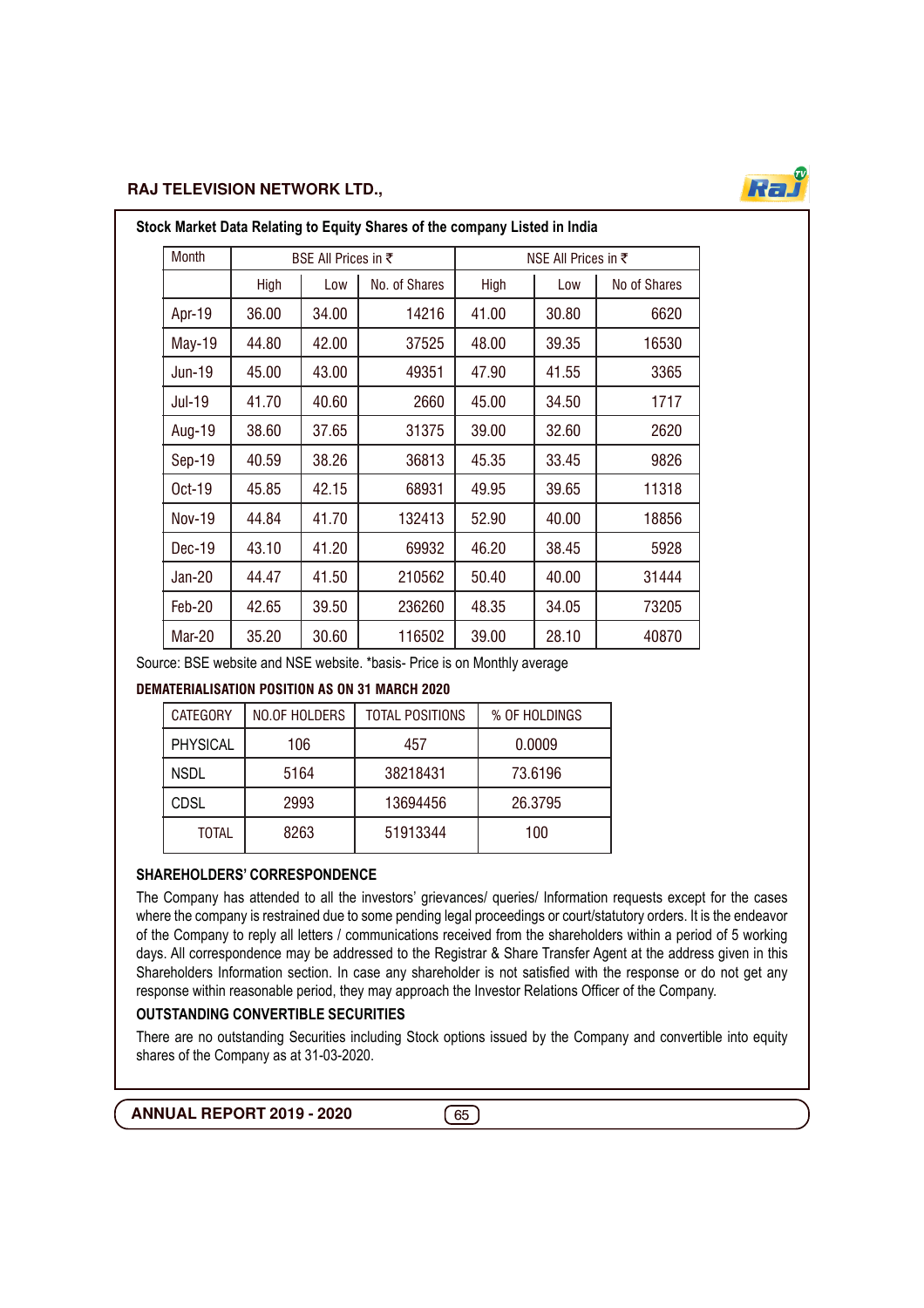

### CORPORATE BENEFITS TO INVESTORS DIVIDEND DECLARED FOR THE LAST 10 YEARS

| Announcement | Effective  | Dividend | Dividend | Remarks                                |
|--------------|------------|----------|----------|----------------------------------------|
| Date         | Date       | Type     | $(\%)$   |                                        |
| 18-05-2019   | 20-092019  | Final    | 2        | Rs.0.10 (Ten Paisa) Final Dividend     |
| 27-05-2016   | 30.09.2016 | Final    | 5        | Rs.0.25 share(5%)Final Dividend        |
| 27-05-2015   | 18-09-2015 | Final    | 10       | Rs.0.50 per share (10%) Final Dividend |
| 14-05-2014   | 08-09-2014 | Final    | 5        | Rs.0.25 share(5%)Final Dividend        |
| 28-01-2014   | 13-02-2014 | Interim  | 5        | Rs.0.50 per share(5%)Interim Dividend  |
| 27-05-2013   | 20-09-2013 | Final    | 10       | Rs.1.00 per share(10%)Final Dividend   |
| 30-04-2012   | 20-07-2012 | Final    | 10       | Rs.1.00 per share(10%)Dividend         |
| 29-07-2008   | 19-09-2008 | Final    | 15       | Rs.1.50 per share(15%)Dividend         |
| 30-07-2007   | 17-09-2007 | Final    | 10       | Rs.1.00 per share(10%)Dividend         |

## BONUS ISSUES OF FULLY PAID-UP EQUITY SHARES

| <b>Financial Year</b> | Ratio |
|-----------------------|-------|
| 2005-2006             | 5:1   |
| 2013-2014             | 1:1   |

**ANNUAL REPORT 2019 - 2020**

INTENTIONALLY LEFT BLANK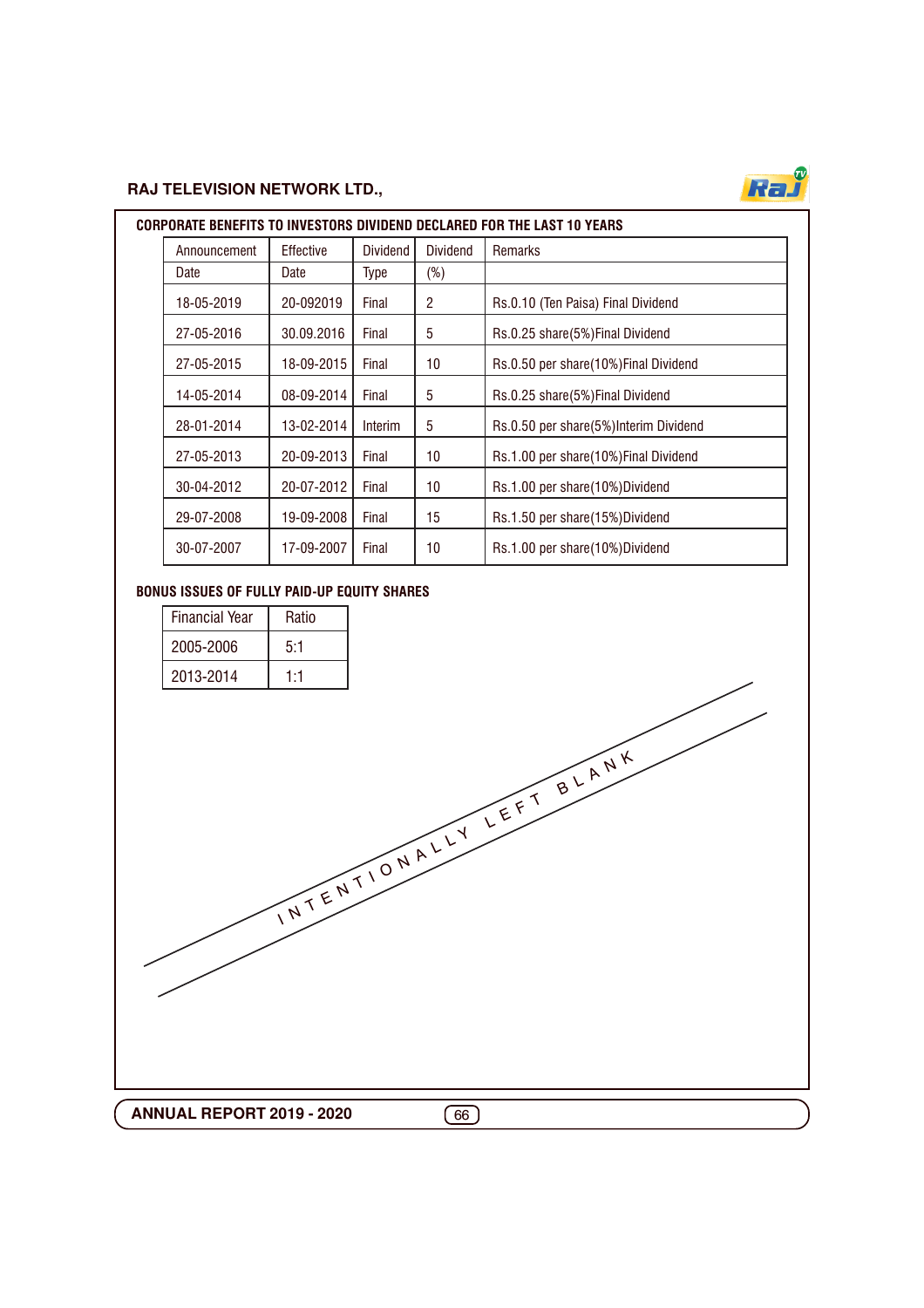

### Annexure

Particulars of related party transactions

# Form no. Aoc-2

{Pursuant to clause (h) of sub-section (3) of Section 134 of the Act and Rule 8(2) of the Companies (Accounts) Rules, 2014}

Form for disclosure of particulars of contracts / arrangements entered into by the company with related parties referred to in sub-section (1) of section 188 of the Companies Act, 2013 including certain arms-length transactions under third proviso thereto:

- 1. Details of contracts or arrangements or transactions not at arm's length basis: The Company has not entered into any contract or arrangement or transaction with its related parties during -financial year 2019-20.
- 2. Details of material contracts or arrangement or transactions at arm's length basis:
	- a. Name(s) of the related party and nature of relationship Not applicable
	- b. Nature of contracts / arrangements / transactions: Not applicable
	- c. Duration of the contracts / arrangements / transactions: Not applicable
	- d. Salient terms of the contracts or arrangements or transactions including the value, if any -NIL
	- e. Date(s) of approval by the Board, if any: The company in the usual course of business had employed Mr. Nachiappan R and Ms. Nandhini R Not applicable, since the no contract was entered into during the FY 2019-20
	- f. Amount paid as advances, if any: Nil

For and on behalf of the Board of Directors

Place: Chennai

Date: 30-07-2020 Maajhendhran CEO/CFO Certification Chairman and Managing Director



**ANNUAL REPORT 2019 - 2020**

 $\boxed{67}$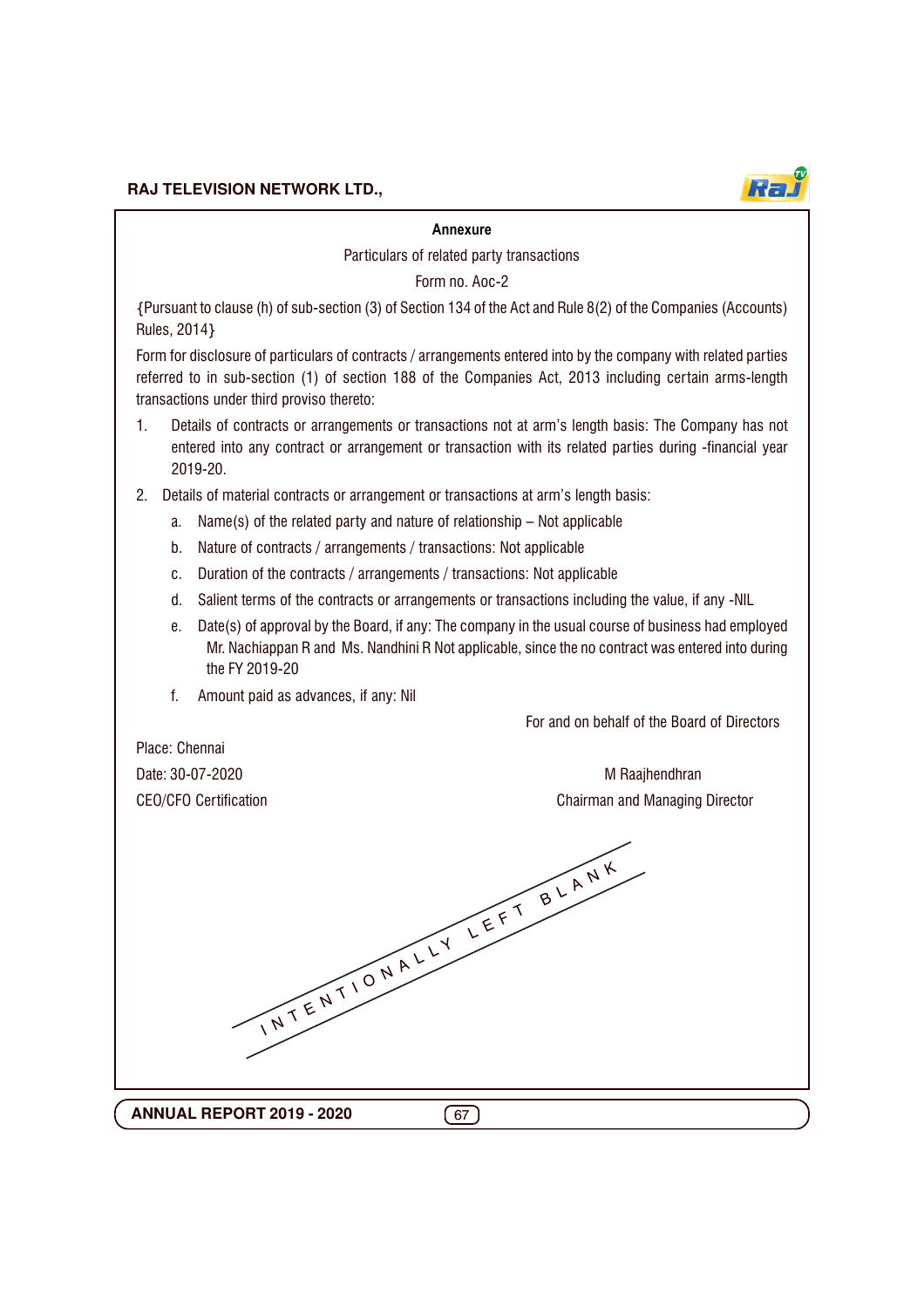

#### CERTIFICATE OF NON-DISQUALIFICATION OF DIRECTORS

(Pursuant to Regulation 34(3) and Schedule V Para C clause (10)(i) of the SEBI (Listing Obligations and Disclosure Requirements) Regulations, 2015)

To,

The Members of Raj Television Network Limited, No 32, Poes Road, Second Street, Teynampet, Chennai-18.

We have examined the relevant registers, records, forms, returns and disclosures received from the Directors of Raj Television Network Limited having CIN L92490TN1994PLC027709 and having registered office at No.32, Poes Road, Second Street, Teynampet, Chennai, Tamil Nadu- 600 018(hereinafter referred to as 'the Company'), produced before us by the Company for the purpose of issuing this Certificate, in accordance with Regulation 34(3) read with Schedule V Para-C Sub clause 10(i) of the Securities Exchange Board of India (Listing Obligations and Disclosure Requirements) Regulations, 2015

In our opinion and to the best of our information and according to the verifications (including Directors Identification Number (DIN) status at the portal www.mca.gov.in) as considered necessary and explanations furnished to us by the Company & its officers, we hereby certify that none of the Directors on the Board of the Company as stated below for the Financial Year ended 31st March, 2020 have been debarred or disqualified from being appointed or continuing as Directors of companies by the Securities and Exchange Board of India, Ministry of Corporate Affairs, or Ministry of Information and Broadcasting.

| SI No          | <b>DIN</b> | Director Name                    | Designation                   | Appointment<br>Date |
|----------------|------------|----------------------------------|-------------------------------|---------------------|
|                | 0821144    | <b>RAJENDRAN</b>                 | <b>Managing Director</b>      | 03-Jun-94           |
| $\overline{c}$ | 0839174    | RAJARATHNAM                      | <b>Wholetime Director</b>     | 03-Jun-94           |
| 3              | 0662830    | RAVINDRAN                        | <b>Wholetime Director</b>     | 03-Jun-94           |
| 4              | 0662769    | KANNAPPA PILLAI MANI RAGUNATHAN  | <b>Wholetime Director</b>     | 03-Jun-94           |
| 5              | 1830471    | ACHUTHA ARJUNA PAI               | <b>Independent Director</b>   | 14-Oct-06           |
| 6              | 8264539    | AYYAVUMADURAR KALIYAMURTHY       | <b>Independent Director</b>   | 29-Oct-18           |
| 7              | 0562832    | <b>MOHAN KAMESWARAN</b>          | <b>Independent Director</b>   | 14-0ct-06           |
| 8              | 0717140    | RAJAGOPALAN RAMACHANDRAN         | <b>Independent Director</b>   | 14-Oct-06           |
| 9              | 6988766    | <b>VENKATESWARAN SAMBAMURTHY</b> | <b>Independent Director</b>   | 27-Sep-19           |
| 10             | 0716224    | RAVEENDRAN VIJAYALAKSHMI         | <b>Non-Executive Director</b> | 19-Sep-15           |

Ensuring the eligibility for the appointment / continuity of every Director on the Board is the responsibility of the management of the Company. Our responsibility is to express an opinion on these based on our verification. This certificate is neither an assurance as to the future viability of the Company nor of the efficiency or effectiveness with which the management has conducted the affairs of the Company.

For N.Naresh & Co., Chartered Accountants, Firm Regn No. 011293S Chennai N Ramalingam N Ramalingam N Ramalingam N Ramalingam N Ramalingam N Ramalingam N Ramalingam N Ramalingam Date : 30.07.2020 Partner-M.NO.208992

**ANNUAL REPORT 2019 - 2020**

<u>68</u>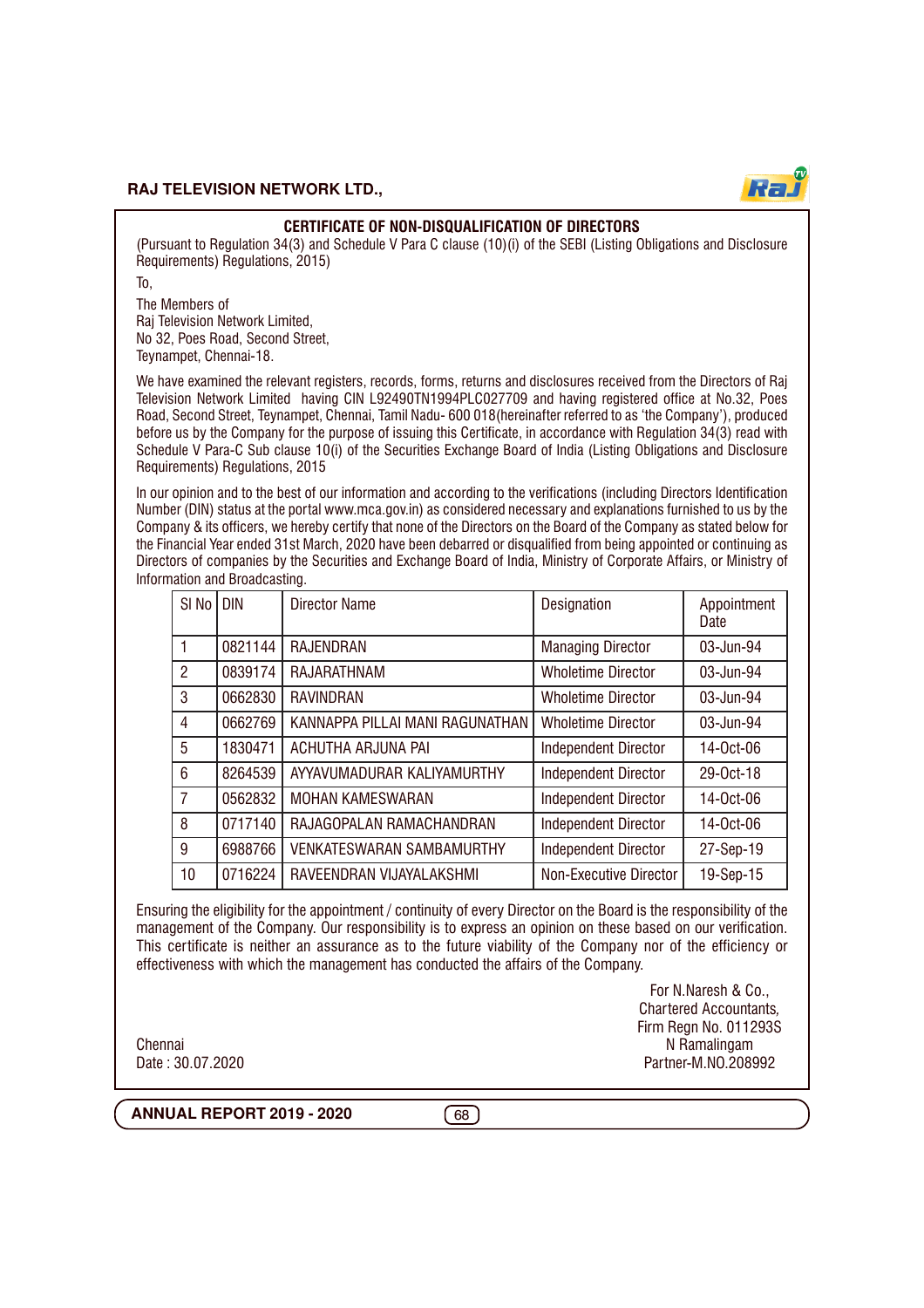

### CERTIFICATION ON FINANCIAL STATEMENTS OF THE COMPANY

We, Raajhnedhran M, Managing Director & CMD and Ravindran M, Whole-time Director of Raj Television Network Limited ('the Company'), certify that:

- a) We have reviewed the financial statements and cash flow statement for the year ended March 31, 2020 and that to the best of our knowledge and belief:
- i) these statements do not contain any materially untrue statement or omit any material fact or contain any statement that might be misleading.
- ii) these statements together present a true and fair view of the Company's affairs and are in compliance with AccountingStandards, applicable laws and regulations.
- b) To the best of our knowledge and belief, no transactions entered into by the Company during the year ended March 31, 2020are fraudulent, illegal or violative of the Company's code of conduct.
- c) We accept responsibility for establishing and maintaining internal controls for financial reporting and that we have evaluated the effectiveness of the internal control systems of the Company pertaining to financial reporting and have disclosed to the Auditors and Audit Committee, deficiencies in the design or operation of such internal controls, if any, of which we are aware and the steps we have taken or proposed to take to rectify these deficiencies)
- d) During the year:
	- i) there has not been any significant change in internal control over financial reporting.
	- ii) there have not been any significant changes in accounting policies; and
	- iii) there have been no instances of significant fraud of which we are aware that involve management or other employees having significant role in the Company's internal control system over financial reporting.

Rajendran.M Ravindran.M

Managing Director Whole-time Director DIN:00821144 DIN:00662830

30-07-2020 Chennai

**ANNUAL REPORT 2019 - 2020**

 $\sqrt{69}$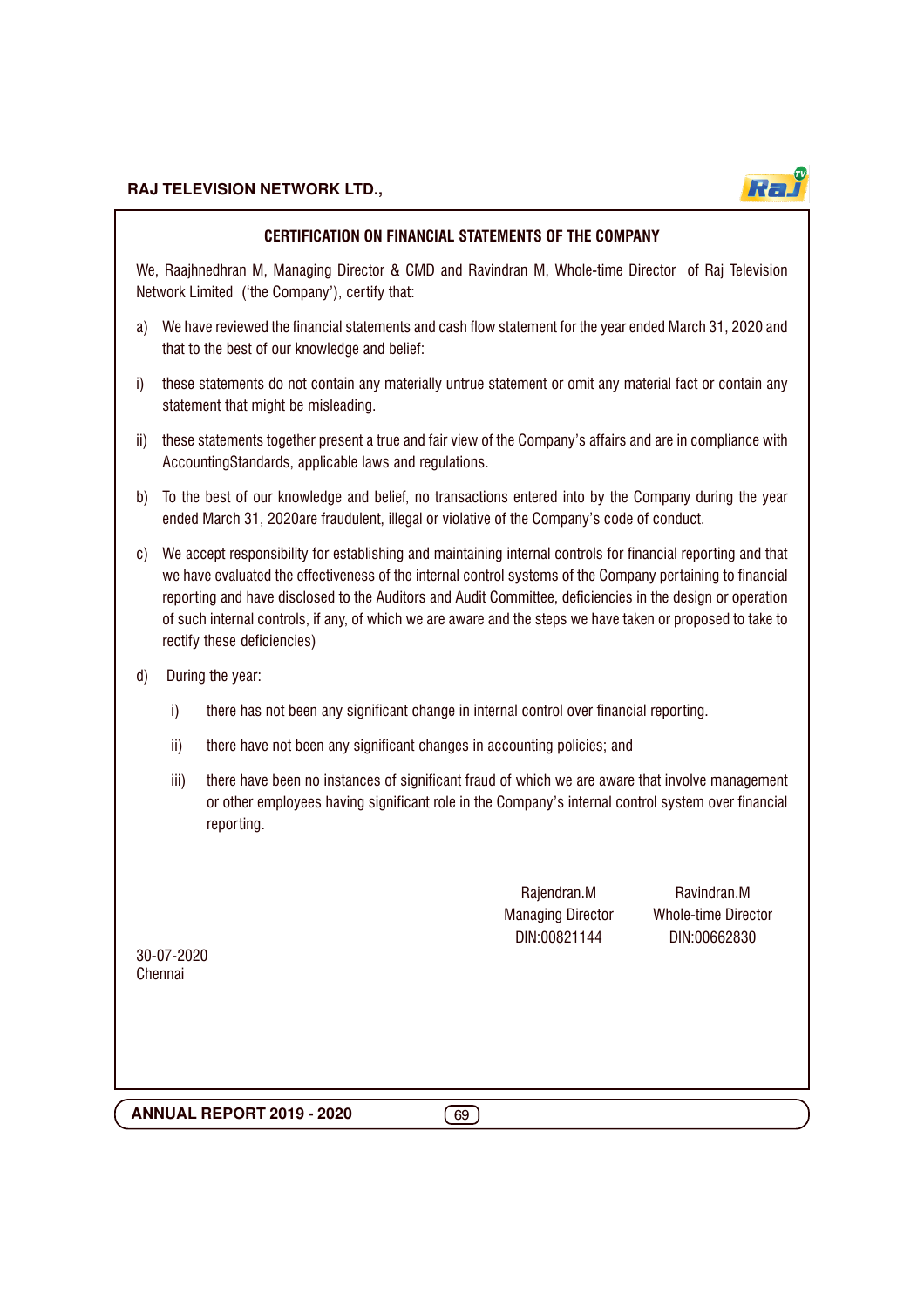

| Section A: General Information about the Company                                                         |                                                                                                                                                                                                                                                                                                                                   |
|----------------------------------------------------------------------------------------------------------|-----------------------------------------------------------------------------------------------------------------------------------------------------------------------------------------------------------------------------------------------------------------------------------------------------------------------------------|
| Name of the Company<br>1.                                                                                | Raj Television Network Limited                                                                                                                                                                                                                                                                                                    |
| 2. Listing on Stock Exchanges                                                                            | Equity Shares: Bombay Stock Exchange Limited (BSE) National Stock<br>Exchange of India Limited (NSE)                                                                                                                                                                                                                              |
| 3. Stock Code                                                                                            | BSE - 532826, RAJTVNSE - RAJTV EQ                                                                                                                                                                                                                                                                                                 |
| 4. Depository Platform                                                                                   | National Securities Depository Ltd (NSDL)Central Depository Services<br>(India) Ltd, CDSL                                                                                                                                                                                                                                         |
| 5. Corporate Identity Number (CIN)                                                                       | L92490TN1994PLC027709                                                                                                                                                                                                                                                                                                             |
| 6. ISIN Number                                                                                           | INE952H01027                                                                                                                                                                                                                                                                                                                      |
| 7. Registered Address                                                                                    | Raj Television Network Limited32, Poes Road, Second Street, Teynampet,<br>Chennai-600 018Tel: +91-44-24334149-51Phone No. 044-28460390-94,<br>9500141111                                                                                                                                                                          |
| 8. Website                                                                                               | www.rajtvnet.in,                                                                                                                                                                                                                                                                                                                  |
| 9. Email id                                                                                              | administrator@rajtvnet.in                                                                                                                                                                                                                                                                                                         |
| 10. Financial Year reported                                                                              | April 1, 2019 - March 31, 2020                                                                                                                                                                                                                                                                                                    |
| 11. Sector(s) that the Company is engaged<br>in (Industrial activity code-wise):                         | The Company is mainly engaged in the business of Broadcasting of<br>General Entertainment, NewsTelevision Channels and falling into<br>"Television Programming & Broadcasting"Services - NIC Code (2008) -<br>60100.                                                                                                              |
| 12. Three key products / services that the<br>Company manufactures / provides<br>(as on balancesheet):   | The Company mainly provides Broadcasting Services and is engaged in<br>the business of Broadcasting of various Regional Television Channels.<br>As a part of the said broadcasting business, the Company earns revenues<br>from Advertisements, Broadcasting Fees and Subscription of Channels<br>both Domestic and International |
| 13. Total number of locations where business :<br>activity is undertaken by the Company                  | Number of International locations: Nil                                                                                                                                                                                                                                                                                            |
|                                                                                                          | Indian operations of the Company are carried out through over fifteen<br>offices located in majorcommercial hubs of the Country including<br>Tamilnadu, Telangana, Karnataka, Kerala, and Maharashtra,                                                                                                                            |
| 14. Markets served by the Company - Local /<br>State / National / International:                         | Company's Television reach out to millions of viewers / listeners over a<br>dozen Countries.                                                                                                                                                                                                                                      |
| Section B: Financial Details of the Company                                                              |                                                                                                                                                                                                                                                                                                                                   |
| Paid up Capital (INR)                                                                                    | Rs. 25,95,66,720.00                                                                                                                                                                                                                                                                                                               |
| Total turnover (INR) (FY 19-20)                                                                          | Rs. 59,44,61,040.00                                                                                                                                                                                                                                                                                                               |
| Total Profit after taxes (INR)                                                                           | Rs. 1,18,908.00                                                                                                                                                                                                                                                                                                                   |
| Total Spending on Corporate Social<br>Responsibility (CSR) as percentage of profit<br>after tax $(\%)$ : | The Company's total spending on CSR in FY-2019-20 is Prescribed CSR<br>expenditure (two percent of the average net profits for last three years)                                                                                                                                                                                  |

**ANNUAL REPORT 2019 - 2020**

 $(70)$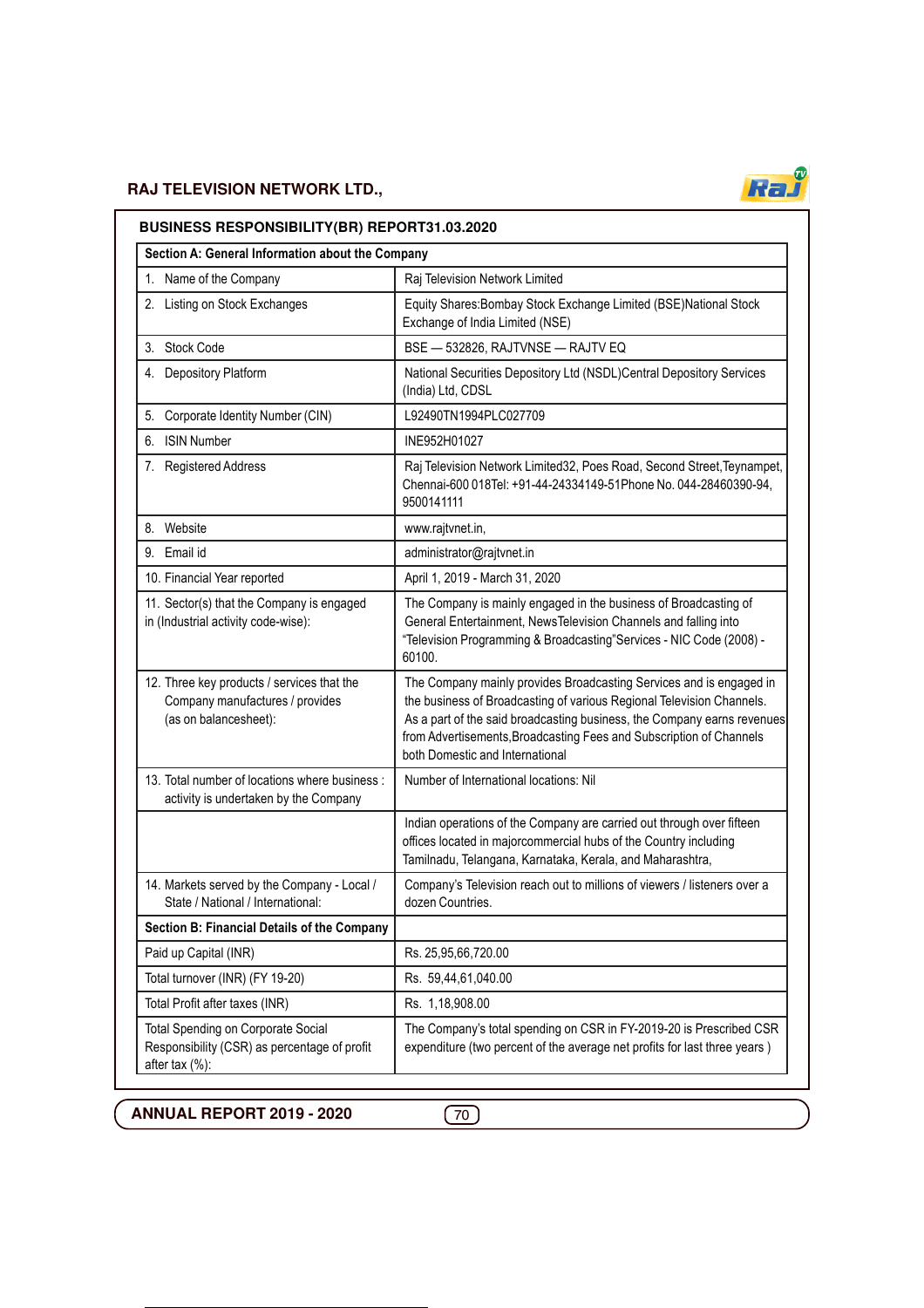

| List of activities in which expenditure in note-4<br>above has been incurred:                                                                                    | Company spent an amount of Rs. Rs.13,439/-towards the promotion of<br>women empowermentby conducting women's achievers award<br>onWomen's day. |                     |                                                                                                                                                                                                                                                                                 |                                                                                                                                                                            |                                                       |               |                  |                      |            |                              |
|------------------------------------------------------------------------------------------------------------------------------------------------------------------|------------------------------------------------------------------------------------------------------------------------------------------------|---------------------|---------------------------------------------------------------------------------------------------------------------------------------------------------------------------------------------------------------------------------------------------------------------------------|----------------------------------------------------------------------------------------------------------------------------------------------------------------------------|-------------------------------------------------------|---------------|------------------|----------------------|------------|------------------------------|
| <b>Section C: Other Details</b>                                                                                                                                  |                                                                                                                                                |                     |                                                                                                                                                                                                                                                                                 |                                                                                                                                                                            |                                                       |               |                  |                      |            |                              |
| Does the Company have any Subsidiary<br>Company / Companies?                                                                                                     |                                                                                                                                                |                     |                                                                                                                                                                                                                                                                                 |                                                                                                                                                                            | As at March 31, 2020, the Company has no subsidiaries |               |                  |                      |            |                              |
| Do the Subsidiary Company / Companies<br>participate in the BR initiatives of the parent<br>Company?                                                             |                                                                                                                                                |                     |                                                                                                                                                                                                                                                                                 | Not applicable/nil                                                                                                                                                         |                                                       |               |                  |                      |            |                              |
| Do any other entity / entities (e.g. suppliers,<br>distributors etc.) that the Company does<br>business with participate in the BR initiative<br>of the Company? |                                                                                                                                                |                     |                                                                                                                                                                                                                                                                                 | N <sub>0</sub>                                                                                                                                                             |                                                       |               |                  |                      |            |                              |
| <b>Section D: BR Information</b>                                                                                                                                 |                                                                                                                                                |                     |                                                                                                                                                                                                                                                                                 |                                                                                                                                                                            |                                                       |               |                  |                      |            |                              |
| Details of Director / Directors responsible for BR:                                                                                                              |                                                                                                                                                |                     | As part of the day-to-day functions and operations, the Company ensures<br>that the Business Responsibility and / or related policies including that of<br>CSR are continuously implemented across the different management level<br>and also periodically reviewed for changes |                                                                                                                                                                            |                                                       |               |                  |                      |            |                              |
| Details of the Director / Directors responsible<br>for implementation of the BR policy / policies<br>and details of BR head:                                     |                                                                                                                                                |                     |                                                                                                                                                                                                                                                                                 | Mr Raajhendhran M, DIN: 00821144, Managing Director, Phone No.<br>91-44-2433-4149, raajhendhran@rajtvnet.in, 32 Poes Road Second Street<br>Teynampet Chennai 600 018 India |                                                       |               |                  |                      |            |                              |
| 2.a) Principle-wise (as per NVGs) BR Policy / policies                                                                                                           |                                                                                                                                                |                     |                                                                                                                                                                                                                                                                                 |                                                                                                                                                                            |                                                       |               |                  |                      |            |                              |
| S.<br>Questions                                                                                                                                                  | <b>Business</b>                                                                                                                                | Product             |                                                                                                                                                                                                                                                                                 | <b>Employees</b>                                                                                                                                                           | Stake                                                 |               | Human   Environ- | Public &             | <b>CSR</b> |                              |
| No.                                                                                                                                                              | <b>Ethics</b>                                                                                                                                  | Responsi-<br>bility |                                                                                                                                                                                                                                                                                 | Wellbeing                                                                                                                                                                  | holder<br>Engagement                                  | <b>Rights</b> | ment             | Regulatory<br>Policy |            | Customer<br><b>Relations</b> |

|                |                                                                                                                                       |     | bility         |     | Engagement |     |                | <b>Policy</b> |     |     |
|----------------|---------------------------------------------------------------------------------------------------------------------------------------|-----|----------------|-----|------------|-----|----------------|---------------|-----|-----|
|                |                                                                                                                                       | P1  | P <sub>2</sub> | P3  | P4         | P5  | P <sub>6</sub> | P7            | P8  | P9  |
| 1              | Do you have a<br>policy/policies for                                                                                                  | YES | YES            | YES | YES        | YES | <b>YES</b>     | YES           | YES | YES |
| $\overline{2}$ | Has the policy been formu-<br>lated in consultation with<br>the relevant stakeholders?                                                | YES | YES            | YES | YES        | YES | <b>YES</b>     | YES           | YES | YES |
| 3              | Does the policy conform<br>to any national /inter-<br>national standards?                                                             | NA  | NA             | YES | YES        | YES | <b>NA</b>      | YES           | NA  | NA  |
| 4              | Has the policy been approved by<br>the Board? If yes, has it been<br>signed by MD / 0wner/CEO/<br>appro-priate Board Director?        | YES | NO             | NO  | NO         | NO  | NO             | NO            | YES | NO  |
| 5              | Does the Company have a<br>specified committee of the<br>Board/Director / Official to<br>oversee the Implementation<br>of the policy? | YES | YES            | YES | YES        | YES | YES            | YES           | YES | YES |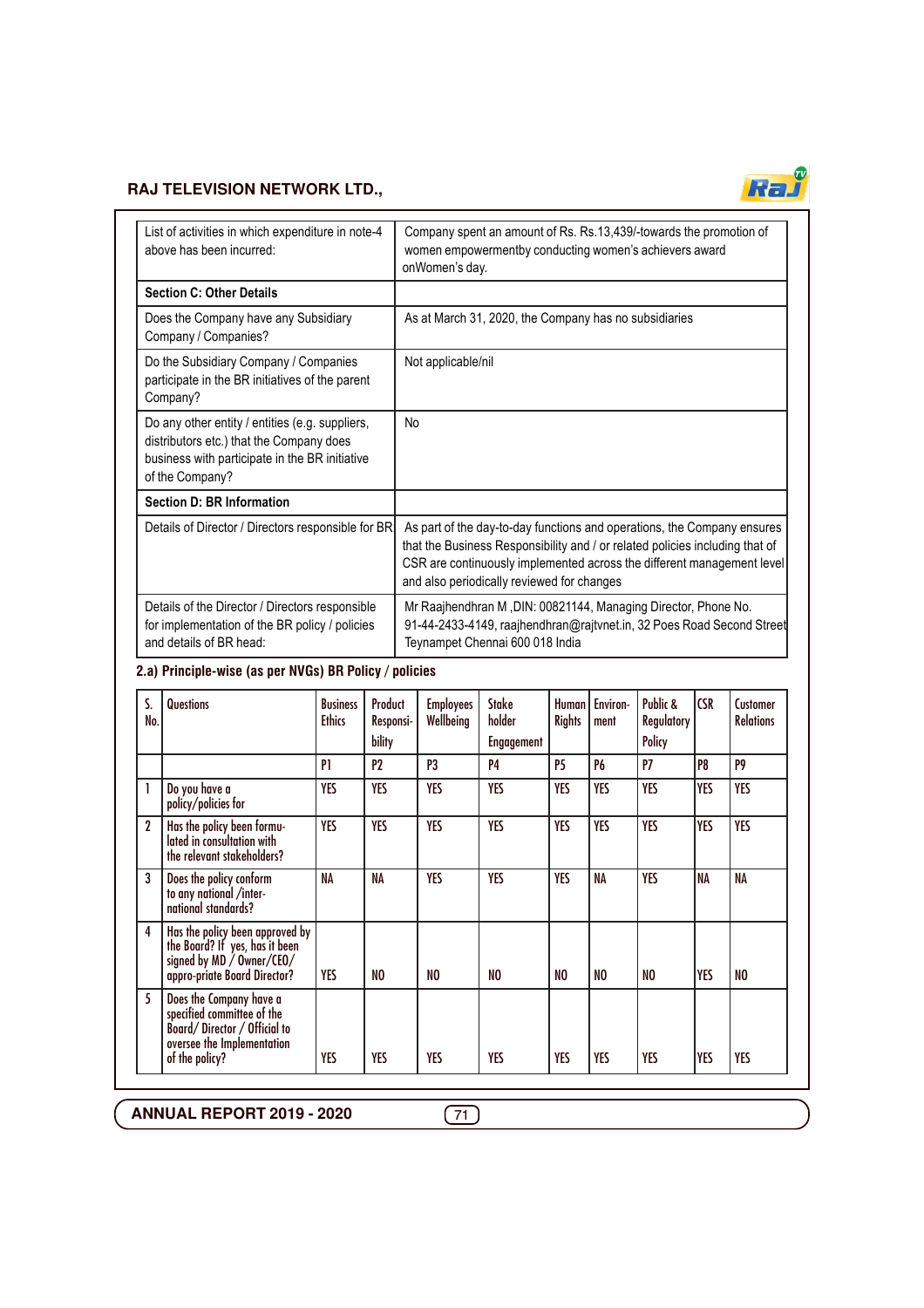

| 6  | Indicate the link for the policy<br>to be viewed online?                                                                                                                                                                                                               | Most of the relevant policies are disseminated and uploaded for information of relevant stakeholders and<br>employees on Company's Corporate website.www.rajtvnet.in             |  |  |  |  |  |  |
|----|------------------------------------------------------------------------------------------------------------------------------------------------------------------------------------------------------------------------------------------------------------------------|----------------------------------------------------------------------------------------------------------------------------------------------------------------------------------|--|--|--|--|--|--|
| 7  | Has the policy been formally<br>communicated to all relevant<br>Internal and external<br>stakeholders?                                                                                                                                                                 | Yes                                                                                                                                                                              |  |  |  |  |  |  |
| 8  | Does the Company have in-house<br>structure to implement the<br>policy / policies?                                                                                                                                                                                     | The overall responsibility for implementation of BR / CSR Policies of the Company is under<br>Mr. Raajhendhran M, Managing Director along with Senior Management of the Company. |  |  |  |  |  |  |
| 9  | Does the Company have a<br>grievance redressal mechanism<br>related to the policy / policies to<br>address stakeholders' grievances<br>related to thepolicy / policies?                                                                                                | Yes                                                                                                                                                                              |  |  |  |  |  |  |
| 10 | Has the Company carried out<br>Independent audit / evaluation<br>of the working of this policy by<br>an internal or external agency?                                                                                                                                   | Policies are evaluated regularly by the respective Senior Executives.                                                                                                            |  |  |  |  |  |  |
|    | Governance related to BR:                                                                                                                                                                                                                                              |                                                                                                                                                                                  |  |  |  |  |  |  |
| 1. | Indicate the frequency with which the Board of Directors, Committee of the Board or CEO assesses the BR<br>performance of the Company.:<br>The Managing Director along with the Senior Management of the Company regularly reviews and assesses<br>the BR performance. |                                                                                                                                                                                  |  |  |  |  |  |  |

2. Does the Company publish a BR or sustainability Report? What is hyperlink for viewing this report? How frequently it is published?

The BR report is available as part of Annual Report at www.rajtvnet.in

# Section E: Principle-wise Performance

| Principle 1:                                                                                                                                               | Businesses should conduct and govern themselves with Ethic<br><b>Transparency and Accountability</b>                                                                                                                                                                                                                                                                                                                                                    |
|------------------------------------------------------------------------------------------------------------------------------------------------------------|---------------------------------------------------------------------------------------------------------------------------------------------------------------------------------------------------------------------------------------------------------------------------------------------------------------------------------------------------------------------------------------------------------------------------------------------------------|
| Businesses should conduct<br>and govern themselves with<br>Ethic Transparency and<br>Accountability                                                        | The Code of Conduct for Corporate Governance adopted by the Board of<br>Directors is applicable to the Boardof Directors and Senior Management. The<br>HR policy applicable to the Company prohibits accepting or giving bribery in<br>any form. Though, at present there is no formal written policy on corruption<br>and bribery covering external stakeholders, controls are in place installed at<br>every level to prevent bribery and corruption. |
| How many stakeholder<br>complaints have been<br>received in the financial year<br>and what percentage was<br>satisfactorily resolved by the<br>management? | 3 investor complaints were received during the FY 2019-20 all were resolved,<br>and no complaint is pending as on date                                                                                                                                                                                                                                                                                                                                  |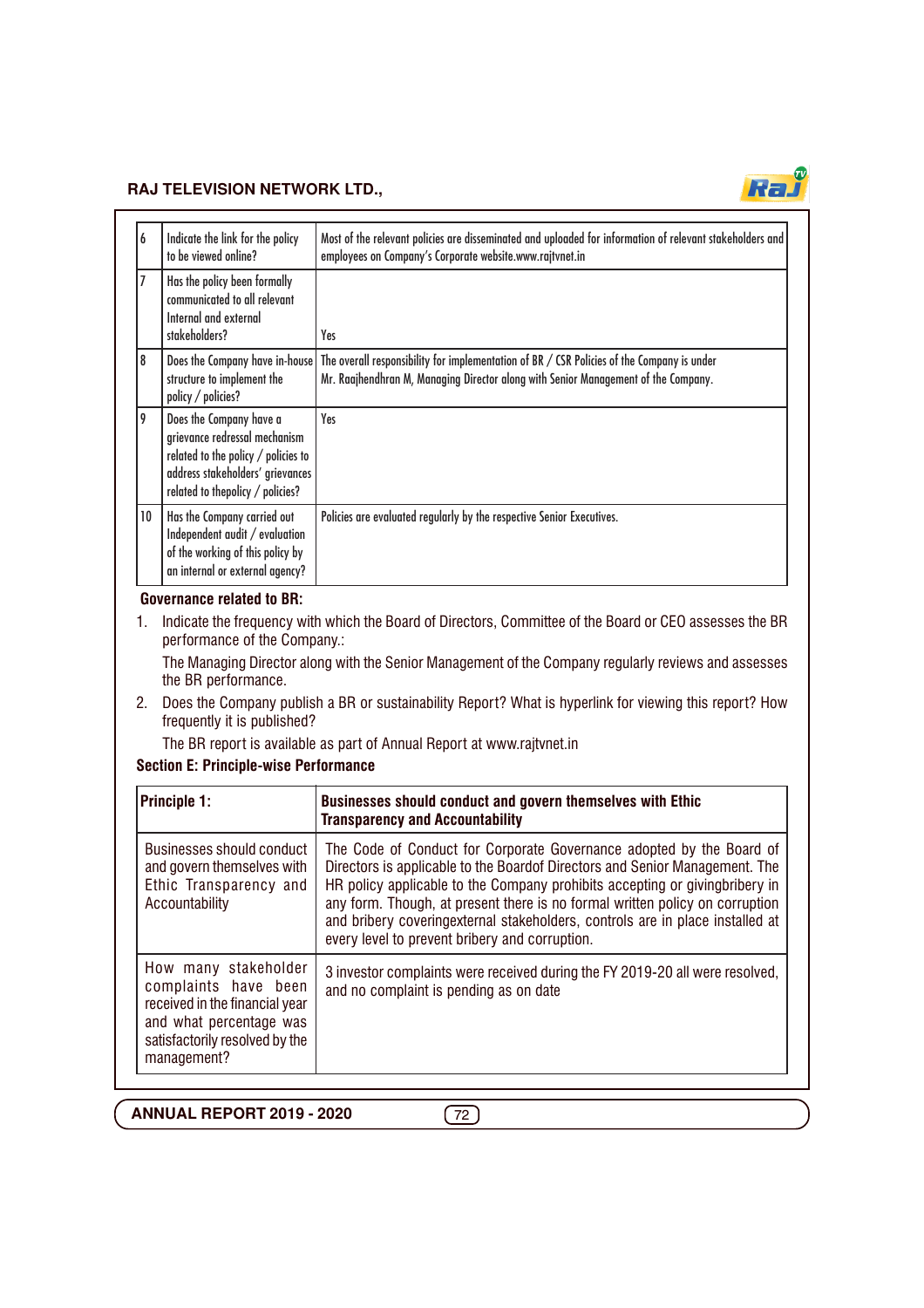

| Principle 2: | throughout their life cycle                                                                                                                                                                                                                                                                |                                    | Businesses should provide goods and services that are safe and contribute to sustainability                                                                                                                                                                                                                                                             |
|--------------|--------------------------------------------------------------------------------------------------------------------------------------------------------------------------------------------------------------------------------------------------------------------------------------------|------------------------------------|---------------------------------------------------------------------------------------------------------------------------------------------------------------------------------------------------------------------------------------------------------------------------------------------------------------------------------------------------------|
|              | 1. List up to 3 of your products<br>or services whose design<br>has incorporated social or<br>environmental concerns,<br>risks and / or opportunities.                                                                                                                                     | (IBF) in rendering its services.   | The Company meticulously follows the applicable regulation<br>/ guidelines issued from time to time by Ministryof<br>Information and Broadcasting (MIB), Telecom Regulatory<br>Authority of India (TRAI) and IndianBroadcasting Federation                                                                                                              |
|              | 2. For each such product,<br>provide the following details<br>in respect of resource use<br>water,<br>(energy,<br>raw<br>materialsetc.) per product<br>(optional):                                                                                                                         | consumes negligible energy.        | As part of Media and Entertainment Industry, the Company                                                                                                                                                                                                                                                                                                |
|              | 3. Does<br>Company<br>the<br>procedure in place for<br>sustainable<br>sourcing<br>(including transportation)? If<br>yes, whatpercentage of your<br>inputs<br>was<br>sourced<br>sustainably?                                                                                                |                                    | The unique business model adopted by the Company<br>adequately motivates the content providers to stay with the<br>Company. As the Company is a market leader some of the<br>production houses are associated with the Company since<br>inception. The Company also conducts various event-based<br>programs to identify and encourage budding talents. |
|              | 4. Has the Company taken any<br>steps to procure goods and<br>services from local and small<br>producers, including comm-<br>unities surrounding their<br>place of work? If yes, what<br>steps have been taken to<br>improve the capacity and<br>capability of local and small<br>vendors? | small producers and local vendors. | The Company has regional channels in the four Southern<br>States which sources identifies and nurtures talent from the                                                                                                                                                                                                                                  |
|              | 5. Does the Company have a<br>mechanism to recycle<br>products and waste?                                                                                                                                                                                                                  | Not applicable                     |                                                                                                                                                                                                                                                                                                                                                         |
| Principle 3: | Business should promote the well-being of all employees                                                                                                                                                                                                                                    |                                    |                                                                                                                                                                                                                                                                                                                                                         |
|              | 1. Please indicate the total number of employees.                                                                                                                                                                                                                                          |                                    | 504                                                                                                                                                                                                                                                                                                                                                     |
|              | 2. Please indicate the total number of employees hired<br>on contractual basis:                                                                                                                                                                                                            |                                    | 79                                                                                                                                                                                                                                                                                                                                                      |
|              | 3. Please indicate the number of permanent women<br>employees                                                                                                                                                                                                                              |                                    | 81                                                                                                                                                                                                                                                                                                                                                      |
|              |                                                                                                                                                                                                                                                                                            |                                    |                                                                                                                                                                                                                                                                                                                                                         |
|              | ANNUAL REPORT 2019 - 2020                                                                                                                                                                                                                                                                  | 73                                 |                                                                                                                                                                                                                                                                                                                                                         |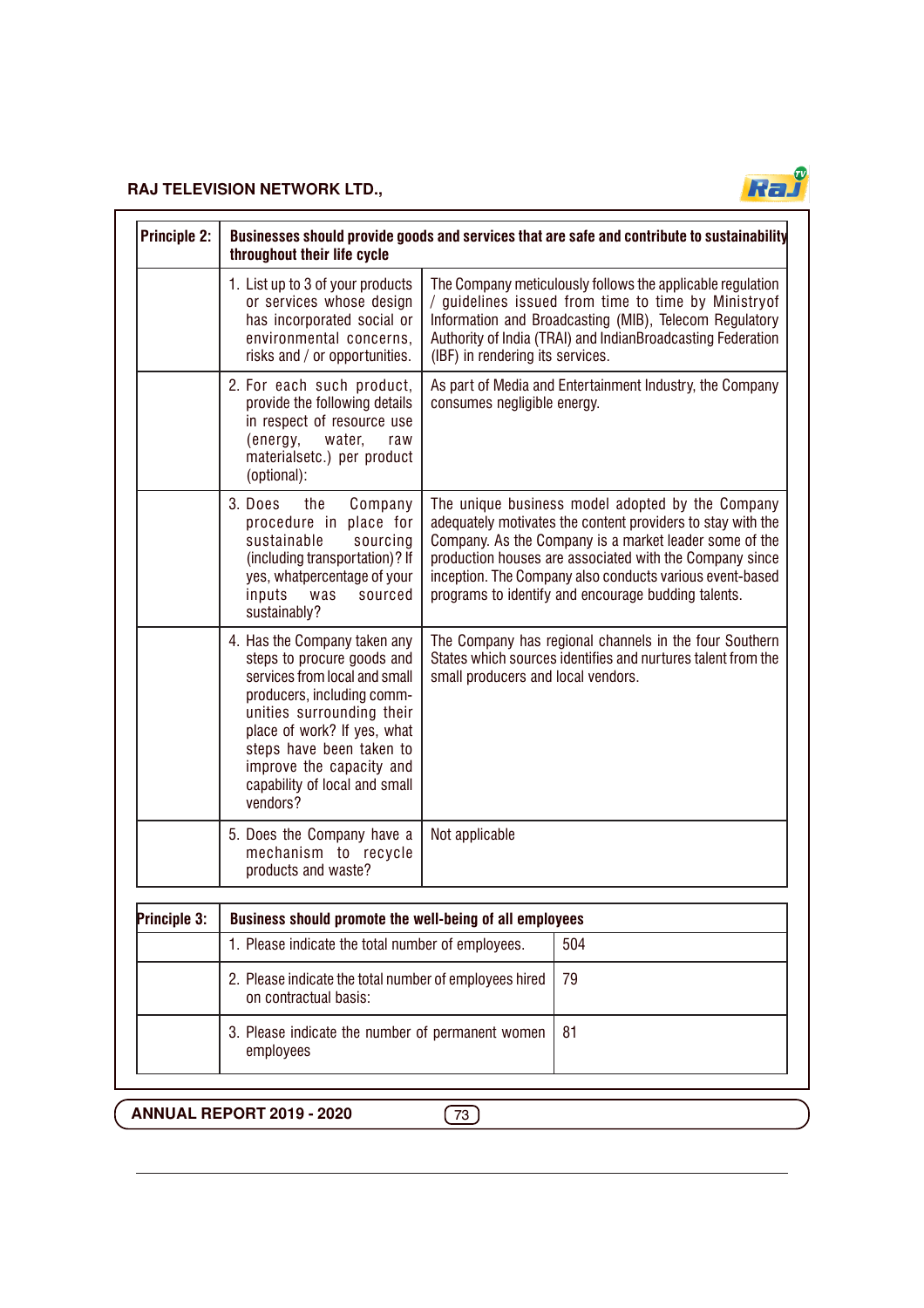

| Principle 3: | Business should promote the well-being of all employees                                                                                                                                                            |                                                                              |                                                                                                                                                                                                                                                                                                                                                                                                                                                                                                   |
|--------------|--------------------------------------------------------------------------------------------------------------------------------------------------------------------------------------------------------------------|------------------------------------------------------------------------------|---------------------------------------------------------------------------------------------------------------------------------------------------------------------------------------------------------------------------------------------------------------------------------------------------------------------------------------------------------------------------------------------------------------------------------------------------------------------------------------------------|
|              | 4. Please indicate the number of permanent employees<br>with disabilities                                                                                                                                          |                                                                              | Nil                                                                                                                                                                                                                                                                                                                                                                                                                                                                                               |
|              | 5. Do you have employee association that is recognized<br>by management                                                                                                                                            |                                                                              | <b>No</b>                                                                                                                                                                                                                                                                                                                                                                                                                                                                                         |
|              | 6. What percentage of your permanent employees are<br>members of this recognized employee associations?                                                                                                            |                                                                              | Not Applicable                                                                                                                                                                                                                                                                                                                                                                                                                                                                                    |
|              | 7. Please indicate the number of complaints relating to<br>child labour, forced labour, involuntary labour, and sexual<br>harassment in the last financial year and pending as on<br>the end of the financial year |                                                                              | Nil                                                                                                                                                                                                                                                                                                                                                                                                                                                                                               |
|              | 8. What percentage of your above-mentionedemployees<br>were given safety and skill up gradation training in thelast<br>year?                                                                                       |                                                                              | The Company periodically<br>organizes training sessions on<br>safety and it also sponsors its<br>employees to skill up gradation<br>programs conducted by various<br>professional bodies.                                                                                                                                                                                                                                                                                                         |
| Principle 4: | especially those who are disadvantaged, vulnerable and marginalized.                                                                                                                                               |                                                                              | Businesses should respect the interests of, and be responsive towards all stakeholders,                                                                                                                                                                                                                                                                                                                                                                                                           |
|              | 1. Has the Company mapped<br>its internal and external<br>stakeholders?                                                                                                                                            | (iv) Content Producers, (v) Vendors, (vi)<br>Corporate Affairs, (xi) Reserve | Yes. The Company has mapped its internal and external<br>stakeholders and the main categories of the same are as<br>follows: (i) Viewers / Subscribers (ii) Investors, (iii) Banks,<br>Service Providers (vii) The Ministry of Information &<br>Broadcasting, (viii) The Department of Telecommunication,<br>(ix) Telecom Regulatory Authority of India, (x) Ministry of<br>Bank of India, (xii) Foreign Investment Promotion Board, (xiii)<br>Stock Exchanges and (xiv) Depositories. (xv). ISRO |
|              | 2. Out of the above, has the<br>Company identified the<br>disadvantaged, vulnerable<br>and marginalized stake-<br>holders?                                                                                         | Yes                                                                          |                                                                                                                                                                                                                                                                                                                                                                                                                                                                                                   |
|              | 3. Are there any special<br>initiatives taken by the<br>Company to engage with the<br>disadvantaged, vulnerable<br>and marginalized stake-<br>holders? If so, provide details<br>thereof                           | opportunity to new and innovative programs.                                  | The Company as part of regular functioning encourages<br>talents among various sections of the Society it alsogives                                                                                                                                                                                                                                                                                                                                                                               |

**ANNUAL REPORT 2019 - 2020**

 $\boxed{74}$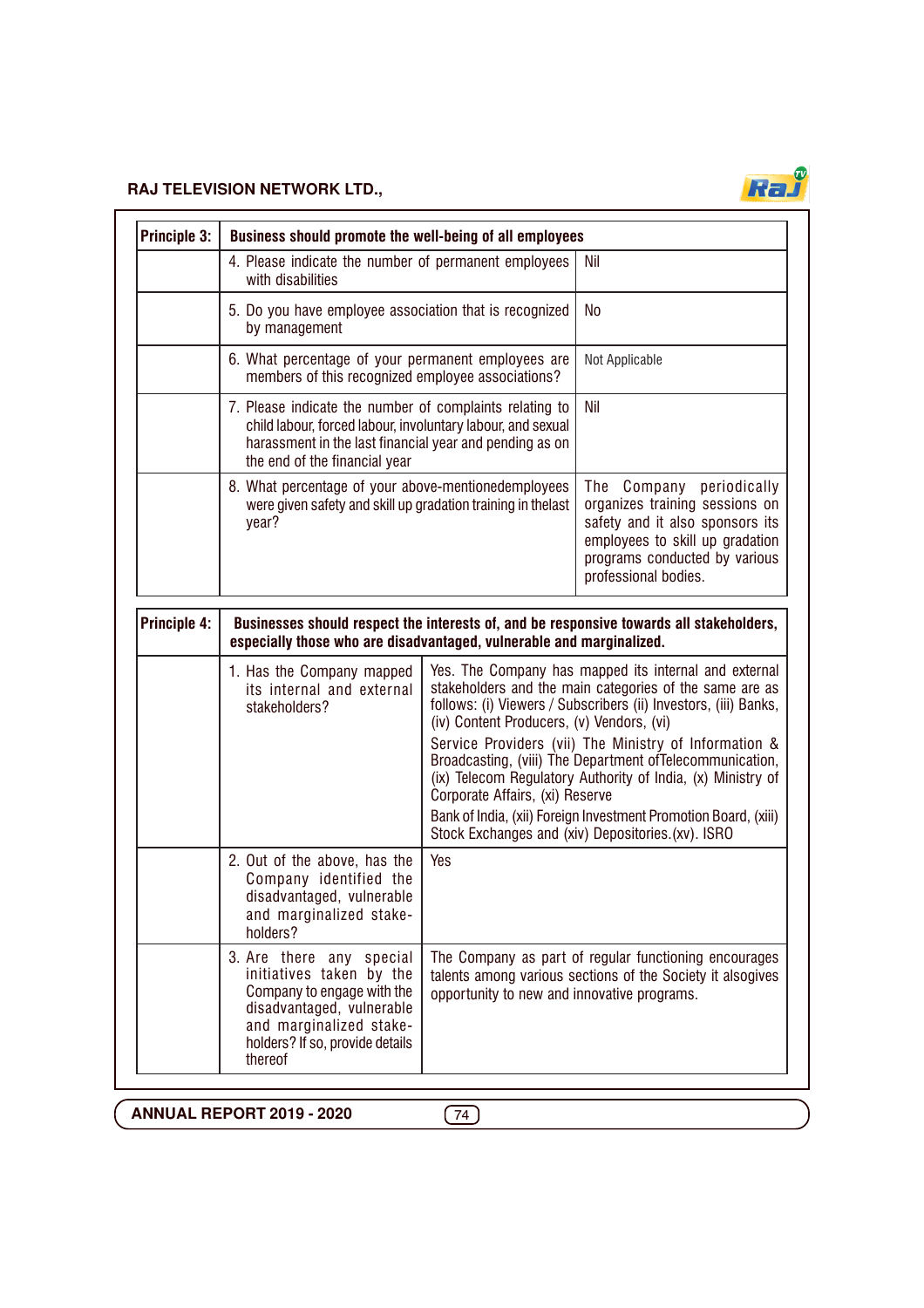

| Principle 5: | <b>Businesses should respect and promote human rights</b>                                                                                                        |                                                                                                                                                                                                                        |
|--------------|------------------------------------------------------------------------------------------------------------------------------------------------------------------|------------------------------------------------------------------------------------------------------------------------------------------------------------------------------------------------------------------------|
|              | 1. Does the policy of the Company on human rights cover<br>only the Company or extend to the Group / Jointventures<br>/ suppliers / contractors / NGOs / Others? | The policy of the Company on<br>human rights largely applies to the<br>Company and extends to the<br>majorstakeholders to the extent<br>applicable.                                                                    |
|              | 2. How many stakeholder complaints have been received<br>in the past financial year and what percent<br>wassatisfactorily resolved by the Management?            | The Company has not received<br>any complaint on human rights<br>violation.                                                                                                                                            |
| Principle 6: | Businesses should respect, protect and make efforts to restore the environment                                                                                   |                                                                                                                                                                                                                        |
|              | 1. Does the policy relate to principle 6 cover only the<br>company or extends to the group / joint ventures /<br>suppliers / contractors / ngos / others?        | As a responsible business entity, we<br>feel the importance of protecting and<br>safeguarding the environment. The<br>company implemented new, modern<br>and scientific green initiatives at its<br>registered office. |
|              | 2. Does the company have strategies / initiatives to<br>address global environmental issues such as<br>climate change, global warming, etc.?                     | N <sub>0</sub>                                                                                                                                                                                                         |
|              | 3. Does the company identify and assess potential<br>environmental risks?                                                                                        | No.                                                                                                                                                                                                                    |
|              | 4. Does the company have any project related to<br>clean development mechanism?                                                                                  | No. The company is engaged in<br>broadcasting activity.                                                                                                                                                                |
|              | 5. Has company has undertaken any other initiatives<br>on-clean technology, energy efficiency, renewable<br>energy etc?                                          | Not applicable. The company is<br>engaged in broadcasting activity.                                                                                                                                                    |
|              | 6. Are the emissions / waste generated by the<br>company within permissible limits given by CPCB<br>/ SPCB for the financial year being reported?                | Not applicable. The company is<br>engaged in broadcasting activity.                                                                                                                                                    |
|              | 7. Number of show cause / legal notices received<br>from CPCB / SPCB which are pending (i.e. Not<br>resolved to satisfaction) as of end of financial year        | Nil                                                                                                                                                                                                                    |
| Principle 7: | Businesses, when engaged in influencing public, clients and regulatory policy, should<br>do so in a responsible manner                                           |                                                                                                                                                                                                                        |
|              | 1. Is your Company a member of any trade and<br>chambers or association? If yes, name only those<br>majorones that your business deals with.                     | The Company is a member of<br>i) Indian Broadcasting Foundation<br>ii) News Broadcasters Association                                                                                                                   |
|              | 2. Have you advocated / lobbied through above<br>associations for advancement or improvement of<br>publicgood? Yes / No; if yes, specify the broad areas         | Yes, The Company through these<br>associations has supported /<br>advocated the implementation<br>ofdigitalization, as laid down by the<br>Ministry of Information and<br><b>Broadcasting</b>                          |

**ANNUAL REPORT 2019 - 2020**

 $(75)$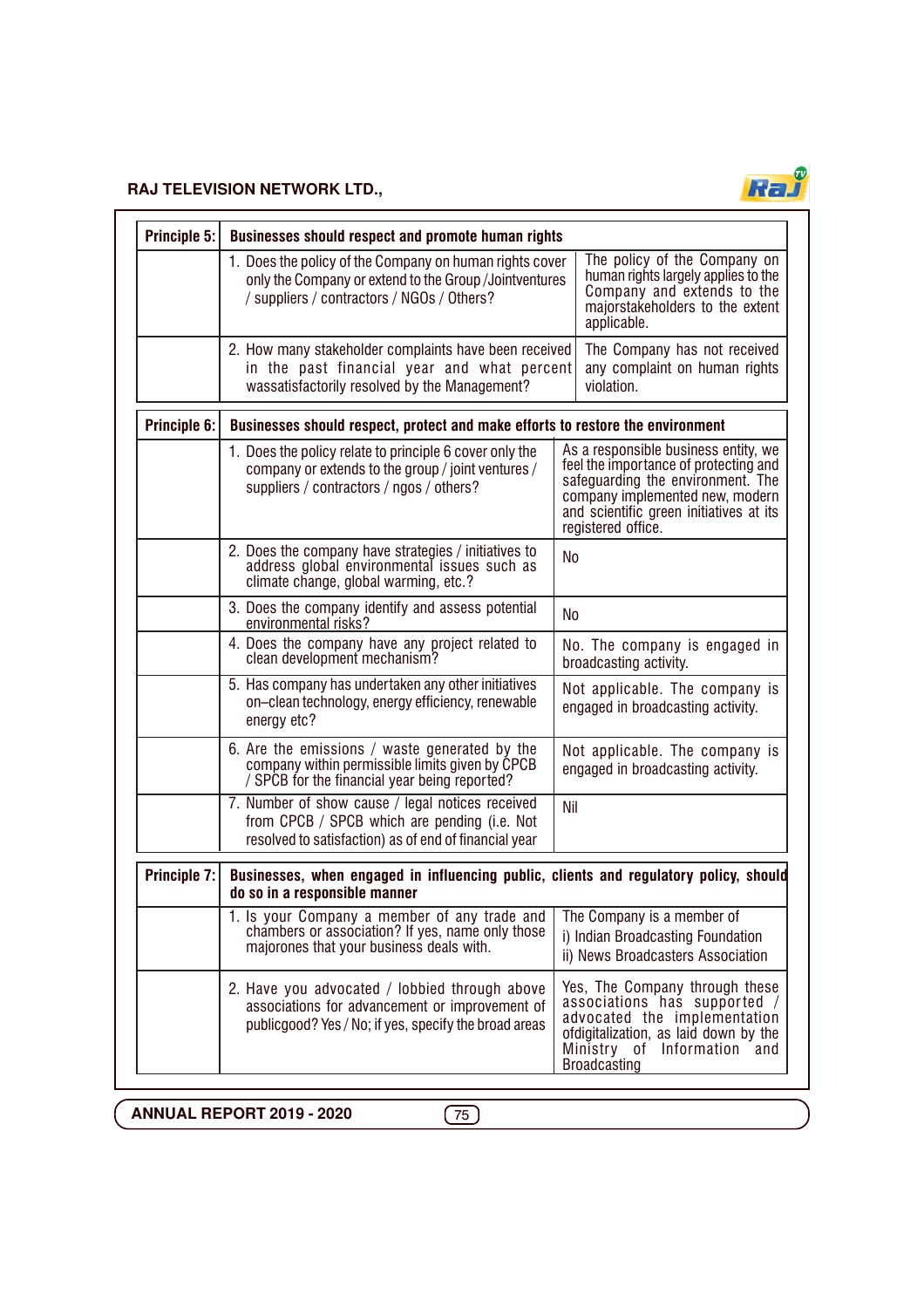

| Principle 8:                                 | Businesses should support inclusive growth and equitable development                                                                                                                                                                       |                                                                                                                                                                                                                                      |
|----------------------------------------------|--------------------------------------------------------------------------------------------------------------------------------------------------------------------------------------------------------------------------------------------|--------------------------------------------------------------------------------------------------------------------------------------------------------------------------------------------------------------------------------------|
|                                              | 1. Does the Company have specified programmes /<br>initiatives / projects in pursuit of the policy related<br>toPrinciple 8?                                                                                                               | The Company has taken initiatives<br>in formulating and implemen-<br>tation of policies relating to<br>Corporate Social Responsibility.                                                                                              |
|                                              | 2. Are the programmes / projects undertaken through in-<br>house team / own foundation / external NGO /<br>government structures / any other organization?                                                                                 | The programmes are undertaken<br>through own foundation, external<br>NGO and State Governments.                                                                                                                                      |
|                                              | 3. Have you done any impact assessment of your initiative?                                                                                                                                                                                 | N <sub>0</sub>                                                                                                                                                                                                                       |
|                                              | 4. What is Company's direct contribution to community<br>development projects - Amount in INR and the details<br>ofthe projects undertaken?                                                                                                | Refer details of CSR contributions<br>given in Annexure I am forming<br>part of this Annual Report                                                                                                                                   |
|                                              | 5. Have you taken steps to ensure that the community<br>successfully adopts this community development<br>initiative?                                                                                                                      | Yes                                                                                                                                                                                                                                  |
| Principle 9:                                 | Businesses should engage with and provide value to their customers and consumers in<br>a responsible manner                                                                                                                                |                                                                                                                                                                                                                                      |
|                                              | 1. Businesses should engage with and provide value to<br>their customers and consumers in aresponsible manner                                                                                                                              | No material consumer / customer<br>complaints outstanding as at the<br>end of the financial year.                                                                                                                                    |
|                                              | 2. Does the Company display product information on the<br>product label, over and above what is mandated asper<br>local laws?                                                                                                              | Not Applicable.                                                                                                                                                                                                                      |
|                                              | 3. Is there any case filed by any stakeholder against the<br>Company regarding unfair trade practices, irresponsible<br>advertising and or anti-competitive behavior during the<br>last five years and pending as of endof financial year? | None                                                                                                                                                                                                                                 |
|                                              | 4. Did your Company carry out any consumer survey /<br>consumer satisfaction trends?                                                                                                                                                       | The Company has subscribed to<br><b>BARC</b> (Broadcast Audience<br>Research Council).<br><b>BARC</b><br>provides periodicaltelevision<br>popularity and viewership reports<br>which the Senior Management<br>reviews and acts upon. |
| For queries related to                       |                                                                                                                                                                                                                                            |                                                                                                                                                                                                                                      |
| <b>Business</b><br>Responsibility<br>Report: | Mr Raajhendhran M, DIN: 00821144, Managing Director,<br>Phone No. 91-44-2433-4149, raajhendhran@rajtvnet.in, 32 Poes Road Second Street<br>Teynampet Chennai 600 018 India                                                                 |                                                                                                                                                                                                                                      |
| Compliance:                                  | Mr. Joseph Cheriyan, Contact No: 9500141111Raj Television Network Limited, 32, Poes Road,<br>Second Street, Teynampet, Chennai-600 018comp secr@rajtvnet.in                                                                                |                                                                                                                                                                                                                                      |

**ANNUAL REPORT 2019 - 2020**

 $(76)$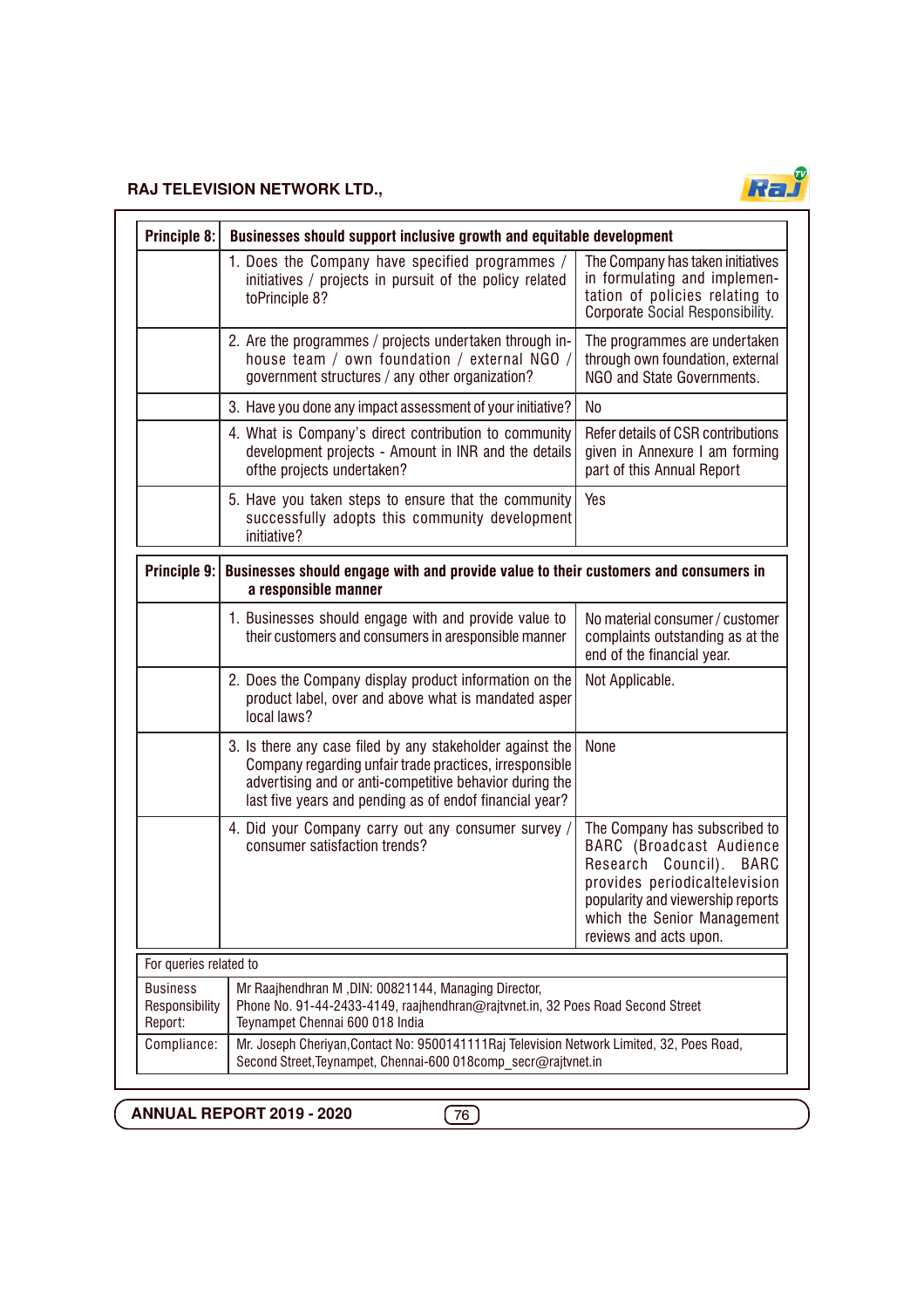

### INDEPENDENT AUDITOR'S CERTIFICATE ON CORPORATE GOVERNANCE

To, The Members of Raj Television Network Limited, No 32, Poes Road, Second Street, Teynampet,Chennai-18

#### INDEPENDENT AUDITOR'S CERTIFICATE ON CORPORATE GOVERNANCE

- 1. This Certificate is issued in accordance with the terms of our engagement letter.
- 2. We,N.Naresh& Co., Chartered Accountants, (Firm Regn No. 011293S ) the statutory auditors of Raj Television Network Limited, ("the Company") have examined the compliance of conditions of Corporate Governance by the Company, for the year ended on March 31, 2020, as stipulated in regulations 17 to 27 and clauses (b) to (i) of regulation 46(2) and para C and D of Schedule V of the SEBI (Listing Obligations and Disclosure Requirements) Regulations, 2015 (the Listing Regulations).

#### Managements' Responsibility

3. The compliance of conditions of Corporate Governance is the responsibility of the Management. This responsibility includes the design, implementation and maintenance of internal control and procedures to ensure the compliance with the conditions of the Corporate Governance stipulated in Listing Regulations.

#### Auditor's Responsibility

- 4. Our responsibility is limited to examining the procedures and implementation thereof, adopted by the Company for ensuring compliance with the conditions of the Corporate Governance. It is neither an audit nor an expression of opinion on the financial statements of the Company.
- 5. We have examined the books of account and other relevant records and documents maintained by the Company for the purposes of providing reasonable assurance on the compliance with Corporate Governance requirements by the Company.
- 6. We have carried out an examination of the relevant records of the Company in accordance with the Guidance Note on Certification of Corporate Governance issued by the Institute of the Chartered Accountants of India (the ICAI), the Standards on Auditing specified under Section 143(10) of the Companies Act 2013, in so far as applicable for the purpose of this certificate and as per the Guidance Note on Reports or Certificates for Special Purposes issued by the ICAI which requires that we comply with the ethical requirements of the Code of Ethics issued by the ICAI.
- 7. We have complied with the relevant applicable requirements of the Standard on Quality Control (SQC) 1, Quality Control for Firms that Perform Audits and Reviews of Historical Financial Information, and Other Assurance and Related Services Engagements.

#### **Opinion**

- 8. Based on our examination of the relevant records and according to the information and explanations provided to us and the representations provided by the Management, we certify that the Company has complied with the conditions of Corporate Governance as stipulated in regulations 17 to 27 and clauses (b) to (i) of regulation 46(2) and para C and D of Schedule V of the Listing Regulations during the year ended March 31, 2020.
- 9. We state that such compliance is neither an assurance as to the future viability of the Company nor the efficiency or effectiveness with which the Management has conducted the affairs of the Company.

For N.Naresh & Co., Chartered Accountants, Firm Regn No. 011293S Chennai National Chennai National Accords and the Chennai National Accords and National Accords and National Accords and National Accords and National Accords and National Accords and National Accords and National Accords Date : 30.07.2020 Partner-M.NO.208992

**ANNUAL REPORT 2019 - 2020**

 $\sqrt{77}$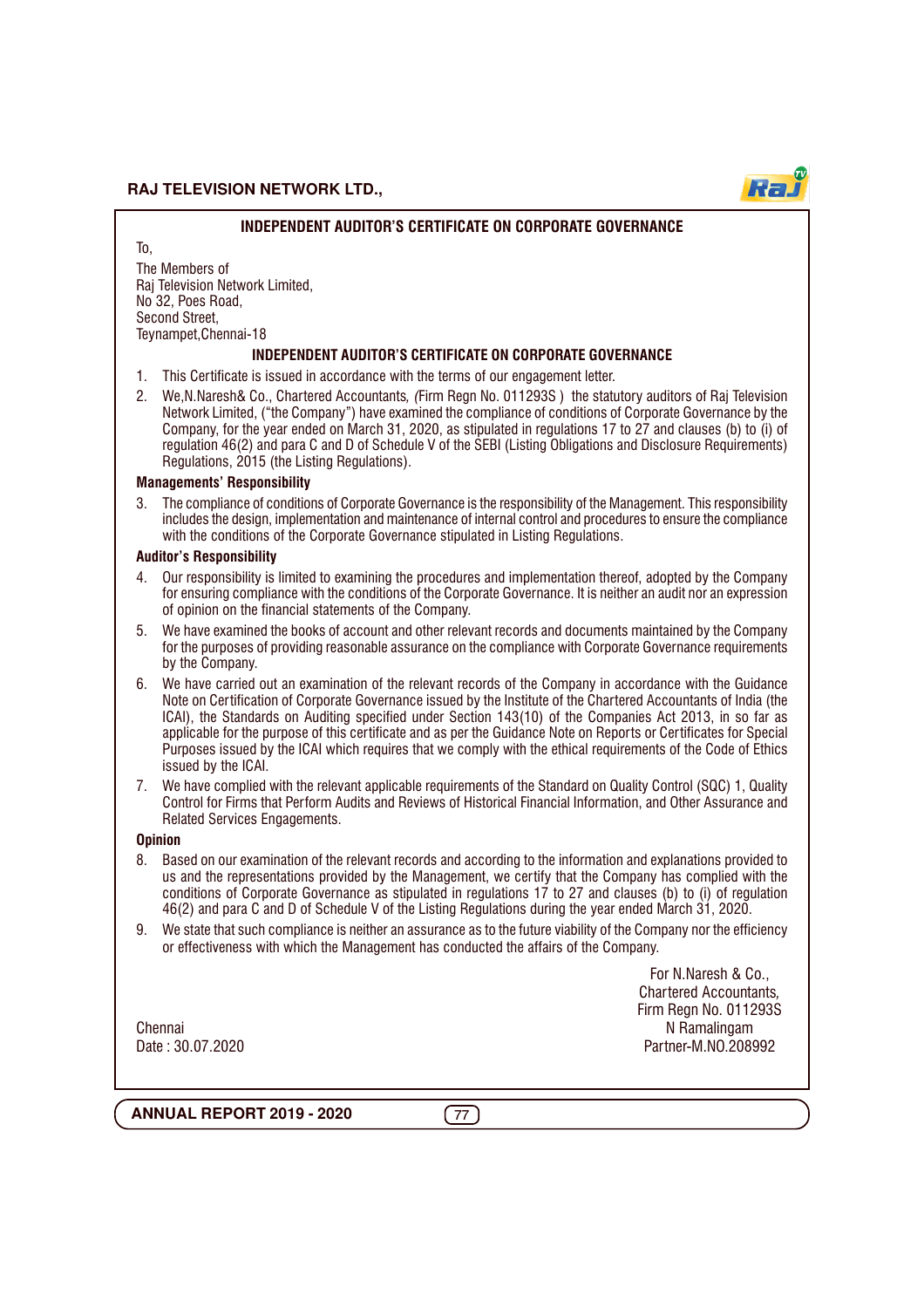

#### Independent Auditors' Report

To the members of, M/s. Raj Television Network Limited,

Report on the Standalone Financial Statements

## Opinion:

We have audited the accompanying standalone financial statements of M/s.Raj Television Network Limited ("the Company"), which comprise the Balance Sheet as at March 31, 2020, the Statement of Profit and Loss (including Other Comprehensive Income), the Statement of Changes in Equity and the Statement of Cash Flows for the year ended on that date, and a summary of the significant accounting policies and other explanatory information (hereinafter referred to as "the standalone financial statements"). In our opinion and to the best of our information and according to the explanations given to us, the aforesaid standalone financial statements give the information required by the Companies Act, 2013 ("the Act") in the manner so required and give a true and fair view in conformity with the Indian Accounting Standards prescribed under section 133 of the Act read with the Companies (Indian Accounting Standards) Rules, 2015, as amended, ("Ind AS") and other accounting principles generally accepted in India, of the state of affairs of the Company as at March 31, 2020, the profit and total comprehensive income, changes in equity and its cash flows for the year ended on that date.

## Basis for Opinion:

We conducted our audit of the standalone financial statements in accordance with the Standards on Auditing specified under section 143(10) of the Act (SAs). Our responsibilities under those Standards are further described in the Auditor' Responsibilities for the Audit of the Standalone Financial Statements section of our report. We are independent of the Company in accordance with the Code of Ethics issued by the Institute of Chartered Accountants of India (ICAI) together with the independence requirements that are relevant to our audit of the standalone financial statements under the provisions of the Act and the Rules made thereunder, and we have fulfilled our other ethical responsibilities in accordance with these requirements and the ICAI's Code of Ethics. We believe that the audit evidence we have obtained is sufficient and appropriate to provide a basis for our audit opinion on the standalone financial statements.

### Management's Responsibility for the Financial Statements

The Company's Board of Directors is responsible for the matters stated in section 134(5) of the Companies Act, 2013 ("the Act") with respect to the preparation of these standalone financial statements that give a true and fair view of the financial position, financial performance, (changes in equity)5 and cash flows of the Company in accordance with6 the accounting principles generally accepted in India, including the accounting Standards specified under section 133 of the Act. This responsibility also includes maintenance of adequate accounting records in accordance with the provisions of the Act for safeguarding of the assets of the Company and for preventing and detecting frauds and other irregularities; selection and application of appropriate accounting policies; making judgments and estimates that are reasonable and prudent; and design, implementation and maintenance of adequate internal financial controls, that were operating effectively for ensuring the accuracy and completeness of the accounting records, relevant to the preparation and presentation of the financial statement that give a true and fair view and are free from material misstatement, whether due to fraud or error. In preparing the financial statements, management is responsible for assessing the Company's ability to continue as a going concern, disclosing, as applicable, matters related to going concern and using the going concern basis of accounting unless management either intends to liquidate the Company or to cease operations, or has no realistic alternative but to do so. Those Board of Directors are also responsible for overseeing the Company's financial reporting process

### Auditor's Responsibility

Our objectives are to obtain reasonable assurance about whether the standalone financial statements as a whole are free from material misstatement, whether due to fraud or error, and to issue an auditor's report that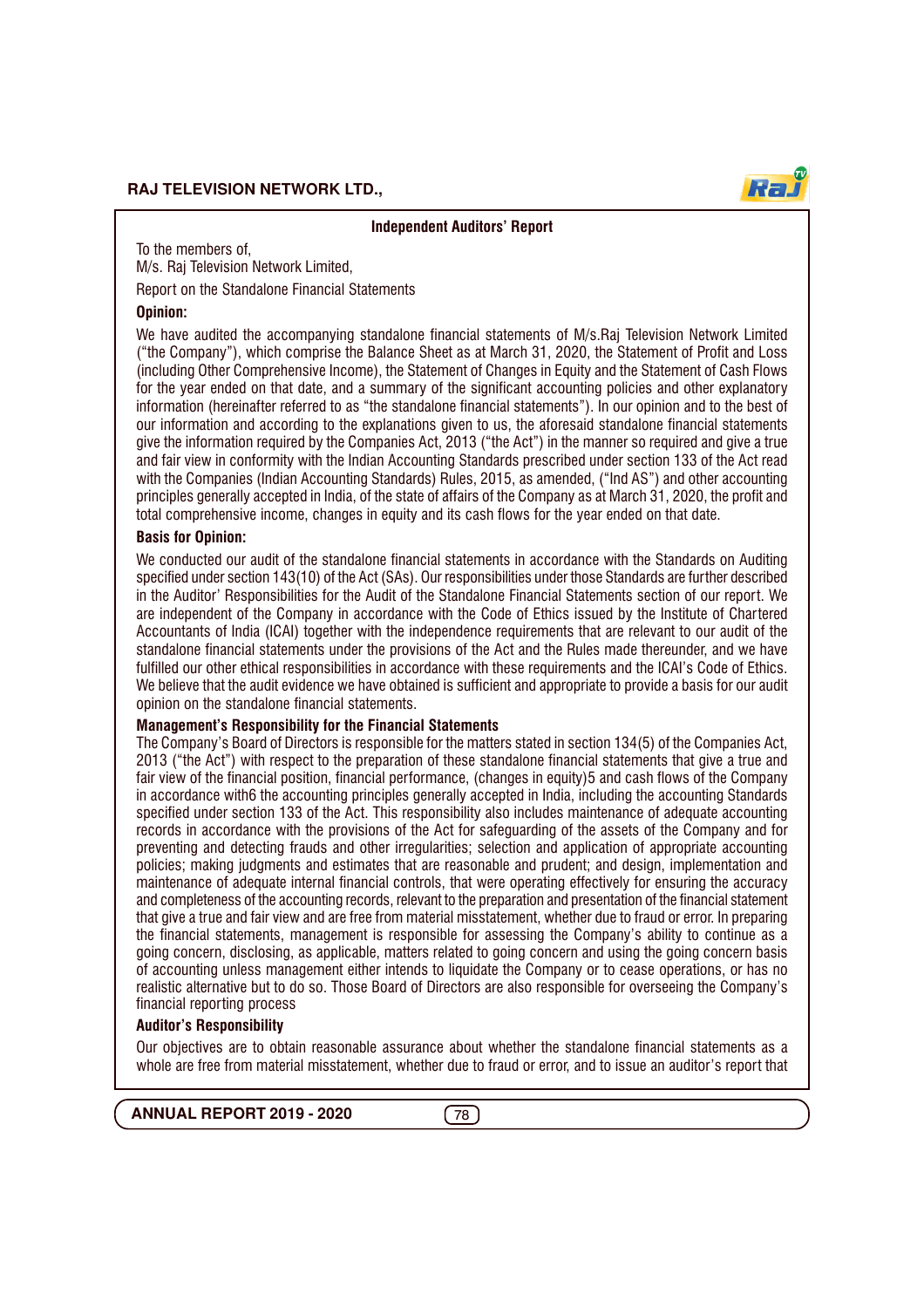

includes our opinion. Reasonable assurance is a high level of assurance, but is not a guarantee that an audit conducted in accordance with SAs will always detect a material misstatement when it exists. Misstatements can arise from fraud or error and are considered material if, individually or in the aggregate, they could reasonably be expected to influence the economic decisions of users taken on the basis of these standalone financial statements.

As part of an audit in accordance with SAs, we exercise professional judgment and maintain professional skepticism throughout the audit. We also:

- $\supset$  Identify and assess the risks of material misstatement of the standalone financial statements, whether due to fraud or error, design and perform audit procedures responsive to those risks, and obtain audit evidence that is sufficient and appropriate to provide a basis for our opinion. The risk of not detecting a material misstatement resulting from fraud is higher than for one resulting from error, as fraud may involve collusion, forgery, intentional omissions, misrepresentations, or the override of internal control.
- $\heartsuit$  Obtain an understanding of internal financial controls relevant to the audit in order to design audit procedures that are appropriate in the circumstances. Under section 143(3)(i) of the Act, we are also responsible for expressing our opinion on whether the Company has adequate internal financial controls system in place and the operating effectiveness of such controls.
- $\supset$  Evaluate the appropriateness of accounting policies used and the reasonableness of accounting estimates and related disclosures made by management.
- $\bullet$  Conclude on the appropriateness of management's use of the going concern basis of accounting and, based on the audit evidence obtained, whether a material uncertainty exists related to events or conditions that may cast significant doubt on the Company's ability to continue as a going concern. If we conclude that a material uncertainty exists, we are required to draw attention in our auditor's report to the related disclosures in the standalone financial statements or, if such disclosures are inadequate, to modify our opinion. Our conclusions are based on the audit evidence obtained up to the date of our auditor's report. However, future events or conditions may cause the Company to cease to continue as a going concern.
- $\heartsuit$  Evaluate the overall presentation, structure and content of the standalone financial statements, including the disclosures, and whether the standalone financial statements represent the underlying transactions and events in a manner that achieves fair presentation.

Materiality is the magnitude of misstatements in the standalone financial statements that, individually or in aggregate, makes it probable that the economic decisions of a reasonably knowledgeable user of the financial statements may be influenced. We consider quantitative materiality and qualitative factors in (i) planning the scope of our audit work and in evaluating the results of our work; and (ii) to evaluate the effect of any identified misstatements in the financial statements.

We communicate with those charged with governance regarding, among other matters, the planned scope and timing of the audit and significant audit findings, including any significant deficiencies in internal control that we identify during our audit. We also provide those charged with governance with a statement that we have complied with relevant ethical requirements regarding independence, and to communicate with them all relationships and other matters that may reasonably be thought to bear on our independence, and where applicable, related safeguards.

From the matters communicated with those charged with governance, we determine those matters that were of most significance in the audit of the standalone financial statements of the current period and are therefore the key audit matters. We describe these matters in our auditor's report unless law or regulation precludes public disclosure about the matter or when, in extremely rare circumstances, we determine that a matter should not be communicated in our report because the adverse consequences of doing so would reasonably be expected to outweigh the public interest benefits of such communication.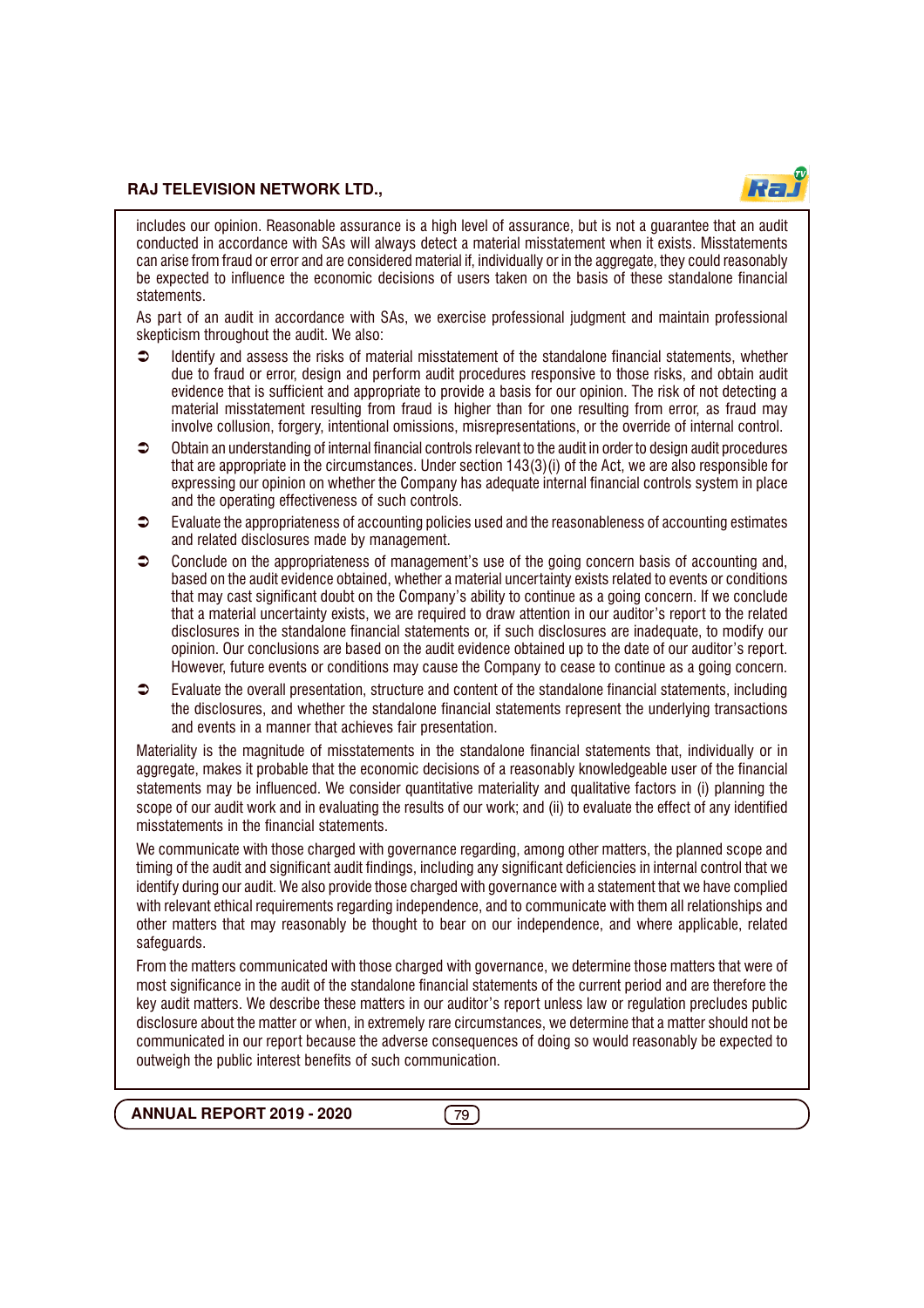

#### Report on Other Legal and Regulatory Requirements

1. As required by the Companies (Auditor's Report) Order, 2016("Order") issued by the Central Government of India in terms of section 143(11) of the Companies Act, 2013, we enclose in the Annexure A, a statement on the matters specified in paragraphs 3 and 4 of the said order.

- 2. As required by section 143(3) of the Act, we report that:
	- a. we have sought and obtained all the information and explanations which to the best of our knowledge and belief were necessary for the purpose of our audit;
	- b. in our opinion proper books of account as required by law have been kept by the Company so far as appears from our examination of those books;
	- c. the Balance Sheet, the Statement of Profit and Loss including Other Comprehensive Income, Statement of Changes in Equity and the Statement of Cash Flow dealt with by this Report are in agreement with the books of account.;
	- d. in our opinion, the aforesaid standalone financial statements comply with the Indian Accounting Standards prescribed under section 133 of the Act.
	- e. on the basis of the written representations received from the directors of the Company as on March 31, 2020 taken on record by the Board of Directors, none of the directors is disqualified as on March 31, 2020 from being appointed as a director in terms of Section 164(2) of the Act.
	- f. With respect to the adequacy of the internal financial controls over financial reporting of the Company and the operating effectiveness of such controls, refer to our separate Report in "Annexure B". Our report expresses an unmodified opinion on the adequacy and operating effectiveness of the Company's internal financial controls over financial reporting.
	- g. With respect to the other matters to be included in the Auditor's Report in accordance with the requirements of section 197(16) of the Act, as amended: In our opinion and to the best of our information and according to the explanations given to us, the remuneration paid by the Company to its directors during the year is in accordance with the provisions of section 197 of the Act.
	- h. with respect to the other matters to be included in the Auditor's Report in accordance with Rule 11 of the Companies (Audit and Auditors) Rules, 2014, in our opinion and to the best of our information and according to the explanations given to us:
		- i. The Company has disclosed the impact of pending litigations on its financial position in its standalone financial statements.
		- ii. The Company does not have any long term contracts including derivative contracts for which there were any material foreseeable losses.
		- iii. There has been no delay in transferring amounts, required to be transferred, to the Investor Education and Protection Fund by the company.

For N.Naresh & Co., Chartered Accountants, Firm Regn No. 011293S Chennai National Chennai National Accords and the Chennai National Accords and National Accords and National Accords and National Accords and National Accords and National Accords and National Accords and National Accords Date : 30.07.2020 Partner-M.NO.208992

**ANNUAL REPORT 2019 - 2020**

( 80 )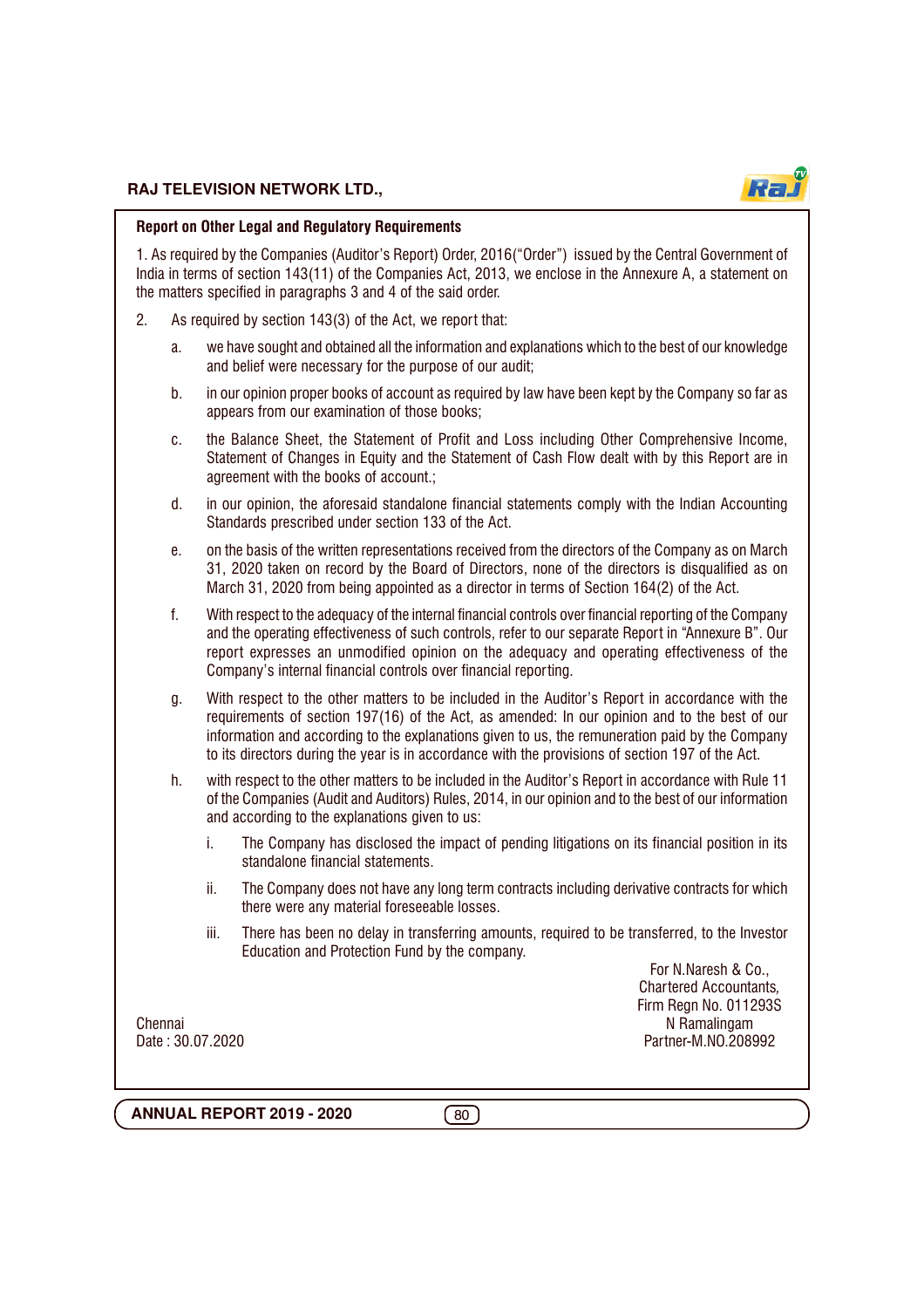

| <b>Annexure A to the Independent Auditors' Report</b>                                                                                                                                                                                                                                                                                                                                                                                                                                                                                                                                                               |
|---------------------------------------------------------------------------------------------------------------------------------------------------------------------------------------------------------------------------------------------------------------------------------------------------------------------------------------------------------------------------------------------------------------------------------------------------------------------------------------------------------------------------------------------------------------------------------------------------------------------|
| The Annexure referred to in Independent Auditor's Report to the members ofM/s. Raj Television Network Limited<br>("the Company) for the year ended 31 <sup>st</sup> March 2020.<br>We report that:                                                                                                                                                                                                                                                                                                                                                                                                                  |
| In terms of the information and explanations given to us and the books and records examined by us in the normal<br>course of audit and to the best of our knowledge and belief, we state as under:                                                                                                                                                                                                                                                                                                                                                                                                                  |
| i)<br>a)<br>The company has maintained proper records showing full particulars, including quantitative details and<br>situation of its fixed assets.                                                                                                                                                                                                                                                                                                                                                                                                                                                                |
| As explained to us, all the assets have been physically verified by the management at a reasonable<br>b)<br>interval during the year. According to the information and explanation given to us, no material discrepancies<br>were noticed on such verification.                                                                                                                                                                                                                                                                                                                                                     |
| According to the information and explanation given to us and on the basis of our examination of the<br>c)<br>records of the company, the title deeds of immovable property are held in the name of the company.                                                                                                                                                                                                                                                                                                                                                                                                     |
| The inventory has been physically verified (Serial content verified with reference to title documents/agreements)<br>$\mathsf{ii}$<br>by the management at reasonable intervals during the year. As explained to us, no discrepancies were noticed<br>on physical verification as compared to book records.                                                                                                                                                                                                                                                                                                         |
| According to the information and explanations given to us, the Company has not granted any loans, secured or<br>iii)<br>unsecured, to companies, firms, limited liability Partnerships or other parties covered in the register maintained<br>under Section 189 of the Act.                                                                                                                                                                                                                                                                                                                                         |
| In our opinion and according to the information and explanation given to us, and based on the legal opinion<br>iv)<br>obtained by the Company, the Company has not granted any loans, or provided any guarantees or security to<br>the parties covered under Section 185 of the Act. The Company has not made any investments and granted<br>loans in respect of persons covered under the provisions of Section 186 of the Act.                                                                                                                                                                                    |
| The Company has not accepted any deposits from the public.<br>V)                                                                                                                                                                                                                                                                                                                                                                                                                                                                                                                                                    |
| The maintenance of cost records has been specified by the Central Government under Section 148(1) of the Act.<br>vi)<br>We have broadly reviewed the cost records maintained by the Company pursuant to the Companies (Cost<br>Records and Audit) Rules, 2014, as amended prescribed by the Central Government under sub-Section (1) of<br>Section 148 of the Act, and are of the opinion that, prima facie, the prescribed cost records have been made<br>and maintained. We have, however, not made a detailed examination of the cost records with a view to determine<br>whether they are accurate or complete. |
| According to the information and explanation given to us and the basis of our examination of the records<br>a)<br>vii)<br>of the company, amounts deducted/accrued in the books of account in respect of undisputed statutory<br>dues including Service Tax, Goods & Service Tax, Income tax, Wealth tax, Employees State Insurance,<br>Provident Fund, and other material statutory dues have been regularly deposited during the year by the<br>Company with appropriate authorities.                                                                                                                             |
| According to the information and explanation given to us, no undisputed amounts payable in respect of<br>Service Tax, Goods & Service Tax, Employees State Insurance, Provident Fund, and other material statutory<br>dues were in arrears as at 31 <sup>st</sup> March, 2020 for a period of more than six months from the date they<br>become payable.                                                                                                                                                                                                                                                            |
| Name of Statute<br>Nature of Dues<br>Amount                                                                                                                                                                                                                                                                                                                                                                                                                                                                                                                                                                         |
| Goods & Service Tax Act<br>GST payable<br>90,20,810                                                                                                                                                                                                                                                                                                                                                                                                                                                                                                                                                                 |
| According to the information and explanation given to us, there are no dues of duty of Customs and Service<br>b)<br>Tax & GST which have not been deposited with the appropriate authorities on account of any dispute.<br>However, according to the information and explanations given to us, the following dues of Income Tax<br>which have not been deposited by the company on account of disputes:                                                                                                                                                                                                             |
| ANNUAL REPORT 2019 - 2020<br>81                                                                                                                                                                                                                                                                                                                                                                                                                                                                                                                                                                                     |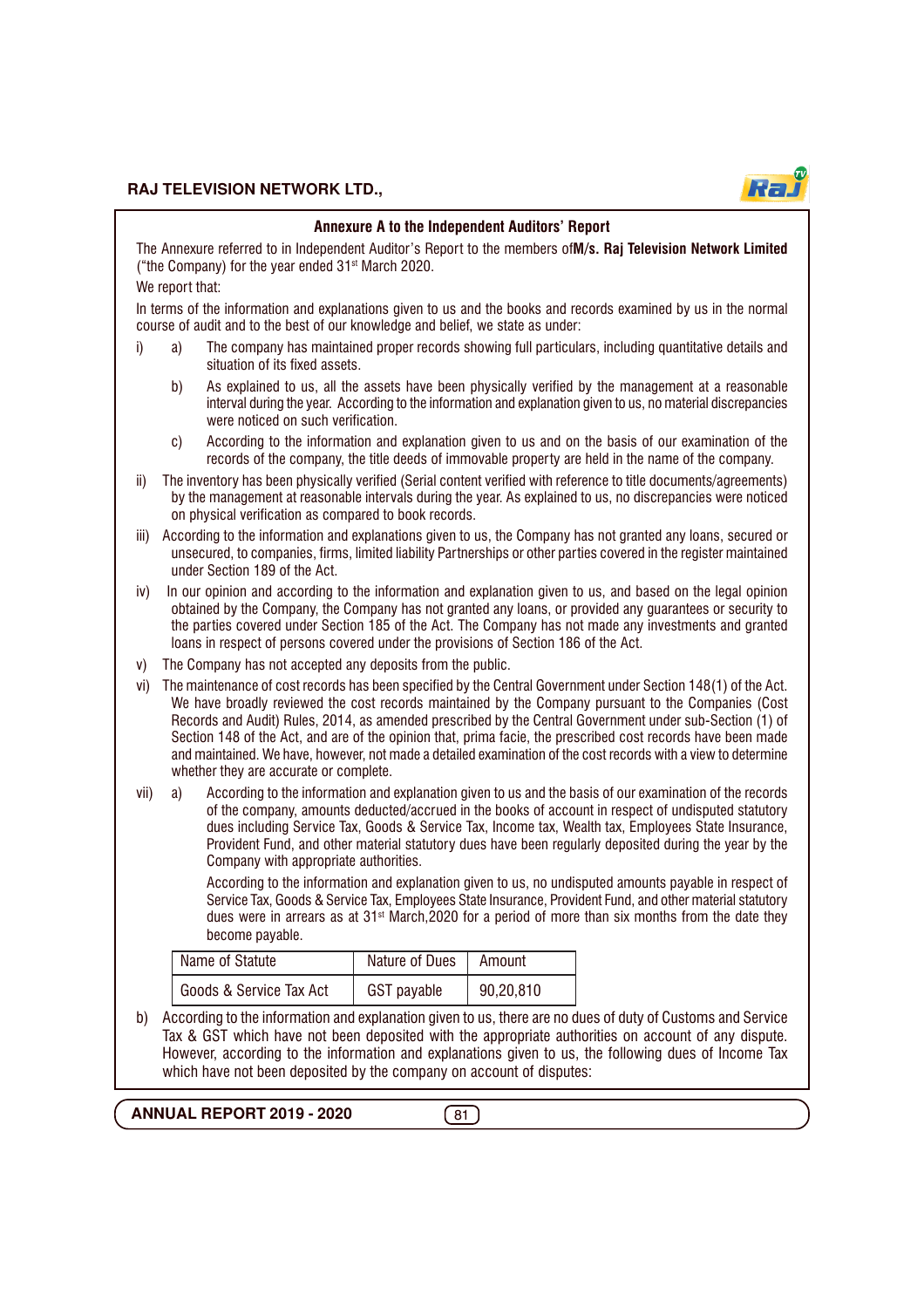

| S.No           | Name of the Statue      | Nature of<br>dues | Amount                 | Period to<br>which the<br>amount<br>relates | Forum<br>where<br>dispute is<br>pending         | Appellant                       |
|----------------|-------------------------|-------------------|------------------------|---------------------------------------------|-------------------------------------------------|---------------------------------|
|                | Income Tax Act,<br>1961 | Income Tax        | 30,425,910             | A.Y.2004-05                                 | <b>High Court</b><br>of Judicature<br>at Madras | The Income<br>Tax<br>Department |
| $\overline{2}$ | Income Tax Act,<br>1961 | Income Tax        | 2,79,94,813 AY 2010-11 |                                             | CIT-Appeals                                     | The Income<br>Tax<br>Department |
| 3              | Income Tax Act,<br>1961 | Income Tax        | 35,19,230              | AY 2014-15                                  | CIT-Appeals                                     | The Income<br>Tax<br>Department |

viii) According to the information and explanation given to us, the company has not defaulted in repayment of dues to a financial institution, bank or debenture holder during the year.

ix) The Company did not raised any moneys by way of initial public offer or further public offer (including debt instruments).New term loans have been raised by the Company the repayment of which is being made as per the Schedule.

x) According to the information and explanation given to us, no material fraud on or by the Company has been noticed or reported during the course of our audit.

xi) In our opinion and according to the information and explanations given to us, the managerial remuneration has been paid or provided in accordance with the requisite approvals mandated by the provisions of Section 197 read with Schedule V to the Act.

xii) In our opinion and according to the information and explanations given to us, the Company is not a Nidhi company and the Nidhi Rules, 2014 are not applicable to it. Accordingly, paragraph 3(xii) of the Order is not applicable to the Company

xiii) In our opinion and according to the information and explanations given to us, the Company has not entered into any transactions with related parties and the provisions of Sections 177 and 188 of Companies Act,2013 is not applicable to the company

xiv) According to the information and explanations given to us and based on our examination of the records of the Company, the Company has not made any preferential allotment or private placement of shares or fully or partly convertible debentures during the year. Accordingly, paragraph 3(xiv) of the Order is not applicable to the Company.

xv) According to the information and explanations given to us and based on our examination of the records of the Company, the Company has not entered into any non-cash transactions with directors or persons connected with them. Accordingly, paragraph 3(xv) of the Order is not applicable to the Company.

xvi) The Company is not required to be registered under section 45-IA of the Reserve Bank of India Act 1934.

For N.Naresh & Co., Chartered Accountants, Firm Regn No. 011293S Chennai National Chennai National Accords and the Chennai National Accords and National Accords and National Accords and National Accords and National Accords and National Accords and National Accords and National Accords Date : 30.07.2020 Partner-M.NO.208992

 $\sqrt{82}$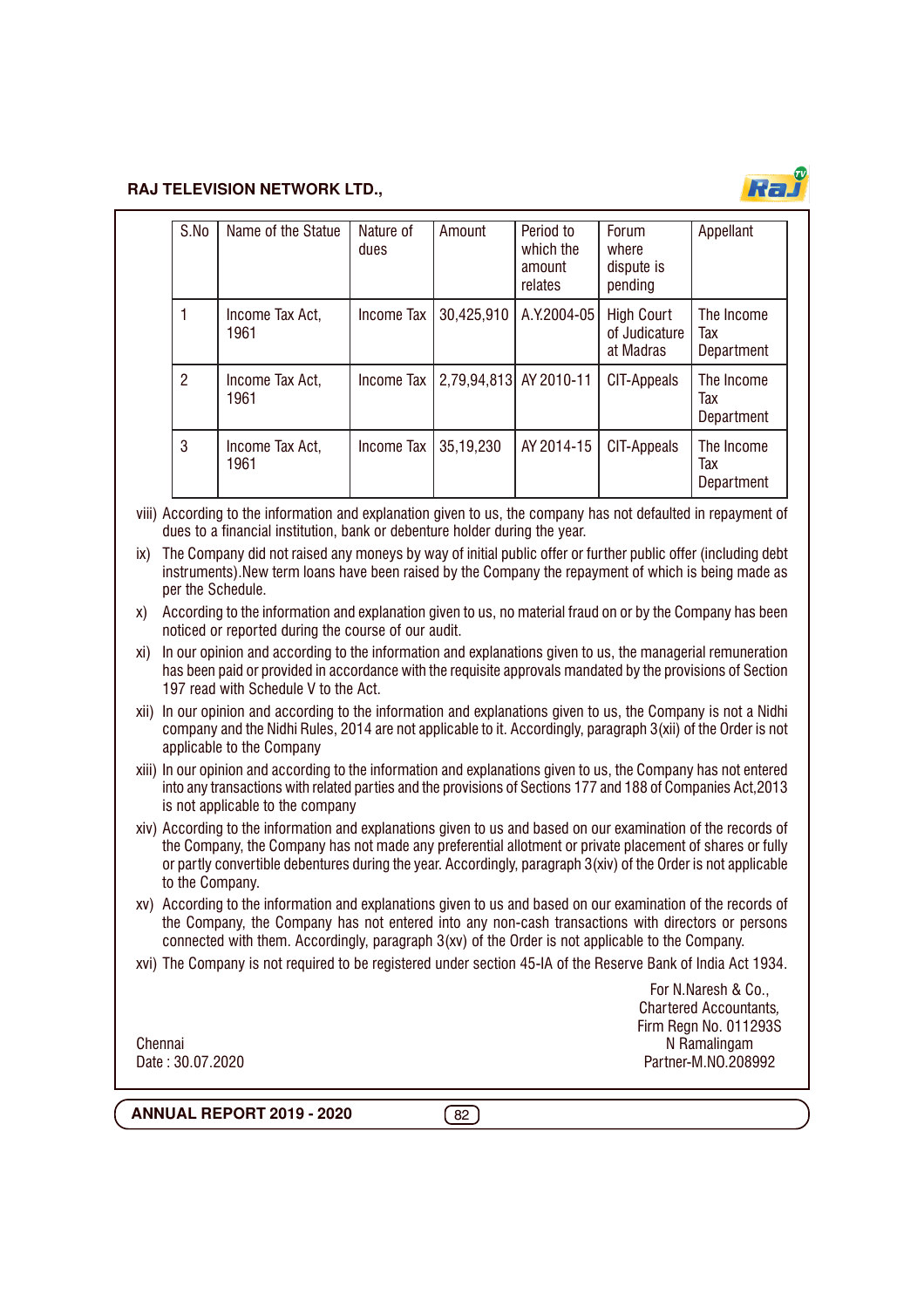

#### Annexure B to the Independent Auditors' Report

Report on the Internal Financial Controls under Clause (i) of sub-section 3 of Section 143 of the Companies Act, 2013 ('the Act')

We have audited the internal financial controls over financial reporting of M/s. Rai Television Network Limited ('the Company') as of 31st March 2020 in conjunction with our audit of the financial statement of the Company for the year ended on that date.

### Management's Responsibility for Internal Financial Controls

The Board of Directors of the Company is responsible for establishing and maintaining internal financial controls based on the internal control over financial reporting criteria established by the Company considering the essential components of internal control stated in the Guidance Note on Audit of Internal Financial Controls over Financial Reporting issued by the Institute of Chartered Accountants of India. These responsibilities include the design, implementation and maintenance of adequate internal financial controls that were operating effectively for ensuring the orderly and efficient conduct of its business, the safeguarding of its assets, the prevention and detection of frauds and errors, the accuracy and completeness of the accounting records, and the timely preparation of reliable financial information, as required under the Companies Act, 2013.

# Auditors' Responsibility

Our responsibility is to express an opinion on the internal financial controls over financial reporting of the Company based on our audit. We conducted our audit in accordance with the Guidance Note on Audit of Internal Financial Controls Over Financial Reporting (the "Guidance Note") issued by the Institute of Chartered Accountants of India and the Standards on Auditing prescribed under Section 143(10) of the Companies Act, 2013, to the extent applicable to an audit of internal financial controls. Those Standards and the Guidance Note require that we comply with ethical requirements and plan and perform the audit to obtain reasonable assurance about whether adequate internal financial controls over financial reporting was established and maintained and if such controls operated effectively in all material respects.

Our responsibility is to express an opinion on the internal financial controls over financial reporting of the Company based on our audit. We conducted our audit in accordance with the Guidance Note on Audit of Internal Financial Controls Over Financial Reporting (the Guidance Note") issued by the Institute of Chartered Accountants of India and the Standards on Auditing prescribed under Section 143(10) of the Companies Act, 2013, to the extent applicable to an audit of internal financial controls. Those Standards and the Guidance Note require that we comply with ethical requirements and plan and perform the audit to obtain reasonable assurance about whether adequate internal financial controls over financial reporting was established and maintained and if such controls operated effectively in all material respects.

Our audit involves performing procedures to obtain audit evidence about the adequacy of the internal financial controls system over financial reporting and their operating effectiveness. Our audit of internal financial controls over financial reporting included obtaining an understanding of internal financial controls over financial reporting, assessing the risk that a material weakness exists, and testing and evaluating the design and operating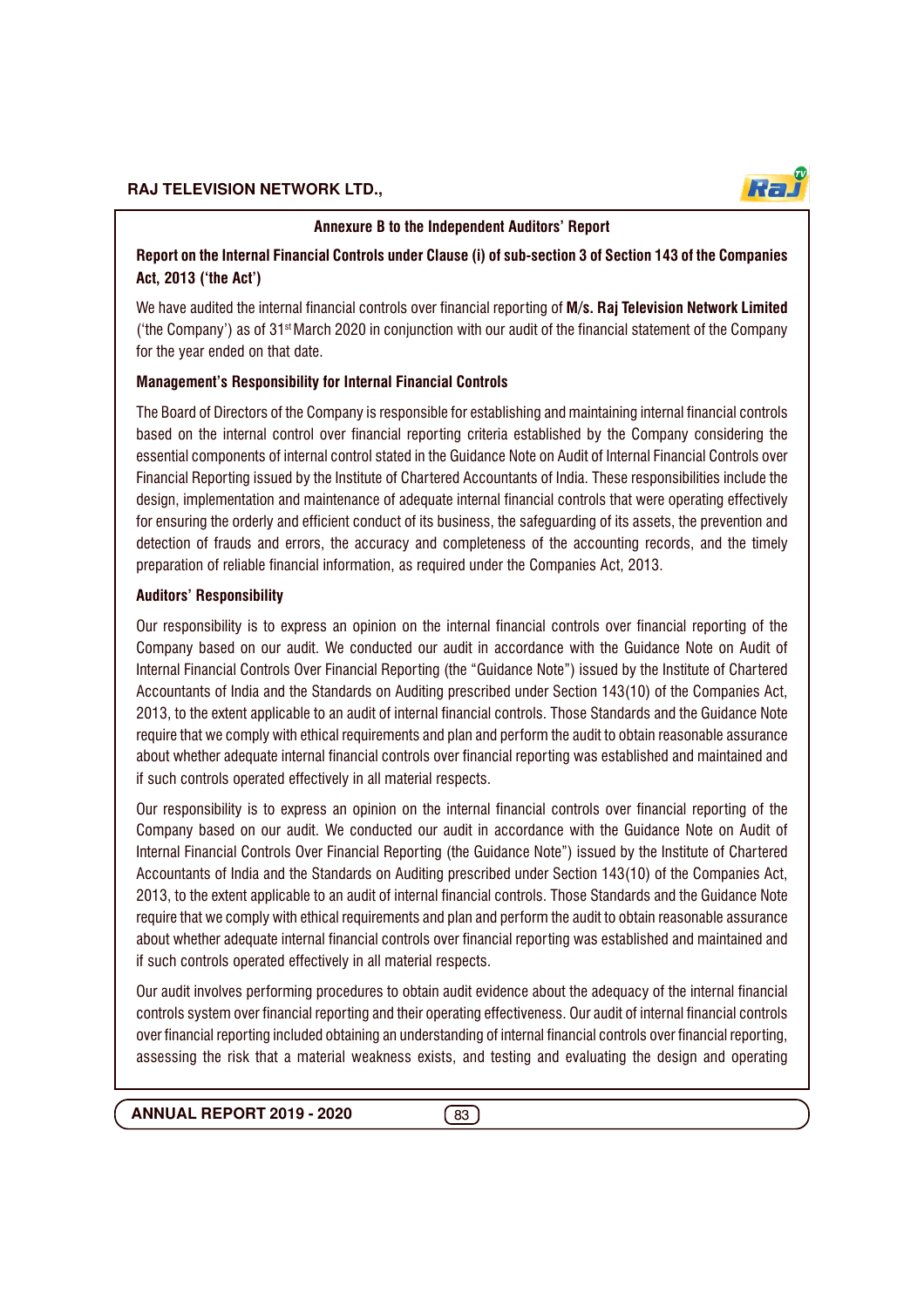

effectiveness of internal control based on the assessed risk. The procedures selected depend on the auditor's judgment, including the assessment of the risks of material misstatement of the financial statements, whether due to fraud or error.

We believe that the audit evidence we have obtained is sufficient and appropriate to provide a basis for our audit opinion on the Company's internal financial controls system over financial reporting.

# Meaning of Internal Financial Controls over Financial Reporting

A company's internal financial control over financial reporting is a process designed to provide reasonable assurance regarding the reliability of financial reporting and the preparation of financial statements for external purposes in accordance with generally accepted accounting principles. A company's internal financial control over financial reporting includes those policies and procedures that (1) pertain to the maintenance of records that, in reasonable detail, accurately and fairly reflect the transactions and dispositions of the assets of the company; (2) provide reasonable assurance that transactions are recorded as necessary to permit preparation of financial statements in accordance with generally accepted accounting principles, and that receipts and expenditures of the company are being made only in accordance with authorisations of management and directors of the company; and (3) provide reasonable assurance regarding prevention or timely detection of unauthorised acquisition, use, or disposition of the company's assets that could have a material effect on the financial statements.

## Inherent Limitations of Internal Financial Controls Over Financial Reporting

Because of the inherent limitations of internal financial controls over financial reporting, including the possibility of collusion or improper management override of controls, material misstatements due to error or fraud may occur and not be detected. Also, projections of any evaluation of the internal financial controls over financial reporting to future periods are subject to the risk that the internal financial control over financial reporting may become inadequate because of changes in conditions, or that the degree of compliance with the policies or procedures may deteriorate.

### **Opinion**

In our opinion, to the best of our information and according to the explanations given to us, the Company has, in all material respects, an adequate internal financial controls system over financial reporting and such internal financial controls over financial reporting were operating effectively as at March 31, 2020, based on the internal control over financial reporting criteria established by the Company considering the essential components of internal control stated in the Guidance Note on Audit of Internal Financial Controls Over Financial Reporting issued by the Institute of Chartered Accountants of India.

**Chennai** For N.Naresh& Co., Date:30.07.2020 Chartered Accountants Firm Regn No. 011293S N Ramalingam, Partner M.NO.208992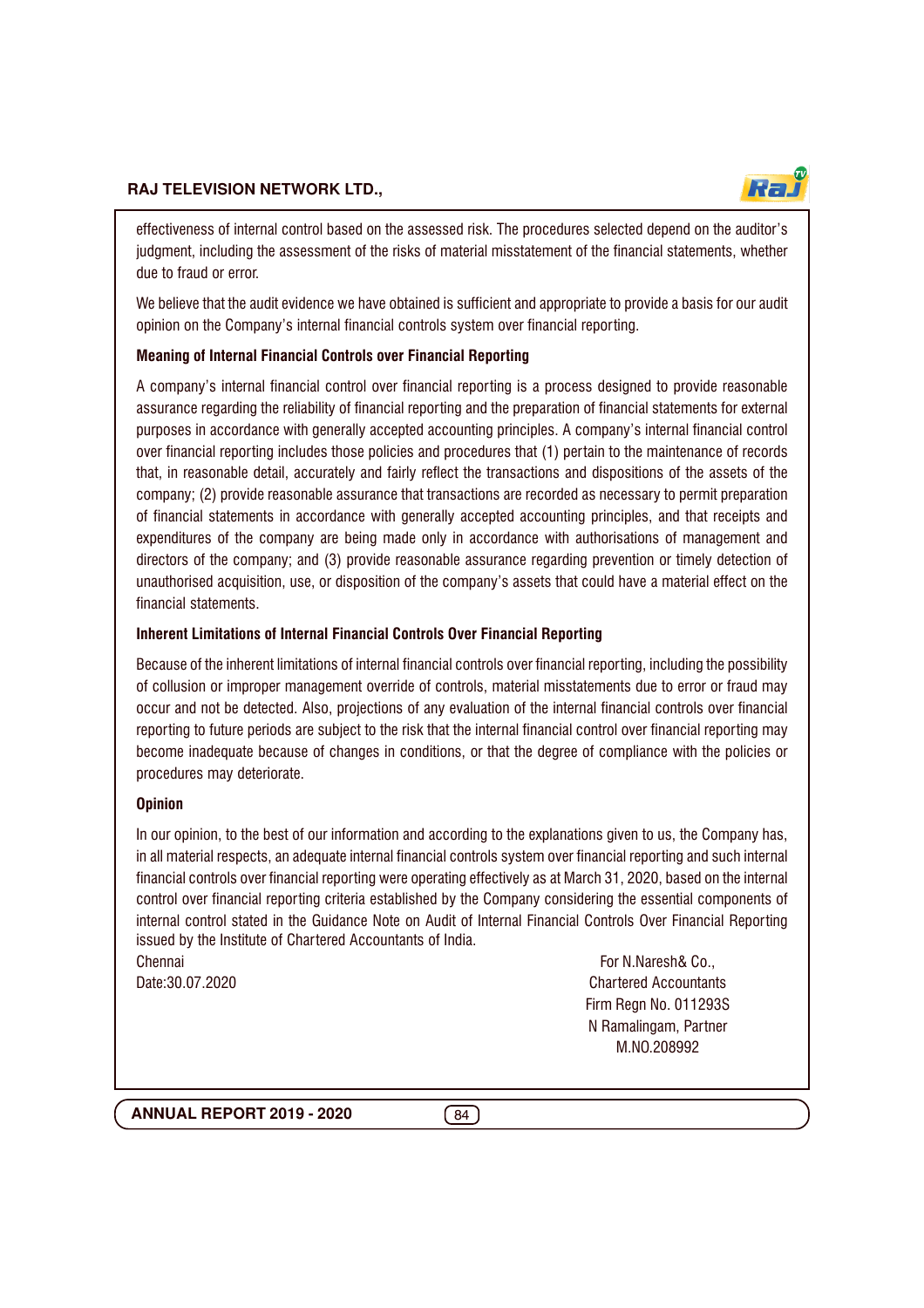

#### <u>85</u> **ANNUAL REPORT 2019 - 2020** Significant Accounting Policies 1 & 2 The accompanying notes form an integral part of the Financial statements. As per our report of even date<br>For N.Naresh& Co., For and on behalf of the Board of Directors Chartered Accountants., Firm.Reg.No.011293S Raajhendhran.M Ravindran S.Jeyaseelan<br>Managing Director Director CFO Partner Managing Director Director<br>Microsoft Microsoft DIN: 00821144 DIN:00662830 DIN: 00821144 Place : Chennai Date : 30-07-2020 **I ASSETS A . NON - CURRENT ASSETS**  (a) Property, Plant and Equipment 1 1 3 90,10,23,267 96,40,87,529<br>(b) Capital work-in-progress (c) Goodwill - - (d) Other Intangible assets  $\begin{array}{|c|c|c|c|c|}\n\hline\n(e) & \text{Intangible assets under Development} \\
(f) & \text{Financial Assets} \\
\hline\n\end{array}$   $\begin{array}{|c|c|c|c|c|}\n\hline\n\end{array}$   $\begin{array}{|c|c|c|c|c|}\n\hline\n\end{array}$   $\begin{array}{|c|c|c|c|c|}\n\hline\n\end{array}$   $\begin{array}{|c|c|c|c|c|}\n\hline\n\end{array}$   $\begin{array}{|c|c|c|c|$ Intangible assets under Development Financial Assets<br>(i) Investments (i) Investments<br>
(ii) Trade receiv<br>
(iii) Loans Trade receivables (iii) Loans - - (iv) Others - Advances<br>
Deferred tax assets (net)<br>  $\begin{array}{ccc}\n\text{(iv) Other's -} & \text{Advances} \\
\text{Deferred tax assets (net)} & 6 & 2,22,85,183 & 2,26,02,007\n\end{array}$ (g) Deferred tax assets (net)<br>(h) Other non-current assets Other non-current assets **B . CURRENT ASSETS** (a) Inventories **and the set of the set of the set of the set of the set of the set of the set of the set of the set of the set of the set of the set of the set of the set of the set of the set of the** (a) Inventories 7 7 7 72,89,360 52,13,600 52,13,600 (b) Financial Assets (i) Investments<br>
(ii) Trade receivables<br>  $\begin{array}{|c|c|c|c|c|c|c|c|c|} \hline \text{64,05,26,480} & & & 52,73,69,270 \hline \end{array}$ Trade receivables<br>
Cash and cash equivalents<br>
Cash and cash equivalents<br>
Cash and cash equivalents<br>
Cash and cash equivalents<br>
Cash and cash equivalents<br>
Cash and cash equivalents<br>
Cash and cash equivalents<br>
Cash and cash (iii) Cash and cash equivalents  $(iv)$  Bank balances other than (iii) above  $(v)$  Loans (v) Loans<br>
(vi) Others (to be specified)<br>
(d) Other current assets (Net)<br> **TOTAL ASSETS**<br> **TOTAL ASSETS**<br> **EXELD ASSETS**<br> **EXELD ASSETS**<br> **EXELD ASSETS**<br> **EXELD ASSETS**<br> **EXELD ASSETS**<br> **EXELD ASSETS**<br> **EXELD ASSETS**<br> **EXE II EQUITY AND LIABILITIES A. EQUITY** (a) Equity Share capital **and the COVID-** (a) **EQUITY** (a) 11 (a) Equity Share capital 11 25,95,66,720 25,95,66,720 25,95,66,720 25,95,66,720 25,95,66,720 25,95,66,720 25,95,66,720 (b) Other Equity 12 1,15,43,35,373 1,16,04,74,898 **B. LIABILITIES 1. NON-CURRENT LIABILITIES**  (a) Financial Liabilities<br>
(i) Rorrowings<br>
(a) 13  $\begin{array}{|c|c|c|c|c|c|c|c|} \hline \end{array}$  13 12,66,73,698 17,42,90,990 17,42,90,990 17,42,90,990 17,42,90,990 17,42,90,990 17,42,90,990 17,42,90,990 17,42,90,990 17,42,90,990 17,42,90,990 17,42,90,990 17,42,90,990 17,42,90,990 17 (ii) Trade payables - - (iii) Other financial liabilities (other than those specified in item  $(b)$ , to be specified)<br>Provisions (b) Provisions - - (c) Deferred tax liabilities (Net)<br>
(d) Other non-current liabilities (Net) (d) Other non-current liabilities 14 2,65,56,065 2,49,79,404 **2. CURRENT LIABILITIES**  (a) Financial Liabilities (i) Borrowings 15 15 13,13,56,763 10,34,34,141<br>
(ii) Trade payables (other than those 16 16 5,83,28,184 1,47,32,908<br>
(iii) Other financial liabilities (other than those specified in item (c)<br>
recurrent liabilities<br>
specified in item (c)<br>
from the current liabilities<br>  $\begin{array}{|c|c|c|c|c|c|}\n\hline\n17 & 9,53,53,096 & 8,25,32,996 \\
\hline\n18 & 13,70,74,331 & 8,76,67,706\n\end{array}$ (b) Other current liabilities 17<br>
(c) Provisions 18<br>
(d) Current Tax Liabilities (Net) (9,53,53,096<br>13,70,74,331 Current Tax Liabilities (Net) **TOTAL EQUITY AND LIABILITIES 1,98,92,44,230 1,90,76,79,762** RAJ TELEVISION NETWORK LIMITED No. 32, Poes Road, II Street, Teynampet, Chennai - 600 018 BALANCE SHEET AS AT 31.03.2020 Note No. As at 31.03.2019 Rs. As at 31.03.2020 Rs.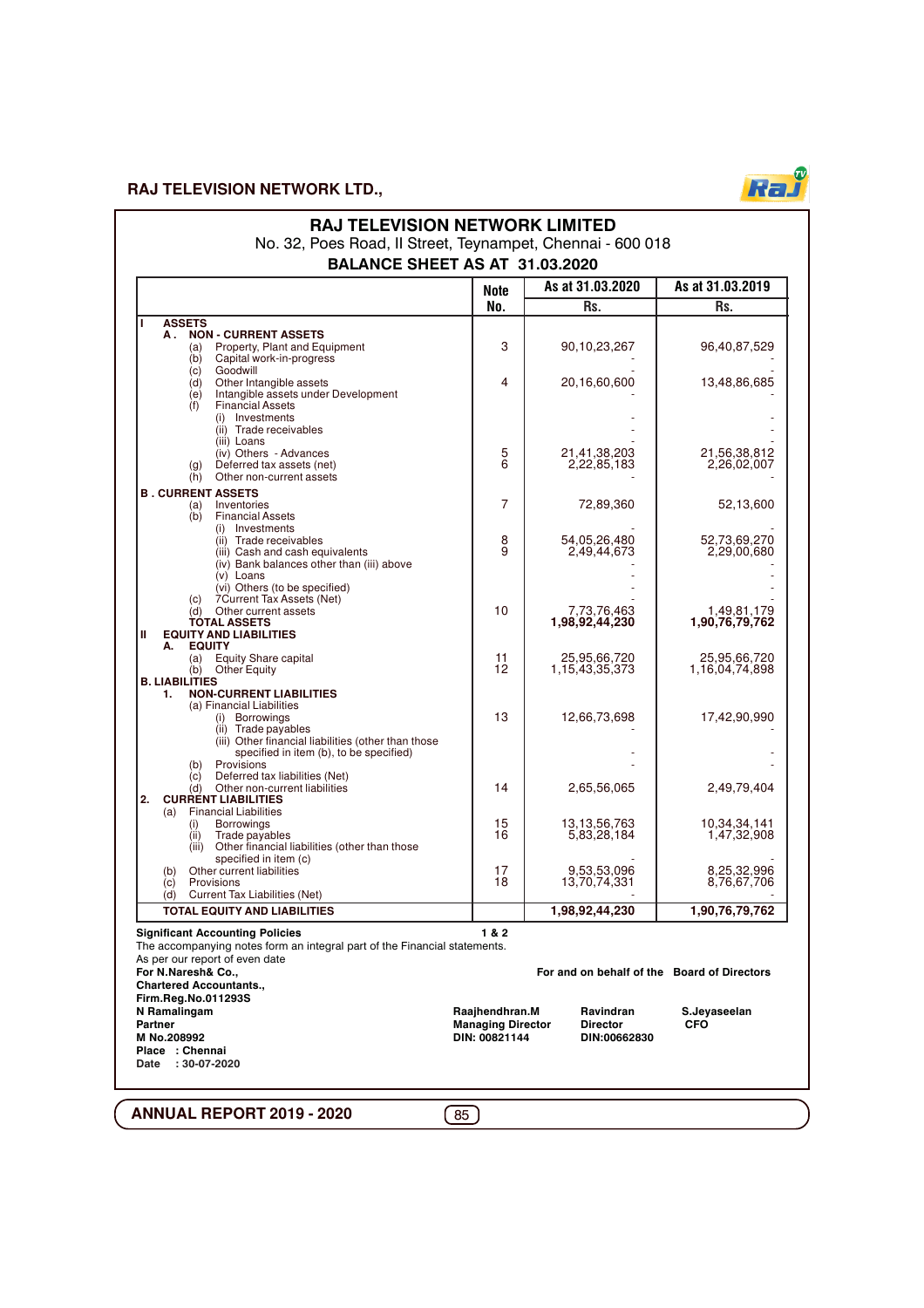

| <b>RAJ TELEVISION NETWORK LIMITED</b><br>No. 32, Poes Road, Il Street, Teynampet, Chennai - 600 018            |                  |                                             |                                             |
|----------------------------------------------------------------------------------------------------------------|------------------|---------------------------------------------|---------------------------------------------|
| STATEMENT OF PROFIT AND LOSS FOR THE YEAR ENDED 31.03.2020                                                     |                  |                                             |                                             |
|                                                                                                                | <b>Note</b>      | As at 31.03.2020                            | As at 31.03.2019                            |
| C. INCOME                                                                                                      | No.              | Rs.                                         | Rs.                                         |
| <b>Revenue from Operations</b><br>(a)                                                                          | 19               | 59,15,50,962                                | 62,20,00,422                                |
| (b) Other Income                                                                                               | 20               | 29,10,078                                   | 1,33,83,807                                 |
| <b>Total Income from Operations</b>                                                                            |                  | 59,44,61,040                                | 63,53,84,229                                |
| <b>D. EXPENDITURE</b>                                                                                          |                  |                                             |                                             |
| (a) Cost of revenue                                                                                            | 21               | 14,20,58,581                                | 18,33,63,094                                |
| (b) Employee Benefit Expenses                                                                                  | 22               | 19,40,70,549                                | 21,11,28,023                                |
| (d) Finance Cost                                                                                               | 23               | 4,47,94,030                                 | 5,00,30,849                                 |
| (c) Depreciation and Amortisation Expenses                                                                     | 3&4              | 6,85,16,523                                 | 6,27,12,027                                 |
| (e) Administrative and other Expenses                                                                          | 24               | 14,15,80,592                                | 9,21,21,985                                 |
| <b>Total Expenses</b>                                                                                          |                  | 59,10,20,275                                | 59,93,55,976                                |
| Profit/ (Loss) before exceptional and tax                                                                      |                  | 34,40,765                                   | 3,60,28,252                                 |
| <b>Exceptional Items</b>                                                                                       |                  |                                             |                                             |
| Profit / (Loss) before tax                                                                                     |                  | 34,40,765                                   | 3,60,28,252                                 |
| - Current Year Tax                                                                                             |                  |                                             |                                             |
| - MAT Credit Entitlement                                                                                       |                  | 30,05,032                                   | 26,22,769                                   |
| - Deferred Tax Current Year                                                                                    |                  | 3,16,824                                    | (2,05,44,628)                               |
|                                                                                                                |                  |                                             |                                             |
| - Current tax Expenses relating to previous years                                                              |                  |                                             |                                             |
| Profit / (Loss) After tax                                                                                      |                  | 1,18,908                                    | 5,39,50,111                                 |
| <b>Other Comprehensive Income:</b>                                                                             |                  |                                             |                                             |
| Other comprehensive income not to be reclassified                                                              |                  |                                             |                                             |
| to profit or loss in subsequent periods                                                                        |                  |                                             |                                             |
| Total comprehensive income for the year                                                                        |                  | 1,18,908                                    | 5,39,50,111                                 |
| Nominal Value of Share (in Rs)                                                                                 |                  | 5.00                                        | 5.00                                        |
| Net profit attributable to equity shareholders                                                                 |                  | 1,18,908                                    | 5,39,50,111                                 |
| Weighted Average Number of Shares Outstanding (***)                                                            |                  | 5, 19, 13, 344                              | 5, 19, 13, 344                              |
| Basic and diluted EPS before Extra Ordinaryitem(in Rs)                                                         |                  | 0.00                                        | 1.04                                        |
| Basic and diluted EPS after Extra Ordinaryitem(in Rs)<br><b>Notes Forming Part of the Financial Statements</b> |                  | 0.00                                        | 1.04                                        |
| The accompanying notes form an integral part of the Financial statements.                                      |                  |                                             |                                             |
| As per our report of even date                                                                                 |                  |                                             |                                             |
| For N.Naresh& Co.,                                                                                             |                  | For and on behalf of the Board of Directors |                                             |
| <b>Chartered Accountants.,</b>                                                                                 |                  |                                             |                                             |
| <b>Firm.Reg.No.011293S</b>                                                                                     | <b>Ravindran</b> |                                             |                                             |
| <b>N</b> Ramalingam<br>Raajhendhran.M<br><b>Partner</b><br><b>Managing Director</b>                            | <b>Director</b>  | S.Jeyaseelan<br>CFO                         | Joseph Cheriyan<br><b>Company Secretary</b> |
| IN: 00821144<br><b>M No.208992</b>                                                                             | DIN:00662830     |                                             | <b>M No: FCS-9586</b>                       |
| <b>Place: Chennai</b>                                                                                          |                  |                                             |                                             |
| Date: 30-07-2020                                                                                               |                  |                                             |                                             |
|                                                                                                                |                  |                                             |                                             |
| <b>ANNUAL REPORT 2019 - 2020</b>                                                                               | 86               |                                             |                                             |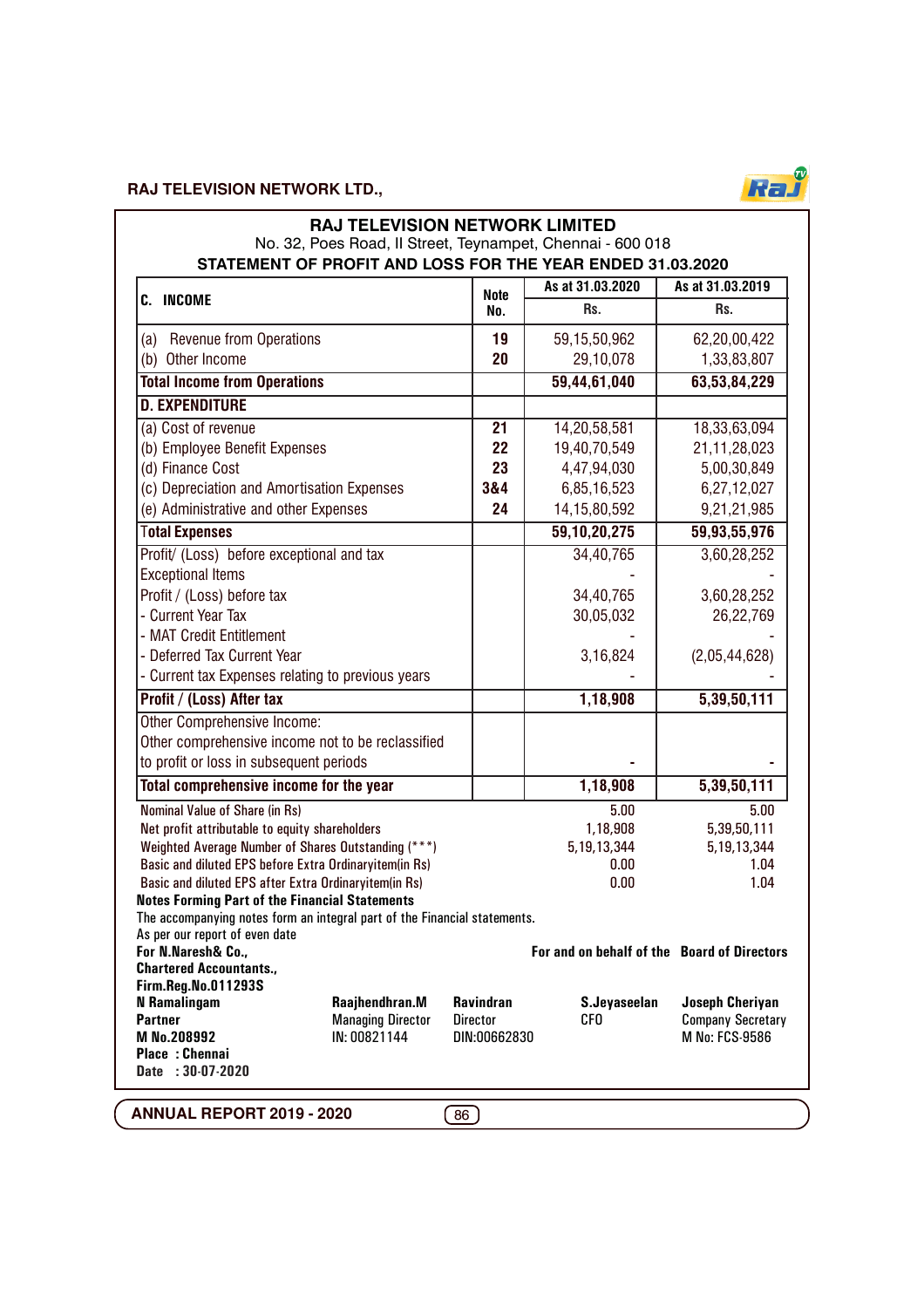

#### 1 Net Profit Before Tax and extra Ordinary Items 34,40,765 3,60,28,252 Adjustments for 2 Loss / (Profit) on sale of asset (5,00,000) (2,58,475)<br>3 Depreciation and amortization (5,00,000) (2,58,475) Depreciation and amortization 4 Dividend on Long term Investments<br>5 Profit/Loss on sale of Long term Inv 5 Profit/Loss on sale of Long term Investments  $\begin{array}{ccc} - & - \\ - & + \end{array}$   $\begin{array}{ccc} - & - \\ - & + \end{array}$  5.00.30.849 6 Interest paid 4,47,94,030 | 5,00,30,849 **Operating Profit before working capital Changes 11,62,51,318 14,85,12,653 Adjustments for :** 7 Inventories (20,75,760) 4,55,02,505 8 Trade Receivables (1,31,57,210) (1,31,57,210) (3,87,80,724) (1,31,57,210) (3,87,80,724) 9 Long term Loan and Advances 15,00,610 15,00,610 73,83,053<br>10 Short term Loan and Advances 16,23,95.284 10 Short term Loan and Advances (6,23,95,284) (6,23,95,284) (40,629) (40,629) (40,629) (40,629) (40,629) (40,629) 11 Other Long Term liabilities 15,76,661 (9,36,108)<br>12 Trade Payables 15,76,661 (1,49,35,061) 12 Trade Payables (1,49,35,061)<br>
13 Other current liabilities (1,49,35,061)<br>
13 Other current liabilities (1,49,35,061)<br>
14,07,42,722 (1,49,35,064) Other current liabilities 14 Short Term provisions 4,94,06,628 4,37,36,969 **Cash generated from Operation 17,54,44,959 19,36,41,162**<br>Direct Tax (30.05.032) (26.22.769) 15 Direct Tax (30,05,032) (26,22,769) **Net Cash from Operating Activities 17,24,39,927 19,10,18,393 B CASH FLOW FROM INVESTING ACTIVITIES** 1 Sale of Assets 5,00,000 2,58,475<br>2 Purchase of PPE (35.92.262) (5.89.25.625) Purchase of PPE (35,92,262) (5,89,25,625)<br>
Purchase of Intangible Assets (6,86,33,915) (1,05,10,505) (1,05,10,505) 3 Purchase of Intangible Assets (6,86,33,915)<br>4 Purchase of Shares (1,050,505) 4 Purchase of Shares<br>5 Sale of Shares Sale of Shares 6 Dividend on long term investments  $\overline{z}$  and  $\overline{z}$  are  $\overline{z}$  and  $\overline{z}$  are  $\overline{z}$  and  $\overline{z}$  are  $\overline{z}$  are  $\overline{z}$  and  $\overline{z}$  are  $\overline{z}$  and  $\overline{z}$  are  $\overline{z}$  are  $\overline{z}$  and  $\overline{z}$  are  $\over$ Loss on sale of long term investments **Net cash from Investing Activities (7,17,26,177)** (6,91,77,655) **C CASH FLOW FROM FINANCING ACTIVITIES 1** Borrowal / (Repayment) of long term Borrowings (4,76,17,293) (6,80,57,414)<br> **2** Interest (4,47,94,030) (5,00,30,849) **2** Interest (4,47,94,030)<br> **3** Dividend & dividend tax paid (62,58,434) **3** Dividend & dividend tax paid<br> **3 Net cash from Financing Activities** (9,86,69,757) (11,80,88,263) **Net cash from Financing Activities 19.86,69,757)** (9,86,69,757) **Net increase/ (decrease) in cash and cash equivalents 20,43,993 37,52,475** Cash and cash equivalents as at the beginning of the year  $\vert$  2.29,00,680  $\vert$  1.91,48,205 **Cash and cash equivalents as at the end of the year**  2,49,44,673 2,29,00,680 RAJ TELEVISION NETWORK LIMITED No. 32, Poes Road, II Street, Teynampet, Chennai - 600 018 CASH FLOW STATEMENT FOR THE YEAR ENDED 31 MARCH 2020 **PARTICULRS** A CASH FLOW FROM OPERATING ACTIVITIES For the year ended 31.03.2019 Rs. For the year ended 31.03.2020 Rs. As per our report of even date For N.Naresh& Co., For and on behalf of the Board of Directors Chartered Accountants., Firm.Reg.No.011293S N Ramalingam Raajhendhran.M Ravindran S.Jeyaseelan Joseph Cheriyan Partner Managing Director Director CFO Company Secretary M No.208992 IN: 00821144 DIN:00662830 M No: FCS-9586 Place : Chennai Date : 30-07-2020

**ANNUAL REPORT 2019 - 2020**

 $\sqrt{87}$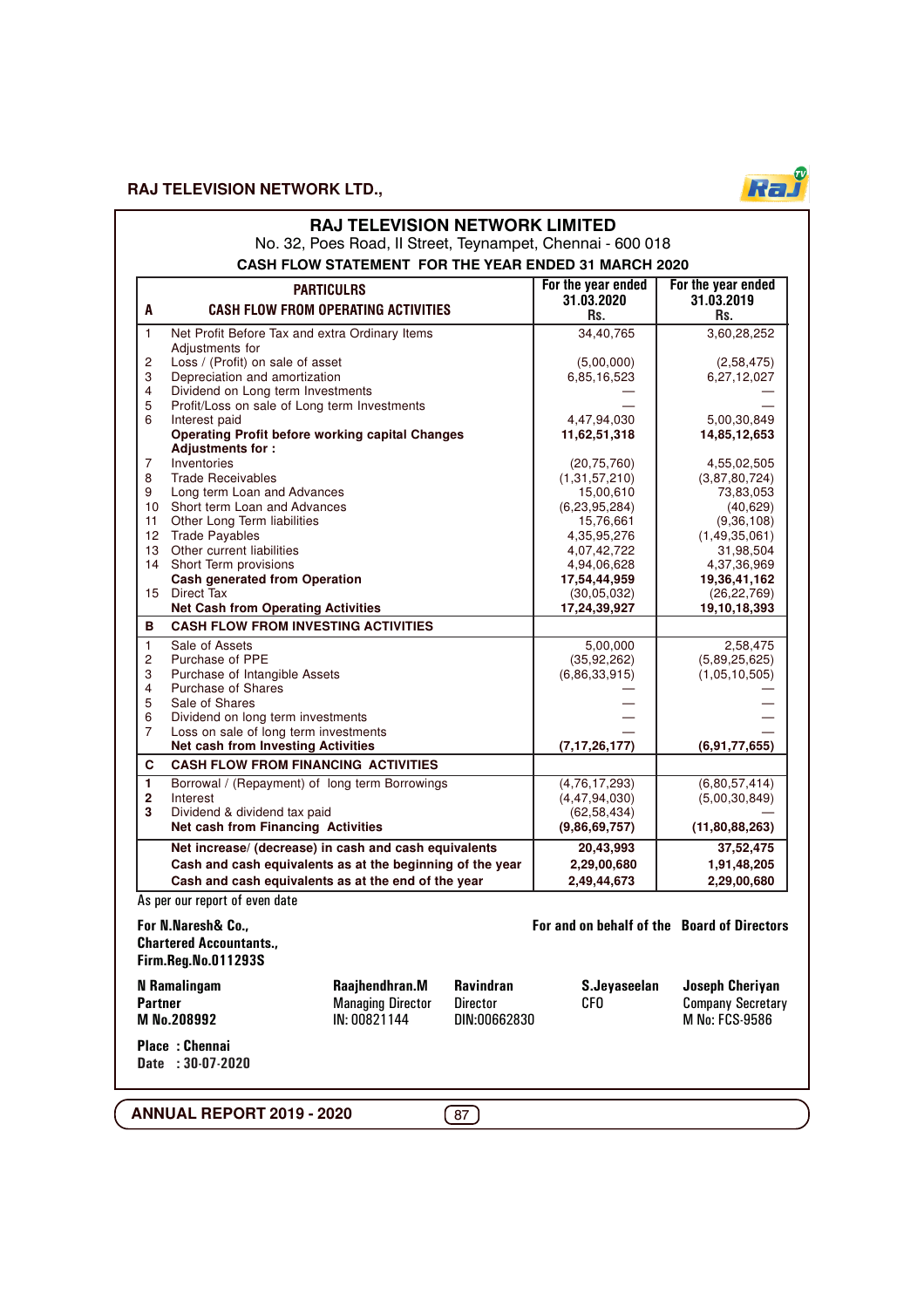

| Amount in<br>No of<br>No of<br><b>Rupees</b><br><b>Shares</b><br><b>Shares</b><br>a. Authorised Capital<br>60,000,000 Equity Shares of Rs.5 each.<br>6.00.00.000<br>30.00.00.000<br>6,00,00,000<br>(Previous year - 60,000,000 Equity Shares of Rs.5 each.)<br>b. Issued, Subscribed and fully paid up<br>5,19,13,344 Equity Shares of Rs.5 each.<br>5, 19, 13, 344<br>25,95,66,720<br>5, 19, 13, 344<br>(Previous Year - 5,19,13,344 Equity Shares of Rs.5 each.)<br>5, 19, 13, 344<br>25,95,66,720<br>5, 19, 13, 344<br>(Previous Year - 5,19,13,344<br>Equity Shares of Rs.5 each.)<br>51,913,344<br>259,566,720<br>51,913,344<br>Refer Notes (i) to (iv) below:<br>Notes:<br>i) The Company has only one class of equity Share having a par value of Rs.5 per share (Previous year Rs.5 per share). Each Share<br>holder is eligible for one Vote Per Share.<br>ii) Reconciliation of the number of shares and amount outstanding at the beginning and at the end of the reporting year is as follows:<br>As at March 31st 2020<br>No of<br>No of<br><b>PARTICULARS</b><br>Amount in<br><b>Rupees</b><br><b>Shares</b><br><b>Shares</b><br><b>Issued Equity Shares</b><br><b>Opening Balance</b><br>5, 19, 13, 344<br>25,95,66,720<br>5, 19, 13, 344<br><b>Changes During the Year</b><br>$\overline{\phantom{m}}$ | Amount in<br><b>Rupees</b><br>30,00,00,000<br>25,95,66,720<br>25,95,66,720<br>259,566,720<br>As at March 31st 2019<br><b>Amount in</b><br><b>Rupees</b> |
|------------------------------------------------------------------------------------------------------------------------------------------------------------------------------------------------------------------------------------------------------------------------------------------------------------------------------------------------------------------------------------------------------------------------------------------------------------------------------------------------------------------------------------------------------------------------------------------------------------------------------------------------------------------------------------------------------------------------------------------------------------------------------------------------------------------------------------------------------------------------------------------------------------------------------------------------------------------------------------------------------------------------------------------------------------------------------------------------------------------------------------------------------------------------------------------------------------------------------------------------------------------------------------------------------------------------|---------------------------------------------------------------------------------------------------------------------------------------------------------|
|                                                                                                                                                                                                                                                                                                                                                                                                                                                                                                                                                                                                                                                                                                                                                                                                                                                                                                                                                                                                                                                                                                                                                                                                                                                                                                                        |                                                                                                                                                         |
|                                                                                                                                                                                                                                                                                                                                                                                                                                                                                                                                                                                                                                                                                                                                                                                                                                                                                                                                                                                                                                                                                                                                                                                                                                                                                                                        |                                                                                                                                                         |
|                                                                                                                                                                                                                                                                                                                                                                                                                                                                                                                                                                                                                                                                                                                                                                                                                                                                                                                                                                                                                                                                                                                                                                                                                                                                                                                        |                                                                                                                                                         |
|                                                                                                                                                                                                                                                                                                                                                                                                                                                                                                                                                                                                                                                                                                                                                                                                                                                                                                                                                                                                                                                                                                                                                                                                                                                                                                                        |                                                                                                                                                         |
|                                                                                                                                                                                                                                                                                                                                                                                                                                                                                                                                                                                                                                                                                                                                                                                                                                                                                                                                                                                                                                                                                                                                                                                                                                                                                                                        |                                                                                                                                                         |
|                                                                                                                                                                                                                                                                                                                                                                                                                                                                                                                                                                                                                                                                                                                                                                                                                                                                                                                                                                                                                                                                                                                                                                                                                                                                                                                        |                                                                                                                                                         |
|                                                                                                                                                                                                                                                                                                                                                                                                                                                                                                                                                                                                                                                                                                                                                                                                                                                                                                                                                                                                                                                                                                                                                                                                                                                                                                                        |                                                                                                                                                         |
|                                                                                                                                                                                                                                                                                                                                                                                                                                                                                                                                                                                                                                                                                                                                                                                                                                                                                                                                                                                                                                                                                                                                                                                                                                                                                                                        |                                                                                                                                                         |
|                                                                                                                                                                                                                                                                                                                                                                                                                                                                                                                                                                                                                                                                                                                                                                                                                                                                                                                                                                                                                                                                                                                                                                                                                                                                                                                        |                                                                                                                                                         |
|                                                                                                                                                                                                                                                                                                                                                                                                                                                                                                                                                                                                                                                                                                                                                                                                                                                                                                                                                                                                                                                                                                                                                                                                                                                                                                                        |                                                                                                                                                         |
|                                                                                                                                                                                                                                                                                                                                                                                                                                                                                                                                                                                                                                                                                                                                                                                                                                                                                                                                                                                                                                                                                                                                                                                                                                                                                                                        |                                                                                                                                                         |
|                                                                                                                                                                                                                                                                                                                                                                                                                                                                                                                                                                                                                                                                                                                                                                                                                                                                                                                                                                                                                                                                                                                                                                                                                                                                                                                        |                                                                                                                                                         |
|                                                                                                                                                                                                                                                                                                                                                                                                                                                                                                                                                                                                                                                                                                                                                                                                                                                                                                                                                                                                                                                                                                                                                                                                                                                                                                                        |                                                                                                                                                         |
|                                                                                                                                                                                                                                                                                                                                                                                                                                                                                                                                                                                                                                                                                                                                                                                                                                                                                                                                                                                                                                                                                                                                                                                                                                                                                                                        |                                                                                                                                                         |
|                                                                                                                                                                                                                                                                                                                                                                                                                                                                                                                                                                                                                                                                                                                                                                                                                                                                                                                                                                                                                                                                                                                                                                                                                                                                                                                        |                                                                                                                                                         |
|                                                                                                                                                                                                                                                                                                                                                                                                                                                                                                                                                                                                                                                                                                                                                                                                                                                                                                                                                                                                                                                                                                                                                                                                                                                                                                                        |                                                                                                                                                         |
|                                                                                                                                                                                                                                                                                                                                                                                                                                                                                                                                                                                                                                                                                                                                                                                                                                                                                                                                                                                                                                                                                                                                                                                                                                                                                                                        |                                                                                                                                                         |
|                                                                                                                                                                                                                                                                                                                                                                                                                                                                                                                                                                                                                                                                                                                                                                                                                                                                                                                                                                                                                                                                                                                                                                                                                                                                                                                        |                                                                                                                                                         |
|                                                                                                                                                                                                                                                                                                                                                                                                                                                                                                                                                                                                                                                                                                                                                                                                                                                                                                                                                                                                                                                                                                                                                                                                                                                                                                                        |                                                                                                                                                         |
|                                                                                                                                                                                                                                                                                                                                                                                                                                                                                                                                                                                                                                                                                                                                                                                                                                                                                                                                                                                                                                                                                                                                                                                                                                                                                                                        | 25,95,66,720                                                                                                                                            |
|                                                                                                                                                                                                                                                                                                                                                                                                                                                                                                                                                                                                                                                                                                                                                                                                                                                                                                                                                                                                                                                                                                                                                                                                                                                                                                                        |                                                                                                                                                         |
| i)<br>Fresh Issue<br>$\overline{\phantom{0}}$                                                                                                                                                                                                                                                                                                                                                                                                                                                                                                                                                                                                                                                                                                                                                                                                                                                                                                                                                                                                                                                                                                                                                                                                                                                                          |                                                                                                                                                         |
| plit of shares from Rs.10 to Rs.5 each<br>ii)                                                                                                                                                                                                                                                                                                                                                                                                                                                                                                                                                                                                                                                                                                                                                                                                                                                                                                                                                                                                                                                                                                                                                                                                                                                                          |                                                                                                                                                         |
| <b>Bonus Issue</b><br>iii)                                                                                                                                                                                                                                                                                                                                                                                                                                                                                                                                                                                                                                                                                                                                                                                                                                                                                                                                                                                                                                                                                                                                                                                                                                                                                             |                                                                                                                                                         |
| 5, 19, 13, 344<br>25,95,66,720<br>5, 19, 13, 344                                                                                                                                                                                                                                                                                                                                                                                                                                                                                                                                                                                                                                                                                                                                                                                                                                                                                                                                                                                                                                                                                                                                                                                                                                                                       |                                                                                                                                                         |
| <b>Closing Balances</b><br>i) 1,29,78,336 shares were originally issued at Rs.10 per share as fully paid towards purchase consideration to the shareholders and in the<br>financial year 2013-14 these shares were split into 2,59,56,672 shares of Rs.5 each/-                                                                                                                                                                                                                                                                                                                                                                                                                                                                                                                                                                                                                                                                                                                                                                                                                                                                                                                                                                                                                                                        |                                                                                                                                                         |
| 2,59,56,672 shares were alloted as Bonus shares for consideration other than cash during the F.Y 2013-14<br>ii)                                                                                                                                                                                                                                                                                                                                                                                                                                                                                                                                                                                                                                                                                                                                                                                                                                                                                                                                                                                                                                                                                                                                                                                                        |                                                                                                                                                         |
| iii) Details of shares held by each shareholder holding more than 5% shares in the company                                                                                                                                                                                                                                                                                                                                                                                                                                                                                                                                                                                                                                                                                                                                                                                                                                                                                                                                                                                                                                                                                                                                                                                                                             | 25,95,66,720                                                                                                                                            |
|                                                                                                                                                                                                                                                                                                                                                                                                                                                                                                                                                                                                                                                                                                                                                                                                                                                                                                                                                                                                                                                                                                                                                                                                                                                                                                                        |                                                                                                                                                         |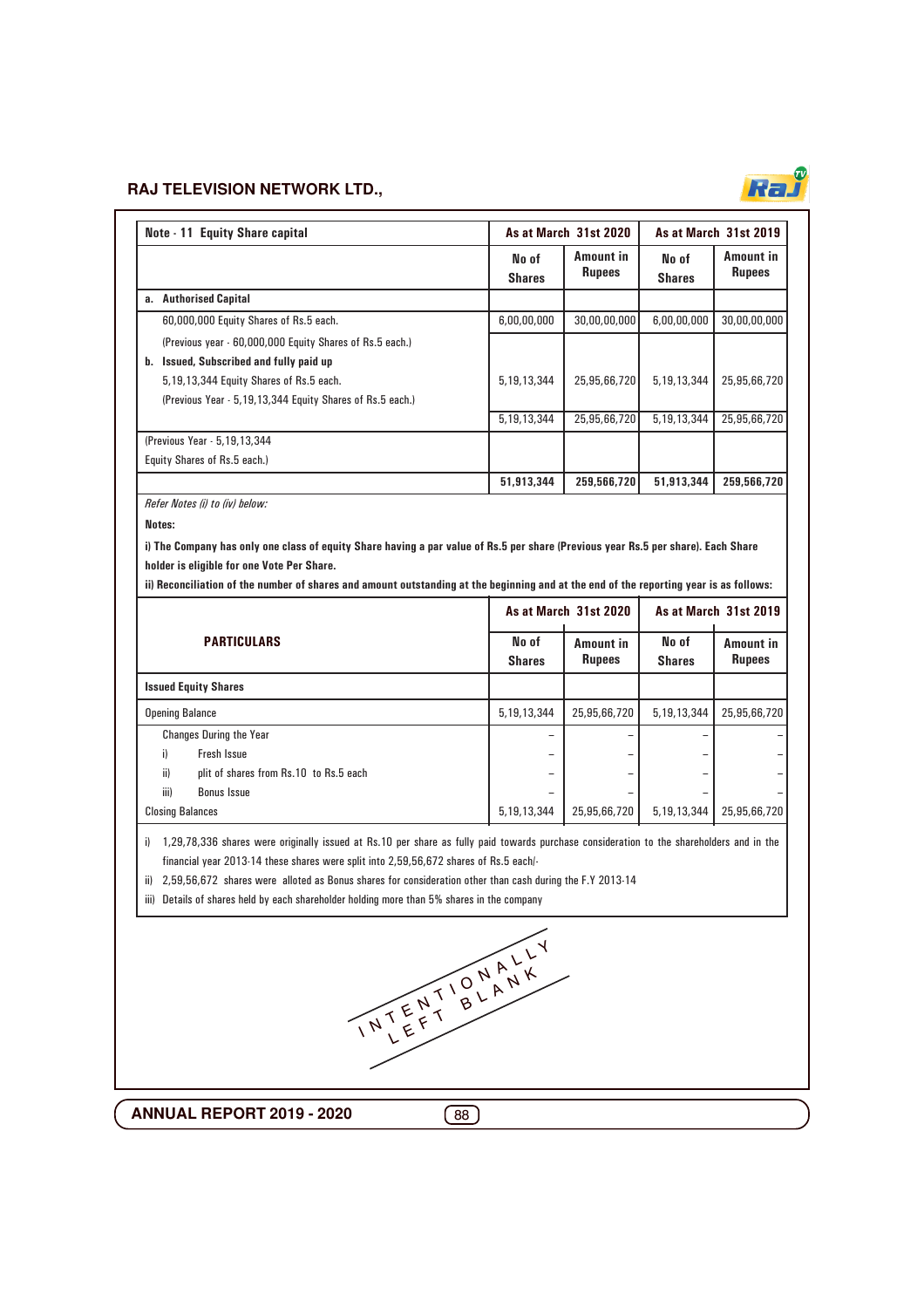

|                                                                                                                                                                                                                                                                                                                                                                                                                                                                        |                     | As at March 31st 2020 |                     | As at March 31st 2019 |
|------------------------------------------------------------------------------------------------------------------------------------------------------------------------------------------------------------------------------------------------------------------------------------------------------------------------------------------------------------------------------------------------------------------------------------------------------------------------|---------------------|-----------------------|---------------------|-----------------------|
|                                                                                                                                                                                                                                                                                                                                                                                                                                                                        | <b>No of Shares</b> | % of Shares           | <b>No of Shares</b> | % of Shares           |
| M Raajhendhran                                                                                                                                                                                                                                                                                                                                                                                                                                                         | 58,63,808           | 11.30%                | 58,63,808           | 11.30%                |
| <b>M</b> Raghunathan                                                                                                                                                                                                                                                                                                                                                                                                                                                   | 58,63,808           | 11.30%                | 58,63,808           | 11.30%                |
| M Rajarathinam                                                                                                                                                                                                                                                                                                                                                                                                                                                         | 58,63,808           | 11.30%                | 58,63,808           | 11.30%                |
| <b>M</b> Ravindran                                                                                                                                                                                                                                                                                                                                                                                                                                                     | 58,43,330           | 11.26%                | 56,00,000           | 10.79%                |
| R Amudha                                                                                                                                                                                                                                                                                                                                                                                                                                                               | 35,43,284           | 6.83%                 | 35,43,284           | 6.83%                 |
| R Aruna                                                                                                                                                                                                                                                                                                                                                                                                                                                                | 35,43,268           | 6.83%                 | 35,43,268           | 6.83%                 |
| R Vijayalakshmi                                                                                                                                                                                                                                                                                                                                                                                                                                                        | 30,00,400           | 5.78%                 | 28,75,500           | 5.54%                 |
| R Usharani                                                                                                                                                                                                                                                                                                                                                                                                                                                             | 35,43,268           | 6.83%                 | 35,43,268           | 6.83%                 |
| Current Year Rs.5 Per equity Share. (Previous Year Rs.5 Per equity Share)                                                                                                                                                                                                                                                                                                                                                                                              |                     |                       |                     |                       |
| As per the records of the company, including its register of shareholders/members and other declarations received from shareholders regarding<br>beneficial interest, the above shareholding represents both legal and beneficial ownerships of shares.<br>(iv) Aggregate number of bonus shares issued, shares issued for consideration other than cash and shares bought back during the<br>period of five years immediately preceding the reporting date 31/03/2020 |                     |                       |                     |                       |
| <b>Particulars</b>                                                                                                                                                                                                                                                                                                                                                                                                                                                     |                     | As at March 31st 2020 |                     |                       |
|                                                                                                                                                                                                                                                                                                                                                                                                                                                                        |                     | <b>No of Shares</b>   |                     |                       |
| Equity shares allotted as fully paid up by way of bonus                                                                                                                                                                                                                                                                                                                                                                                                                |                     | 25,956,672            |                     |                       |
|                                                                                                                                                                                                                                                                                                                                                                                                                                                                        |                     |                       |                     |                       |
|                                                                                                                                                                                                                                                                                                                                                                                                                                                                        |                     |                       |                     |                       |
| INTENTIONALLY LEFT BLANK                                                                                                                                                                                                                                                                                                                                                                                                                                               |                     |                       |                     |                       |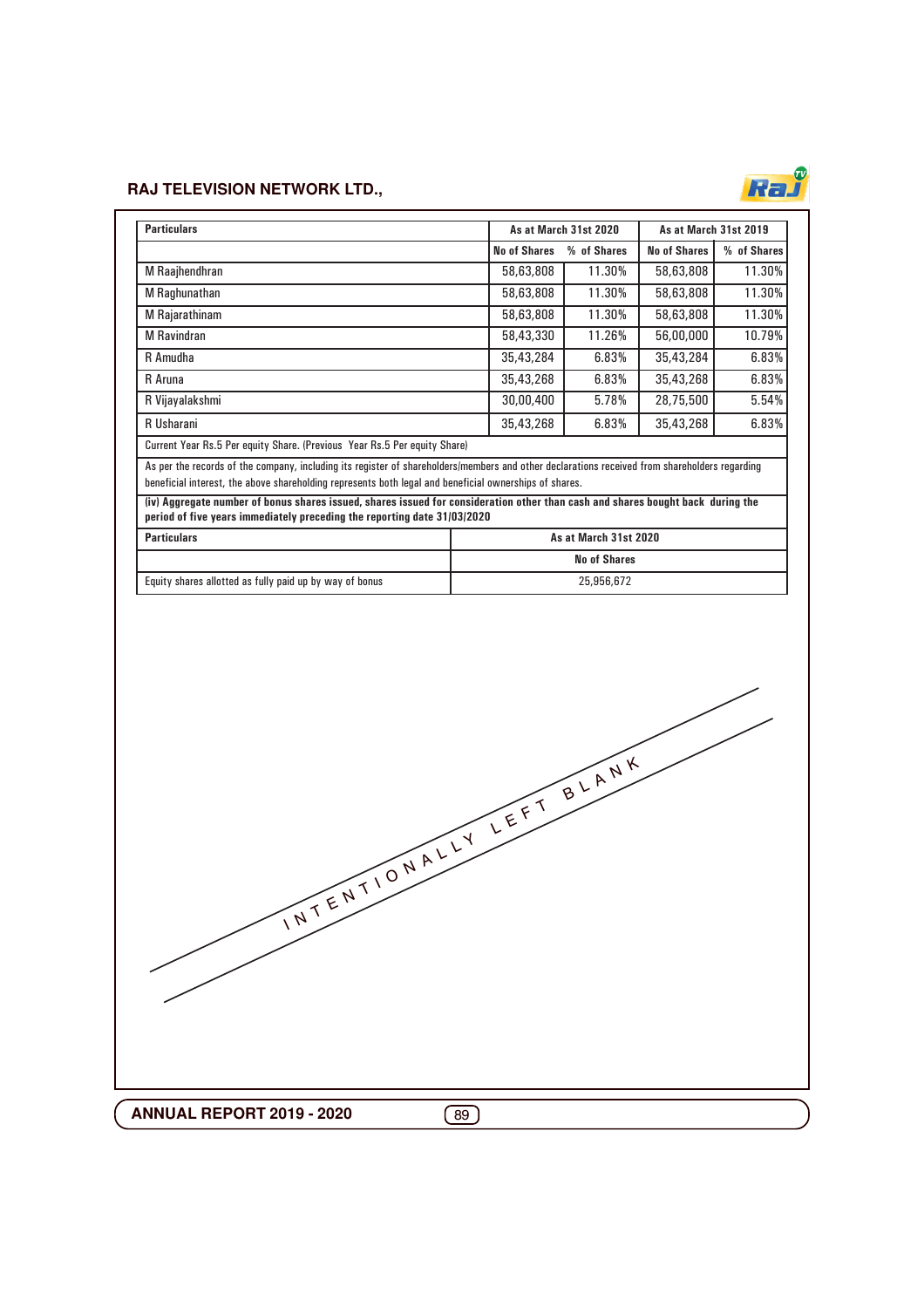

| For the year ended 31st March, 2020<br>Profit & Loss<br>Account<br>24,84,61,387<br>1,18,908<br>24,85,80,295<br>51,91,334<br>10,67,100<br>24,23,21,861<br>1 & 2 | Equity shares of Rs.5.00 / each issued, subscribed and fully paid<br><b>Securities</b><br>Premium Account<br>43,18,19,058<br>$\qquad \qquad -$<br>43,18,19,058<br>43,18,19,058 | Number<br>5,19,13,344<br>5,19,13,344<br><b>Attributable to Equity share holders</b><br>General reserve<br>3,81,48,834<br>3,81,48,834<br>3,81,48,834 | 25,95,66,720<br>25,95,66,720<br><b>Revaluation</b><br>Reserve<br>44,20,45,618<br>$\overline{\phantom{0}}$<br>44,20,45,618 | <b>Amounts</b><br>Total<br>1,16,04,74,898<br>1,18,908<br>1,16,05,93,807<br>51,91,334<br>10,67,100 |
|----------------------------------------------------------------------------------------------------------------------------------------------------------------|--------------------------------------------------------------------------------------------------------------------------------------------------------------------------------|-----------------------------------------------------------------------------------------------------------------------------------------------------|---------------------------------------------------------------------------------------------------------------------------|---------------------------------------------------------------------------------------------------|
|                                                                                                                                                                |                                                                                                                                                                                |                                                                                                                                                     |                                                                                                                           |                                                                                                   |
|                                                                                                                                                                |                                                                                                                                                                                |                                                                                                                                                     |                                                                                                                           |                                                                                                   |
|                                                                                                                                                                |                                                                                                                                                                                |                                                                                                                                                     |                                                                                                                           |                                                                                                   |
|                                                                                                                                                                |                                                                                                                                                                                |                                                                                                                                                     |                                                                                                                           |                                                                                                   |
|                                                                                                                                                                |                                                                                                                                                                                |                                                                                                                                                     |                                                                                                                           |                                                                                                   |
|                                                                                                                                                                |                                                                                                                                                                                |                                                                                                                                                     |                                                                                                                           |                                                                                                   |
|                                                                                                                                                                |                                                                                                                                                                                |                                                                                                                                                     |                                                                                                                           |                                                                                                   |
|                                                                                                                                                                |                                                                                                                                                                                |                                                                                                                                                     |                                                                                                                           |                                                                                                   |
|                                                                                                                                                                |                                                                                                                                                                                |                                                                                                                                                     |                                                                                                                           |                                                                                                   |
|                                                                                                                                                                |                                                                                                                                                                                |                                                                                                                                                     |                                                                                                                           |                                                                                                   |
|                                                                                                                                                                |                                                                                                                                                                                |                                                                                                                                                     |                                                                                                                           |                                                                                                   |
|                                                                                                                                                                |                                                                                                                                                                                |                                                                                                                                                     |                                                                                                                           |                                                                                                   |
|                                                                                                                                                                |                                                                                                                                                                                |                                                                                                                                                     |                                                                                                                           |                                                                                                   |
|                                                                                                                                                                |                                                                                                                                                                                |                                                                                                                                                     | 44,20,45,618                                                                                                              | 1, 15, 43, 35, 373                                                                                |
|                                                                                                                                                                |                                                                                                                                                                                | For and on behalf of the Board of Directors                                                                                                         |                                                                                                                           |                                                                                                   |
| M. Raajhendhran<br><b>Managing Director</b><br>DIN: 00821144                                                                                                   |                                                                                                                                                                                | <b>M. Ravindran</b><br><b>Director</b><br>DIN:00662830                                                                                              | S.Jeyaseelan<br>CFO                                                                                                       | Joseph Cheriyan<br><b>Company Secretary</b><br><b>M No: FCS-9586</b>                              |
|                                                                                                                                                                |                                                                                                                                                                                |                                                                                                                                                     |                                                                                                                           |                                                                                                   |
|                                                                                                                                                                |                                                                                                                                                                                |                                                                                                                                                     |                                                                                                                           |                                                                                                   |
|                                                                                                                                                                |                                                                                                                                                                                |                                                                                                                                                     |                                                                                                                           |                                                                                                   |
|                                                                                                                                                                |                                                                                                                                                                                |                                                                                                                                                     |                                                                                                                           | INTENTIONALLY LEFT BLANK                                                                          |

**ANNUAL REPORT 2019 - 2020**

 $\boxed{90}$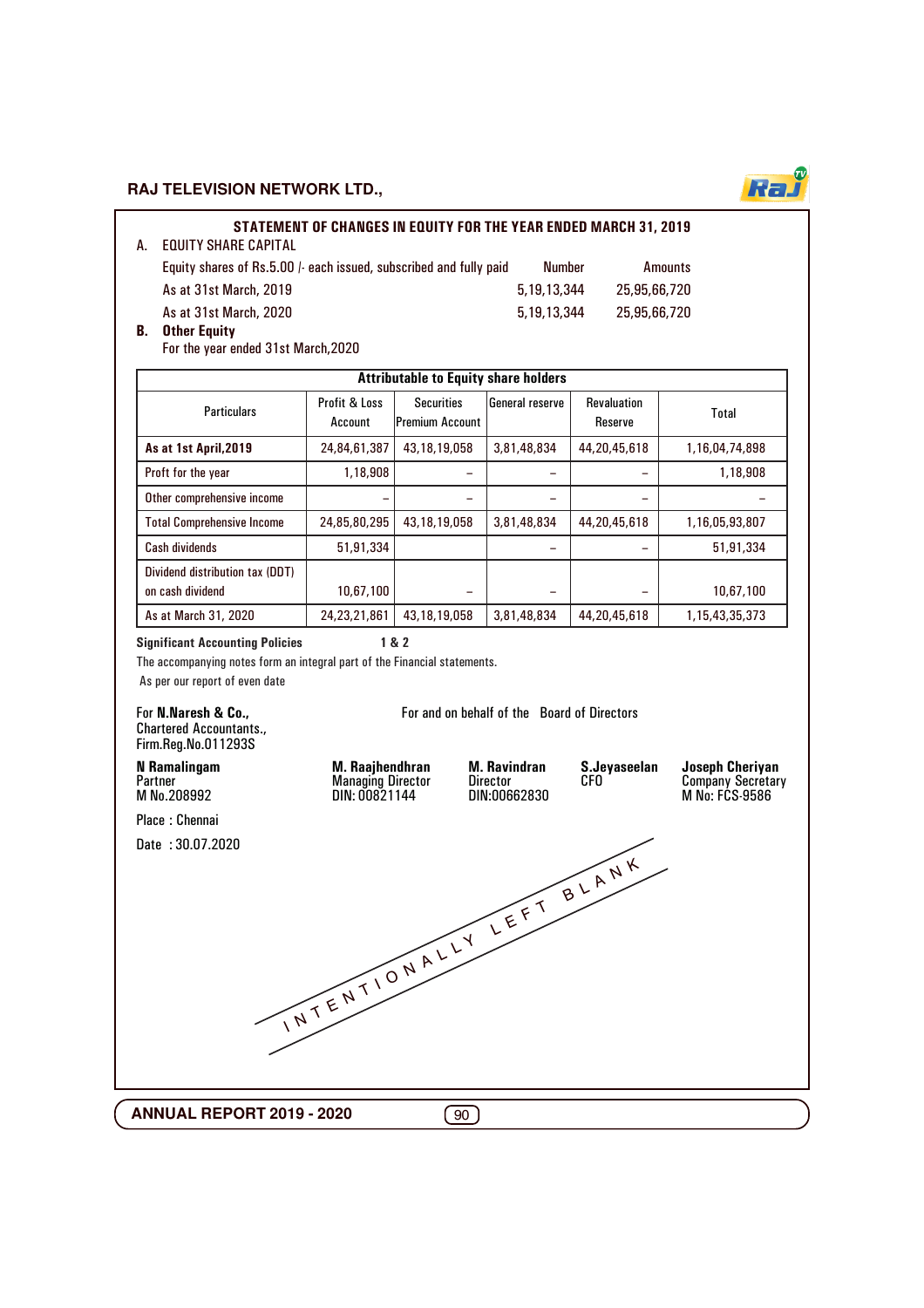| <b>SCHEDULE 3</b>                                                         |                              |                                       |                                    |          |                                        |                                      |                       |                              |
|---------------------------------------------------------------------------|------------------------------|---------------------------------------|------------------------------------|----------|----------------------------------------|--------------------------------------|-----------------------|------------------------------|
| RAJ TELEVISION NETWORK                                                    | LIMITED                      |                                       |                                    |          |                                        |                                      |                       |                              |
| Depreciation for the Year ended 31.03.2020 under the Income Tax Act, 1961 |                              |                                       |                                    |          |                                        |                                      |                       |                              |
| PARTICULARS<br>ਣ<br>ದ                                                     | 01.04.2019<br>W.D.V<br>as on | $> = 180$ Days<br>additions<br>Assets | $<$ 180Days<br>additions<br>Assets | Deletion | as on<br> 31.03.2020<br><b>Balance</b> | Depreciation<br>Rate<br>$\mathbb{S}$ | Amount<br><u>(Rs)</u> | 31.03.2020<br>W.D.V<br>as on |
| Block -I<br>Land<br>$\overline{ }$                                        | 11,55,33,547                 |                                       |                                    |          | 1,55,33,547                            | f.                                   | $\mathbf{I}$          | 11, 55, 33, 547              |
| <b>Buildings</b><br>Block-II<br>$\sim$                                    | 2,99,42,115                  | f.                                    | ı                                  |          | 2,99,42,115                            | $\overline{C}$                       | 29,94,212             | 2,69,47,904                  |
| <b>Block -III</b><br>Plant & Machinery<br>က                               | 5,16,00,166                  | 20,12,888                             | 3,06,798                           |          | 5,39,19,853                            | $\frac{15}{1}$                       | 2,30,64,968           | 13,08,54,885                 |
| Computers<br>Block-IV<br>÷                                                | 35,40,219                    | 3,96,628                              | 6,54,295                           |          | 45,91,142                              | $\overline{4}$                       | 17,05,598             | 28,85,545                    |
| Block -V<br>Vehicles<br>5                                                 | 4,70,74,831                  | $\blacksquare$                        | ٠                                  | 5,00,000 | 4,65,74,831                            | $\frac{5}{1}$                        | 69,86,225             | 3,95,88,606                  |
| Furnitures & Fixtures<br>Block -VI<br>م                                   | 1,10,68,405                  | 2,21,652                              |                                    |          | 1,12,90,057                            | $\overline{C}$                       | 11,29,006             | 1,01,61,051                  |
| Intangible Assets<br>Block-VII<br>$\blacksquare$                          | 6,23,20,639                  | 6,33,81,772                           | 52,52,143                          |          | 3,09,54,554                            | 25                                   | 3,20,82,121           | 9,88,72,433                  |
| Total (A)                                                                 | 42, 10, 79, 922              | 6,60,12,940                           | 62, 13, 237                        | 5,00,000 | 49,28,06,099                           |                                      | 6,79,62,128           | 42, 48, 43, 971              |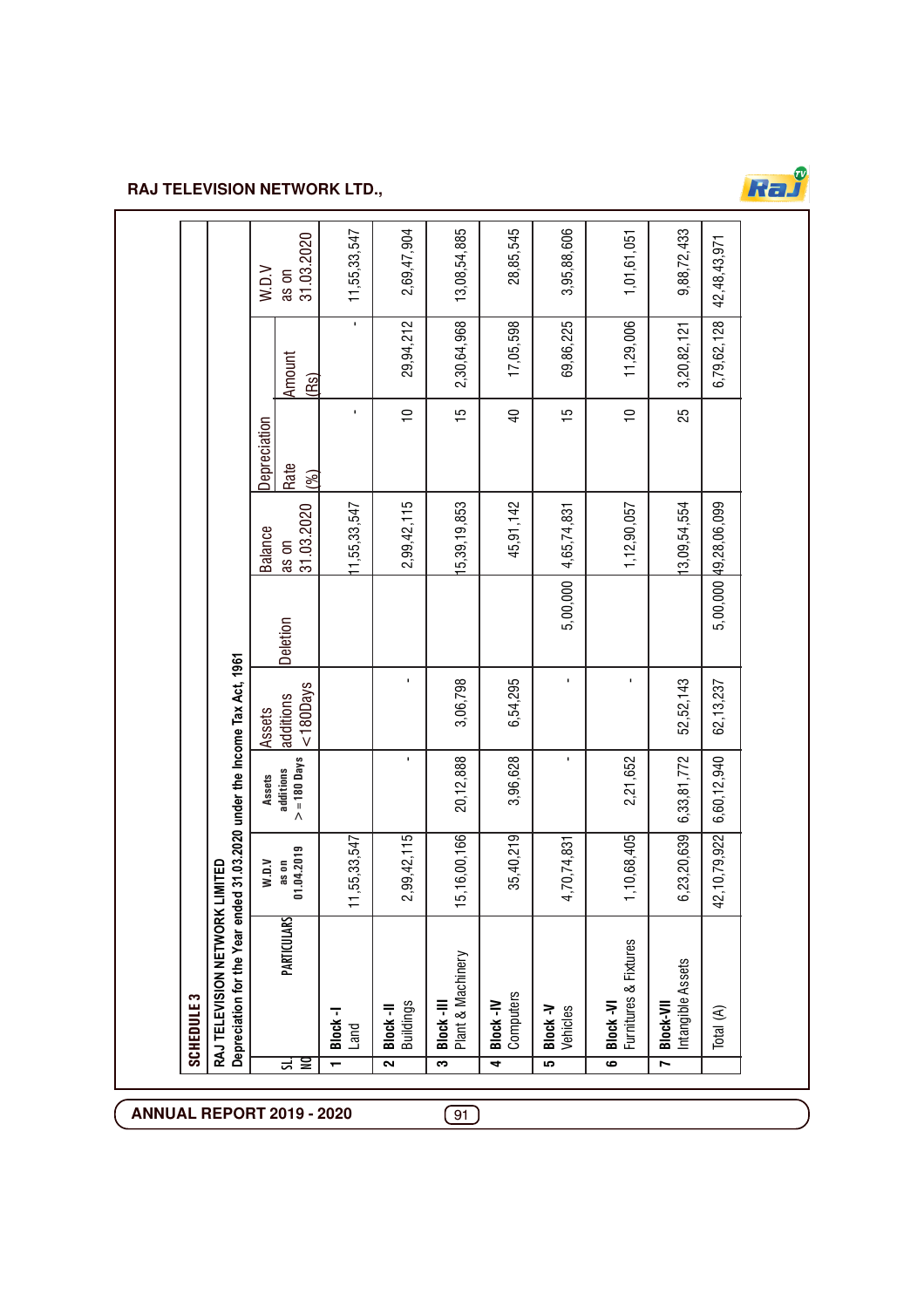

|                              | Note - 04 : Other Intangible Assets                                                                                                                                                                                                    |                    |                                 |  |
|------------------------------|----------------------------------------------------------------------------------------------------------------------------------------------------------------------------------------------------------------------------------------|--------------------|---------------------------------|--|
|                              | <b>SL.NO PARTICULARS</b>                                                                                                                                                                                                               |                    | <b>FILM BORADCASTING RIGHTS</b> |  |
| T                            | <b>GROSS BLOCK</b>                                                                                                                                                                                                                     |                    |                                 |  |
|                              | AS ON 1ST APRIL 2019                                                                                                                                                                                                                   | 13,90,17,716       |                                 |  |
|                              | <b>ADDITIONS</b>                                                                                                                                                                                                                       | 6,86,33,915        |                                 |  |
|                              | <b>DELETIONS</b>                                                                                                                                                                                                                       |                    |                                 |  |
|                              | <b>AS ON 31ST MARCH 2010</b>                                                                                                                                                                                                           | 20,76,51,631       |                                 |  |
| $\mathbf{I}$                 | <b>DEPRECIATION</b>                                                                                                                                                                                                                    |                    |                                 |  |
|                              | ACCUMULATED DEPRECIATION AS ON 1ST APRIL 2019                                                                                                                                                                                          | 41,31,031          |                                 |  |
|                              | <b>CHARGE FOR THE YEAR</b>                                                                                                                                                                                                             |                    | 18,60,000                       |  |
|                              |                                                                                                                                                                                                                                        |                    |                                 |  |
|                              | AS ON 31 ST MARCH 2020                                                                                                                                                                                                                 |                    | 59,91,031                       |  |
| Ш                            | <b>NET BLOCK (III=I-II)</b>                                                                                                                                                                                                            |                    |                                 |  |
|                              | AS ON 1ST APRIL, 2019                                                                                                                                                                                                                  | 13,48,86,685       |                                 |  |
|                              | AS ON 1ST APRIL, 2020                                                                                                                                                                                                                  |                    | 20,16,60,600                    |  |
|                              | <b>NOTES FORMING PART OF THE FINANCIAL STATEMENTS</b>                                                                                                                                                                                  |                    |                                 |  |
| Note - 5 : Others - Advances |                                                                                                                                                                                                                                        | <b>As at March</b> | <b>As at March</b>              |  |
|                              |                                                                                                                                                                                                                                        | 31st 2020          | 31st 2018                       |  |
|                              | <b>Unsecured and Considered Good</b>                                                                                                                                                                                                   |                    |                                 |  |
| (a) Capital Advances         |                                                                                                                                                                                                                                        | 10,73,10,000       | 10,79,30,549                    |  |
| (b) Security Deposits        |                                                                                                                                                                                                                                        | 2,53,91,600        | 2,52,41,600                     |  |
|                              | (c) Loans and advances to employees                                                                                                                                                                                                    | 2,78,059           | 2,41,059                        |  |
|                              | (d) Advance tax (net of provision for taxation)                                                                                                                                                                                        | 6,78,04,366        | 6,88,71,426                     |  |
|                              | (e) MAT Credit Entitlement                                                                                                                                                                                                             | 1,33,25,178        | 1,33,25,178                     |  |
|                              | (f) Loans and advances to related parties                                                                                                                                                                                              |                    |                                 |  |
| (g) Others                   |                                                                                                                                                                                                                                        | 29,000             | 29,000                          |  |
| Total                        |                                                                                                                                                                                                                                        | 21,41,38,203       | 21,56,38,812                    |  |
| Total                        |                                                                                                                                                                                                                                        | 215,638,812        | 223,021,865                     |  |
|                              | Note - 6 : Deferred tax assets (Net)                                                                                                                                                                                                   | <b>As at March</b> | As at March                     |  |
|                              |                                                                                                                                                                                                                                        | 31st 2020          | 31st 2019                       |  |
|                              | Balance as per last Financial statements                                                                                                                                                                                               | 2,26,02,007        | 20,57,380                       |  |
|                              | Net deferred tax (liability) / asset represents the aggregate tax effect of the<br>timing difference arising from "Impact of difference between tax depreciation<br>and depreciation/ amortization charged for the financial reporting | $-3,16,824$        | $-2,05,44,628$                  |  |
|                              |                                                                                                                                                                                                                                        |                    |                                 |  |

**ANNUAL REPORT 2019 - 2020**

 $\boxed{92}$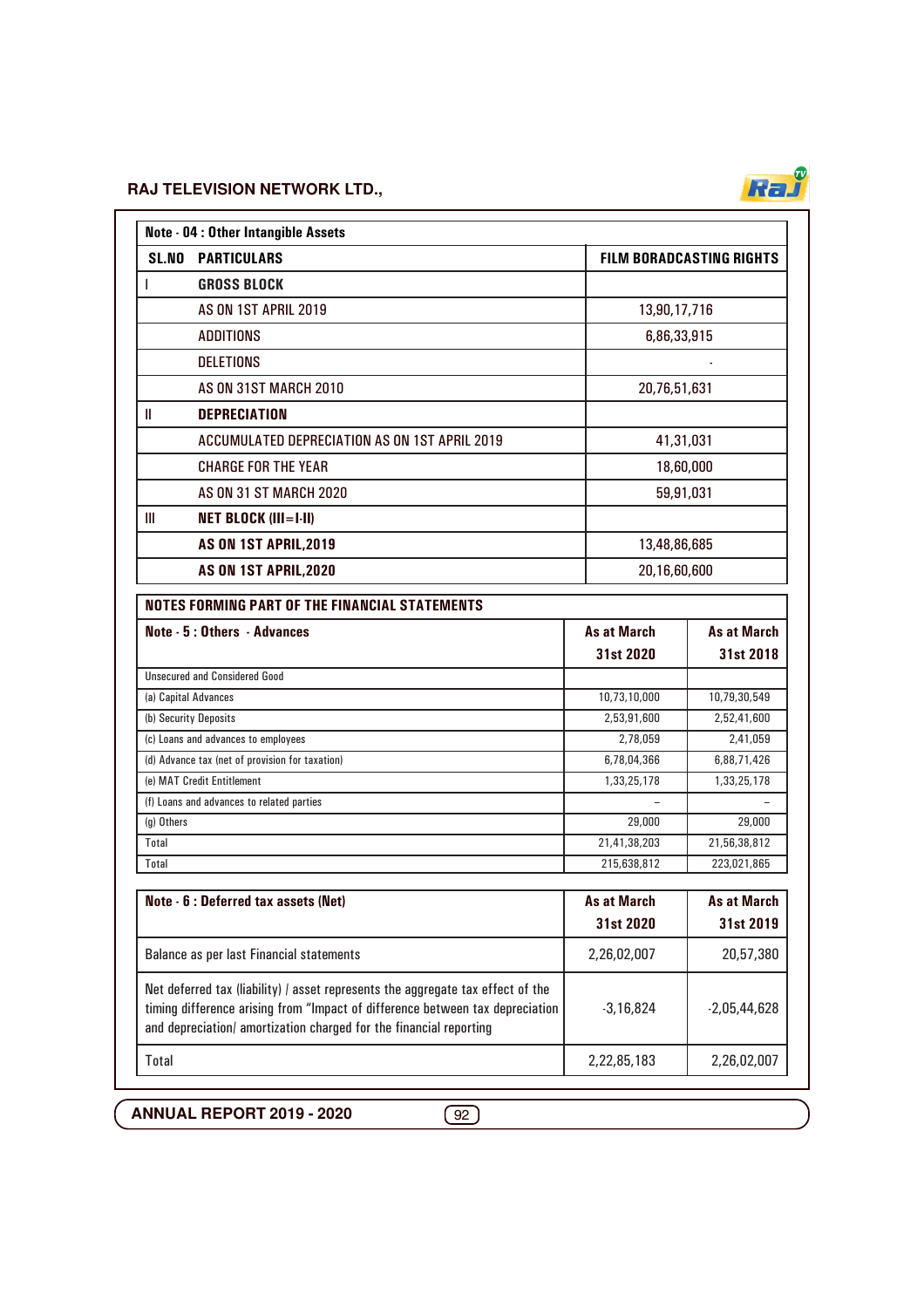

| Note -7 : Inventories                                                                                                                                                                         | <b>As at March</b><br>31st 2020                                    | <b>As at March</b><br>31st 2019                                 |
|-----------------------------------------------------------------------------------------------------------------------------------------------------------------------------------------------|--------------------------------------------------------------------|-----------------------------------------------------------------|
| Serial Stock (At lower of cost and net realisable value)                                                                                                                                      | 72,89,360                                                          | 52,13,600                                                       |
| Total                                                                                                                                                                                         | 72,89,360                                                          | 52,13,600                                                       |
| Note - 8: Trade Receivables                                                                                                                                                                   | As at March<br>31st 2020                                           | <b>As at March</b><br>31st 2019                                 |
| Unsecured and considered good<br>(a) Trade receivables outstanding for a period exceeding six<br>months from the date they were due for payment                                               |                                                                    |                                                                 |
| Other trade receivables<br>(b)<br>Total                                                                                                                                                       | 54,05,26,480<br>54,05,26,480                                       | 52,73,69,271<br>52,73,69,270                                    |
| Note - 9 : Cash and Cash Equivalents                                                                                                                                                          | <b>As at March</b><br>31st 2020                                    | <b>As at March</b><br>31st 2019                                 |
| a) Cash in Hand<br>b) Balances with Scheduled Bank in-<br>(i) On Deposit Account<br>(ii) On Current Account<br>(Temporary Overdraft)                                                          | 51,950<br>2,00,00,000<br>48,92,723                                 | 20,159<br>2,00,00,000<br>28,80,521                              |
| <b>Total</b>                                                                                                                                                                                  | 2,49,44,673                                                        | 2,29,00,680                                                     |
| Note: Of the above, the balances that meet the definition of Cash andcash<br>equivalents as per AS 3 Cash Flow Statements is                                                                  | 2,49,44,673                                                        | 2,29,00,680                                                     |
| Note - 10 : Other Current Assets                                                                                                                                                              | <b>As at March</b><br>31st 2020                                    | <b>As at March</b><br>31st 2019                                 |
| <b>Prepaid Expenses</b><br>Total                                                                                                                                                              | 7,73,76,463<br>7,73,76,463                                         | 1,49,81,179<br>1,49,81,179                                      |
| Note - 12: Other Equity (Contd.)                                                                                                                                                              | <b>As at March</b><br>31st 2020                                    | As at March<br>31st 2019                                        |
| (i) Securities Premium Account<br>Balance as per the Last financial statements<br>Less: Transferred to share capital towards bonus shares<br>(ii) Revaluation Reserve<br><b>Land Revalued</b> | 43, 18, 19, 058<br>43, 18, 19, 058<br>44,20,45,618<br>44,20,45,618 | 43,18,19,058<br>43, 18, 19, 058<br>44,20,45,618<br>44,20,45,618 |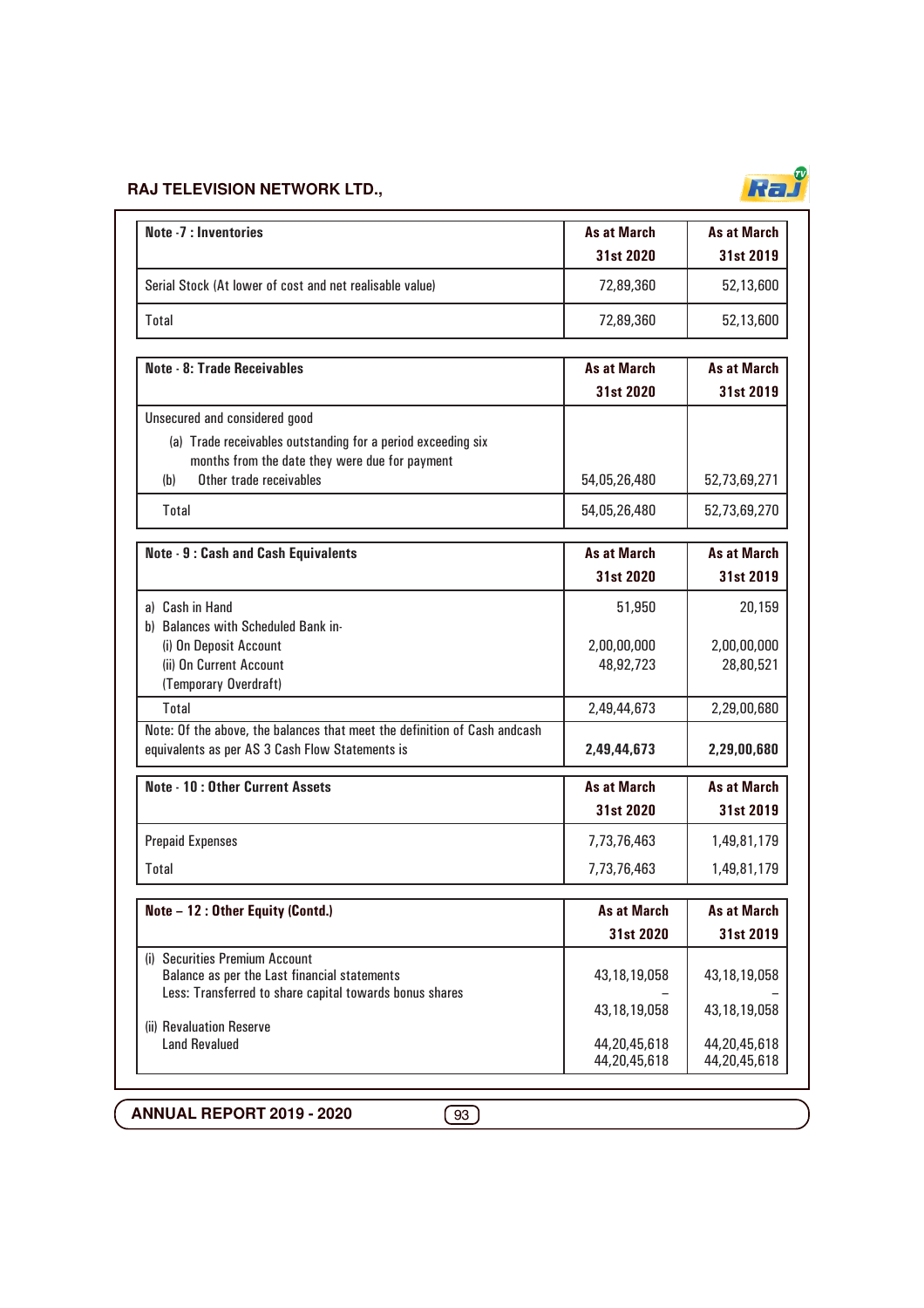

| Note - 12 : Other Equity (Contd.)                                                | <b>As at March</b> | As at March        |
|----------------------------------------------------------------------------------|--------------------|--------------------|
|                                                                                  | 31st 2020          | 31st 2019          |
| (iii) Profit and Loss Account                                                    |                    |                    |
| Balance as per last financial statements                                         | 24,84,61,388       | 19,45,11,276       |
| Add : Profit transferred from Profit & Loss Account                              | 1,18,908           | 5,39,50,111        |
|                                                                                  | 24,85,80,296       | 24,84,61,387       |
| <b>Less: Appropriations</b>                                                      |                    |                    |
| <b>Interim Dividend</b>                                                          | 51,91,334          |                    |
| <b>Tax on Interim Dividend</b>                                                   | 10,67,100          |                    |
| Proposed final Dividend (1 0.25 per Share)                                       |                    |                    |
| <b>Tax on Proposed Dividend</b>                                                  |                    |                    |
| Amount transferred to General Reserve                                            |                    |                    |
| Previous year depreciation charged in compliance<br>$(-)$                        |                    |                    |
| with Companies Act 2013                                                          |                    |                    |
| Net surplus in the statement of profit and loss                                  | 24,23,21,863       | 24,84,61,388       |
| (iv) General reserve Transferred from the profit & loss A/c                      |                    |                    |
| Balance as per the last financial statements                                     | 3,81,48,834        | 3,81,48,834        |
| Add: Amount transferred from Statement of Profit                                 |                    |                    |
| & Loss Account                                                                   |                    |                    |
| Balance at the end of year                                                       | 3,81,48,834        | 3,81,48,834        |
| <b>Total Reserves and Surplus</b>                                                | 1,15,43,35,373     | 1,16,04,74,898     |
| Note - 13: Borrowings                                                            | <b>As at March</b> | <b>As at March</b> |
|                                                                                  | 31st 2020          | 31st 2019          |
| Secured Term Loans from bank                                                     | 11,40,30,252       | 13,61,84,511       |
| Secured Vehicle Loans from bank                                                  | 1,26,43,446        | 3,81,06,479        |
| (Please refer Note below for security and terms of repayment)                    |                    |                    |
| Total                                                                            | 12,66,73,698       | 17,42,90,990       |
| <b>Nature of Security &amp; Terms of Repayment</b>                               | <b>As at March</b> | <b>As at March</b> |
|                                                                                  | 31st 2020          | 31st 2019          |
|                                                                                  |                    |                    |
| (i) The Corporate loan from Canara Bank availed during the year is secured       |                    |                    |
| primarily by Assignment of film acquisition rights and other contents and        |                    |                    |
| collateral securities at :1. Freehold land (undivided share of land: 3650 Sq ft) |                    |                    |
| and building at New No.32 (old No.13B), Poes Road, Il Street, Teynampet,         |                    |                    |
| Chennai - 18 in the name of M/s. Raj Television Network limited.2. Freehold      |                    |                    |
| Land (Extent of site: 5170 Sq Ft) and Shed at New No.26 (Old No.15), Poes        |                    |                    |
| Road II Street, Teynampet, Chennai - 18 in the name of M/s. Raj Television       |                    |                    |
| Network limited.3. Free Land & Building measuring 3800 Sq ft at Old No.14,       |                    |                    |
| New No.28, Poes Road, II Street, Teynampet, Chennai in the name of the           |                    |                    |
| company4. Land & Building measuring 3950 Sq ft at Old No. 13, New 30,            |                    |                    |
|                                                                                  |                    |                    |
|                                                                                  |                    |                    |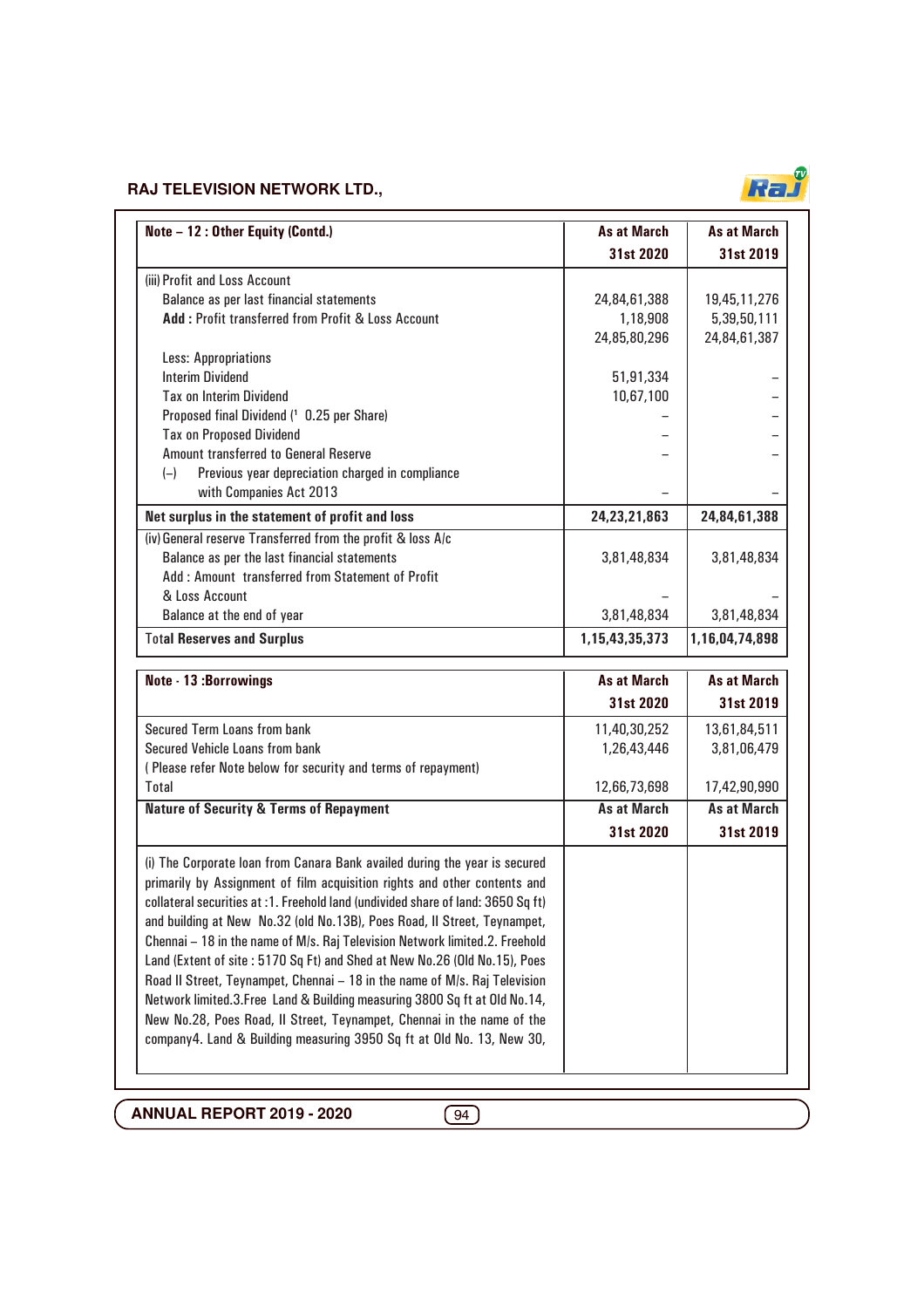

| Note - 13: Borrowings                                                                                                                                                                                                                                                                                                                                                                                                                                                                                                                                                                                                                                                                                                                               | <b>As at March</b> | As at March  |
|-----------------------------------------------------------------------------------------------------------------------------------------------------------------------------------------------------------------------------------------------------------------------------------------------------------------------------------------------------------------------------------------------------------------------------------------------------------------------------------------------------------------------------------------------------------------------------------------------------------------------------------------------------------------------------------------------------------------------------------------------------|--------------------|--------------|
|                                                                                                                                                                                                                                                                                                                                                                                                                                                                                                                                                                                                                                                                                                                                                     | 31st 2019          | 31st 2019    |
| Block No.28, Poes Road, II Street, Teynampet, Chennai in the name of the<br>company, and personal guarantees of whole time directors. 5. EMT of th<br>property on Plot No.656/1 forming part of the schedule no.403/1 old, 120<br>New of Shaikpet village & 102/1 of Hakimpt village measuring 683 sq yards<br>situated at 34, Jubiliee Hills, Hyderabad at a cost of Rs.11.00 crores and<br>Plant and Machinery like studio equipments, hard wares, vehicles, computer<br>systems and peripherals, DG sets and power equipments at a total cost of<br>Rs.7Croers6.Residential Vacant land situated at old no.51 & 52, New no.10<br>& 12, Poes Road, Teynampet, Chennai, measuring 7647 Sq.ft in the name of<br>M/s.Raj Television Network Limited. | 7,65,50,958        | 19,06,25,021 |
| (ii) The term loan from Canara bank carries Base rate $+3.75\%$ interest and<br>payable in 120 months EMI of Rs.3,27,000/- each. The term loan is secured<br>by mortage of 2550 sq ft building at Door No.53/1 and 53/2, New No.06,<br>Poes Main Road, Teynampet, Chennai - 600018 in the name of M/s. Raj<br><b>Television Network limited.</b>                                                                                                                                                                                                                                                                                                                                                                                                    |                    | 1,18,039     |
| (iii) Canara Bank Term Ioan                                                                                                                                                                                                                                                                                                                                                                                                                                                                                                                                                                                                                                                                                                                         | 1,66,10,437        | 1,73,41,451  |
| (iv) This Vehicle loan from Canara Bank availed during the year carries interest<br>@ 9.85% p.a. and is repayable in 72 equated monthly installments. The<br>vehicle loan is secured primarily by Hypothecation of Vehicle.                                                                                                                                                                                                                                                                                                                                                                                                                                                                                                                         | 37,95,865          | 49,98,626    |
| (v) This Vehicle loan from HDFC Bank availed during the year carries interest<br>@ 9.35% p.a. and is repayable in 60 equated monthlyinstallments. The vehicle<br>loan is secured primarily by Hypothecation of Vehicle.                                                                                                                                                                                                                                                                                                                                                                                                                                                                                                                             | 1,42,76,377        | 2,53,37,407  |
| (vi) This Vehicle loan from HDFC Bank availed during the year carries interest<br>@ 10.50% p.a. and is repayable in 36 equated monthlyinstallments. The<br>vehicle loan is secured primarily by Hypothecation of Vehicle.                                                                                                                                                                                                                                                                                                                                                                                                                                                                                                                           | 1,07,93,157        | 1,84,03,442  |

| Note - 14 : Other non-current liabilities                                                                                                         | <b>As at March</b> | <b>As at March</b> |
|---------------------------------------------------------------------------------------------------------------------------------------------------|--------------------|--------------------|
|                                                                                                                                                   | 31st 2020          | 31st 2019          |
| (a) Other Payables<br>(Other Payables comprises of Interest free deposits from customers and<br>Long term Capital under disputes and litigations) | 2,25,00,000        | 2,25,00,000        |
| (b) Provision for gratuity<br>(Refer notes to accounts-Employee benefits)                                                                         | 40,56,065          | 24,79,404          |
| <b>Total</b>                                                                                                                                      | 2,65,56,065        | 2,49,79,404        |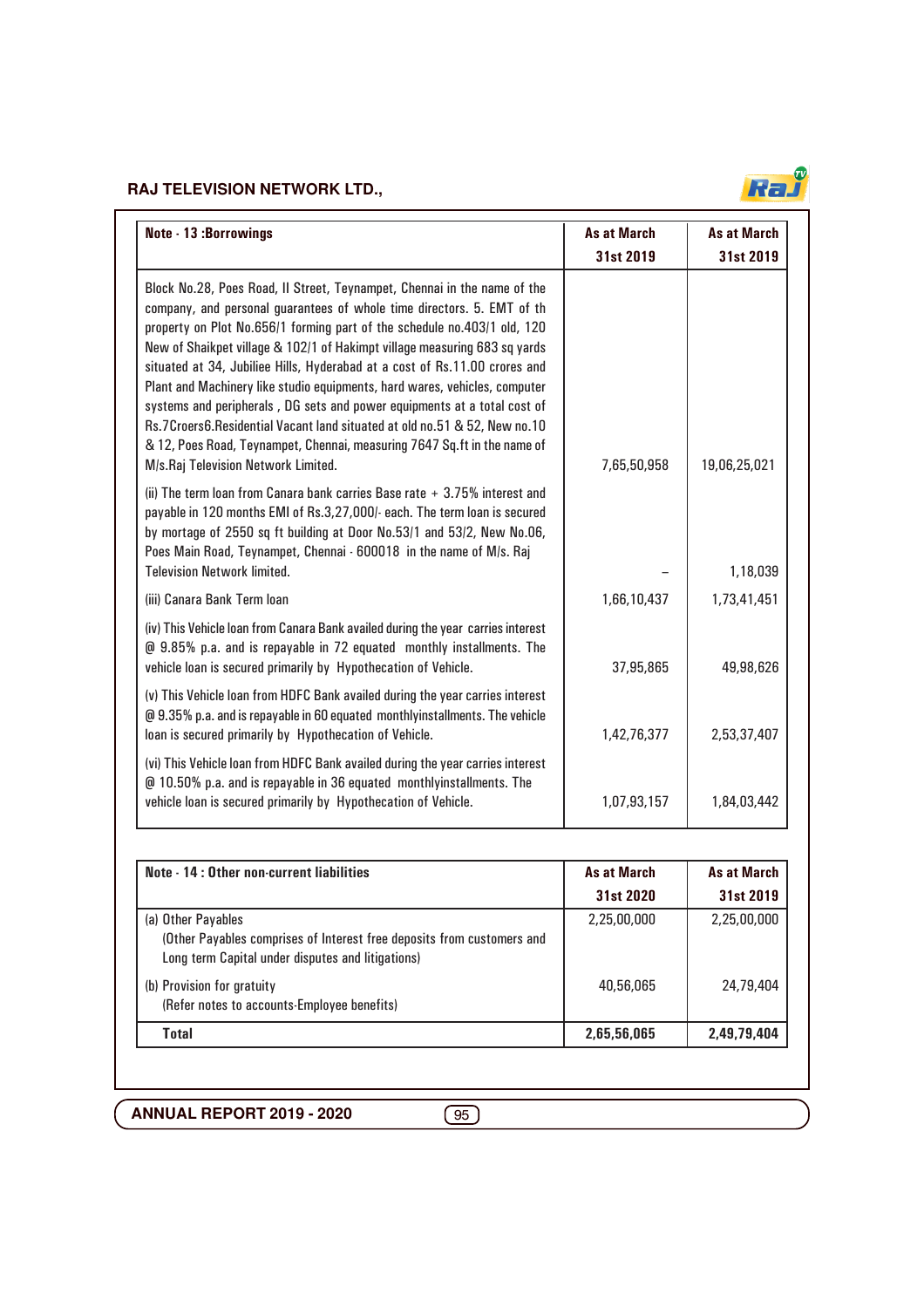

| <b>Secured Working Capital Facility from</b><br><b>Canara Bank</b><br>a)<br>(Please refer note below for security details)                                                                                                                                                                                                                                                                                                |                          |                          |
|---------------------------------------------------------------------------------------------------------------------------------------------------------------------------------------------------------------------------------------------------------------------------------------------------------------------------------------------------------------------------------------------------------------------------|--------------------------|--------------------------|
|                                                                                                                                                                                                                                                                                                                                                                                                                           |                          |                          |
|                                                                                                                                                                                                                                                                                                                                                                                                                           | 13, 13, 56, 763          | 10,34,34,141             |
|                                                                                                                                                                                                                                                                                                                                                                                                                           |                          |                          |
| <b>Total</b>                                                                                                                                                                                                                                                                                                                                                                                                              | 13,13,56,763             | 10,34,34,141             |
| <b>NOTES FORMING PART OF THE FINANCIAL STATEMENTS</b>                                                                                                                                                                                                                                                                                                                                                                     | As at March<br>31st 2020 | As at March<br>31st 2019 |
| <b>Nature of Security</b>                                                                                                                                                                                                                                                                                                                                                                                                 |                          |                          |
| (i) The working Capital loan from Canara bank(Sanction limit:10 crores) is<br>secured primarily by Hypothecation of Book Debts and collateral securities<br>at:                                                                                                                                                                                                                                                           |                          |                          |
| 1. Freehold land (undivided share of land: 3650 Sq ft) and building at New<br>No.32 (old No.13B), Poes Road, Il Street, Teynampet, Chennai - 18 in the<br>name of M/s. Raj Television Network limited.                                                                                                                                                                                                                    |                          |                          |
| 2. Freehold Land (Extent of site: 5170 Sq Ft) and Shed at New No.26 (Old<br>No.15), Poes Road II Street, Teynampet, Chennai - 18 in the name of<br>M/s. Raj Television Network limited.<br>3. Free Land & Building measuring 3800 Sq ft at Old No. 14, New No. 28,<br>Poes Road, Il Street, Teynampet, Chennai in the name of the company                                                                                 | 13, 13, 56, 763          | 10,34,34,141             |
| 4. Land & Building measuring 3950 Sq ft at Old No. 13, New 30, Block<br>No.28, Poes Road, II Street, Teynampet, Chennai in the name of the company,<br>and personal guarantees of whole time directors.                                                                                                                                                                                                                   |                          |                          |
| 5. EMT of th property on Plot No.656/1 forming part of the schedule no.403/<br>1 old, 120 New of Shaikpet village & 102/1 of Hakimpt village measuring<br>683 sq yards situated at 34, Jubiliee Hills, Hyderabad at a cost of Rs.11.00<br>crores and Plant and Machinery like studio equipments, hard wares, vehicles,<br>computer systems and peripherals, DG sets and power equipments at a<br>total cost of Rs.7Croers |                          |                          |
| 6. Residential Vacant land situated at old no. 51 & 52, New no. 10 & 12, Poes<br>Road, Teynampet, Chennai, measuring 7647 Sq.ft in the name of M/s.Raj<br><b>Television Network Limited.</b>                                                                                                                                                                                                                              |                          |                          |
| (ii) The working Capital loan from Canara bank(Sanction limit:1.5 crores) is<br>secured same as OD                                                                                                                                                                                                                                                                                                                        | 13, 13, 56, 763          | 10,34,34,141             |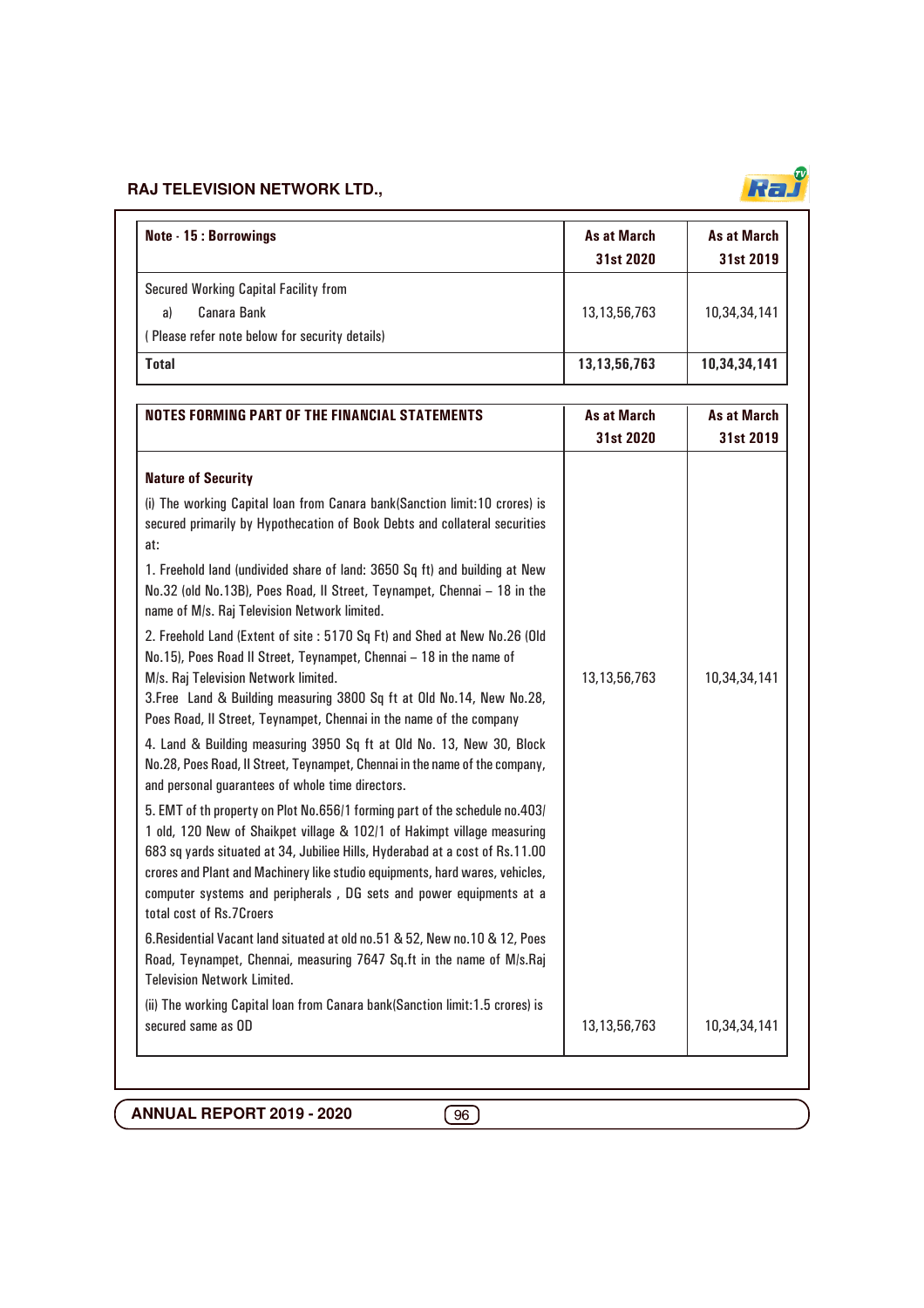

| Note - 16 : Trade Payables                                                                                                                                                                                                                                                                                                                                                                                                                                                                                                                              | <b>As at March</b><br>31st 2020 | As at March<br>31st 2019 |
|---------------------------------------------------------------------------------------------------------------------------------------------------------------------------------------------------------------------------------------------------------------------------------------------------------------------------------------------------------------------------------------------------------------------------------------------------------------------------------------------------------------------------------------------------------|---------------------------------|--------------------------|
| (a) Payable towards Purchases<br>(b) Amount due to Micro, small scale industries<br>(According to the records available with the Company, there were no dues<br>payable to entities that are classified as Micro and Small Enterprises under<br>the Micro, Small and Medium Enterprises Development Act, 2006 during the<br>year. This has been relied upon by the auditors. Hence disclosures, if any,<br>relating to amounts unpaid as at the year end together with the interest paid<br>payable as required under the said Act have not been given) | 5,78,98,899                     | 1,17,88,542              |
| c) Advance received from customers<br>(d) Payable towards Capital Expenditure                                                                                                                                                                                                                                                                                                                                                                                                                                                                           | 4,29,285.0                      | 29,44,366                |
| <b>Total</b>                                                                                                                                                                                                                                                                                                                                                                                                                                                                                                                                            | 5,83,28,184                     | 1,47,32,908              |

| Note - 17 : Other current Liabilities                         | 31st 2020   | 31st 2019   |
|---------------------------------------------------------------|-------------|-------------|
| (a) Current maturities of long-term debt -                    |             |             |
| (i) On Term Loans                                             | 7,91,31,143 | 7,19,00,000 |
| (ii) On Vehicle Loan                                          | 1,62,21,953 | 1,06,32,996 |
| (See note 5 for the details of security & Terms of Repayment) |             |             |
| Total                                                         | 9,53,53,096 | 8,25,32,996 |

| Note - 18 : Provisions                                                | 31st 2020    | 31st 2019                |
|-----------------------------------------------------------------------|--------------|--------------------------|
| (a) Salaries, wages and other employee benefits payable<br>(b) Others | 4,03,52,064  | 1,54,76,867              |
| (i) Proposed final dividend on equity shares                          |              |                          |
| (ii) Tax on dividend                                                  |              |                          |
| (iii) Statutory Tax and Expenses Payable                              | 9,33,88,265  | 6,80,28,593              |
| Provision for transponder charges                                     | 33,34,003    | 41,62,247                |
|                                                                       |              |                          |
| <b>Total</b>                                                          | 13,70,74,331 |                          |
|                                                                       |              |                          |
| Note - 19 : Revenue                                                   | 31st 2020    | 8,76,67,706<br>31st 2019 |
| Income from Broadcasting Operations                                   | 52,27,81,027 | 51,17,20,233             |
| Income from Other Operations                                          | 6,87,69,935  | 11,02,80,189             |
| Income from Sale of Film rights                                       |              |                          |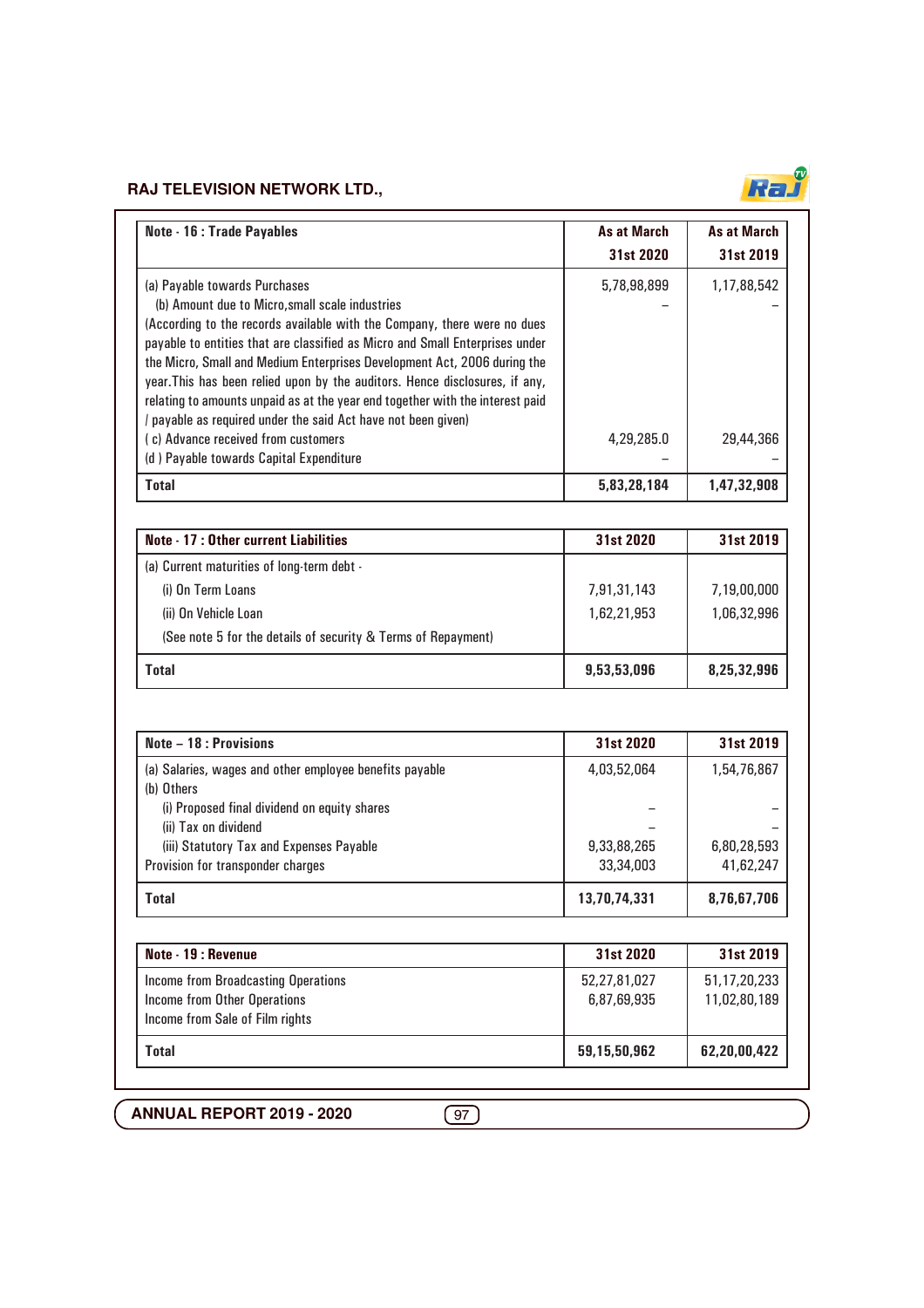

| Note - 20 : Other Income                      | For the year ended       | For the year ended       |
|-----------------------------------------------|--------------------------|--------------------------|
|                                               | <b>March 31st 2020</b>   | <b>March 31st 2019</b>   |
| <b>Interest on Bank Deposits</b>              | 13,10,000                | 12,80,000                |
| Net gain/loss on sales of assets              | 5,00,000                 | 2,58,475                 |
| Gain on foreign exchange fluctuation (net)    |                          | 2,42,964                 |
| <b>Other Non-Operating Income</b>             |                          | 1,00,00,000              |
| <b>Insurance Claim</b>                        |                          | 16,067                   |
| Interest on income tax Refund                 | 10,92,204                |                          |
| <b>Interest Accured on Delay Payment</b>      |                          | 15,86,301                |
| <b>Other Miscellaneous Income</b>             | 7,874                    |                          |
| <b>Total</b>                                  | 29,10,078                | 1,33,83,807              |
| Note - 21 : Cost of revenue                   | For the year ended       | For the year ended       |
|                                               | <b>March 31st 2020</b>   | <b>March 31st 2019</b>   |
| <b>Operating Expenses</b>                     |                          |                          |
| - Towards Production expense                  | 14,20,58,581             | 18,33,63,094             |
| - Towards Purchase of Film rights             |                          |                          |
| <b>Total</b>                                  | 14,20,58,581             | 18,33,63,094             |
| Note - 22 : Employee Benefit Expenses         | For the year ended       | For the year ended       |
|                                               | <b>March 31st 2020</b>   | <b>March 31st 2017</b>   |
| <b>Directors Remuneration</b>                 | 5,20,00,000              | 5,20,00,000              |
| <b>Salary and Allowances</b>                  | 12,62,91,321             | 14,12,59,897             |
| <b>Staff Welfare</b>                          | 8,00,100                 | 15,71,159                |
| Contribution to Provident and other funds     | 66,39,410                | 78,10,009                |
| <b>Gratuity Expenses</b>                      | 13,01,338                | 14,00,000                |
| <b>Bonus Expenses</b>                         | 70,38,380                | 70,86,958                |
| <b>Total</b>                                  | 19,40,70,549             | 21,11,28,023             |
| <b>Note - 23: Financial Expenses</b>          | For the year ended       | For the year ended       |
|                                               | <b>March 31st 2020</b>   | <b>March 31st 2017</b>   |
|                                               |                          |                          |
| Interest                                      |                          |                          |
| <b>Others</b>                                 | 4,32,93,759<br>15,00,271 | 4,89,70,772<br>10,60,076 |
| <b>Total</b>                                  | 4,47,94,030              | 5,00,30,849              |
| Note - 24 : Administrative and other Expenses | For the year ended       | For the year ended       |
|                                               | <b>March 31st 2020</b>   | <b>March 31st 2017</b>   |
| <b>Advertisement Expenses</b>                 | 64,490                   | 9,38,208                 |
| Commission                                    | 18,17,827                | 37,83,714                |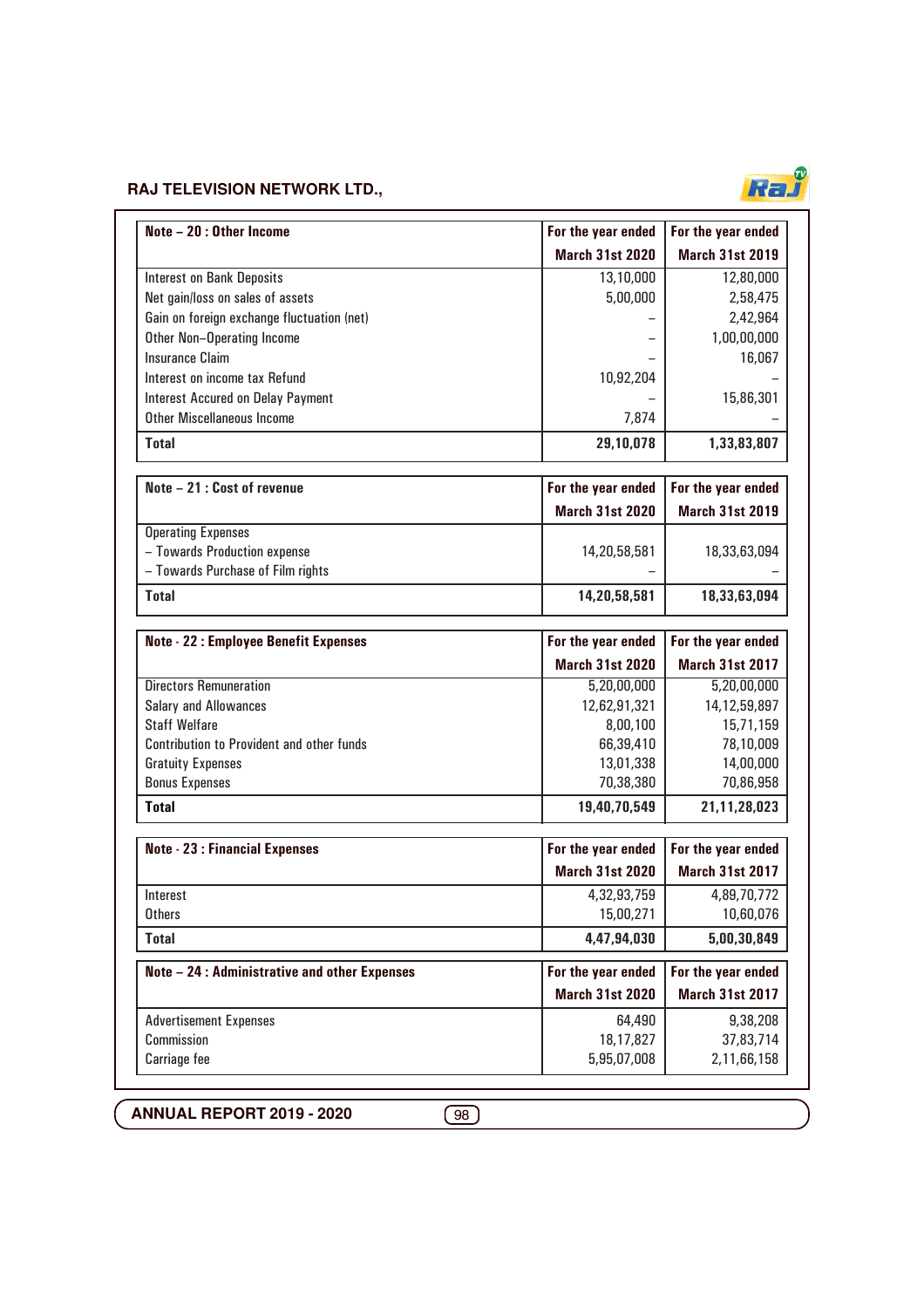

| Note - 24 : Administrative and other Expenses (Contd.)                 | For the year ended     | For the year ended     |
|------------------------------------------------------------------------|------------------------|------------------------|
|                                                                        | <b>March 31st 2019</b> | <b>March 31st 2019</b> |
| <b>Donation</b>                                                        | 1,17,500               |                        |
| <b>Electricity Charges</b>                                             | 1,37,15,779            | 1,40,93,150            |
| Entertainment                                                          | 4,282                  | 2,33,992               |
| Insurance                                                              | 11,41,585              | 23,17,936              |
| Internet & Website charges                                             | 32,48,524              | 43,21,548              |
| Legal and Professional Fees *                                          | 1,66,00,233            | 55,66,926              |
| <b>Miscellaneous Expenses</b>                                          | 4,69,189               | 7,29,908               |
| <b>Office Maintenance</b>                                              | 1,90,273               | 71,281                 |
| <b>Postage and Courier</b>                                             | 5,75,297               | 6,22,457               |
| <b>Printing and Stationery</b>                                         | 9,44,568               | 13,31,115              |
| Rent                                                                   | 59,19,253              | 98,93,978              |
| <b>Rate and Taxes</b>                                                  | 1,12,87,438            | 80,40,219              |
| <b>Repair and Maintenance</b>                                          |                        |                        |
| - Building                                                             | 7,67,672               | 3,09,788               |
| - Plant and Machinery                                                  | 12,40,536              | 14,30,420              |
| $-$ Others                                                             | 20,85,550              | 25,31,233              |
| <b>Sales Promotion</b>                                                 | 1,17,37,139            | 20,97,388              |
| <b>Security Charges</b>                                                | 7,55,241               | 3,17,433               |
| <b>Sitting Fees</b>                                                    | 9,13,500               | 9,59,000               |
| <b>Telephone Charges</b>                                               | 10,29,749              | 29,34,701              |
| <b>Traveling and Conveyance</b>                                        | 15,86,137              | 27,30,404              |
| <b>Vehicle Maintenance</b>                                             | 58,40,428              | 57,01,027              |
| Loss on foreign exchange fluctuation (net)                             | 21,394                 |                        |
| <b>Expenses Incured towards Corporate Social Responsibility</b>        |                        |                        |
| Total                                                                  | 14,15,80,592           | 9,21,21,985            |
| * Payments to the auditors comprises (excluding Goods and Service Tax) |                        |                        |
| a. Statutory audit fees                                                | 2,00,000               | 2,00,000               |
| b. Tax Audit fees                                                      | 1,50,000               | 1,50,000               |
| c. Certification and other matters                                     | 4,00,000               | 4,00,000               |
| <b>Total</b>                                                           | 7,50,000               | 7,50,000               |
|                                                                        |                        |                        |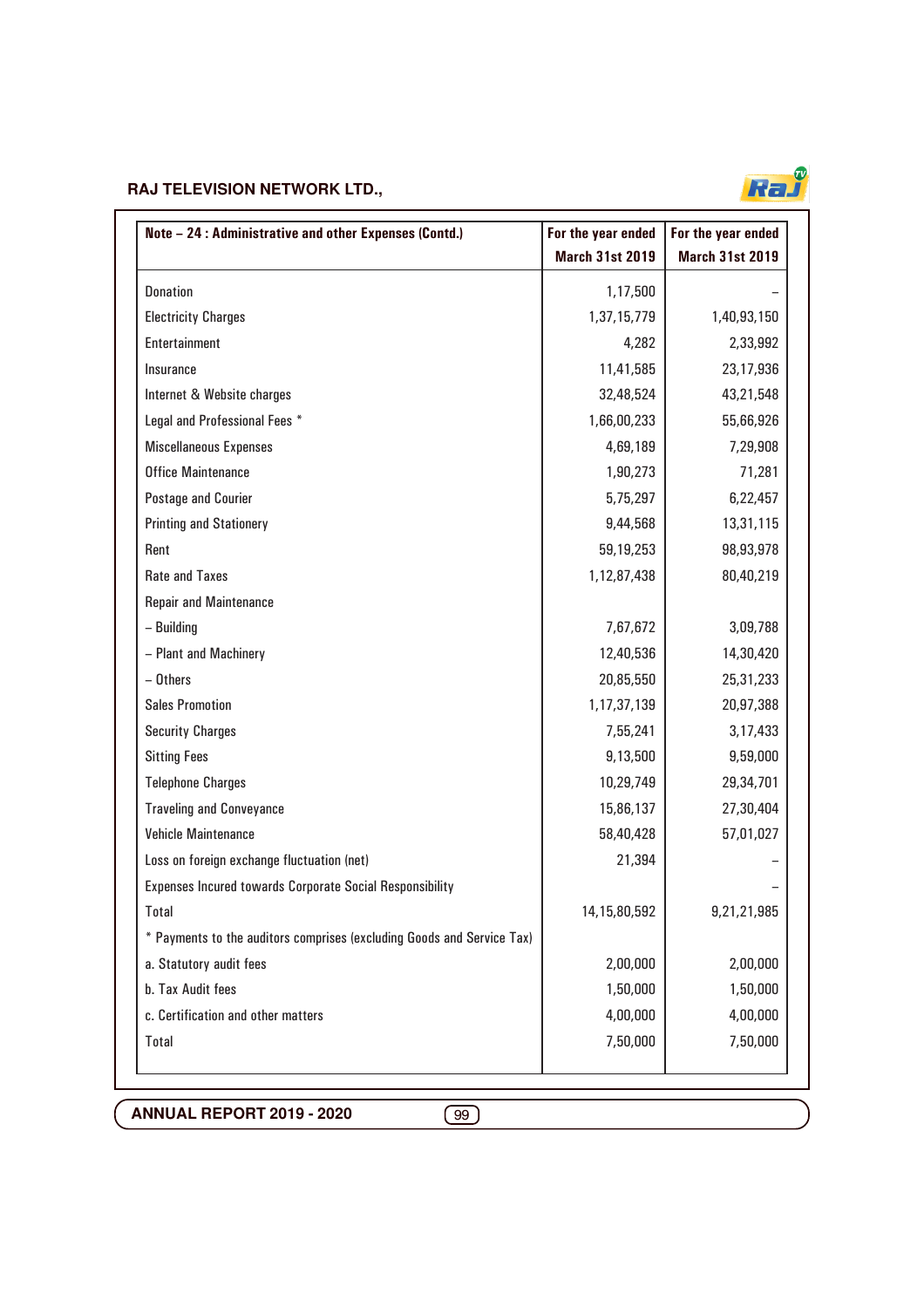

# NOTES TO THE STANDALONE FINANCIAL STATEMENTS FOR THE YEAR ENDED MARCH 31, 2020

#### 1. Company Overview

The company was incorporated vide CIN. L92490TN1994PLC027709 dated 03rdJune1994 issued by Registrar of Companies Chennai, Tamil Nadu. The Company's shares are listed on the Bombay stock exchange (BSE) and the National stock exchange(NSE) Limited. The company currently operates television channels in three south Indian languages predominantly to viewers in Tamil Nadu and Karnataka and also in Andhra Pradesh. The Company's flagship channel is Raj TV.

The financial statements are approved for issue by the Company's Board of Directors on 30<sup>th</sup> July, 2020.

### 2. Summary of significant accounting policies

### a) Basis of preparation of financial statements

The financial statements of the Company have been prepared in accordance with the Indian Accounting Standards (Ind AS) as per the Companies (Indian Accounting Standards) Rules, 2015, read with Companies (Indian Accounting Standards) Amendment Rules, 2016, as amended and notified under Section 133 of the Companies Act, 2013 (the Act) and other relevant provisions of the Act. The accounting policies adopted in the preparation of the financial statements are consistent with those followed in the previous year.

# b) Current Vs Non-Current Clarification:

The Company presents assets and liabilities in the balance sheet based on current/ non-current classification. An asset is treated as current when it is:

- $\triangleright$  Expected to be realized or intended to sold or consumed in normal operating cycle
- $\triangleright$  Held primarily for the purpose of trading
- $\triangleright$  Expected to be realized within twelve months after the reporting period, or
- Cash or cash equivalent unless restricted from being exchanged or used to settle a liability for at least twelve months after the reporting period.

All other assets are classified as non-current.

### Aliability is current when:

- $\triangleright$  It is expected to be settled in normal operating cycle
- $\triangleright$  It is held primarily for the purpose of trading
- $\triangleright$  It is due to be settled within twelve months after the reporting period, or
- There is no unconditional right to defer the settlement of the liability for at least twelve months after the reporting period.

The Company classifies all other liabilities as non-current.

Deferred tax assets and liabilities are classified as non-current assets and liabilities.

The operating cycle is the time between the acquisition of assets for processing and their realization in cash and cash equivalents. The Company has identified twelve months as its operating cycle.

### c) Property, plant and equipment and Depreciation

Property, plant and equipment are stated at cost less accumulated depreciation and impairment losses, if any. Cost comprises the purchase price (including all duties and taxes after deducting trade discounts and rebates if any) and any attributable cost of bringing the asset to its working condition for its intended use. Such cost includes the cost of replacing part of the plant and equipment and borrowing costs for long-term construction projects if the recognition criteria are met. Likewise, when a major expenditure is incurred, its cost is recognized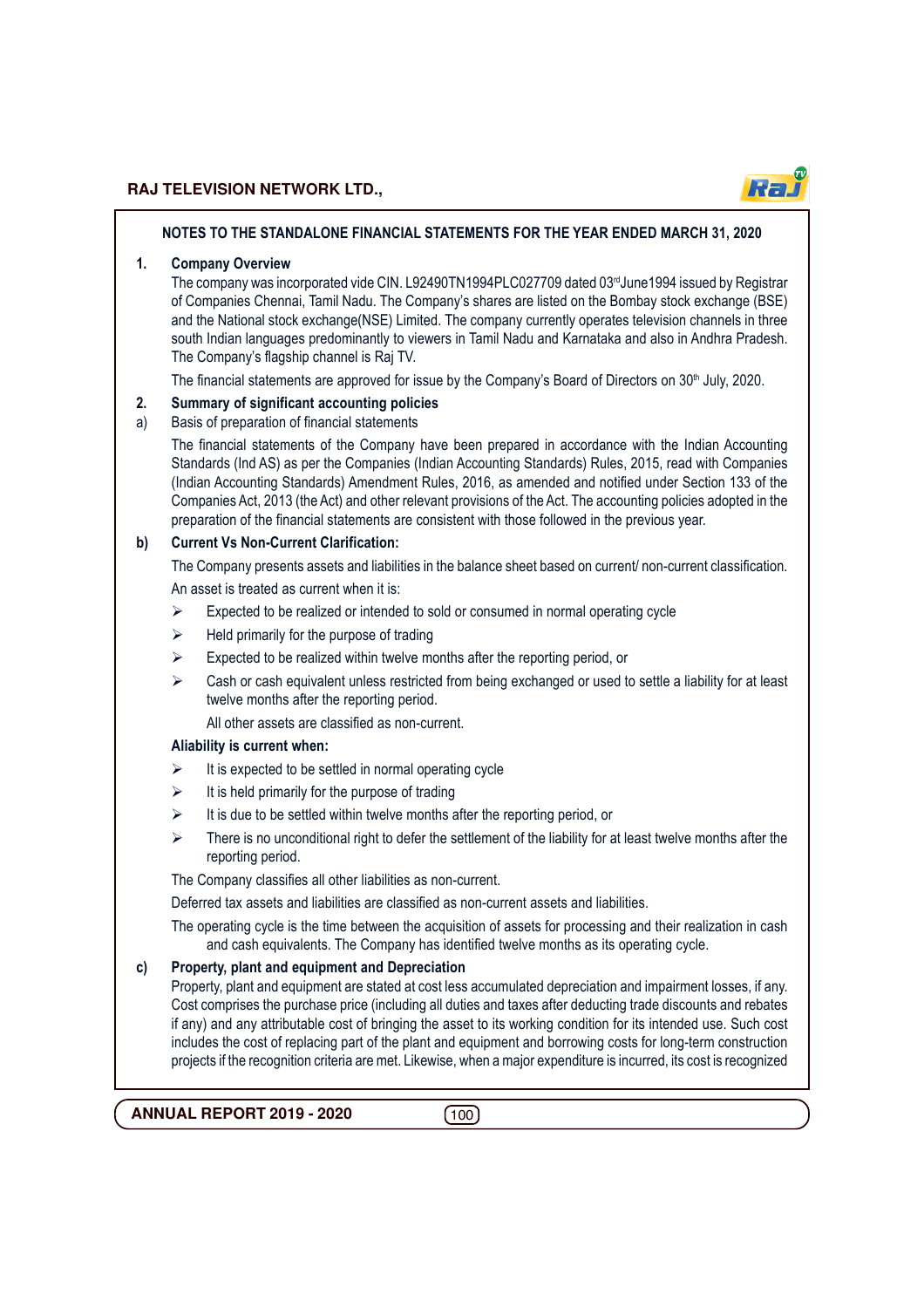

in the carrying amount of the plant and equipment, if it increases the future benefits from the existing asset. All other expenses on existing fixed assets, including day-to-day repair and maintenance expenditure, are charged to the statement of profit and loss for the period during which such expenses are incurred.

For depreciation, the Company identifies and determines cost of assets significant to the total cost of the assets having useful life that is materially different from that of the life of the principal asset.

An item of property, plant and equipment and any significant part initially recognized is derecognized upon disposal or when no future economic benefits are expected from its use or disposal. Gains or losses arising from de-recognition of Property, plant and equipment are measured as the difference between the net disposal proceeds and the carrying amount of the asset and are recognized in the statement of profit and loss when the asset is derecognized.

The residual values, useful lives and methods of depreciation of property, plant and equipment are reviewed at each financial year end and adjusted prospectively, if appropriate.

## **Depreciation**

Based on a technical assessment and a review of past history of asset usage, management of the Company has not revised its useful lives to those referred to under Schedule II to the Companies Act, 2013 (asamended). Depreciation is provided on the straight-line method (SLM) using useful life prescribed in Part C of Schedule II of the Companies Act, 2013.The useful life of the following class of assets specified in the Part "C" of Schedule II of the Companies Act, 2013 are as follows:

|    | SI.No Category of assets | Useful life |
|----|--------------------------|-------------|
| 1. | <b>Building</b>          | 30 years    |
| 2. | Plant & Machinery        | 13 years    |
| 3. | Computers                | 3 years     |
| 4. | Vehicles                 | 10 years    |
| 5. | Furniture & Fixtures     | 10 years    |

The gross value of PPE includes cost of Land & Buildings amount of Rs.75,42,92,395/- (Previous year Rs.75,42,92,395/-), Plant & Machinery amount of Rs. 67,22,34,595/-(Previous year of Rs. 66,99,14,908/-) Computer and related assets of Rs. 8,45,13,989/- (Previous year of Rs.8,34,63,066/-), Vehicles value of Rs.9,87,72,539/-(Previous year of Rs. 9,87,72,539/-) and Furniture & Fixtures of Rs. 3,64,87,861/-(Previous year of Rs. 3,62,66,209/-).

#### d) Intangible assets and amortization

Cost of acquisition of intangible assets & any other direct costs incurred in relation to such acquisition are recognized as Intangible assets. Following initial recognition, Intangible assets are carried at cost less accumulated amortization and accumulated impairment losses, if any.

Intangible assets with finite lives are amortized over the available useful life of film rights acquired while purchase and assessed for impairment whenever there is an indication that the intangible asset may be impaired. The amortization period and the amortization method for an intangible asset with a finite useful life are reviewed at least at the end of each reporting period. Changes in the expected useful life or the expected pattern of consumption of future economic benefits embodied in the asset are considered to modify the amortization period or method, as appropriate, and are treated as changes in accounting estimates. The amortization expense on intangible assets with finite lives is recognized in the statement of profit and loss unless such expenditure forms part of carrying value of another asset.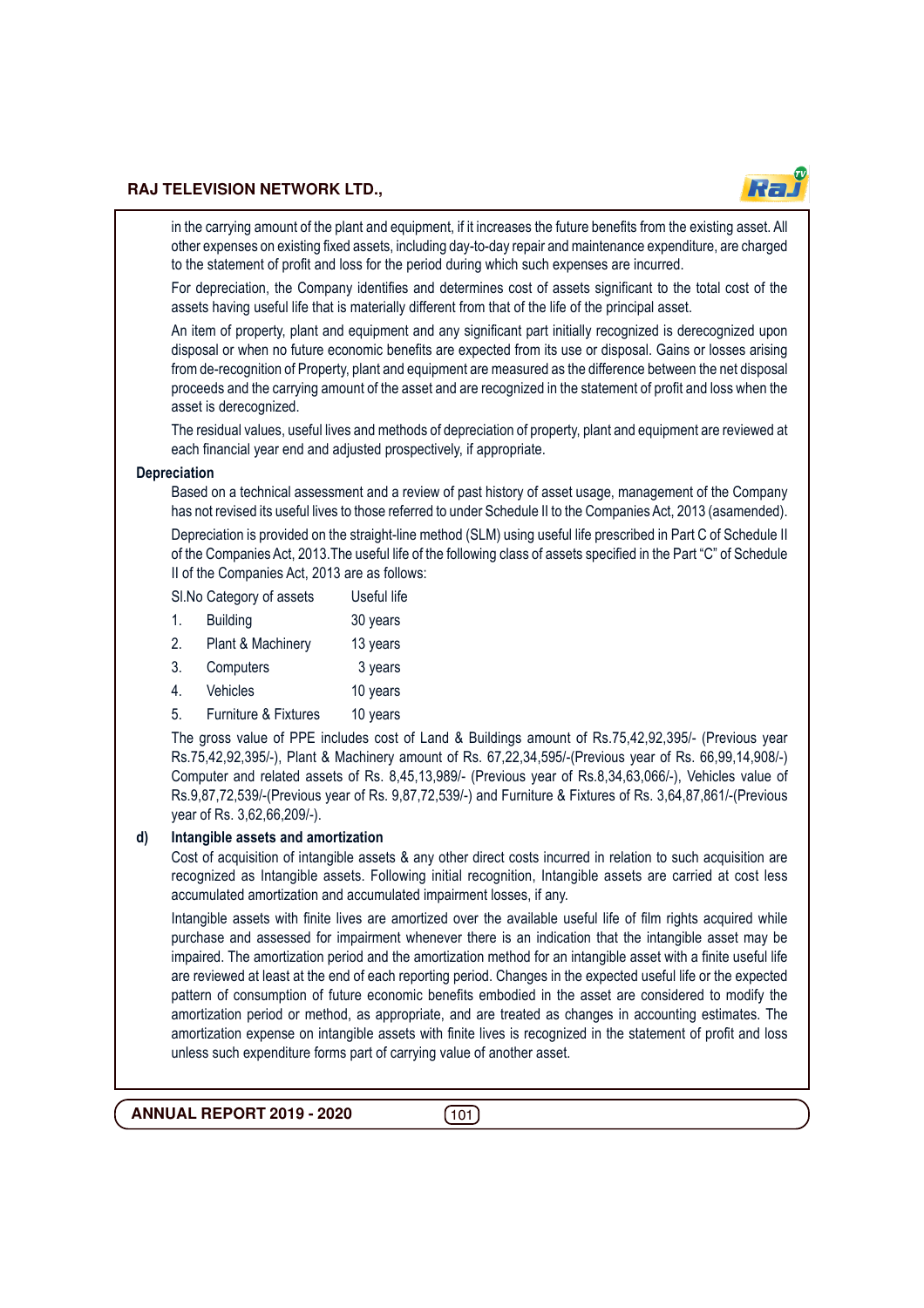

### i) Film and program broadcasting rights ('Satellite Rights')

Acquired Satellite Rights for the broadcast of feature films and other long-form programming such as multi episode television serials are initially stated at cost. Future revenues from use of these Satellite Rights cannot be estimated with any reasonable accuracy as these are susceptible to a variety of factors, such as the level of market acceptance of television products, programming viewership, advertising rates etc., and accordingly cost related to film is fully amortized over the period of life of the asset. And the cost related to program broadcasting rights / multi episodes series are charged as expenses based on telecasted episodes.

ii) Film production costs, distribution and related rights The cost of production / acquisition of all the rights related to each movie is amortized upon the theatrical release of the movie.

#### e) Borrowing Costs: -

Borrowing costs are expensed in the period in which they are incurred.

#### f) Revenue recognition: -

Revenue is recognized to the extent that it is probable that the economic benefits will flow to the Company and the revenue can be reliably measured. Revenue is measured at the fair value of the consideration received or receivable, taking into account contractually defined terms of payment and excluding taxes or duties collected on behalf of the government. The Company has concluded that it is the principal in all of its revenue arrangements since it is the primary obligor in all the revenue arrangements as it has pricing latitude and is also exposed to credit risks.

- i) Advertising income and income from sales of broadcast slots are recognized when the related commercial or programme is telecast.
- ii) The company has purchased film rights and the same has been sold taking the advantage of the favorable market opportunity.
- iii) Subscription income represents subscription fees billed to cable operators and Direct to Home ('DTH') service providers towards pay-channels operated by the Company, and are recognized in the period during which the service is provided. Subscription fees billed to cable operators are determined based on number of subscription points to which the service is provided based on relevant agreements with such cable operators (along with management's best estimates of such subscription points wherever applicable), at contractually agreed rates with the Company's authorized distributor. Subscription income from DTH customers is recognized as and when services are rendered to the customer in accordance with the terms of agreements entered into with the service providers
- iv) Interest on fixed deposit recorded accordingly rate of interest applied as per deposit form.
- v) Foreign pay channel subscription fee received from different nations according to the agreement entered by the parties.

### g) Retirement and other employee benefits

1. Provident Fund:-

Retirement benefit in the form of provident fund is a defined contribution scheme. Eligible employees receive benefits from a provident fund, which is defined benefit plan. Both the eligible employee and the Company make monthly contributions to the provident fund plan equal to a specified percentage of the covered employee's salary. The contributions are made to the Regional Provident Fund which is charged to the Statement of Profit and Loss as incurred.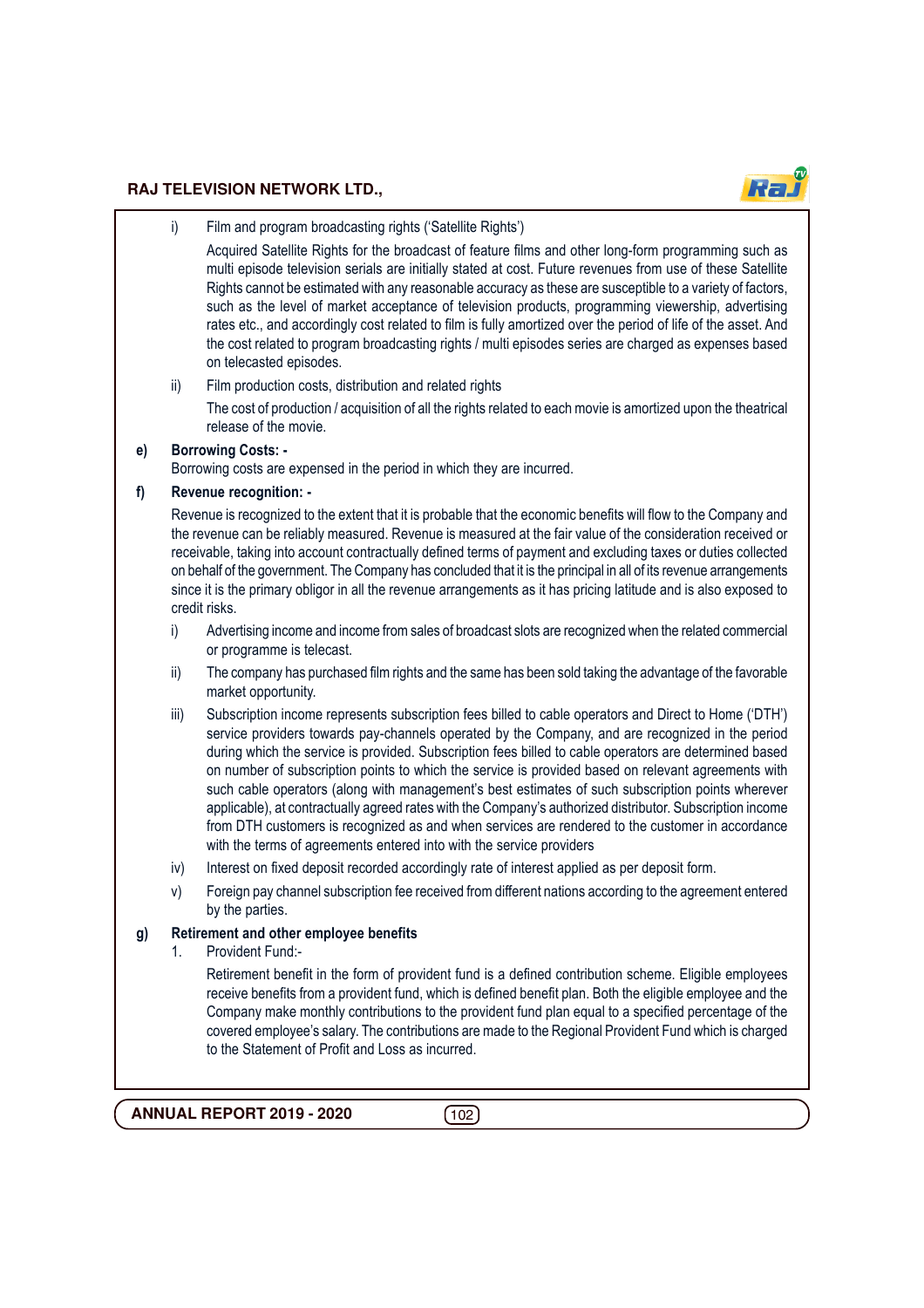

The Company has no obligation, other than the contribution payable to the provident fund. The Company recognizes the contribution payable to the provident fund scheme as expenditure when the employee renders the related service.

### 2. Gratuity:-

- I. The Company provides for gratuity, a defined benefit retirement plan ("the Gratuity Plan") covering eligible employees.The plan provides a lump sum payment to vested employees at retirement, death while in employment or termination of employment of an amount equivalent to 15 days salary payable for each completed year of serviceor part thereof in excess of six months.
- II. Vesting occurs upon completion of five years of service. The Company hasobtained insurance policies with the Life Insurance Corporation of India (LIC) and makes an annual contributionto LIC for amounts notified by LIC. The Company accounts for gratuity benefits payable in future based on an independent external actuarial valuation carried out at the end of the year using the projected unit credit method.Actuarial gains and losses are recognized in the Statement of Profit and Loss in the period in which they arise.

### h) Taxes:-

Tax expense comprises current and deferred tax.

### 1) Current Income Tax:-

The current income tax charge is calculated on the basis of the tax laws enacted or substantively enacted at the end of the reporting period. Management periodically evaluates positions taken in tax returns with respect to situations in which applicable tax regulation is subject to interpretation. It establishes provisions where appropriate on the basis of amounts expected to be paid to the tax authorities.

### 2) Deferred Tax:-

Deferred income tax is provided in full, using the balance sheet method, on temporary differences arising between the tax bases of assets and liabilities and their carrying amounts in the financial statements. Deferred income tax is determined using tax rates (and laws) that have been enacted or substantially enacted by the end of the reporting period and are expected to apply when the related deferred income tax asset is realized or the deferred income tax liability is settled. Deferred tax assets are recognized only if it is probable that future taxable amounts will be available to utilize those temporary differences and losses.

Deferred tax assets and liabilities are offset when there is a legally enforceable right to offset current tax assets and liabilities and when the deferred tax balances relate to the same taxation authority. Current tax assets and tax liabilities are offset where the entityhas a legally enforceable right to offset and intends either to settle on a net basis, or to realize the asset and settle the liability simultaneously.

### i) Earnings Per Share: -

Basic earnings per share is computed and disclosed using the weighted average number of equity shares outstanding during the period. Dilutive earnings per share is computed and disclosed using the weighted average number of equity and dilutive equity equivalent shares outstanding during the period, except when the results would be anti-dilutive.

| <b>Particulars</b>                                 | For the year ended<br>31st March 2020 Rs. | For the year ended<br>31st March 2019 Rs. |
|----------------------------------------------------|-------------------------------------------|-------------------------------------------|
| Net Profit/(Loss) Available to Equity Share Holder | 1,18,908                                  | 5,39,50,111                               |
| Weighted Average Number of Equity Shares           | 5, 19, 13, 344                            | 5, 19, 13, 344                            |
| Earnings Per Share (Basic) - in Rs.                | 0.00                                      | 1.04                                      |
| Earnings Per Share (Diluted) - in Rs.              | 0.00                                      | 1.04                                      |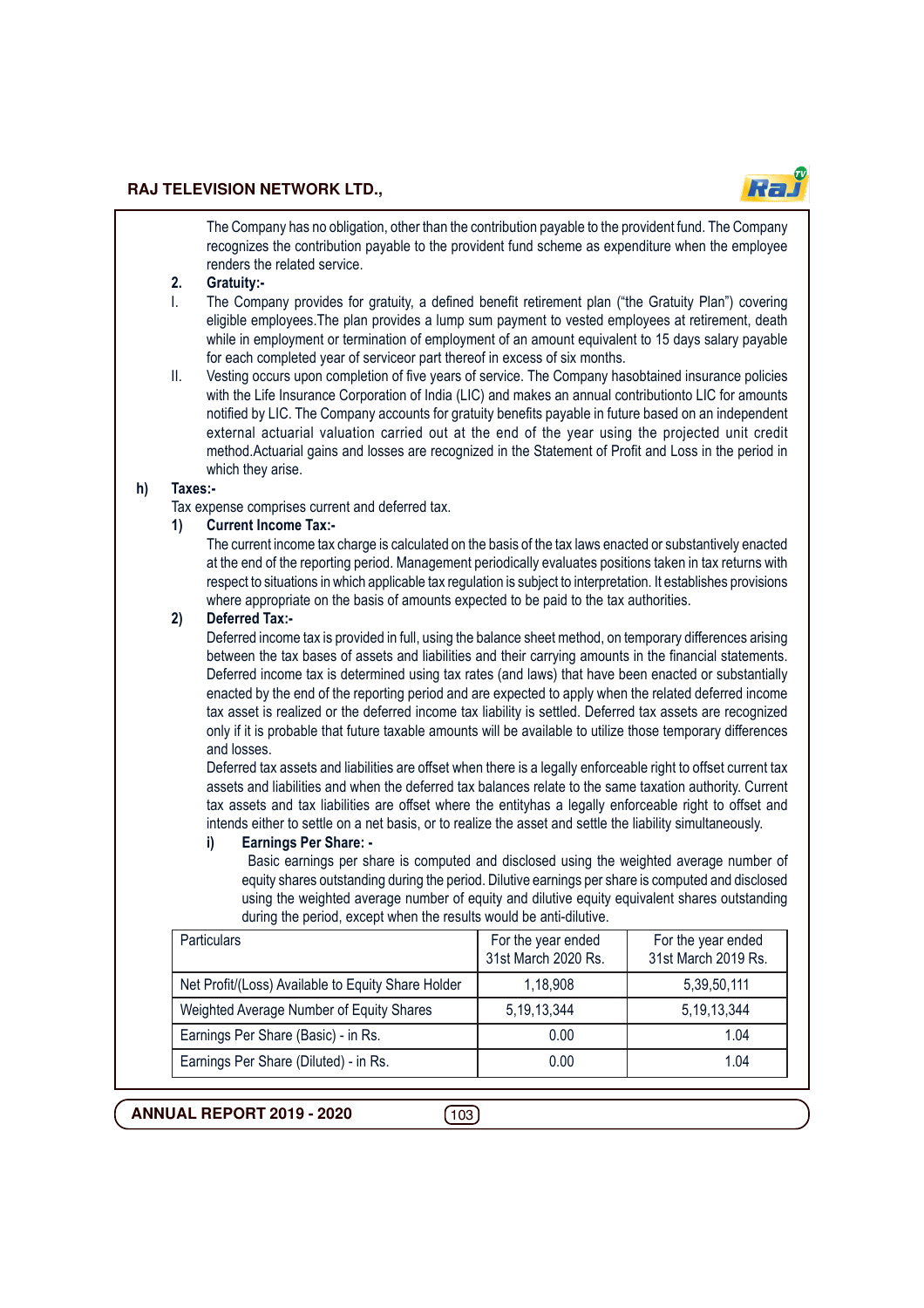

### j) Cash & Cash Equivalents: -

- I. Cash and cash equivalents in the balance sheet comprise cash balance available at both savings & current accounts, Net outstanding Bank overdrafts Cash in hand and long-term deposits made in the past years are considered as integral part of the company's cash & cash equivalents.
- II. For the purpose of presentation of cash flow statements, cash & cash equivalents include cash in hand & available cash in the bank, others as defined above.

### K) Foreign Currency Transactions: -

The Company operates internationally and is exposed to foreign exchange risk arising from foreign currency transactions. Foreign exchange risk arises from future commercial transactions and recognized assets and liabilities denominated in a currency that is not the company's functional currency (INR). Foreign currency transactions are recorded at the exchange rates as on the date of the transaction and the exchange difference arising from foreign currency transactions is dealt with in both Profit and Loss account and also in Balance sheet as the case may be.

### L) Impairment of Property, plant and equipment / intangible assets: -

The carrying amounts of the Company's property, plant and equipment and intangible assets are reviewed at each reporting date to determine whether there is any indication of impairment. If there are indicators of impairment, an assessment is made to determine whether the asset's carrying value exceeds its recoverable amount. Where it is not possible to estimate the recoverable amount of an individual asset, the Company estimates the recoverable amount of the cash generating unit to which the asset belongs.

Impairment is recognized in statement of profit and loss whenever the carrying amount of an asset or its cash generating unit exceeds its recoverable amount. The recoverable amount is the higher of net selling price, defined as the fair value less costs to sell, and value in use. In assessing value in use, the estimated future cash flows are discounted to their present value using a pre-tax discount rate that reflects current market rates and risks specific to the asset.

An impairment loss for an individual asset or cash generating unit are reversed if there has been a change in estimates used to determine the recoverable amount since the last impairment loss was recognized and is only reversed to the extent that the asset's carrying amount does not exceed the carrying amount that would have been determined, net of depreciation or amortization, if no impairment loss had been recognized. Impairment losses wererecognized in the statement of profit and loss.

### M) Inventory: -

Usually the company is having inventory in serial content procured from the other parties. The value of inventory includes cost of content bought from the content provider & cost of dubbing charges for conversion of content in to local regional language. Company has calculated the value of inventory based on the available period of usage of serial content as per the agreement entered by the service provider & Raj Television Network Limited.

### N) Segment Reporting: -

As per Ind AS 108, company shall disclose information to enable users of its financial statements to evaluate the nature and financial effects of the business activities in which it engages and the economic environments in which it operates. But Raj Television Network Limited doesn't have any reportable business or Geographical segment types as mentioned in Ind AS 108.

### O) Events after the reporting period: -

Ind AS-10 has disclose impact about the entity shall incur any events either favorable or unfavorable that occur between the end of the reporting period and the date when the financial statements are approved by the Board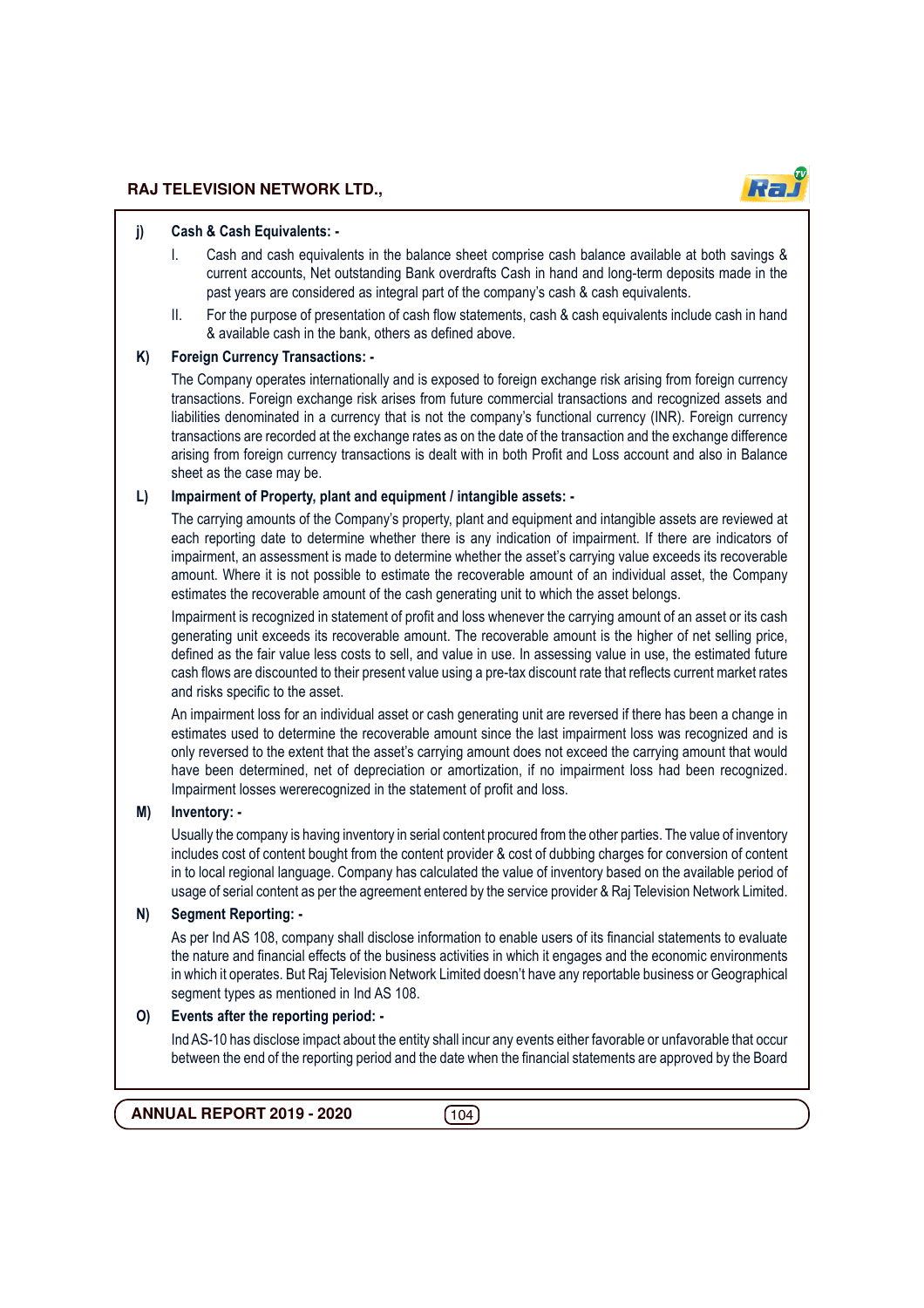

of Directors in case of a company, and, by the corresponding approving authority in case of any other entity for issue.There are no material events occurred after the reporting period, which requires adjustment to Assets / Liabilities as on March 31, 2020.

## P) Provisions, Contingent Liabilities &Assets: -

1) Provisions:A provision is recognized when the Company has a present obligation as a result of past event, it is probable that an outflow of resources embodying economic benefits will be required to settle the obligation and a reliable estimate can be made of the amount of the obligation. If the effect of the time value of money is material, provisions are discounted using a current pre-tax rate that reflects, when appropriate, the risks specific to the liability. These estimates are reviewed at each reporting date and adjusted to reflect the current best estimates. The expense relating to a provision is presented in the statement of profit and loss.

## 2) Contingent Liabilities & Assets:

A contingent liability is a possible obligation that arises from past events whose existence will be confirmed by the occurrence or non-occurrence of one or more uncertain future events beyond the control of the Company or a present obligation that is not recognized because it is not probable that an outflow of resources will be required to settle the obligation. Acontingent liability also arises in extremely rare cases where there is a liability that cannot be recognized because it cannot be measured reliably. The Company does not recognize a contingent liability but discloses its existence in the financial statements.

### Additional information to financial statements: -

### 1. Expenditure in Foreign Exchange

| <b>Particulars</b>                 | For the year ended<br>31 <sup>st</sup> March 2020Rs. | For the year ended<br>31 <sup>st</sup> March 2019Rs. |
|------------------------------------|------------------------------------------------------|------------------------------------------------------|
| Repairs & Maintenance              |                                                      |                                                      |
| <b>Transponder Hire Charges</b>    | 6.52.50.887                                          | 6,2912,185                                           |
| Repayment of foreign currency loan |                                                      | 65,47,909                                            |
| <b>Total</b>                       | 6,52,50,887                                          | 6,94,60,094                                          |

# 2. Earnings in Foreign Exchange (Earnings during the year means not realized)

| <b>Particulars</b>     | For the year ended<br>31 <sup>st</sup> March 2020Rs. | For the year ended<br>31 <sup>st</sup> March 2019Rs. |  |  |  |
|------------------------|------------------------------------------------------|------------------------------------------------------|--|--|--|
| Export of TV Programme | 6,87,69,935                                          | 11,02,80,189                                         |  |  |  |
| Total                  | 6,87,69,935                                          | 11,02,80,189                                         |  |  |  |

# 3. Related Party Disclosures: -

# a) Directors

| Mr.M.Rajendran              | <b>Managing Director</b>   |
|-----------------------------|----------------------------|
| Mr.M.Ravindran              | Whole Time Director        |
| Mr.M.Rajarathnam            | <b>Whole Time Director</b> |
| Mr.M.Raghunathan            | <b>Whole Time Director</b> |
| Mrs. VijayalakshmiRavindran | <b>Woman Director</b>      |
|                             |                            |

**ANNUAL REPORT 2019 - 2020**

 $(105)$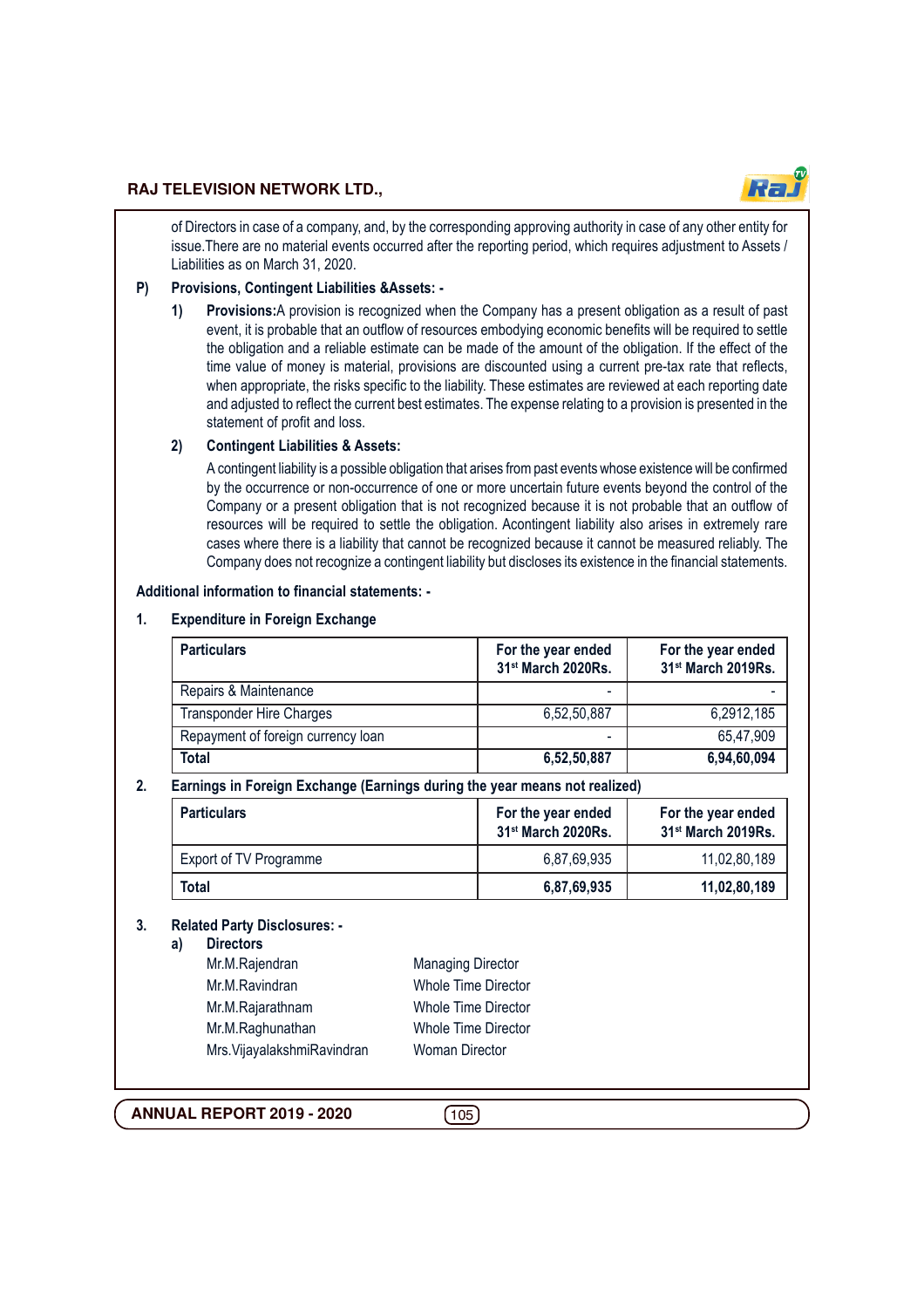

| <b>Particulars</b>           | 31 <sup>st</sup> March 2020<br>Rs. | 31 <sup>st</sup> March 2019<br>Rs. |
|------------------------------|------------------------------------|------------------------------------|
| <b>Director Remuneration</b> | 4,80,00,000                        | 4,80,00,000                        |
| <b>Bonus</b>                 | 40,00,000                          | 40,00,000                          |
| <b>Sitting Fees</b>          | 1,45,000                           | 1,45,000                           |
| Total                        | 5,21,45,000                        | 5,21,45,000                        |

### b) Relatives of Promoters

| <b>Particulars</b>         | <b>Designation</b>                                       | Salary paid<br>Year ended<br>31.03.2020Rs. | <b>Salary paid</b><br>Year ended<br>31.03.2019Rs. |
|----------------------------|----------------------------------------------------------|--------------------------------------------|---------------------------------------------------|
| Mr.Nachiappan Raajhendhran | <b>Chief Business Development</b><br>Officer - Ecommerce | 30,00,000                                  | 30,00,000                                         |
| Ms. Nandhini               | Content Head                                             | 19,50,000                                  | 19,50,000                                         |

### C) Deferred Tax

Deferred Tax Liability recognized for the Financial Year is Rs.3,16,824/-

| <b>Particulars</b>                          | Amount      |
|---------------------------------------------|-------------|
| Opening Deferred Tax Asset As per Ind AS-12 | 2,26,02,007 |
| Deferred Tax Asset for 2019-20 recognized   | 3,16,824    |
| Closing Deferred Tax Asset as on 31.03.2020 | 2,22,85,183 |

### D) General Notes:

- 1. All Amounts mentioned in financial statement represents for the year ended 31.03.2020
- 2. Previous year figures have been properly carryforward to this year as comparative figures.
- 3. All amounts in the financial statements have been rounded off to the nearest Indian rupee.
- 4. Based on the information and explanation given by the company there were no dues to Micro,Smalland Medium Scale industries.

| For N.Naresh& Co              |
|-------------------------------|
| <b>Chartered Accountants,</b> |
| Firm Regn No.011293S          |

| Rajendran.M<br><b>Managing Director</b><br>DIN:00821144 | Ravindran.M<br><b>Director</b><br>DIN:00662830 | Joseph Cheriyan<br><b>Company Secretary</b><br><b>M No: FCS-9586</b> | S.Jevaseelan<br>CFO<br>M.No.208992 | N Ramalingam<br><b>Partner</b> |
|---------------------------------------------------------|------------------------------------------------|----------------------------------------------------------------------|------------------------------------|--------------------------------|
| $30th$ July, 2020<br><b>Chennai</b>                     |                                                |                                                                      |                                    |                                |

**ANNUAL REPORT 2019 - 2020**

 $(106)$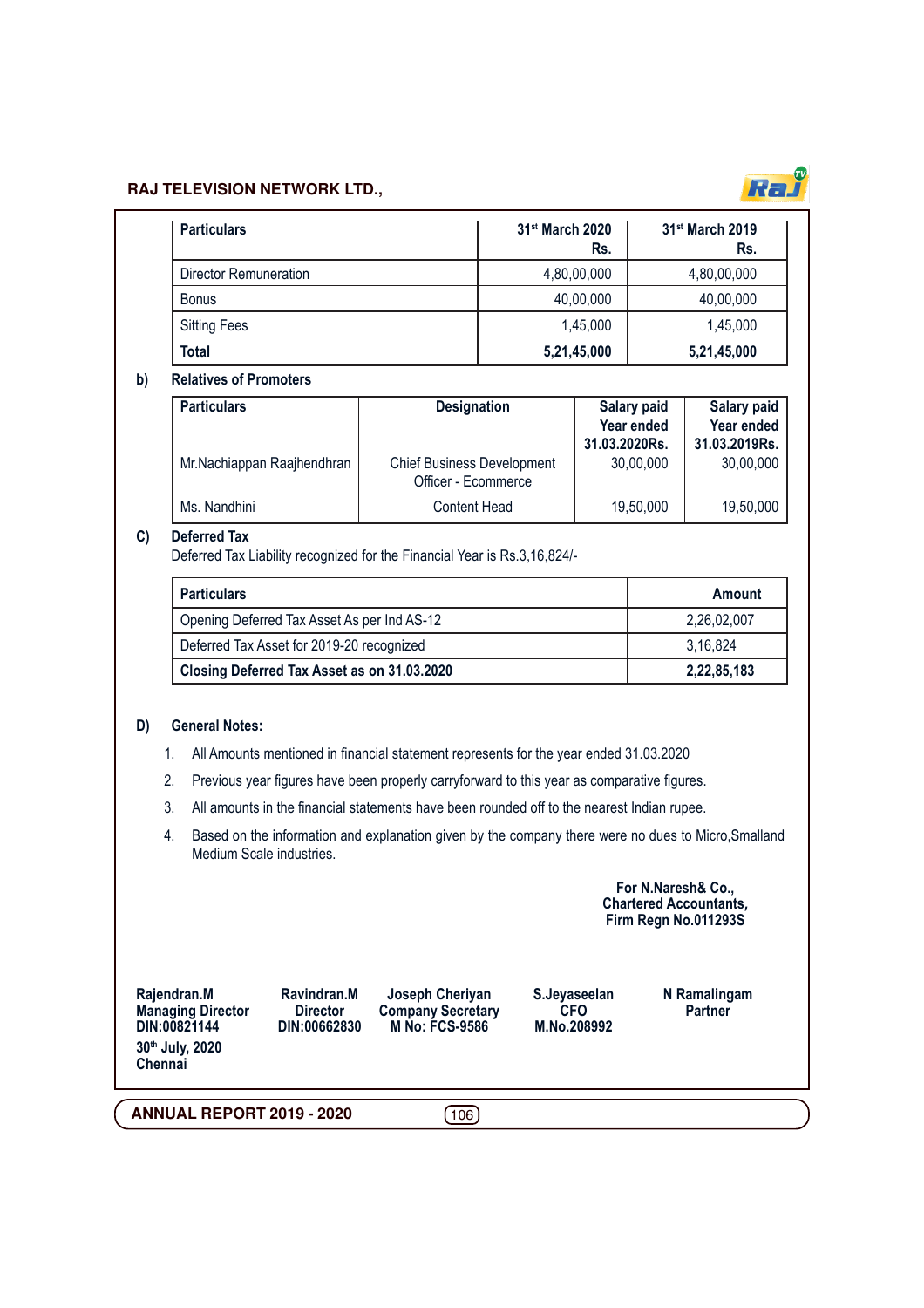



|                                      | V <sub>10</sub><br>ይ | 2010-<br>2011-   | 2011<br>2012 | 44.55<br>54.06          | 45.1                | 55.112<br>$\sqrt{4.89}$  | $-6.002$                    | 2.86<br>3.29                | 1.15<br><u> ≋</u> | $-10.012$<br>9.85 | -9.81<br>53      | $10\%$           |                | 86.99<br>94.69              | 8.92<br>8.15       |                      | 95.91           | $-7.56$<br>$\overline{z}$                                    |                                                                  | 67.03                                                 |                                                      | $-13%$<br>27%   | $\frac{3}{22\%}$<br>$\mathbb{E}$ | $-10\%$<br>$\frac{56}{3}$ | $-10%$<br><b>g</b> |
|--------------------------------------|----------------------|------------------|--------------|-------------------------|---------------------|--------------------------|-----------------------------|-----------------------------|-------------------|-------------------|------------------|------------------|----------------|-----------------------------|--------------------|----------------------|-----------------|--------------------------------------------------------------|------------------------------------------------------------------|-------------------------------------------------------|------------------------------------------------------|-----------------|----------------------------------|---------------------------|--------------------|
|                                      |                      |                  |              |                         | 54.74               |                          | $\overline{15.02}$          |                             |                   |                   |                  |                  |                |                             |                    |                      | 102.84          |                                                              |                                                                  |                                                       |                                                      |                 |                                  |                           |                    |
|                                      | ۶                    | 2012-            | 2013         | $\overline{67.53}$      | 68.27               | 58.61                    | $\overline{17.21}$          | 3.68                        | 3.87              | 9.66              | 9.29             | 10%              |                | 102.47                      |                    |                      | 109.47          | 7.16                                                         |                                                                  | 72.96                                                 |                                                      | 25%             | 14%                              | 8%                        | 8%                 |
|                                      | 7                    | 2013-            | 2014         | $\sqrt{9.47}$           | 80.54               | 64.65                    | 24.53                       | 3.96                        | 4.68              | $\frac{15.89}{ }$ | 12.91            | 15%              |                | 113.12                      | $\frac{12.49}{ }$  | 44.2                 | 169.81          |                                                              | 2.49                                                             | 78.95                                                 | 21.79                                                | $30\%$          | 16%                              | $\approx$                 | జ                  |
|                                      | ٣                    | 2014-            | 2015         | $\overline{82.5}$       | 83.89               | $\frac{1}{2}$            | $\frac{25.76}{ }$           | 6.33                        | 6.47              | 12.96             | $\frac{816}{2}$  | 10%              |                | 110.51                      | 1.38               | 44.2                 | 156.09          |                                                              | 1.57                                                             |                                                       | $\frac{1}{21.29}$                                    | 31%             | 10%                              | $\frac{5}{2}$             | 5%                 |
|                                      | 54                   | 2015-            | 2016         | $\frac{82.45}{ }$       | 82.91               | $\sqrt{8.27}$            | $\overline{55}$             | 6.54                        | 4.52              | $\frac{36}{5}$    | $-6.05$          | 5%               |                | 98.55                       | 31.69              | 44.2                 | 174.44          |                                                              | Ξ                                                                |                                                       | 8.98                                                 | 7%              | $-7%$                            | $\approx$                 | $-3%$              |
|                                      | 2                    | 2016-            | 2017         | $\sqrt{1.21}$           | 62.05               | 65.09                    | $\overline{\frac{8.28}{2}}$ | 6.49                        | 4.83              | $\frac{3}{2}$     | -8.8             | జ                |                | 93.77                       | 28.56              | $\overline{44.2}$    | 166.53          |                                                              | $\overline{1}$ .70                                               |                                                       | 18.06                                                | $\sqrt{3\%}$    | $-14%$                           | $\overline{7\%}$          | $5\%$              |
|                                      | ይ                    | 2017-            | 2018         | $\sqrt{5.19}$           | 63.4                | 63.36                    | $\overline{12.16}$          | 6.69                        | 5.43              | $\overline{0.04}$ | $-1.37$          | జ                |                | 92.4                        | $\sqrt{4.23}$      | 44.2                 | 160.83          |                                                              | 0.33                                                             |                                                       | $\overline{17.80}$                                   | $\sqrt{19\%}$   | $-2\%$                           | $\approx$                 | $-1\%$             |
| LAST TEN YEARS FINANCIAL HIGH LIGHTS | ኤ                    | 2018-            | 2019         | $\overline{62.2}$       | 63.53               | $\frac{59.93}{59.33}$    | $\frac{14.87}{ }$           | 6.27                        | ء                 | 3.6               | 5.39             | $2\%$            |                | 97.8                        | 17.42              | 44.2                 | 59.41           |                                                              | 1.04                                                             |                                                       | 18.84                                                | 23%             | 8%                               | ౖ                         | $3\%$              |
|                                      | Σ                    | 2019-            | 2020         | $\frac{59.16}{}$        | 59.45               | 59.11                    | $\frac{99'11}{2}$           | 6.85                        | 4.47              | $\overline{0.34}$ | 0.118            | 0                |                | 97.19                       | $\overline{12.66}$ | $\overline{44.2}$    | 154.05          |                                                              | 0                                                                |                                                       | $\overline{18.72}$                                   | 20%             | $\frac{1}{2}$                    | $\approx$                 | δg                 |
|                                      |                      | Particulars/Year |              | Revenue from operations | <b>Total Income</b> | <b>Total Expenditure</b> | <b>NIDIK</b>                | Depreciation & Amortisation | Finance Cost      | Profit Before Tax | Profit after tax | Equity Dividend% | Key Indicators | Share Capital plus reserves | Long term loan o/s | Revaluation reserves | Total net worth | Earnings per share (Rs.) before<br>stock split & bonus issue | split & bonus issue (1:1<br>Earnings per share (Rs.) After stock | Book value per Share before stock split & bonus issue | Book value per After stock split & bonus issue (1:1) | <b>PBITDA %</b> | Net profit Margin%               | <b>ROCE %</b>             | <b>RONW%</b>       |